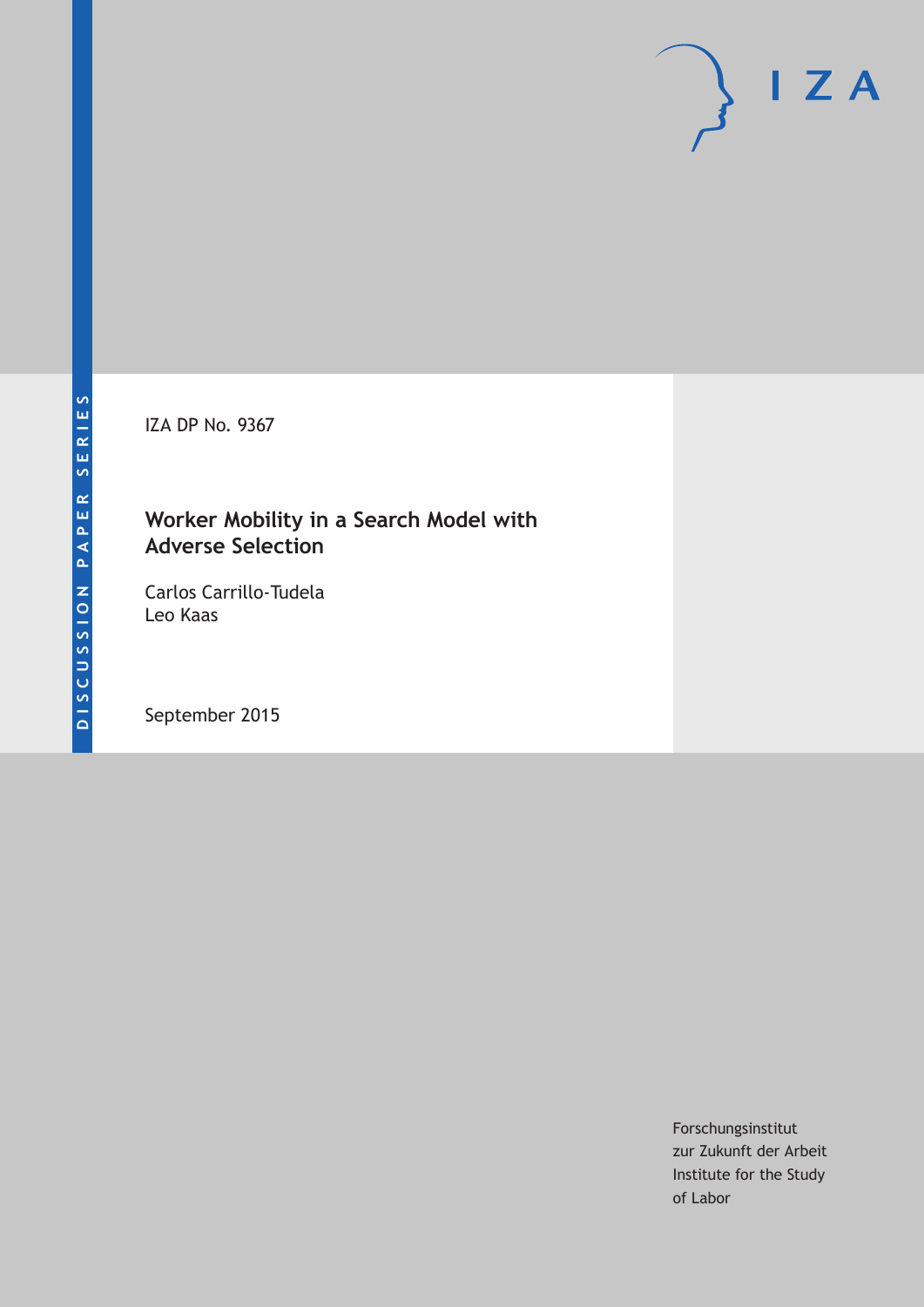# **Worker Mobility in a Search Model with Adverse Selection**

## **Carlos Carrillo-Tudela**

*University of Essex and IZA* 

## **Leo Kaas**

*University of Konstanz and IZA* 

Discussion Paper No. 9367 September 2015

IZA

P.O. Box 7240 53072 Bonn Germany

Phone: +49-228-3894-0 Fax: +49-228-3894-180 E-mail: iza@iza.org

Any opinions expressed here are those of the author(s) and not those of IZA. Research published in this series may include views on policy, but the institute itself takes no institutional policy positions. The IZA research network is committed to the IZA Guiding Principles of Research Integrity.

The Institute for the Study of Labor (IZA) in Bonn is a local and virtual international research center and a place of communication between science, politics and business. IZA is an independent nonprofit organization supported by Deutsche Post Foundation. The center is associated with the University of Bonn and offers a stimulating research environment through its international network, workshops and conferences, data service, project support, research visits and doctoral program. IZA engages in (i) original and internationally competitive research in all fields of labor economics, (ii) development of policy concepts, and (iii) dissemination of research results and concepts to the interested public.

IZA Discussion Papers often represent preliminary work and are circulated to encourage discussion. Citation of such a paper should account for its provisional character. A revised version may be available directly from the author.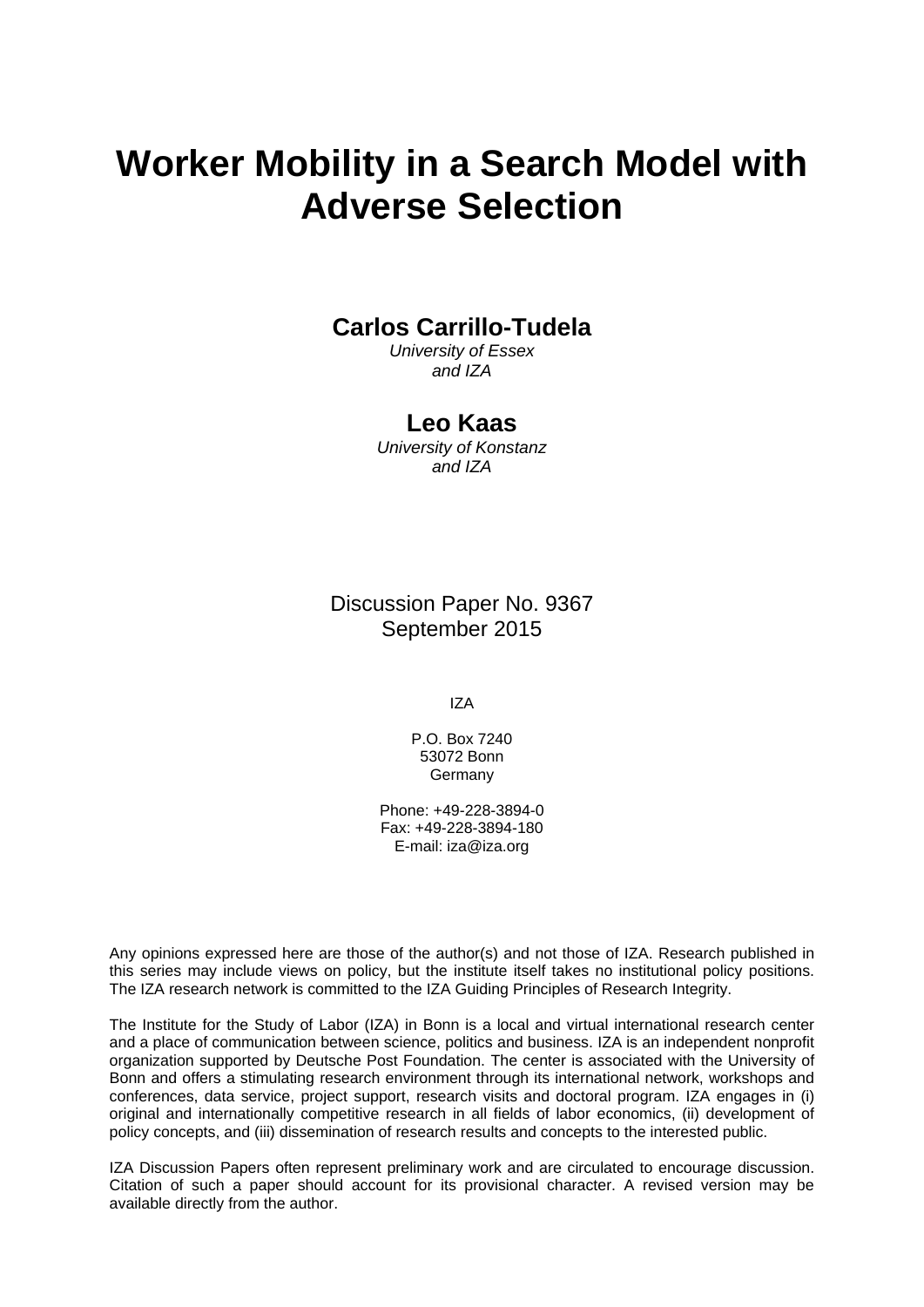IZA Discussion Paper No. 9367 September 2015

## **ABSTRACT**

## **Worker Mobility in a Search Model with Adverse Selection\***

We analyze the effects of adverse selection on worker turnover and wage dynamics in a frictional labor market. We consider a model of on-the-job search where firms offer promotion wage contracts to workers of different abilities, which is unknown to firms at the hiring stage. With sufficiently strong information frictions, low-wage firms offer separating contracts and hire all types of workers in equilibrium, whereas high-wage firms offer pooling contracts, promoting high-ability workers only. Low-ability workers have higher turnover rates and are more often employed in low-wage firms. The model replicates the negative relationship between job-to-job transitions and wages observed in the U.S. labor market.

JEL Classification: D82, J63, J64

Keywords: adverse selection, on-the-job search, worker mobility, wage dynamics

Corresponding author:

 $\overline{\phantom{a}}$ 

Carlos Carrillo-Tudela Department of Economics University of Essex Wivenhoe Park Colchester, CO4 3SQ United Kingdom E-mail: cocarr@essex.ac.uk

<sup>\*</sup> The paper is a substantially revised and developed version of our earlier working paper "Wage dispersion and labor turnover with adverse selection" (Carrillo-Tudela and Kaas (2011)). We would like to thank the Associate Editor, two referees, Jim Albrecht, Melvyn Coles, Jayant Ganguli, Javier Fernandez-Blanco, Miltos Makris, Espen Moen, Peter Norman, Fabien Postel-Vinay, Ludovic Renou, Luis Vasconcelos, Ludo Visschers and Susan Vroman for their comments and insights. We especially thank our research assistant Vigile Fabella for her contributions. We also thank participants at the "Essex Economics and Music" workshop 2011, SAET 2011, SED 2011 and 2015, the "Matching, Theory and Estimation" conference at Science Po 2013, and at seminars in BI Oslo, Mainz and Carlos III. The usual disclaimer applies.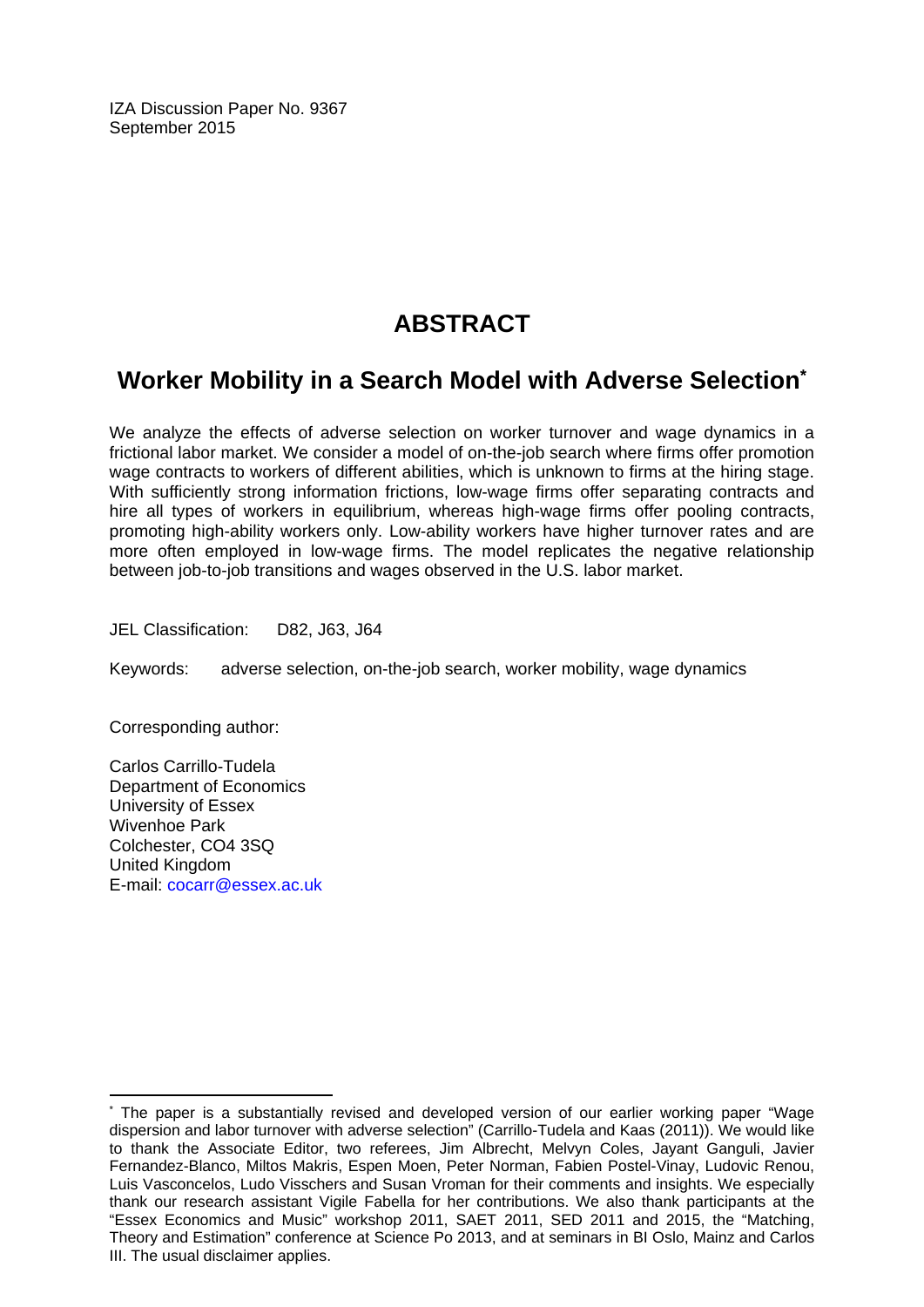## **1 Introduction**

The ability of the labor market to allocate resources hinges upon the type and severity of the frictions that prevent workers and firms in forming the most efficient matches. On the one hand, theories of search frictions emphasize the costs associated with finding the right worker or the right job. Theories of adverse selection, on the other hand, stress the importance of asymmetric information at the hiring stage as an impediment for labor turnover.<sup>[1](#page-3-0)</sup> Taken together these frictions can present formidable barriers for worker turnover and efficient resource allocation. [Lockwood](#page-34-0) [\(1991\)](#page-34-0), for example, suggests that adverse selection exacerbates the negative effects of search frictions by reducing the re-employment chances of unemployed workers. With almost no exceptions, however, current contributions on labor search with adverse selection abstract from job-to-job flows,<sup>[2](#page-3-1)</sup> although these transitions account for a sizeable part of worker flows. Furthermore, the rate at which workers change jobs is an important determinant of wage dynamics (see, e.g., [Topel and Ward](#page-35-0) [\(1992\)](#page-35-0)). Thus one would expect that asymmetric information not only has non-trivial implications for workers' job turnover, but also for how their wages evolve over time.

In this paper we present a theoretical analysis of the interaction between search frictions, on-the-job search and asymmetric information. Our objective is to study how asymmetric information about workers' abilities affects the mobility of workers within and across firms in a frictional labor market. A key implication of our model is that high-wage firms offer more attractive employment conditions to high-ability workers than to low-ability workers. This implies that low-ability workers have higher turnover rates even though all workers face the same degree of search frictions.<sup>[3](#page-3-2)</sup> We show that our model is quantitatively consistent with the observed negative relationship between wages and the number of job-to-job transitions we uncover using the National Longitudinal Survey of Youth (NLSY). In particular, workers that undertake substantial job changes have on average lower earnings than workers who change relatively fewer times. This is in contrast with standard theories of on-the-job search such as [Burdett and Mortensen](#page-32-0) [\(1998\)](#page-32-0), which we show predict a positive relationship between wages and the number of job-tojob transitions. We further show that the negative relationship between those variables observed in the data is generated by worker unobserved heterogeneity, as implied by our model.

We consider a frictional labor market similar to [Burdett and Mortensen](#page-32-0) [\(1998\)](#page-32-0), where workers search randomly for job opportunities and firms commit to long-term wage contracts. In deviation from this benchmark, information is asymmetrically distributed in our model: while workers are perfectly informed about their ability, firms learn workers' ability slowly over time. Further, firms post a menu of promotion contracts, one for each worker type, to which they are committed. Any contract offers a starting wage based on the worker's reported ability.

<span id="page-3-0"></span><sup>1</sup>Search models of the labor market are surveyed in [Rogerson et al.](#page-35-1) [\(2005\)](#page-35-1). For labor market implications of adverse selection, see e.g. [Salop and Salop](#page-35-2) [\(1976\)](#page-35-2), [Greenwald](#page-33-0) [\(1986\)](#page-33-0), [Gibbons and Katz](#page-33-1) [\(1991\)](#page-33-1).

<span id="page-3-2"></span><span id="page-3-1"></span><sup>2</sup>We review some of this literature in Section 1.2 below.

<sup>&</sup>lt;sup>3</sup>The empirical findings of [Kahn](#page-33-2) [\(2013\)](#page-33-2) indeed suggest that workers with higher job mobility patterns are on average of lower ability than those who move relatively less.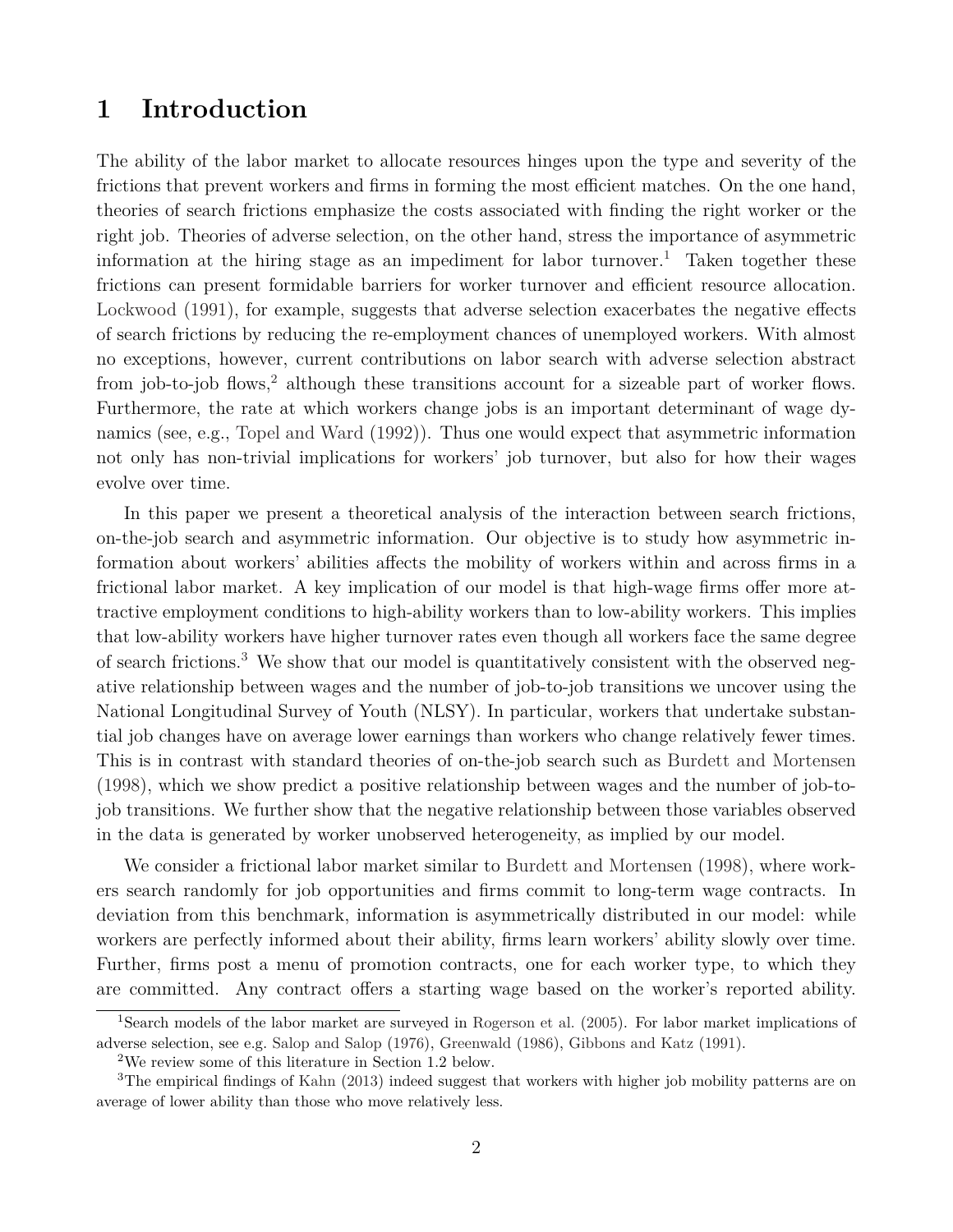Upon learning the worker's type, the firm promotes the worker if the worker reported his type truthfully; otherwise the worker is demoted.

When a meeting takes place, the worker chooses whether to accept the job and the terms of employment based on the reported ability. By misreporting his type, a low-ability worker earns a higher starting wage but faces the possibility of demotion accompanied by a wage cut. By reporting truthfully, the worker earns a lower starting wage but faces the prospects of a promotion with a wage rise. This trade-off determines the incentive-compatibility constraint that firms must satisfy if they want to separate workers at the hiring stage. A key result is that the firms' willingness to separate their applicants depends on the degree of information frictions relative to search frictions. Indeed, adverse selection adds a novel trade-off in the firm's problem. By offering high starting wages to attract and retain more high-ability workers, it becomes more costly to satisfy incentive compatibility and separate workers. As information frictions increase relative to search frictions, the cost of separating workers becomes larger. Stronger information frictions (or lower search frictions) imply that workers have a higher chance of moving to another job before the firm learns their type, making it even more attractive for workers to misreport and more difficult for firms to separate at the hiring stage.

In equilibrium, firms follow one of two strategies. Either they decide to offer separating contracts or they offer pooling contracts. Firms offering pooling contracts hire all workers at the same starting wage, promoting high-ability workers and demoting low-ability workers after their types are revealed. Firms offering separating contracts hire workers at different starting wages and promote all workers after their types are revealed. The offer distribution of starting wages for each ability type is always dispersed for similar reasons as in [Burdett and Mortensen](#page-32-0) [\(1998\)](#page-32-0). We find a cutoff value of the firms' learning rate such that when firms learn sufficiently fast, a *separating equilibrium* emerges where all firms offer separating contracts. Otherwise, there exists a *segmented equilibrium* in which low-wage firms offer separating contracts while high-wage firms offer pooling contracts. The segmented equilibrium has particularly interesting qualitative properties: because high-wage firms demote workers of low-ability, these workers have higher turnover rates than high-ability workers. Hence, they are more frequently employed in low-wage firms who then end up with a less productive workforce.<sup>[4](#page-4-0)</sup> The segmented equilibrium also features rich individual wage dynamics, including wage cuts and wage gains, both within and between firms.

To analyze the quantitative implications of our model, we calibrate it to match the monthly rates and the wage gains/losses associated with job-to-job transitions, job-to-nonemployment transitions and within-firm promotions, as observed in the U.S. for workers with ten years of potential work experience. Our estimate for the firm's learning rate follows [Lange](#page-34-1) [\(2007\)](#page-34-1). The

<span id="page-4-0"></span><sup>&</sup>lt;sup>4</sup>[Idson and Oi](#page-33-3) [\(1999\)](#page-33-3) suggest that smaller firms are less productive because they attract and retain less productive workers than larger firms. They argue that this is due to complementarities between capital and labor, while they are silent on the way recruitment and retention policies firms use to achieve a more productive workforce. Our theory provides a possible explanation. See [Lentz](#page-34-2) [\(2010\)](#page-34-2) for a model in which high-ability workers search harder and hence have a higher chance of being employed in high-wage firms.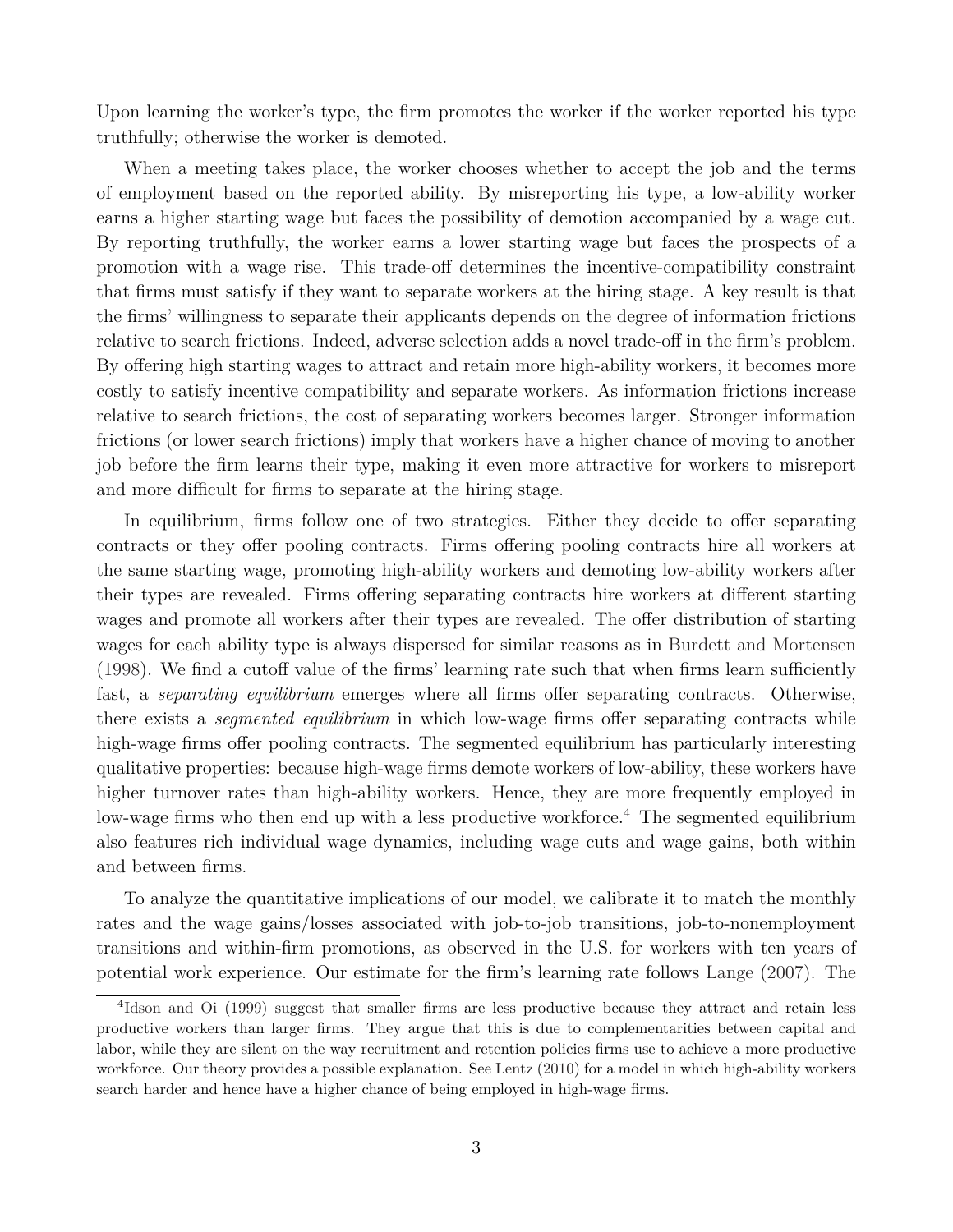segmented equilibrium that arises in the calibration has novel features relative to standard labor search models without information frictions, such as [Burdett and Mortensen](#page-32-0) [\(1998\)](#page-32-0). In the calibrated model, for example, larger firms have higher internal mobility, pay higher wages, employ a more productive workforce and exhibit less separations (see [Idson](#page-33-4) [\(1989\)](#page-33-4) and [Papageorgiou](#page-34-3) [\(2014\)](#page-34-3), among others). Larger firms also have less dispersed starting wages, a prediction that we confirm using the NLSY.

The main implication of our calibrated model pertains to the relationship between the cumulative count of workers' job-to-job transitions and (log) wages. We show using NSLY data that an OLS regression generates a negative relationship between these two variables, after controlling for a large set of observable characteristics including the cumulative count of non-employment spells.<sup>[5](#page-5-0)</sup> Our calibrated model generates this negative relationship, while a [Burdett](#page-32-0) [and Mortensen](#page-32-0) [\(1998\)](#page-32-0) model predicts a positive relationship.

We further analyze whether worker unobserved heterogeneity might be driving the negative relationship between the number of job-to-job transitions and wages observed in the data. This exercise is important as our model predicts that this should be the case. To test this prediction we control for possible correlations between a time-invariant worker effect in the error term and the cumulative count of job-to-job transitions. Once we control for such a correlation, we find a positive relationship between the cumulative count of job-to-job transitions and wages. Hence, standard job ladder models seem to be fully consistent with the data once we account for worker unobserved heterogeneity. However, those models miss the fact that some workers churn a lot in the labor market and yet remain largely unsuccessful.

The rest of the paper is organized as follows. After a brief review of the related literature, we set out the basic framework in Section 2. In Section 3 we characterize separating and segmented equilibria. Particularly, we show that all firms separate their applicants when the firms' learning rate is high enough; but when information frictions are sufficiently severe, a fraction of highwage firms offer pooling contracts and end up retaining more high-ability workers. In Section 4 we calibrate our model and explore its implications for worker turnover and wage dynamics. Section 5 analyzes an extension where firms can condition their contracts on workers' employment status. Here we show that employment status gives firms further monopsony power, which in turn makes it easier to separate workers at the hiring stage. Section 6 concludes. All proofs, tedious derivations and data analysis are relegated to the Appendix.

## **1.1 Related Literature**

In their recent survey paper about hiring and incentives, [Oyer and Schaefer](#page-34-4) [\(2011\)](#page-34-4) call for further theoretical exploration about the effects of asymmetric information at the hiring stage in a frictional labor market. We contribute to this literature by developing an equilibrium

<span id="page-5-0"></span><sup>&</sup>lt;sup>5</sup>This is inline with previous empirical studies that find that more job turnover is associated with lower average wages (see, e.g., [Mincer and Jovanovic](#page-34-5) [\(1981\)](#page-34-5) and [Light and McGarry](#page-34-6) [\(1998\)](#page-34-6)).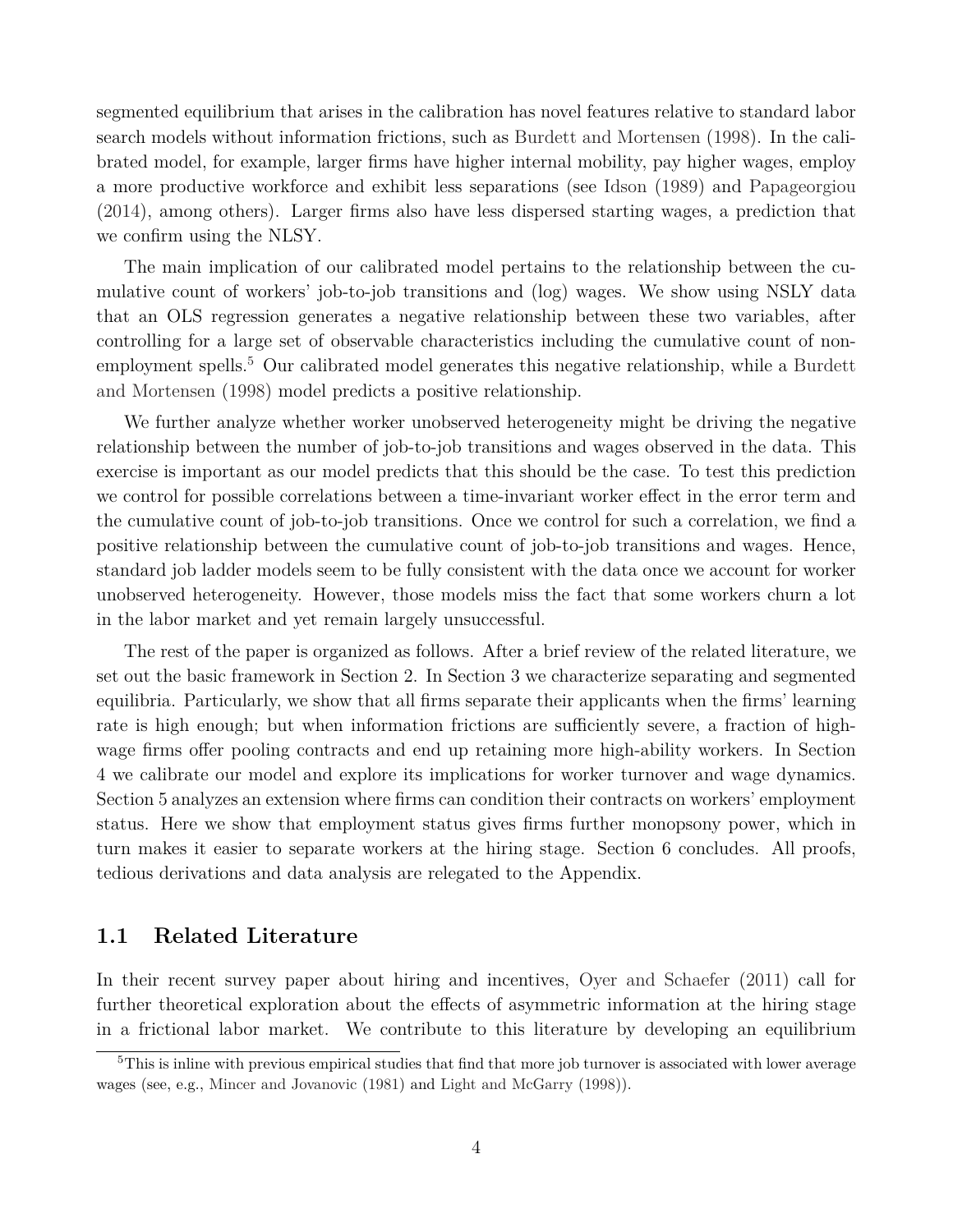model of random search in which firms commit to self-selecting contracts to study the effects on worker turnover and wage dynamics. We allow firms to face the risk of losing workers to other firms through competition brought about by workers' on-the-job search. In general, firms may also use other screening devices like aptitude tests, but those can be costly to implement or might not reveal the desired information. [Salop and Salop](#page-35-2) [\(1976\)](#page-35-2), for example, show how firms can use deferred compensation contracts to separate workers with high and low quit rates. [Lazear](#page-34-7) [\(2000\)](#page-34-7) and [Oyer and Schaefer](#page-34-8) [\(2005\)](#page-34-8) emphasize the importance of self-selection contracts in explaining the use of performance-based pay in organizations. Here we explore the role of promotion/demotion contracts as a self-selection device that helps firms to separate applicants at the hiring stage.

Besides a few earlier contributions (e.g. [Lockwood](#page-34-0) [\(1991\)](#page-34-0), [Albrecht and Vroman](#page-32-1) [\(1992\)](#page-32-1), [Montgomery](#page-34-9) [\(1999\)](#page-34-9)), a number of more recent papers study the interrelation between search frictions and adverse selection. [Guerrieri et al.](#page-33-5) [\(2010\)](#page-33-5) analyze existence and efficiency properties of competitive search models with adverse selection, characterizing separating equilibria where different worker types are employed in different contracts. As they consider a static environment, they cannot discuss worker turnover or wage dynamics. [Lester et al.](#page-34-10) [\(2015\)](#page-34-10) analyze a random search economy with adverse selection, also in a static environment. They show that when the degree of competition in a market is sufficiently low there exists a segmented equilibrium where some buyers use separating contracts and some buyers use pooling contracts.<sup>[6](#page-6-0)</sup> To the best of our knowledge, there are only two papers with on-the-job search under adverse selection. [Kugler](#page-34-11) [and Saint-Paul](#page-34-11) [\(2004\)](#page-34-11) analyze the effects of firing cost on different types of workers in a model with on-the-job search, assuming however an ad-hoc wage schedule. This is very different from this paper which is interested in optimal wage policies under adverse selection. [Visschers](#page-35-3) [\(2007\)](#page-35-3) considers a model with random search based on [Stevens](#page-35-4) [\(2004\)](#page-35-4) and assumes that both the worker and the employer do not observe the worker's (match-specific) ability at the start of the relation. Although the employer learns faster than the worker, it offers the same wage contract to all its new hires.

This paper also relate to the literature that studies employer learning to analyze worker reallocation. [Jovanovic](#page-33-6) [\(1979\)](#page-33-6), [Moscarini](#page-34-12) [\(2005\)](#page-34-12) and [Papageorgiou](#page-34-3) [\(2014\)](#page-34-3) provide insightful examples. This literature typically focuses on bilateral asymmetric information where the firm and the worker jointly observe signals about the match quality over time. An important empirical literature has developed from such insights, aiming to test the degree of asymmetric information and the speed of employer learning (e.g. [Altonji and Pierret](#page-32-2) [\(1996\)](#page-32-2), [Lange](#page-34-1) [\(2007\)](#page-34-1) and [Kahn](#page-33-2) [\(2013\)](#page-33-2)). These papers imply that low-ability or poorly matched workers are negatively selected, facing a higher turnover rate. Our paper constructs a tractable equilibrium wage-posting model with adverse selection, on-the-job search and firm learning. In this setting we analyze how

<span id="page-6-0"></span><sup>6</sup>Within a static environment [Inderst](#page-33-7) [\(2005\)](#page-33-7) analyzes existence of separating equilibria in a model of random search with adverse selection in a static environment. [Camera and Delacroix](#page-32-3) [\(2004\)](#page-32-3) and [Michelacci and Suarez](#page-34-13) [\(2006\)](#page-34-13), consider the interaction of search frictions and adverse selection to study firms' decisions to offer a take-it-or-leave-it wage offer or to engage in bilateral bargaining with their job applicants.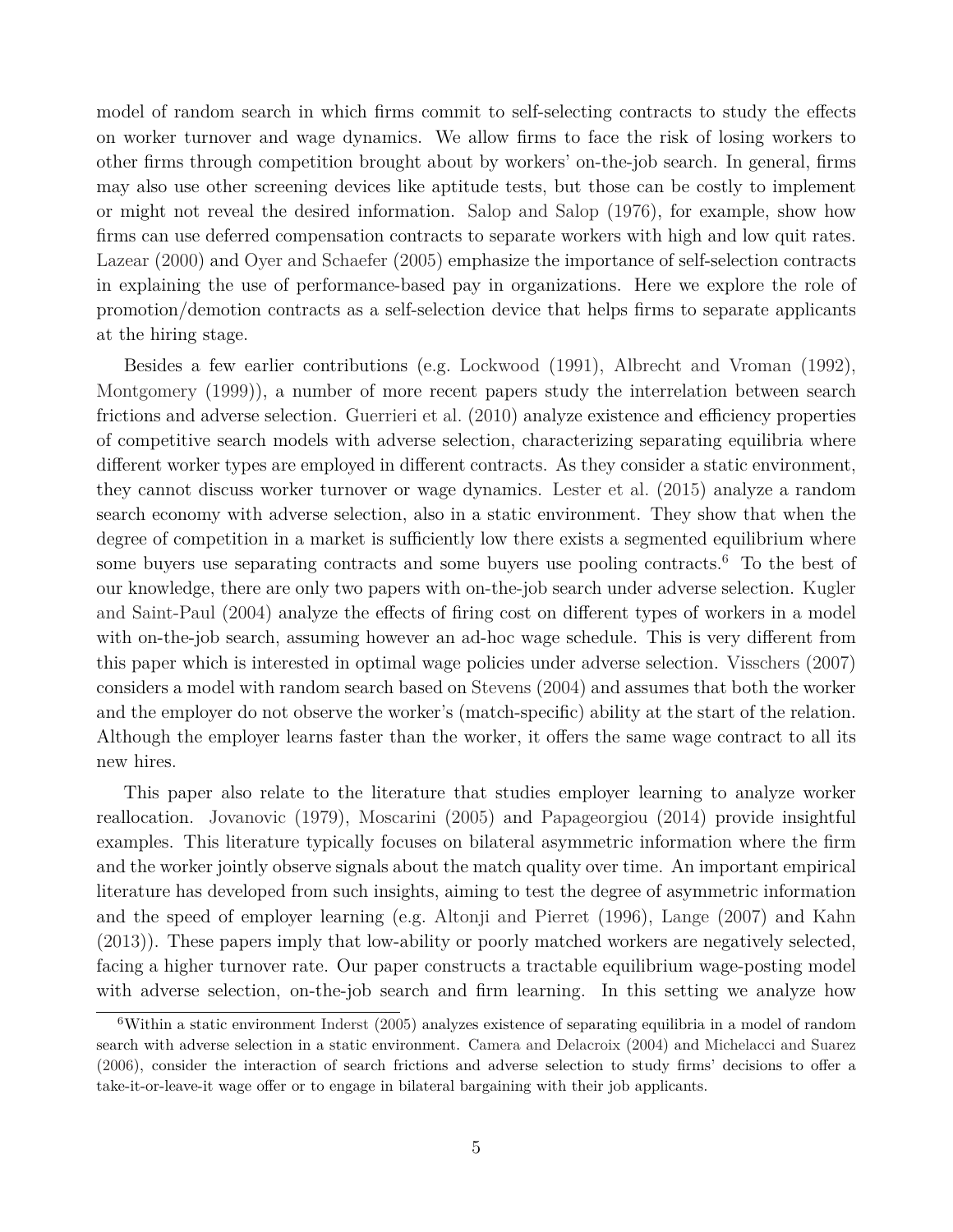the degree of frictions in the labor market and firms' speed of learning affect their hiring and retention strategies. We show that the resulting workers' job mobility and wage patterns are quantitatively consistent with evidence for the U.S. labor market.

## **2 Basic Framework**

### **2.1 Environment**

Consider the steady state of a continuous time economy which comprises a continuum of workers and a continuum of firms. There are two types of workers who differ in their innate ability. A mass  $\alpha_H = 1$  of workers has high ability  $p_H$  and a mass  $\alpha_L = \alpha > 0$  has low ability  $p_L$ , where  $p_H$  *> p<sub>L</sub>*. The life of any worker has uncertain duration and follows an exponential distribution with parameter  $\phi > 0$ . Let  $\phi$  also describe the rate at which new workers enter the labor market, keeping the measures of both worker types constant. Firms are infinitely lived. All firms operate the same constant returns to scale technology, producing flow output  $p_i$  with every employed worker of type  $i = H, L$ . All agents have a zero rate of time preference and are risk neutral. The objective of any worker is to maximize total expected lifetime income, and the objective of any firm is to maximize steady state profits.

While workers are perfectly informed about their type upon entering the labor market, firms do not know a worker's ability at the hiring stage. We assume that firms monitor the output of a particular worker at exogenous rate  $\rho > 0$ , which describes the firm's learning rate.<sup>[7](#page-7-0)</sup> Once the firm has learned the worker's ability, the latter can be verified in a court of law. We will refer to the period prior firm learning as the "probation" period.

Unemployed and employed workers meet firms according to a Poisson process with parameter *λ >* 0. There are also job destruction shocks in that each employed worker is displaced into unemployment according to a Poisson process with parameter  $\delta > 0$ . Once unemployed, any worker receives a payoff of  $b < p_L$  per unit of time. For simplicity we do not allow that workers of different abilities obtain different payoffs when unemployed. The flow payoff *b* can be interpreted as flow income from unemployment benefits (imposing equal treatment across workers) or as flow utility from leisure (imposing identical leisure preferences).

## **2.2 Contracts**

We consider wage contracts that allow for promotions or demotions when the firm verifies the worker's type. A contract contains a commitment to three wages: a starting wage, a promotion wage and a demotion wage. All other transfers between workers and firms (at the hiring stage or thereafter) are ruled out.

<span id="page-7-0"></span><sup>7</sup>The implicit assumption here is that the firm observes total output, but since it employs a mass of workers it is too costly to observe the output of each individual worker immediately.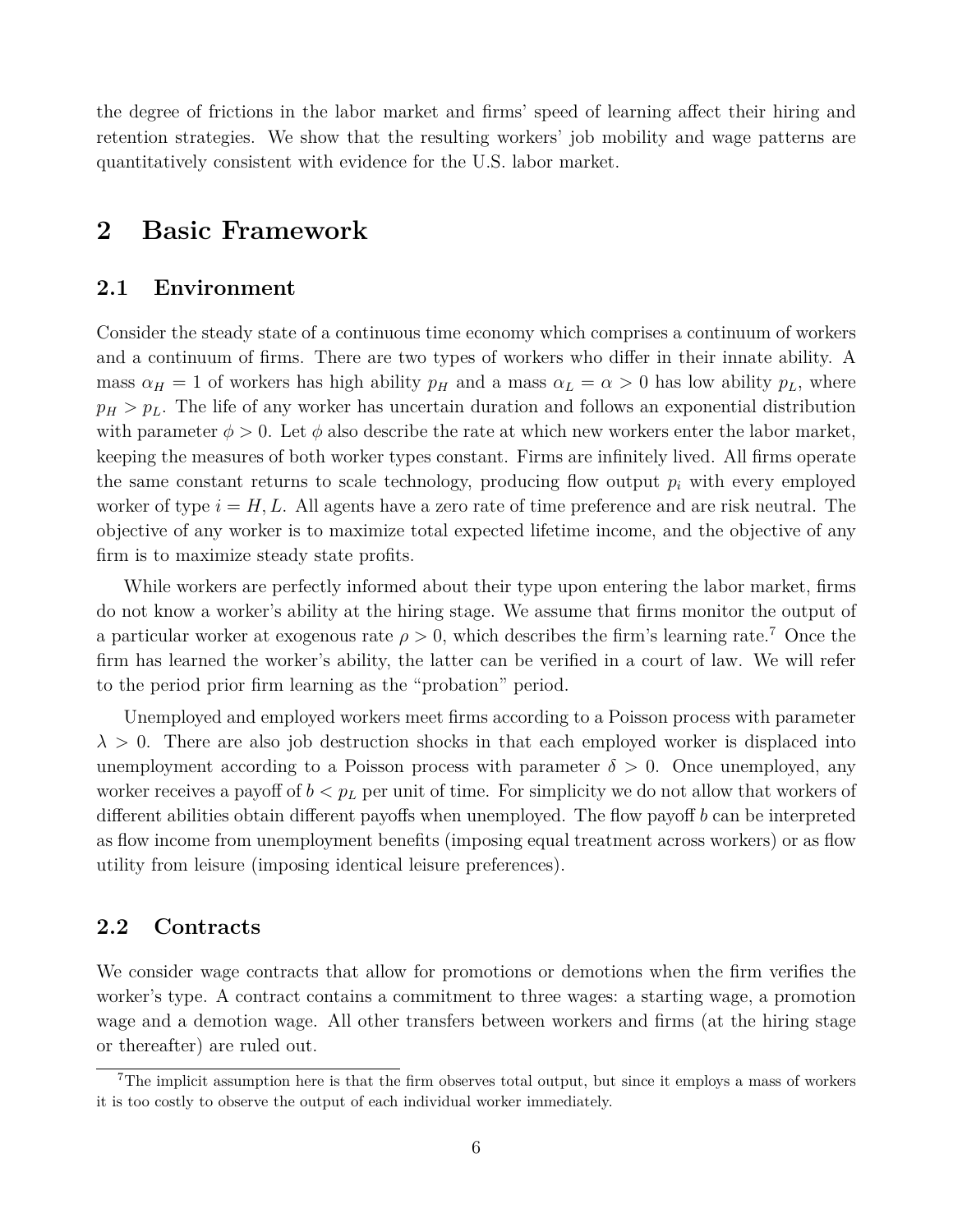The firms' information structure at the hiring stage mirrors that of the [Burdett and Mortensen](#page-32-0) [\(1998\)](#page-32-0) model. In particular, firms cannot make wage contracts contingent on the applicants' employment histories. As it will become clear later, this restriction is important since a firm could use information on its applicants' current wages or their wage histories to update its beliefs about the workers' types. However, allowing wage contracts to be contingent on these characteristics also involves dealing with the workers' decisions of whether to reveal this information truthfully to the firm. We do not pursue this possibility here as it would complicate our analysis even further, raising difficult signalling issues at the recruitment stage.<sup>[8](#page-8-0)</sup> Instead we assume that a firm must offer the same wage contract to all applicants that report a given type. Further, as in [Burdett and Mortensen](#page-32-0) [\(1998\)](#page-32-0), we assume that wage contracts are not renegotiated when workers receive outside offers.

When a firm meets a worker, the firm offers a menu of two contracts, indexed by the worker's reported ability  $i = H, L$ . We denote these contracts as  $\omega_i = (w_i, w_i^+, w_i^-)$ , where  $w_i$  denotes the starting wage paid during the probation period. When the firm verifies that worker *i* reported his ability truthfully, he is promoted and receives the promotion wage  $w_i^+$  for as long as he stays employed in the firm. When the firm verifies that worker  $j \neq i$  misreported his type in contract  $\omega_i$ , he is demoted and paid the demotion wage  $w_i^-$  for as long as he stays employed in the firm.<sup>[9](#page-8-1)</sup> While firms commit to these wage profiles, they cannot commit to retain workers that yield negative expected profit value.[10](#page-8-2)

Upon meeting the firm, the worker observes the posted contracts and can choose one of them, but nothing restricts the worker from choosing the contract the firm designs for workers of a different ability level. If both contracts are rejected, the worker remains in his current state with no option to recall previously met firms. We make the following tie-breaking assumptions: an unemployed worker accepts a wage contract if indifferent between accepting it or remaining unemployed, while an employed worker quits only if the offered contract delivers a strictly higher expected payoff.

We restrict attention to contracts of the form  $\omega_i = (w_i, p_i, b)$ . Firms promote truth-telling workers to their marginal product, while they demote misreporting workers by cutting their pay to their reservation wage.[11](#page-8-3) In these contracts the promotion and demotion wages are

<span id="page-8-3"></span><sup>11</sup>Since the offer arrival rate is independent of a worker's employment status, *b* is the common reservation wage after types are revealed.

<span id="page-8-0"></span><sup>8</sup> In principle workers would be unwilling to reveal this information since the firm would then be able to condition its contract on workers' current reservation wages, individualizing their wage contracts, and extracting further rents.

<span id="page-8-1"></span><sup>&</sup>lt;sup>9</sup>In a previous working paper version [\(Carrillo-Tudela and Kaas](#page-32-4) [\(2011\)](#page-32-4)), we consider a contractual environment in which firms are restricted to offer wage contracts without promotions, but can threaten to fire workers who misreport their type upon learning. We also consider contracts allowing wage cuts for misreporting workers.

<span id="page-8-2"></span><sup>&</sup>lt;sup>10</sup>The underlying assumption here is that both the worker and the firm are free to initiate a separation at any time. Firms will initiate a separation when the expected continuation value of employing a worker is negative. Workers will initiate a separation when the expected continuation value of employment is below that of unemployment. Even if firms were able to commit to employ unprofitable workers, our main segmentation results would survive; see also footnote [22](#page-19-0) below.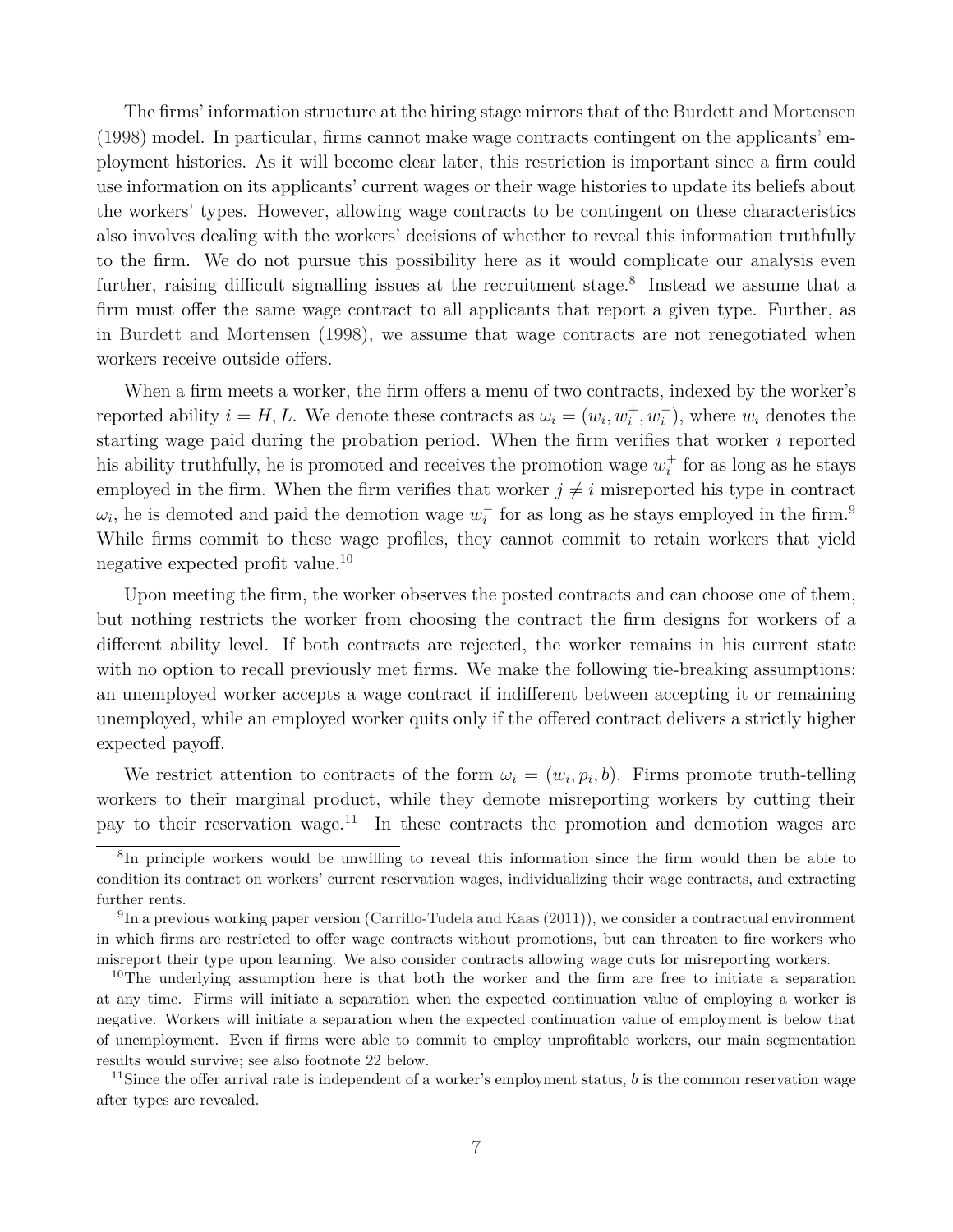maximally differentiated so that the incentives for truthful reporting are as large as possible, given that workers and firms may voluntarily quit the employment relationship. This implies that  $w_i^+ \leq p_i$  and  $w_i^- \geq b$ <sup>[12](#page-9-0)</sup> Further, backloading of wages for truth-telling workers serves the purpose of minimizing turnover while earning positive profits on lower starting wages during the probation period. In Lemma 1 in Section [3.1](#page-11-0) below we prove that in equilibrium maximally differentiated contracts are indeed optimal for firms (within the class of contracts of the form  $(w_i, w_i^+, w_i^-)$ , provided that the condition stated in the lemma is satisfied.

To summarize, the main restrictions we impose on the contract space are: (i) equal treatment at the hiring stage to all workers that report a given type and no responding to outside offers; (ii) maximally differentiated promotion and demotion wages, where promotions and demotions occur together with learning events; and (iii) no side payments.

In Section [5](#page-28-0) we consider a variation of the model in which firms condition their contracts on workers' employment status. We analyze whether this information makes it easier for firms to separate workers. In this context we also analyze the case of "up-or-out" contracts where a firm promotes truth-telling workers to their marginal product, but lays off misreporting workers instead of demoting them to their reservation wage.

### **2.3 Equilibrium**

Let  $F(w_H, w_L)$  denote the joint distribution of starting wage offers, and let  $F_i$  denote the marginal distribution of starting wages offered to workers of type *i*. Consider a worker of type  $i = H, L$ that encounters a new employer offering promotion/demotion contracts with starting wages  $w_H$ and  $w_L$ . This worker may report his type truthfully, which leads to an expected value of  $V_i(w_i)$ , or he may misreport his type and obtain an expected value of  $V_{ij}(w_j)$  for  $i \neq j$ . After the firm learns the worker's type, the worker receives continuation value of  $V_i(p_i)$  if he reported his true type. If the worker misreported his type, his continuation value equals the expected value of unemployment,  $V_i(b) = U_i$ . These expected values are linked through the following Bellman equations:

$$
\phi U_i = b + \lambda \int \max[V_{iL}(w'_L) - U_i, V_{iH}(w'_H) - U_i, 0] dF(w'_H, w'_L) , \qquad (1)
$$

$$
\phi V_{ii}(w_i) = w_i + \lambda \int \max[V_{iL}(w'_L) - V_{ii}(w_i), V_{iH}(w'_H) - V_{ii}(w_i), 0] dF(w'_H, w'_L) + \delta(U_i - V_{ii}(w_i)) + \rho(V_i(p_i) - V_{ii}(w_i)), \phi V_{ij}(w_j) = w_j + \lambda \int \max[V_{iL}(w'_L) - V_{ij}(w_j), V_{iH}(w'_H) - V_{ij}(w_j), 0] dF(w'_H, w'_L)
$$
\n(2)

<span id="page-9-3"></span><span id="page-9-2"></span><span id="page-9-1"></span>
$$
+\,\delta(U_i - V_{ij}(w_j)) + \rho(U_i - V_{ij}(w_j))\,,\tag{3}
$$

<span id="page-9-0"></span> $12\text{By paying a promotion wage above a worker's productivity, the firm obtains a negative expected continuation.}$ profit from employing the promoted worker. By paying a demotion wage below *b*, a worker obtains an expected continuation payoff of employment that is lower than the expected value of unemployment.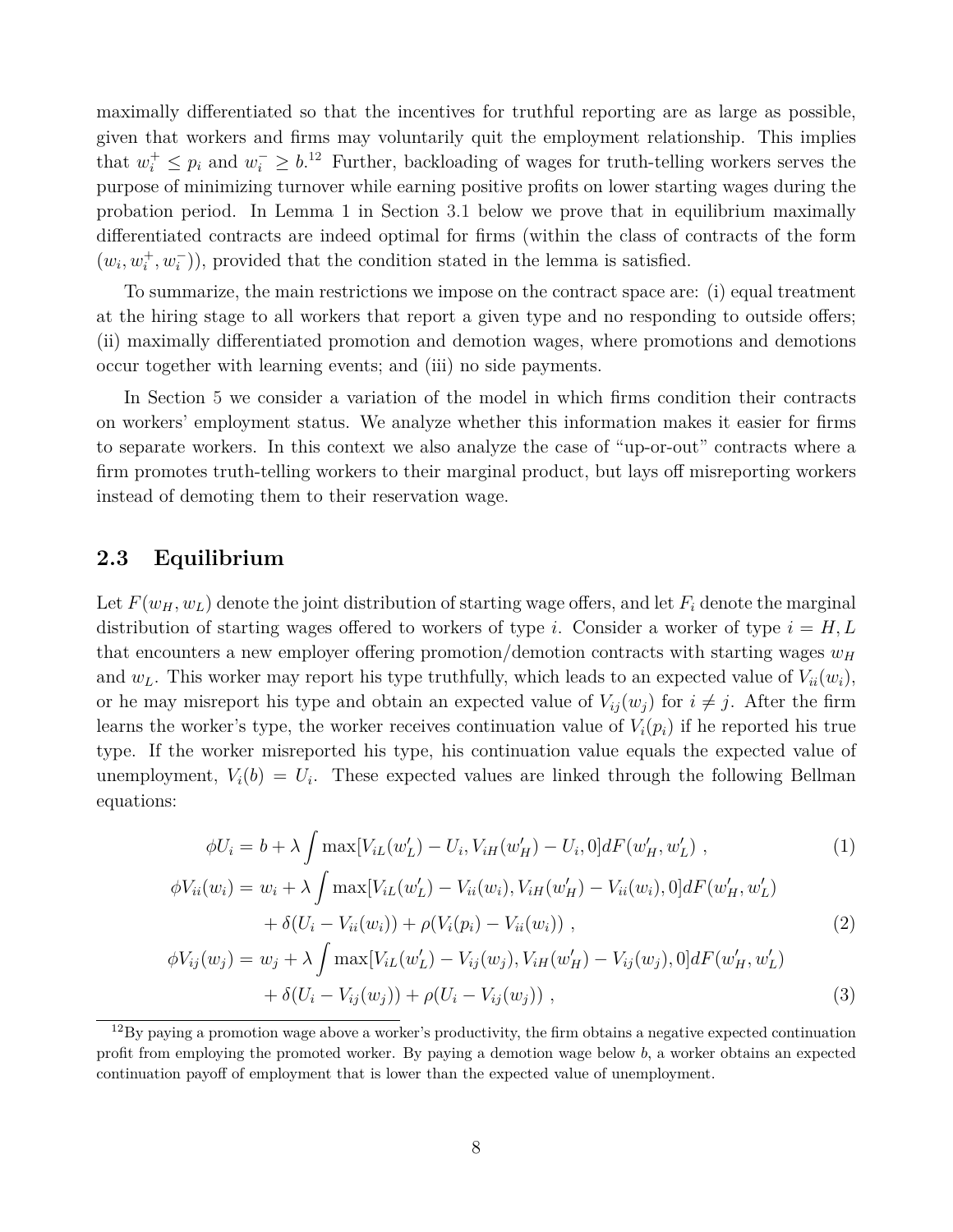$$
\phi V_i(p_i) = p_i + \lambda \int \max[V_{iL}(w'_L)) - V_i(p_i), V_{iH}(w'_H) - V_i(p_i), 0] dF(w'_H, w'_L) + \delta(U_i - V_i(p_i))
$$
\n(4)

Equation [\(1\)](#page-9-1) shows that the expected value of unemployment for a worker of type *i* includes unemployment income *b* plus the option value of searching. The latter entails the possibility of meeting a firm at Poisson rate  $\lambda$  in which case the worker either accepts any of the offered contracts with starting wages  $w'_H$  or  $w'_L$ , or rejects those offers. The other three Bellman equations include similar option values of search, as well as the expected loss of a separation to unemployment which happens at rate  $\delta$ . Equation [\(2\)](#page-9-2) further includes the expected gain for a truth-telling worker who is promoted to  $p_i$  at rate  $\rho$ . Equation [\(3\)](#page-9-3) includes the expected loss for a misreporting worker whose continuation value drops to *U<sup>i</sup>* after a demotion.

Let *R<sup>i</sup>* denote the reservation (starting) wage of an unemployed worker of type *i* who reports truthfully. This reservation wage satisfies  $V_{ii}(R_i) = U_i$ , and using [\(1\)](#page-9-1) and [\(2\)](#page-9-2) we obtain that  $b - R_i = \rho[V_i(p_i) - U_i]$ . Since  $V_i(p_i) > U_i$ , we have that  $b > R_i$  for  $i = H, L$ . That is, unemployed workers are willing to accept starting wages below *b* due to the expected capital gain of a promotion. From [\(2\)](#page-9-2) and [\(3\),](#page-9-3) worker *i*'s incentive constraint  $V_{ii}(w_i) \geq V_{ij}(w_j)$  can be equivalently expressed  $as<sup>13</sup>$  $as<sup>13</sup>$  $as<sup>13</sup>$ 

<span id="page-10-3"></span><span id="page-10-2"></span>
$$
w_j - w_i \le \rho [V_i(p_i) - U_i] = b - R_i . \tag{5}
$$

This incentive constraint describes the main trade-off faced by a worker when meeting a firm. By misreporting his type, worker  $i$  earns potentially the higher starting wage  $w_j$  but faces the possibility of demotion with continuation value  $U_i$ . By reporting truthfully, the worker possibly earns a lower starting wage but faces the prospects of a promotion, yielding continuation value  $V_i(p_i)$ . The worker will report his type truthfully and self-select into the right contract when the flow gain from misreporting does not exceed the expected gain from a promotion relative to a demotion.<sup>[14](#page-10-1)</sup>

Firms choose starting wages  $(w_H, w_L)$  to maximize steady state profits  $\Pi_H(w_H) + \Pi_L(w_L)$ , where  $\Pi_i(.)$  denotes the firm's profit from hires in contract  $(w_i, p_i, b)$ . Since the general expressions for Π*i*(*.*) are cumbersome because some workers may report truthfully while others may misreport their types, it is notationally convenient to formally derive firms' profits when characterizing equilibria.

$$
[\phi + \delta + \rho] \cdot [V_{ii}(w_i) - V_{ij}(w_j)] - H(V_{ii}(w_i)) + H(V_{ij}(w_j)) = w_i - w_j + \rho[V_i(p_i) - U_i],
$$
 (\*)

where function H is defined as  $H(V) \equiv \int \max[V_{iL}(w_L') - V, V_{iH}(w_H') - V, 0]dF(w_H', w_L')$ , which is weakly decreasing in *V*. Then  $V_{ii}(w_i) \geq V_{ij}(w_j)$  is equivalent to the LHS of (\*) being non-negative which in turn is equivalent to the inequality in [\(5\).](#page-10-2)

<span id="page-10-1"></span><sup>14</sup>This trade-off is similar to the one found in efficiency wage models, in which shirking (misreporting) yields a higher utility (starting wage) but implies a higher probability of being caught and fired (demoted).

<span id="page-10-0"></span><sup>&</sup>lt;sup>13</sup>To derive the inequality in  $(5)$ , subtract  $(3)$  from  $(2)$  to obtain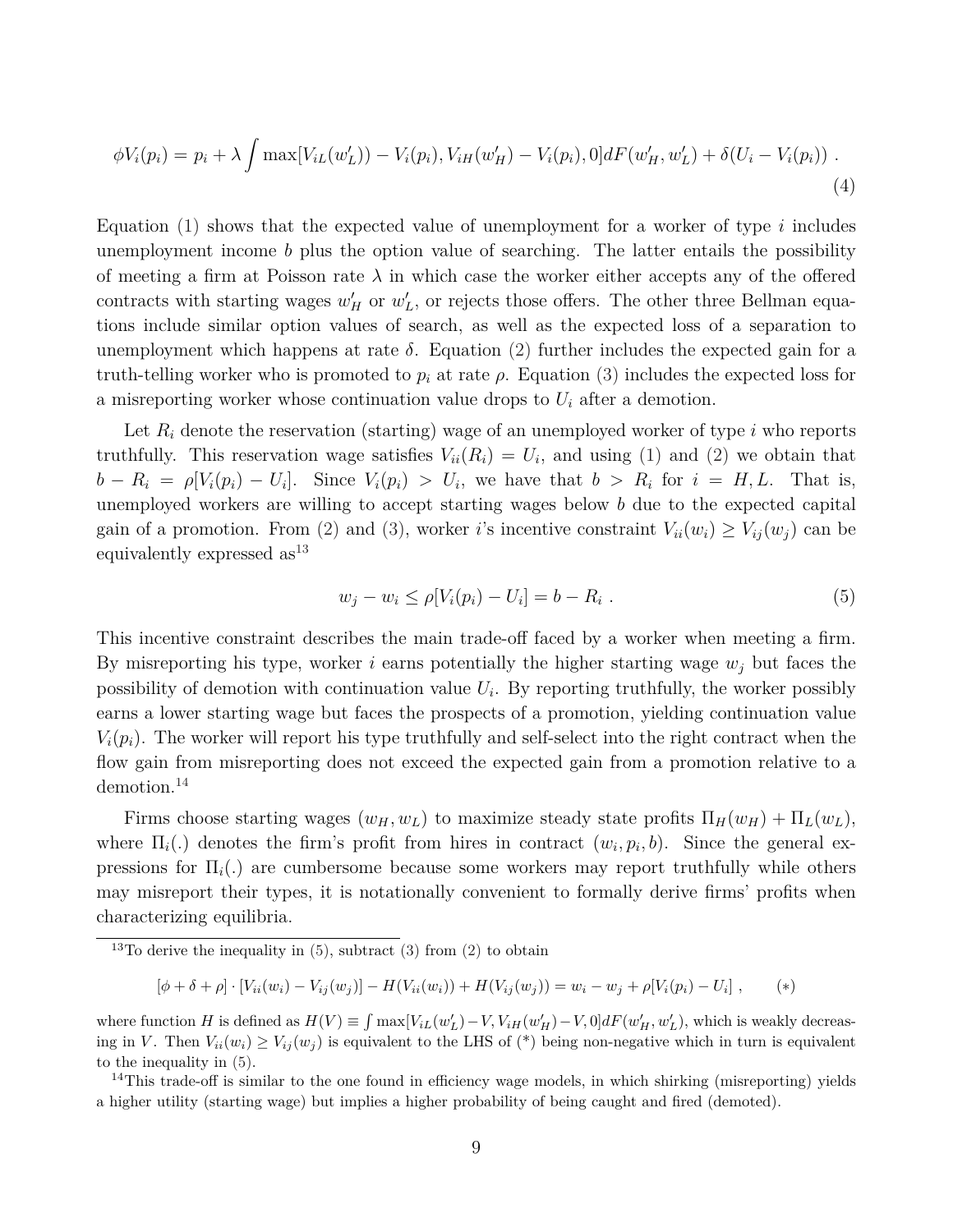A *market equilibrium* is then a joint distribution *F* of starting wages, and value functions *U<sup>i</sup>* ,  $V_i$ ,  $V_{ii}$ ,  $V_{ij}$ ,  $\Pi_i$ ,  $i, j = H, L$ , for workers and firms such that (i) every  $(w_H, w_L)$  in the support of *F* maximizes firms' steady state profits subject to optimal turnover and truth-telling behavior of workers; and (ii) workers' turnover and reporting strategies are optimal given that starting wages are drawn randomly from the offer distribution *F*. For future reference and following [Burdett and Mortensen](#page-32-0) [\(1998\)](#page-32-0), we label (i) the equilibrium constant profit condition.

To simplify the analysis, we focus on the set of *rank-preserving* market equilibria. These are market equilibria in which firms that offer higher starting wages to workers of type *H* also offer (weakly) higher starting wages to workers of type *L*. This equilibrium restriction implies that there is a (weakly) increasing function  $\hat{w}$  such that  $F_L(\hat{w}(w_H)) = F_H(w_H)$  for all wages  $w_H$  in the support of the offer distribution  $F_H$ . In any market equilibrium rank-preservation automatically holds among all firms for which incentive constraints bind. This is because the incentive constraint [\(5\)](#page-10-2) entails an increasing (linear) relationship between  $w<sub>L</sub>$  and  $w<sub>H</sub>$ . As we show and discuss in Section 3.2, however, when firms face slack incentive constraints, the equilibrium constant profit condition implies that these firms are indifferent between offering alternative orderings of incentive-compatible starting wages. Rank preservation simplifies the characterization of equilibrium as we can use the function  $\hat{w}$  throughout our analysis to relate the starting wages a firm offers to high and low-ability workers.  $^{15}$  $^{15}$  $^{15}$ 

## <span id="page-11-3"></span>**3 Equilibrium Analysis**

## <span id="page-11-0"></span>**3.1 Preliminary Considerations**

An important property of a market equilibrium is that the distribution of starting wage offers is dispersed across firms which gives rise to worker turnover before the promotion/demotion events. That is, the distributions  $F_i$  are non-degenerate. This occurs because promotions and demotions are linked one-to-one to employer learning, which is a stochastic event. Since promotion dates are uncertain, workers quit to contracts offering higher starting wages during the probation period. Firms, in turn, respond to these incentives by offering dispersed starting wages, trading off higher flow profits against higher hiring and retention rates, similar to [Burdett and Mortensen](#page-32-0) [\(1998\)](#page-32-0).<sup>[16](#page-11-2)</sup>

Another important property of a market equilibrium is that high-ability workers do not misreport their type. This is not obvious because the starting wage  $w_L = \hat{w}(w_H)$  can exceed  $w_H$ at the bottom of the wage offer distribution in a rank-preserving equilibrium (as we see below). To show that high-ability workers do not misreport their type note [\(5\)](#page-10-2) implies that the incentive

<span id="page-11-1"></span><sup>&</sup>lt;sup>15</sup>The restriction to rank-preserving equilibria is not without loss of generality as it has some implications for the relationship between firm size, wages and productivity discussed in Section 4.2. Without this restriction our analysis still goes through, but firms that offer contracts with slack incentive constraints might not exhibit a positive relationship between wages, size and workforce productivity.

<span id="page-11-2"></span><sup>&</sup>lt;sup>16</sup>See [Stevens](#page-35-4) [\(2004\)](#page-35-4) for the case in which firms pre-commit to a promotion date without facing the adverse selection problem we introduce in our paper.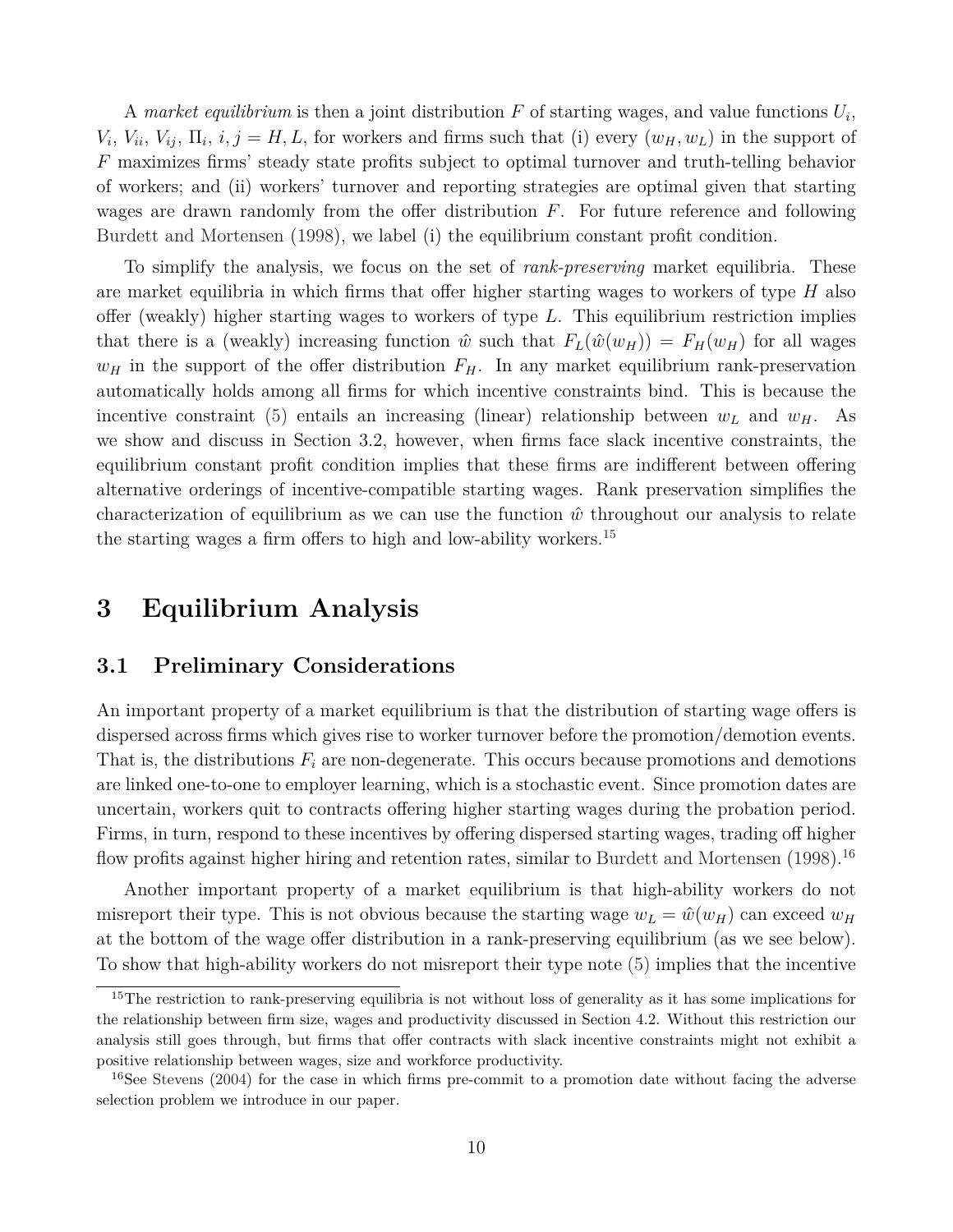constraint of a high-ability worker is  $w_L - w_H \leq b - R_H$ , which is slack at firms offering starting wages  $(w_H, w_L) = (R_H, R_L)$  since  $b > R_L$ . This incentive constraint is also fulfilled at all higher wages provided that  $w_L - w_H = \hat{w}(w_H) - w_H$  is a non-increasing function of  $w_H \ge R_H$ . As we show in the proofs of Propositions 1 and 2, the slope of function  $\hat{w}$  does not exceed one, hence the incentive constraint for high-ability workers is slack for all wages in the support of the wage offer distribution. In contrast, low-ability workers may want to misreport their type when the starting wage  $w_H$  is particularly high.

A third important property of a market equilibrium is that at the pair of starting wages  $(R_H, R_L)$ , firms face slack incentive constraints and are able to always separate workers. That incentive constraints for high-ability workers are slack follows from the previous arguments. For low-ability workers, [\(5\)](#page-10-2) implies their incentive constraint is given by

<span id="page-12-0"></span>
$$
w_H - w_L \le b - R_L \t\t(6)
$$

which is slack at  $(R_H, R_L)$  because  $b > R_H$ . Furthermore, by continuity [\(6\)](#page-12-0) is also slack in a neighborhood of (*RH, RL*) and hence a market equilibrium implies that firms always separate workers in such a neighborhood. Since incentives constraints do not bind around  $(R_H, R_L)$ a similar argument as in [Burdett and Mortensen](#page-32-0) [\(1998\)](#page-32-0) shows that the reservation wages *R<sup>i</sup>* constitute the lower bounds,  $\underline{w}_i$  of the offer distributions  $F_i$  for  $i = H, L$ . Firms offering those wages hire only from unemployment and they lose their workers as soon as they meet another firm offering a higher starting wage.<sup>[17](#page-12-1)</sup>

In the next subsections we proceed to fully characterize the rank-preserving equilibria that arise in our model. We start by considering equilibria where the contracts offered by all firms are separating. In those situations, which requires the learning rate  $\rho$  to be sufficiently large, all firms promote workers who stay long enough with the firm, and they never exercise a demotion option. We then show that if the learning rate is sufficiently low, the market equilibrium is segmented, featuring some pooling contracts at the top of the wage offer distribution, with promotions of high-ability workers and demotions of low-ability workers.

Before characterizing equilibrium, however, we show that the restriction to maximally differentiated promotion/demotion wages is not binding for firms, provided that the condition stated in Lemma 1 is satisfied. Specifically, given any rank-preserving equilibrium in which firms offer contracts of the form  $(w_i, p_i, b)$ , no firm has an incentive to deviate from its contract offer to any alternative contract of the form  $(w_i, w_i^+, w_i^-)$  with promotion and demotion wages satisfying  $w_i^+, w_i^- \in [b, p_i].$ 

**Lemma 1:** *Consider a rank-preserving market equilibrium in contracts of the form*  $(w_i, p_i, b)$ *. Then no firm has an incentive to deviate to contract offers*  $(w_i, w_i^+, w_i^-)_{i=H,L}$  *if either (i) the* 

<span id="page-12-1"></span><sup>&</sup>lt;sup>17</sup>Offering a lower starting wage offer  $w_i < R_i$  (for any  $i = H, L$ ) does not attract workers and hence leads to zero profits. Offering  $\underline{w}_i$  slightly higher than  $R_i$  for  $i = H, L$  leads to strictly lower profits without violating the incentive constraint. This occurs since such a starting wage attracts and retains the same number of workers as offering  $R_i$  and strictly reduces firms' profit flows; i.e.  $p_i - \underline{w}_i < p_i - R_i$ .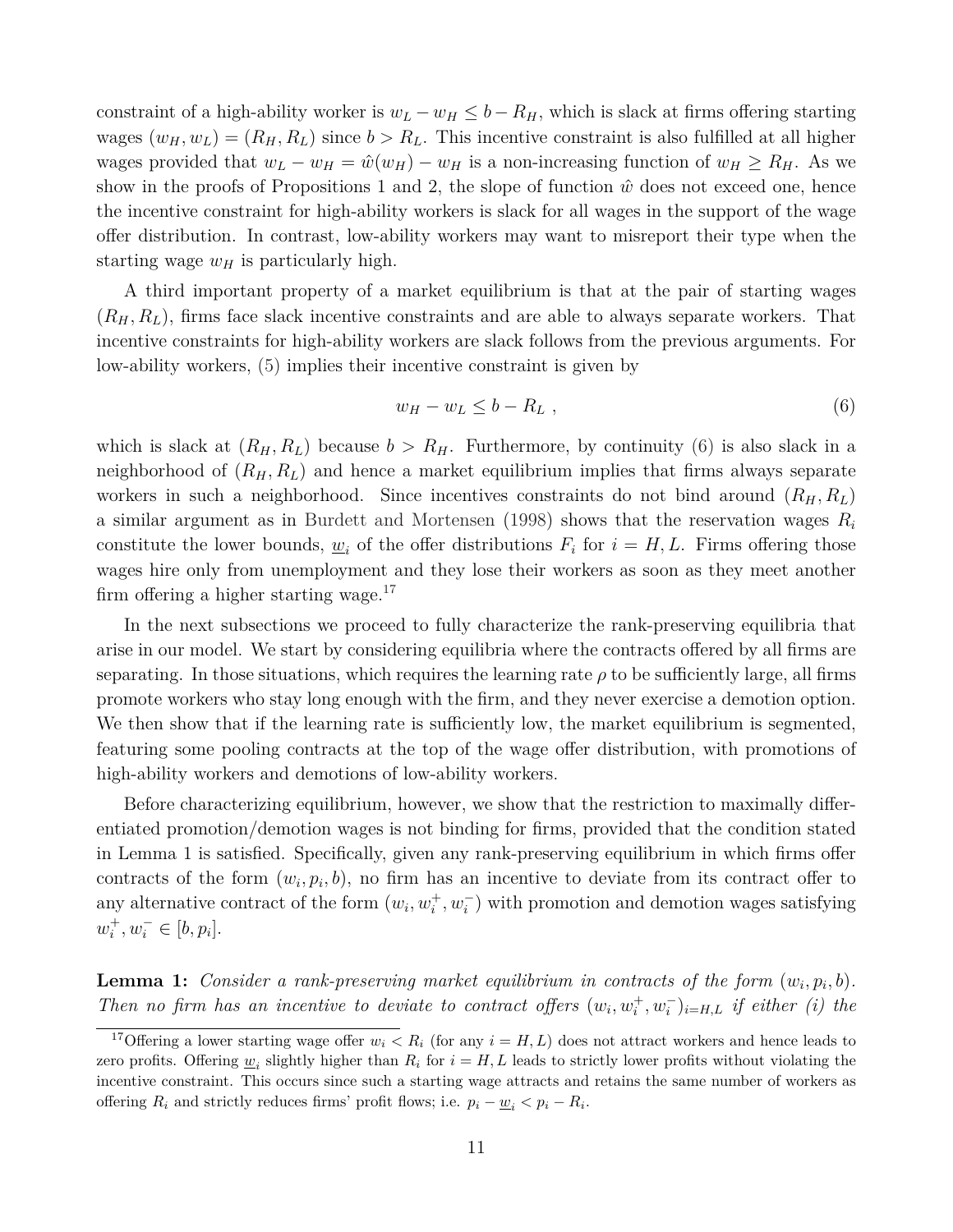*equilibrium features separation at all firms (that is,*  $(5)$  *holds for all pairs*  $(w_H, w_L)$  *of equilibrium offers), or (ii) the equilibrium features some firms pooling workers of both types in the same contract and the condition*  $\Gamma(w) \leq \Gamma(R_L)$  *holds for all*  $w \in [R_L, p_L]$ *, where* 

$$
\Gamma(w) \equiv \frac{p_L - b - \int_{R_L}^w \frac{\phi + \delta + \lambda (1 - F_L(w'))}{\phi + \delta + \rho + \lambda (1 - F_L(w'))} dw'}{\phi + \delta + \lambda (1 - F_L(w))}.
$$

In the proof of Lemma 1 we show that when incentive constraints are slack for all firms and all workers report truthfully their types, firms prefer to backload wages as an optimal reaction to workers' on-the-job search. By offering  $p_i$  after promotion, firms extract as much rents as they can during the starting period and eliminate worker turnover after promotion. The same argument holds when some firms face slack incentive constraints and the rest of firms face binding incentive constraints. In these cases it is optimal to threaten to maximally punish misreporting workers, although demotions are never exercised in equilibrium. In the case in which some firms pool workers, however, demotions are an equilibrium outcome and we need to guarantee that the demotion wage  $w_i^- = b$  is optimal. The latter is not obvious as firms may prefer to pay a higher demotion wage  $w_H^- > b$  and increase the retention rate of demoted workers. The condition  $\Gamma(w) \leq \Gamma(R_L)$  is needed to ensure that offering  $w_H^- > b$  is not a profitable deviation.<sup>[18](#page-13-0)</sup> In Section 4 we verify that this condition is satisfied for the plausibly calibrated parameter combinations we consider.

### <span id="page-13-3"></span>**3.2 Separating Equilibrium**

### **Workers**

Let  $\overline{w}_i$  denote the upper bound of the support of distribution  $F_i$ . In a separating equilibrium the value functions of unemployed workers [\(1\)](#page-9-1) are given by

<span id="page-13-2"></span>
$$
(\phi + \lambda)U_i = b + \lambda \int_{R_i}^{\overline{w}_i} V_{ii}(w) dF_i(w) . \qquad (7)
$$

For workers  $i = L, H$  employed at starting wage  $w_i$ , we can rewrite [\(2\)](#page-9-2) as

<span id="page-13-1"></span>
$$
[\phi + \delta + \rho + \lambda (1 - F_i(w_i))]V_{ii}(w_i) = w_i + \delta U_i + \rho V_i(p_i) + \lambda \int_{w_i}^{\overline{w}_i} V_{ii}(w) dF_i(w) .
$$
 (8)

For promoted workers [\(4\)](#page-10-3) becomes

$$
[\phi + \delta]V_i(p_i) = p_i + \delta U_i ,
$$

<span id="page-13-0"></span><sup>&</sup>lt;sup>18</sup>If this condition fails, demotion wages would be dispersed across pooling firms. This will considerably complicate the equilibrium analysis without providing additional economic insights. We therefore only consider equilibria where contracts take the form  $(w_i, p_i, b)$  which already give rise to rich wage dynamics between and across firms.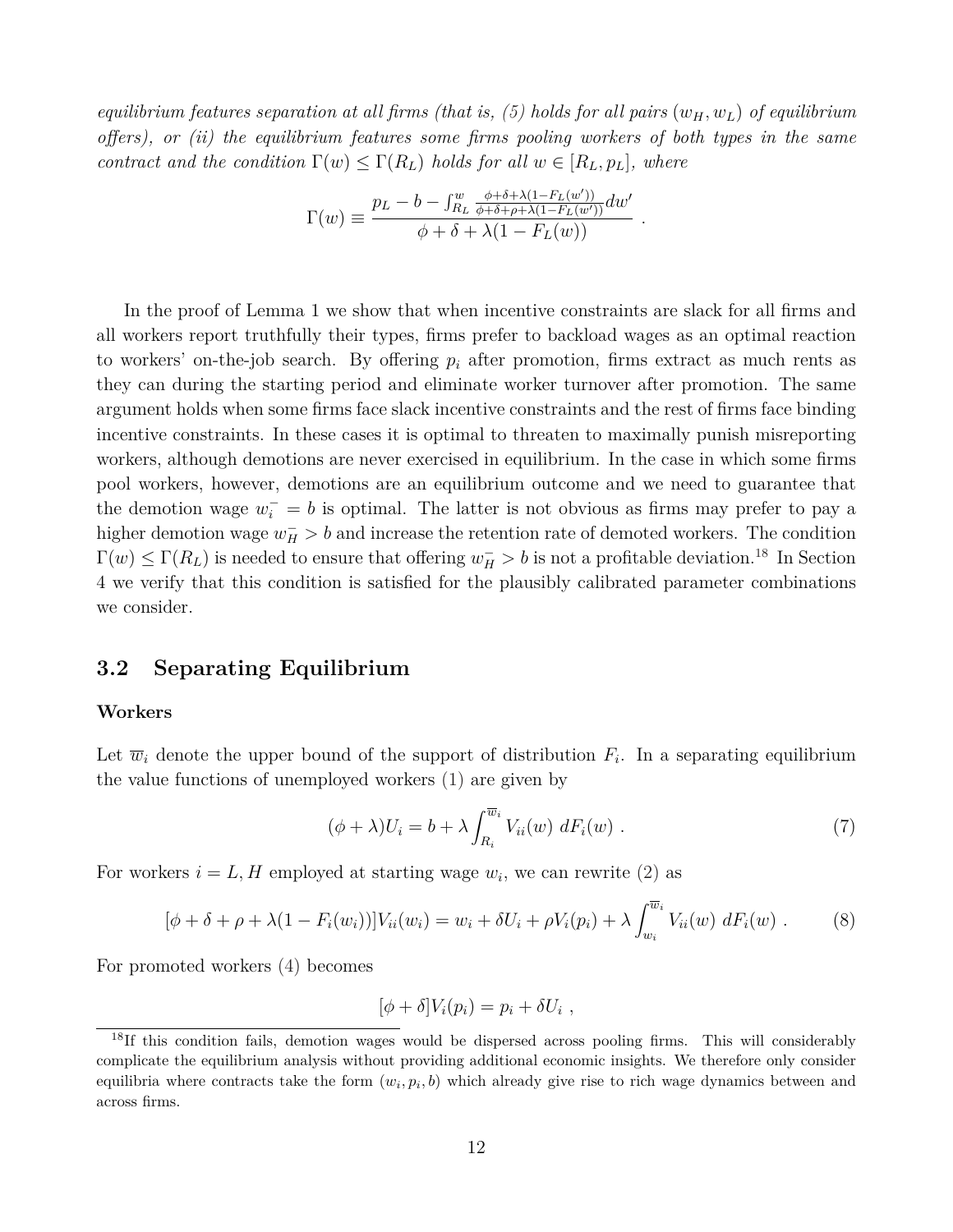since these workers never quit in a separating equilibrium. Note from equation [\(8\)](#page-13-1) that the reservation wage of an employed worker in the probation period is given by the current wage since all firms offer the same promotion wage (for a given type). The reservation wage of an unemployed worker of type *i* is given by

<span id="page-14-0"></span>
$$
R_i = b - \rho \frac{p_i - \phi U_i}{\phi + \delta} < b \tag{9}
$$

As discussed before, the incentive constraint of low-ability workers [\(6\)](#page-12-0) is always slack at the lowest wage of the offer distribution. Possibly, however, the incentive constraint of these workers is binding at higher wages. Let  $\tilde{w}_i$  denote the critical threshold wage such that the incentive constraint [\(6\)](#page-12-0) is binding for  $w_i \geq \tilde{w}_i$  and slack otherwise.

### **Steady State Measures**

Given that all wage contract offers are acceptable to the unemployed, steady state turnover implies that the unemployment rate for both types of workers is given by

$$
u = \frac{(\phi + \delta)}{\phi + \delta + \lambda}
$$

and that the earnings distribution of workers employed at starting wages below or equal to *w<sup>i</sup>* is given by

$$
G_i(w_i) = \frac{(\phi + \delta)F_i(w_i)}{\phi + \delta + \rho + \lambda(1 - F_i(w_i))}.
$$

### **Profit Maximization**

A firm's steady state profit is given by  $\Pi_H(w_H) + \Pi_L(w_L)$ , where

$$
\Pi_L(w_L) = \ell_L(w_L)(p_L - w_L) \qquad , \qquad \Pi_H(w_H) = \ell_H(w_H)(p_H - w_H) ,
$$

and  $\ell_i(w_i)$  denotes the steady state workforce of workers of ability *i* who are employed at starting wage *w<sup>i</sup>* . Steady state and optimal turnover then imply that

$$
\ell_i(w_i) = \frac{\lambda \alpha_i [u + G_i(w_i)(1-u)]}{\phi + \delta + \rho + \lambda (1 - F_i(w_i))}.
$$

Substituting this expression together with that of  $u$  and  $G_i$  in the firm's profit gives

<span id="page-14-1"></span>
$$
\Pi_i(w_i) = \frac{A_0 \alpha_i}{[\phi + \delta + \rho + \lambda (1 - F_i(w_i))]^2} (p_i - w_i), \text{ where } A_0 \equiv \frac{\lambda (\phi + \delta + \rho + \lambda)(\phi + \delta)}{\phi + \delta + \lambda}. \tag{10}
$$

The equilibrium constant profit condition implies firms are indifferent between offering all pairs  $(w_L, w_H)$  in the support of *F*. When the incentive constraint [\(6\)](#page-12-0) does not bind (i.e.,  $w_i < \tilde{w}_i$ ), the constant profit condition holds for each ability type independently. Equating  $\Pi_i(w_i) = \Pi_i(R_i)$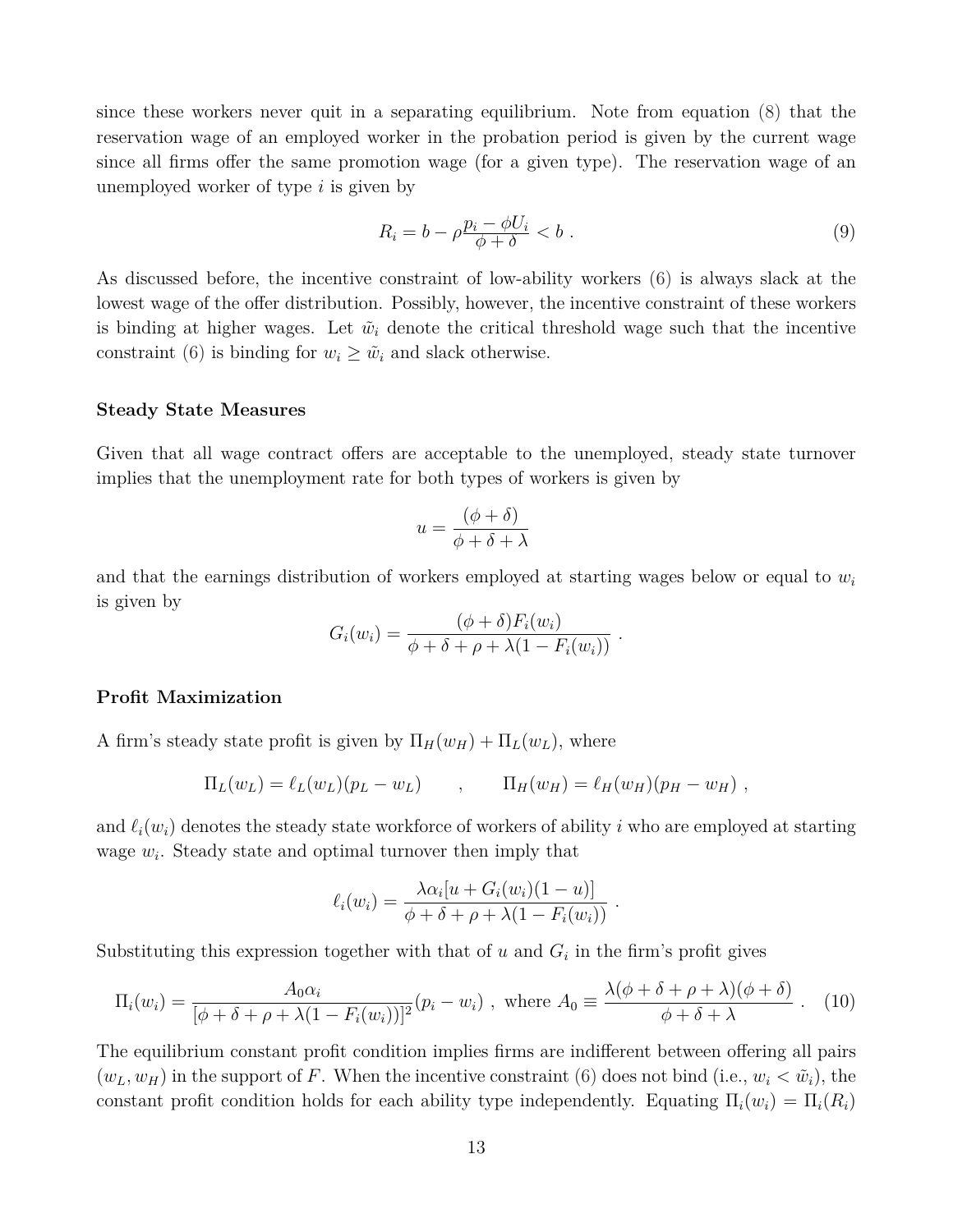yields offer distributions with a similar functional form as in [Burdett and Mortensen](#page-32-0) [\(1998\)](#page-32-0). Namely,

<span id="page-15-0"></span>
$$
F_i(w_i) = \frac{(\phi + \delta + \rho + \lambda)}{\lambda} \left[ 1 - \left( \frac{p_i - w_i}{p_i - R_i} \right)^{1/2} \right], \ w_i \le \tilde{w}_i . \tag{11}
$$

For wages above  $\tilde{w}_i$ , the incentive constraint [\(6\)](#page-12-0) binds. Substituting this constraint into the firm's profit function gives, for  $w_H \geq \tilde{w}_H$ ,

$$
\Pi_H(w_H) + \Pi_L(w_H - b + R_L) = \frac{A_0[p_H - w_H + \alpha(p_L - w_H + b - R_L)]}{[\phi + \delta + \rho + \lambda(1 - F_H(w_H))]^2}.
$$

Now the constant profit condition  $\Pi_H(w_H) + \Pi_L(w_H - b + R_L) = \Pi_H(R_H) + \Pi_L(R_L)$  yields the wage offer distribution

<span id="page-15-3"></span>
$$
F_H(w_H) = \frac{(\phi + \delta + \rho + \lambda)}{\lambda} \left[ 1 - \left( \frac{\overline{p} - w_H(1 + \alpha) + \alpha(b - R_L)}{\overline{p} - \overline{R}} \right)^{1/2} \right], \ w_H \ge \tilde{w}_H , \qquad (12)
$$

where we define  $\bar{p} \equiv p_H + \alpha p_L$  and  $\bar{R} \equiv R_H + \alpha R_L$ .

### **Rank Preservation**

Because the constant profit condition holds for each ability type independently when the incentive constraints do not bind, firms are indifferent from offering any pair of wages  $(w_H, w_L)$  in the supports of  $F_i$  such that  $w_i \leq \tilde{w}_i$  for  $i = L, H$ , as long as incentive constraints continue to be satisfied. For firms offering starting wages above  $\tilde{w}_i$ , however, the binding incentive constraint implies that firms offer starting wages to low- and high-ability workers that have the same rank in the corresponding  $F_i$ . Imposing rank preservation for starting wages below  $\tilde{w}_i$  is useful as we can define a monotonic relation between starting wages to rank firms irrespectively if incentive constraints bind or not. This allows us to analyze in a simpler way the relationship between starting wages and the firms' learning rate *ρ*.

Using [\(11\)](#page-15-0) and the rank preservation condition  $F_L(\hat{w}(w_H)) = F_H(w_H)$ , we obtain the following relation between the starting wages a firm offers to workers:

<span id="page-15-1"></span>
$$
w_L = \hat{w}(w_H) = p_L - \left(\frac{p_L - R_L}{p_H - R_H}\right) [p_H - w_H] \, , \, w_H \le \tilde{w}_H \, . \tag{13}
$$

This relation applies to all pairs of starting wages  $(w_i)_{i=H,L}$  which are below the cutoff  $\tilde{w}_i$  so that incentive constraint  $(6)$  is slack. By substitution of  $(13)$  into  $(6)$ , this cutoff can be calculated as a function of workers' reservations wages:

<span id="page-15-2"></span>
$$
\tilde{w}_H \equiv \frac{b(p_H - R_H) - R_H(p_L - R_L)}{p_H - R_H - p_L + R_L} \,. \tag{14}
$$

For wages above  $\tilde{w}_H$ , the incentive constraint must be binding which delivers the relation  $w_L =$  $\hat{w}(w_H) = w_H - b + R_L$  between pairs of starting wage offers  $(w_H, w_L)$ .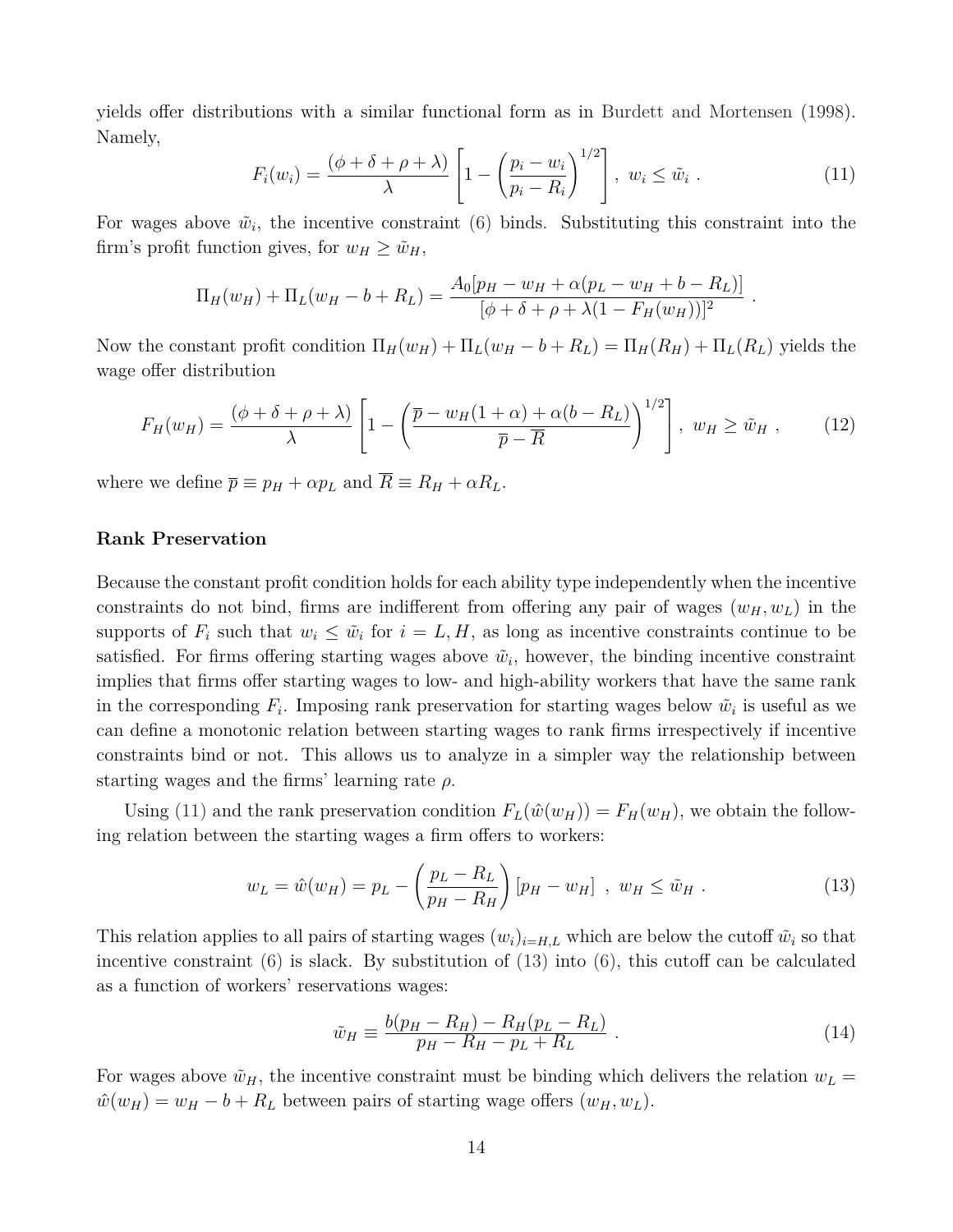### **Slack Incentive Constraints**

If the firms' learning rate is sufficiently large (above threshold level  $\rho_1$  defined below), the incentive constraint [\(6\)](#page-12-0) is slack for all wages in the wage distribution. Using [\(11\)](#page-15-0) and  $F_i(\overline{w}_i) = 1$ , the upper bounds  $\overline{w}_i$  are given by

<span id="page-16-0"></span>
$$
\overline{w}_i = p_i - C^2(p_i - R_i) , \ i = L, H, \text{ where } C \equiv \frac{\phi + \delta + \rho}{\phi + \delta + \rho + \lambda} . \tag{15}
$$

To find reservation wages  $R_i$ , rewrite equations  $(7)$  and  $(9)$  to obtain

<span id="page-16-6"></span>
$$
\frac{\phi + \delta}{\rho}(R_i - b) + p_i - b = \lambda \int_{R_i}^{\overline{w}_i} \left[ V_{ii}(w) - V_{ii}(R_i) \right] dF_i(w) = \int_{R_i}^{\overline{w}_i} \frac{\lambda(1 - F_i(w))}{\phi + \delta + \rho + \lambda(1 - F_i(w))} dw \,, \tag{16}
$$

where the last equality uses partial integration and the derivative of [\(8\).](#page-13-1) Solving the integral using [\(11\)](#page-15-0) yields the following reservation wages

<span id="page-16-1"></span>
$$
R_i = \frac{(\phi + \delta + \rho)(\phi + \delta + \rho + \lambda)^2 b - \rho[(\phi + \delta + \rho + \lambda)^2 - \lambda^2]p_i}{(\phi + \delta)(\phi + \delta + \rho + \lambda)^2 + \lambda^2 \rho}, \qquad (17)
$$

for each *i* = *H, L*. Note that unemployed workers of high-ability are willing to accept a job at a lower starting wage than unemployed low-ability workers,  $R_H < R_L$ . Therefore the firm at the bottom of the wage offer distribution offers a lower starting wage to high-ability workers. This is because high-ability workers will be promoted to a higher wage,  $p_H > p_L$ , after the firm learns these workers' type.

From  $(15)$  and  $(17)$  we obtain the highest starting wages:

<span id="page-16-2"></span>
$$
\overline{w}_i = p_i - \frac{(\phi + \delta + \rho)^3}{(\phi + \delta)(\phi + \delta + \rho + \lambda)^2 + \lambda^2 \rho} [p_i - b] \ . \tag{18}
$$

Since  $w_H - w_L = w_H - \hat{w}(w_H)$  is increasing in  $w_H$ , the incentive constraint [\(6\)](#page-12-0) is slack at all offered pairs of starting wages  $(w_L, w_H)$  if and only if it is slack at  $\overline{w}_H$ . Using [\(6\),](#page-12-0) [\(17\)](#page-16-1) and [\(18\),](#page-16-2) this is true if and only  $if<sup>19</sup>$  $if<sup>19</sup>$  $if<sup>19</sup>$ 

<span id="page-16-4"></span>
$$
\frac{p_L - b}{p_H - p_L} > \frac{\lambda^2 + 2\lambda(\phi + \delta) - \rho(\phi + \delta + \rho)}{\rho(\rho + \phi + \delta + 2\lambda)}.
$$
\n(19)

Since the right-hand side of this condition becomes unboundedly large as the learning rate goes to zero, the condition in [\(19\)](#page-16-4) defines a unique threshold level  $\rho_1 > 0$  for the firms' learning rate such that the incentive constraint for low-ability workers is slack for all  $\rho > \rho_1$ .<sup>[20](#page-16-5)</sup> Intuitively, as the firms' learning rate decreases, the incentive constraint of low-ability workers starts to bind because these workers now find that they can quit at a faster rate (relative to the rate at which the firm learns their type), and hence the threat of a demotion becomes weaker.

<span id="page-16-3"></span><sup>&</sup>lt;sup>19</sup>This condition is equivalent to the requirement that the threshold wage  $\tilde{w}_H$  defined in [\(14\)](#page-15-2) exceeds the upper bound  $\overline{w}_H$  defined in [\(15\).](#page-16-0)

<span id="page-16-5"></span><sup>&</sup>lt;sup>20</sup>To verify this claim rewrite [\(19\)](#page-16-4) as  $\frac{p_L-b}{p_H-p_L} [\rho(\rho+\phi+\delta+2\lambda)] = \lambda^2 + 2\lambda(\phi+\delta) - \rho(\phi+\delta+\rho)$ . Note that the LHS of this equation equals zero at  $\rho = 0$  and is strictly increasing in  $\rho$ , while the RHS is positive at  $\rho = 0$  and is strictly decreasing in  $\rho$ . Continuity implies that there exists a unique  $\rho_1 > 0$  that solves this equation, such that the incentive constraint of low-ability workers is slack for all  $\rho > \rho_1$ .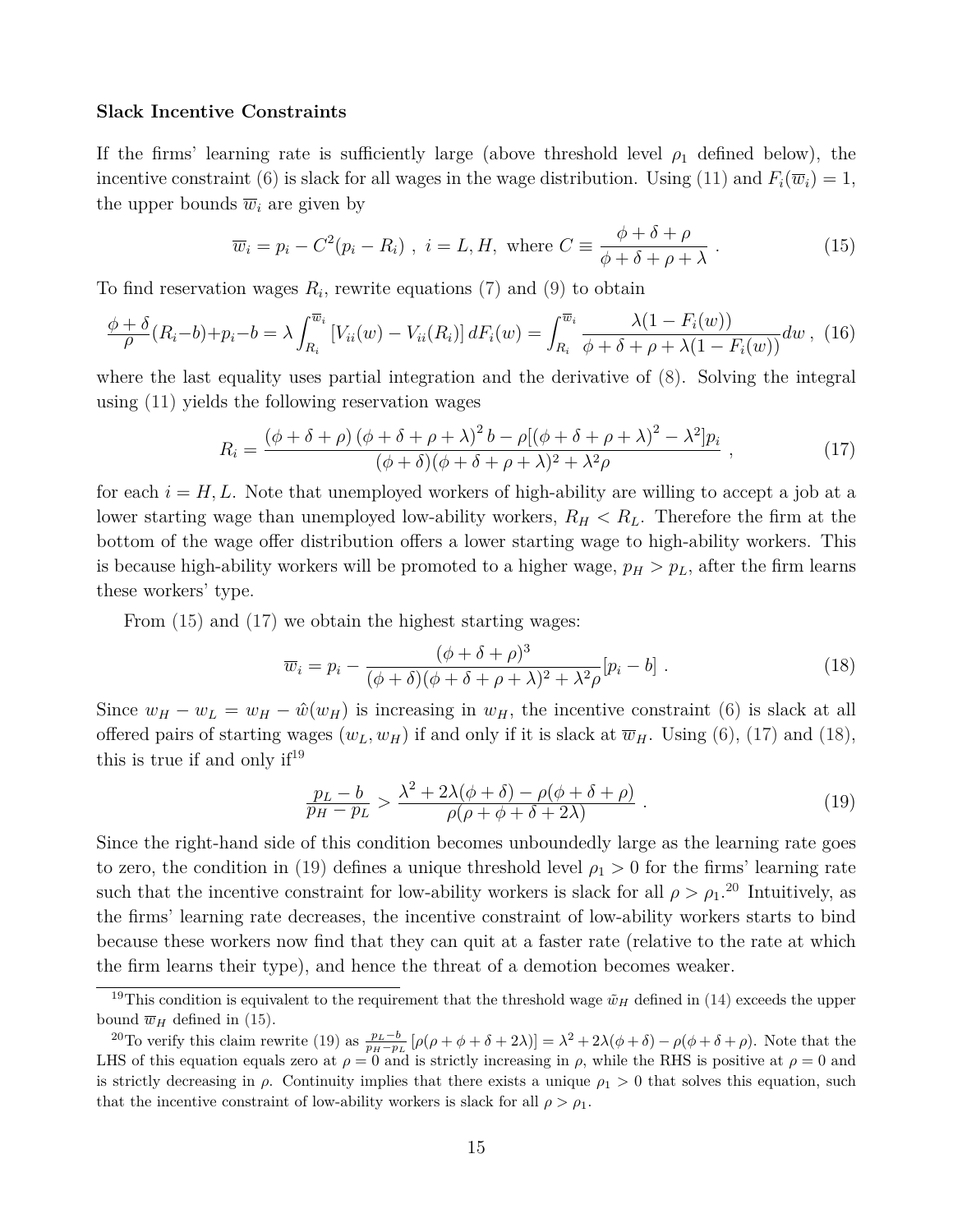### **Binding Incentive Constraints**

If  $\rho \leq \rho_1$ , incentive constraints must be binding for some wages at the top of the wage offer distribution in which case the cutoff value  $\tilde{w}_H$  does not exceed the upper bound  $\overline{w}_H$ . In this case we can use the wage offer distribution [\(12\)](#page-15-3) and  $F_H(\overline{w}_H) = 1$  to solve for its upper bound:

<span id="page-17-0"></span>
$$
\overline{w}_H = \frac{1}{1+\alpha} \Big[ \overline{p} + \alpha (b - R_L) - C^2 (\overline{p} - \overline{R}) \Big] . \tag{20}
$$

Reservation wages for the two worker types are again obtained from equations [\(16\).](#page-16-6) In the appendix (proof of Proposition 1) we show how these equations can be solved for *R<sup>L</sup>* and *RH*. Given these solutions, we can determine  $\tilde{w}_i$  from [\(14\),](#page-15-2)  $\overline{w}_H$  from [\(20\),](#page-17-0)  $\overline{w}_L = \overline{w}_H - b + R_L$ , and the wage offer distributions from [\(11\)](#page-15-0) and [\(12\).](#page-15-3) All these equilibrium objects are uniquely defined.

The solution to these equations only constitutes a separating equilibrium if the highest starting wage offered to low-ability workers  $\overline{w}_L$  does not exceed their marginal product  $p_L$ . If  $\overline{w}_L > p_L$ , firms offering the pair  $(\overline{w}_H, \overline{w}_L)$  would make negative expected profits on low-ability workers  $(\Pi_L(.) < 0)$  and hence could not commit to offer such contracts. Expected profits  $\Pi_L(.)$  would be negative in this case because flow profits,  $p_L - \overline{w}_L$ , would be negative during the probation period and then zero after promotion.

In fact, if the learning rate is sufficiently low, and given a sufficiently high job arrival rate  $\lambda$ , it is possible that the highest separating and incentive compatible wage offer to low-ability workers exceeds their marginal product. We denote  $\rho_2 < \rho_1$  as the threshold value for the learning rate such that  $\overline{w}_L \leq p_L$  if  $\rho \geq \rho_2$ . This threshold value is strictly positive if the parameter condition

<span id="page-17-2"></span>
$$
p_H - p_L > \left(\frac{\phi + \delta}{\lambda + \phi + \delta}\right)^2 [\overline{p} - (1 + \alpha)b] \tag{21}
$$

is satisfied, which requires  $\lambda$  to be sufficiently large.<sup>[21](#page-17-1)</sup> Intuitively, for larger values of  $\lambda$ , firms compete more fiercely for workers which drives up  $\overline{w}_H$ . This occurs for the same reasons as in [Burdett and Mortensen](#page-32-0) [\(1998\)](#page-32-0). At the same time and because the incentive constraint [\(6\)](#page-12-0) is binding,  $\overline{w}_L$  can get pulled up above  $p_L$ .

Note again that binding incentive constraints do not distort the incentives for firms to backload wages for truth-telling workers of both types (cf. Lemma 1). As in the regime with slack incentive constraints, promoting workers to their marginal product eliminates turnover after learning. Moreover, maximal differentiation between promotion and demotion wages provides the largest possible incentives for workers to select the right contract.

To verify that the solution that we describe above is indeed a separating equilibrium, we still need to make sure that firms do not find it profitable to deviate and offer a pooling contract. In Appendix A, we prove that this is true provided that  $\rho \ge \rho_2$ , and hence  $\overline{w}_L \le p_L$ . Proposition 1 summarizes our characterization of rank-preserving equilibria with separating firms.

<span id="page-17-1"></span><sup>&</sup>lt;sup>21</sup>In the proof of Proposition 1, we establish the existence of the threshold value  $\rho_2$ . While cumbersome analytical expressions complicate a uniqueness proof, all our numerical examples suggest a unique value  $\rho_2$  since the defining equation is monotonic in *ρ*.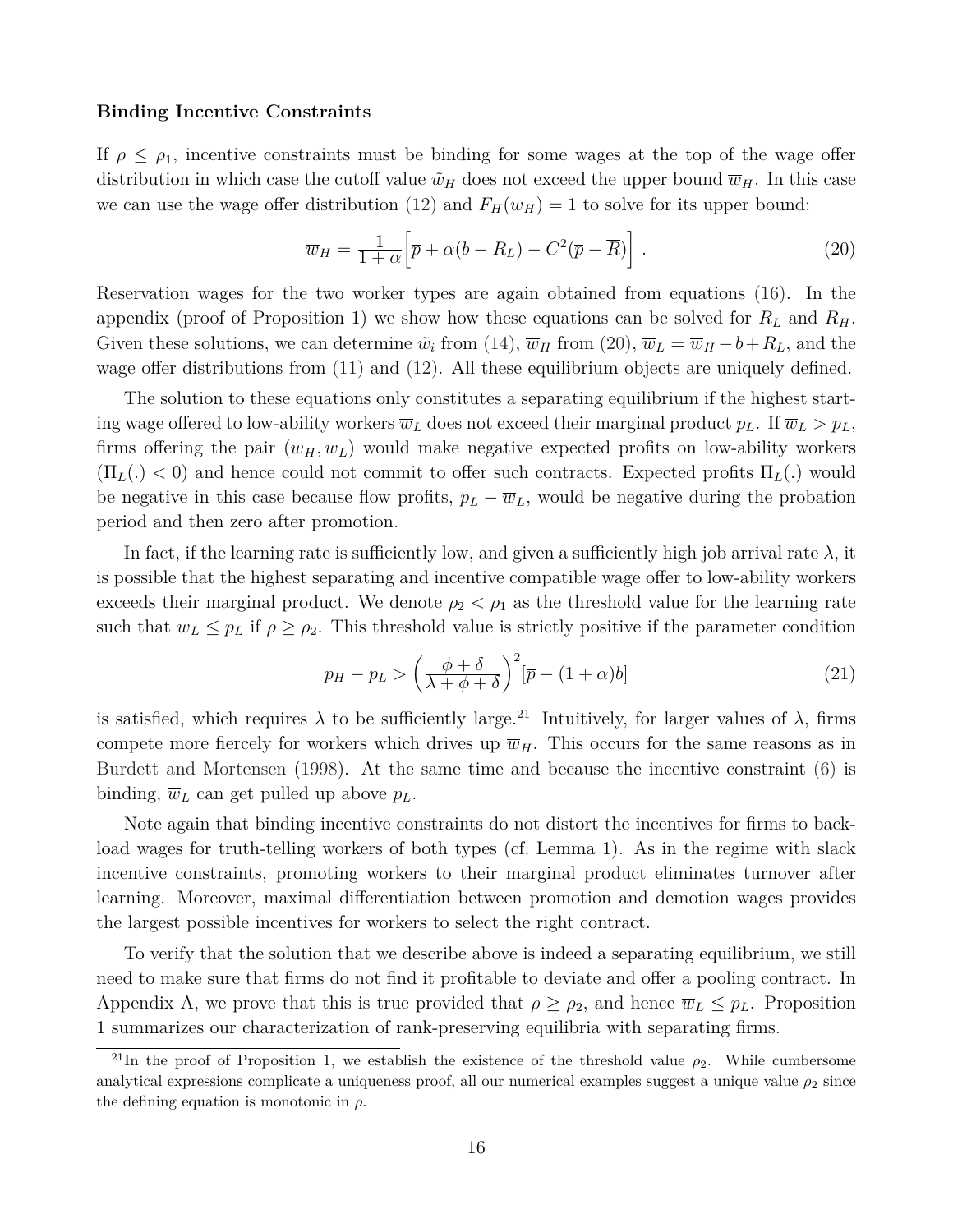**Proposition 1:** *There are threshold values*  $\rho_1 > \rho_2 \geq 0$ *, such that for any*  $\rho \geq \rho_2$ *, there exists a unique rank-preserving market equilibrium with dispersed offers in starting wages w<sup>i</sup> drawn from distributions*  $F_i$  and support  $[R_i, \overline{w}_i]$ , with  $R_i < b$  and  $\overline{w}_i \leq p_i$ , and separation of workers such *that*

- *(a) if*  $\rho > \rho_1$ *, incentive constraints are slack for all firms;*
- *(b) if*  $\rho \leq \rho_1$ , incentive constraints are binding for firms offering  $w_H \geq \tilde{w}_H$  with  $\tilde{w}_H \leq \overline{w}_H$ , *while they are slack for all other firms.*

<span id="page-18-0"></span>*Moreover, ρ*<sup>2</sup> *is strictly positive if condition [\(21\)](#page-17-2) is satisfied.*



Figure 1: Starting wages in a separating equilibrium  $(\rho > \rho_2)$ .

Figure [1](#page-18-0) illustrates the relation  $w_L = \hat{w}(w_H)$  between starting wages in equilibrium implied by this proposition when  $\rho > \rho_2$ . When  $\rho > \rho_1$ , the highest starting wages are  $\overline{w}_i < \tilde{w}_i$  and the function  $\hat{w}$  implies that an increase in  $w_H$  goes hand in hand with a less than proportional increase in  $w_L$ . When  $\rho \in [\rho_1, \rho_2)$ , we have that  $\overline{w}_i \in [\tilde{w}_i, p_i]$  (as shown in the figure) and the function  $\hat{w}$  now implies, due to binding incentive constraints for low-ability workers, firms' starting wages move one-to-one in the upper section of the offer distribution.

## **3.3 Segmented Equilibrium with Pooling at Top Wages**

When  $\rho < \rho_2$ , firms must offer a wage  $w_L > p_L$  to low-ability workers to satisfy their incentive constraint. Hence in this case there is no equilibrium in which all firms are able to separate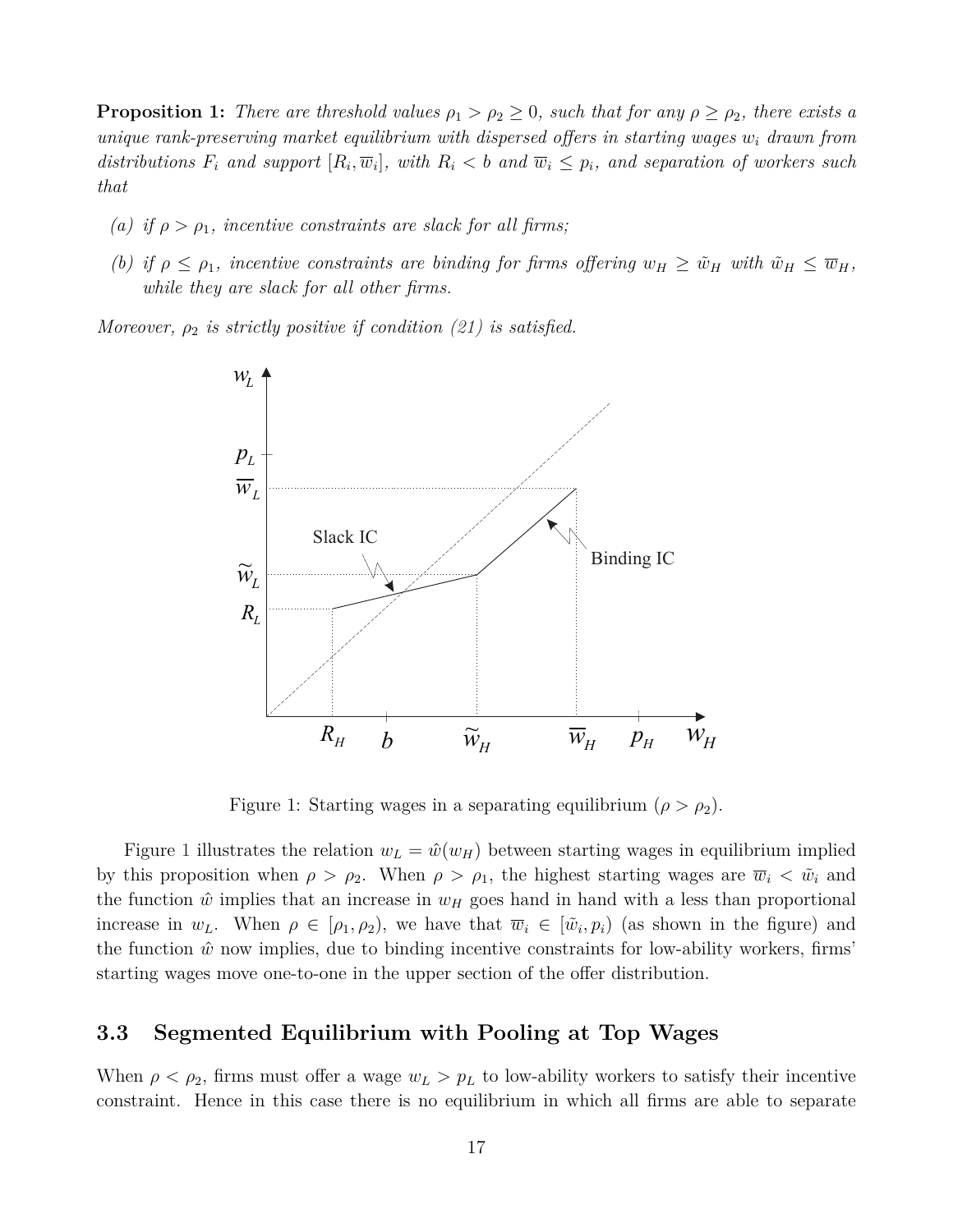workers by offering an incentive compatible contract menu. Instead, firms at the top of the wage offer distribution post pooling contracts designed to attract and retain high-ability workers. Lowability workers accept these contracts, anticipating that firms demote them to their reservation wage after learning their type.

Firms at the top of the wage offer distribution pool workers of high and low ability in the same contract at starting wages  $w_H > w_H^* \equiv \hat{w}^{-1}(p_L) = p_L + b - R_L$ . Such situations occur if the job arrival rate is sufficiently large (inducing firms to compete more fiercely for workers) and the learning rate is sufficiently small (so that separating starting wages are sufficiently close).<sup>[22](#page-19-0)</sup>

Whenever firms offer pooling contracts  $w_H > w_H^*$ , they attract all workers of low ability that have been promoted to  $p<sub>L</sub>$  at another (lower wage) firm since these workers strictly prefer the job with a higher starting wage even though they expect to be demoted later on.<sup>[23](#page-19-1)</sup> Since there is a positive mass of such workers which yield negative expected profit value when employed in a pooling contract  $w_H > w_H^*$ , the profit value of firms offering  $w_H^* + \varepsilon$  would jump down discontinuously, *unless* the wage offer distribution has a mass point at  $w_H^*$ . With a mass point of the wage offer distribution at wage  $w_H^*$ , a positive mass of high-ability workers employed at  $w_H^*$  quit their job to outside offers  $w_H^* + \varepsilon$ , such that in equilibrium this profitable inflow of high-ability workers exactly offsets the unprofitable inflow of low-ability workers.<sup>[24](#page-19-2)</sup> Furthermore, at the mass of firms offering the separating contract pair  $(w_H^*, p_L)$ , equilibrium requires that a positive fraction of low-ability workers do not self-select into contract *p<sup>L</sup>* but instead misreport high ability by choosing  $w_H^*$ <sup>[25](#page-19-3)</sup> In fact, we prove the following:

**Lemma 2:** If  $\rho < \rho_2$ , a positive mass of firms offer contract menu  $(w_H^*, p_L)$ . Low-ability *workers contacted by these firms report high ability with positive probability.*

<span id="page-19-0"></span>We now characterize an equilibrium where a positive mass of firms offer contract pair  $(w_H^*, p_L)$ 

<sup>22</sup>It is important to note that pooling at top wages will still occur even if we were to allow firms to offer low-ability workers wages above their marginal product. This arises because firms offering the highest wages to high-ability workers will also need to offer high wages to low-ability workers in order to satisfy their incentive constraint. Given a small enough  $\rho$  relative to  $\lambda$ , such a strategy becomes too costly for high-wage firms which then prefer to hire all workers at the same starting wage, promoting high-ability workers and demoting low-ability ones after learning their types. See [Carrillo-Tudela and Kaas](#page-32-4) [\(2011\)](#page-32-4) for the formal argument using constant wage contracts.

<span id="page-19-1"></span><sup>&</sup>lt;sup>23</sup>This assertion follows since at  $w_H^*$  a low-ability worker is indifferent between truth-telling (contract  $(p_L, p_L, b)$ ) and misreporting (contract  $(w_H^*, p_H, b)$ ). Both strategies deliver the same expected value to the worker because at  $w_H^*$  the incentive constraint is binding. Therefore, low-ability workers *strictly* prefer pooling contracts  $(w_H, p_H, b)$ with  $w_H > w_H^*$  over employment at flat wage  $p_L$ .

<span id="page-19-2"></span> $^{24}$ In the [Burdett and Mortensen](#page-32-0) [\(1998\)](#page-32-0) model, mass points in the offer distribution are ruled out because higher wage offers would lead to a profitable inflow of workers employed at the mass point. Here this inflow is needed precisely to compensate for the losses on low-ability hires.

<span id="page-19-3"></span> $^{25}$ Even though the low-wage contract is incentive compatible, low-ability workers are indifferent between the two contracts and they may equally well accept the contract with the higher starting wage. In principle, such deviations could also occur at lower wages with binding incentive constraints, but firms would easily prevent those by paying  $\varepsilon > 0$  more to workers of low ability. At the contract pair  $(w_H^*, p_L)$ , however, such counter deviations are not possible, since firms cannot credibly offer wages above  $p<sub>L</sub>$  to workers of low ability.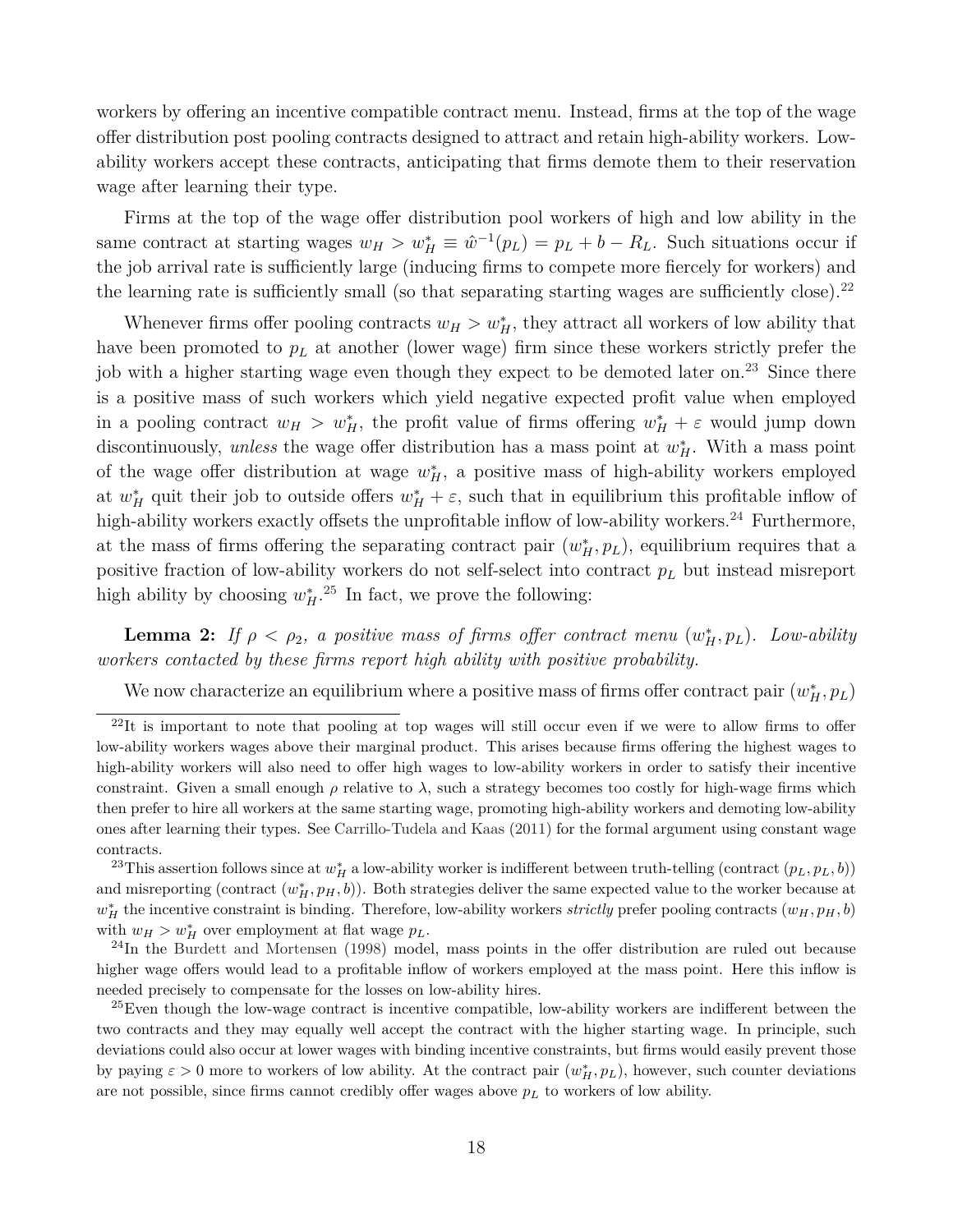such that a fraction of low-ability workers misreport their type, so that some pooling occurs at these firms. Possibly there is also a mass of firms offering pooling contracts  $w_H > w_H^*$ . We can equivalently interpret such a pooling contract as a menu of contract pairs  $(w_H, p_L)$  where  $p_L$  is so unattractive that low-ability workers do not accept this offer but instead report high ability with starting wage  $w_H$ . Without loss of generality and to keep the notation consistent throughout, we specify the analysis in terms of such contract pairs where starting wages are linked according to  $w_L = \hat{w}(w_H)$ , such that  $p_L = \hat{w}(w_H)$  for  $w_H > w_H^*$ , thus violating incentive compatibility [\(6\).](#page-12-0)

In a segmented equilibrium, the different types of firms can be ranked according to their wage offers  $w_H \in [R_H, \overline{w}_H]$  as follows.

- 1. For  $R_H \leq w_H < \tilde{w}_H$ , firms offer separating contracts with slack incentive constraints.
- 2. For  $\tilde{w}_H \leq w_H < w_H^* = p_L + b R_L$ , firms offer separating contracts with binding incentive constraints.
- 3. Mass  $\eta > 0$  of firms offer the contract menu  $(w_H^*, p_L)$ . Low-ability workers misreport their type with probability  $\xi > 0$ .
- 4. Firms offering  $w_H > w_H^*$  pool all workers in the same contract, promoting high-ability workers and demoting low-ability workers.

The last group of firms only exists if the learning rate is sufficiently low. In fact, in our numerical examples, we determine a threshold value of the learning rate, denoted  $\rho_3 \leq \rho_2$ ), such that a positive mass offer pooling contracts at  $w_H > w_H^*$  if  $\rho < \rho_3$ . For  $\rho \in [\rho_3, \rho_2)$ , in contrast, the highest pooling wage is at  $w_H^*$ . Although we do not have an existence proof for  $\rho_3$ , in Proposition 2 we prove the existence of a pooling equilibrium for both these cases together.

To describe the equilibrium, suppose that mass  $\eta > 0$  of firms offer the contract menu  $(w_H^*, p_L)$ , and that fraction  $\xi$  of low-ability workers who are offered these contracts opt for  $w_H^*$ , thus pooling with high-ability workers. Denote by  $\varphi = F_L-(p_L) = F_{H-}(w_H^*)$  the fraction of firms offering separating contracts strictly below  $(w_H^*, p_L)$ . When the mass point is the highest offered wage  $(\rho \ge \rho_3)$ , we have that  $\varphi + \eta = 1$ ; otherwise  $\varphi + \eta < 1$ .

In the appendix (proof of Proposition 2) we characterize a rank-preserving equilibrium by a set of equations determining the vector of equilibrium objects  $\mathcal{E} \equiv (\varphi, \xi, \eta, R_L, R_H)$  and we also prove that such an equilibrium exists.

**Proposition 2:** For any  $\rho < \rho_2$ , there exists a market equilibrium in contracts  $(w_i, p_i, b)$ *with dispersed offers in starting wages*  $w_i$  *drawn from distributions*  $F_i$  *and support*  $[R_i, \overline{w}_i]$ *, with*  $R_i < b$ . Firms with  $w_H < w_H^* = p_L + b - R_L$  offer separating contracts to all workers. There is *also a positive mass of firms offering*  $w_H \geq w_H^*$  *who pool low-ability workers in the same contract as high-ability workers.*

Figure [2](#page-21-0) illustrates the different *accepted* starting wages  $(w_H, w_L)$  at separating and pooling firms in a segmented equilibrium. It is worthwhile to note that the segmented equilibrium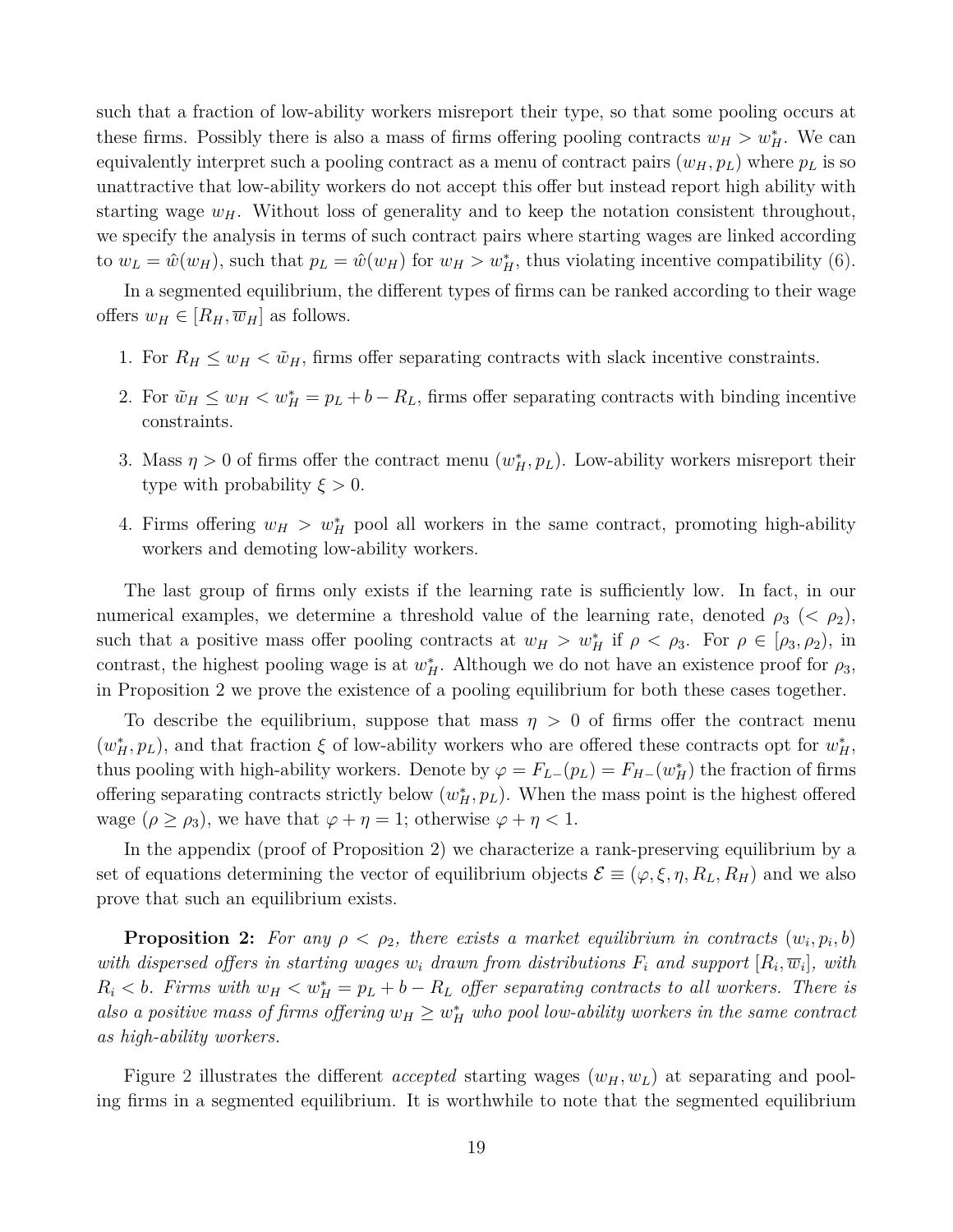converges to a solution which resembles the Burdett and Mortensen (1998) model in the limit where firms (almost) never learn their workers' types ( $\rho \to 0$ ). In this limit, workers are (almost) never promoted or demoted, and separating firms offer contracts that are (almost) indistinguishable and hence resemble pooling contracts. Specifically, both reservation wages converge to *b*,  $w_L = \hat{w}(w_H)$  converges to  $w_H$ , and the mass of firms offering  $(w_H^*, p_L)$  goes to zero.<sup>[26](#page-21-1)</sup> The limiting wage offer distribution is identical to the one in a Burdett-Mortensen model in which any worker's marginal product equals the population average  $(p_H + \alpha p_L)/(1 + \alpha)$ .

<span id="page-21-0"></span>

Figure 2: Accepted starting wages in a segmented equilibrium  $(\rho < \rho_2)$ .

We briefly discuss some of the implications for labor turnover in a segmented equilibrium. First, low-ability workers have a higher degree of turnover. While high-ability workers are promoted at rate  $\rho$  and subsequently leave the job at rate  $\phi + \delta$ , low-ability workers employed in pooling firms expect a demotion to wage *b* at flow rate  $\rho$ , with subsequent quits at rate  $\lambda$  (in addition to separation and labor market exit risks). Second, the segmented equilibrium features wage gains and wage cuts, both within firms (promotions and demotions) and between firms. Particularly, demoted low-ability workers are willing to quit to new employers offering promotion contracts with starting wages below *b*. Third, low-ability workers are underrepresented in high-wage (pooling) firms, and therefore high-wage firms are more productive. Conversely, firms offering separating contracts have a higher proportion of low-ability workers in their workforces relative to pooling firms. Furthermore, since quit rates are falling in wages, the proportion of high-ability workers is increasing in  $w_H > w_H^*$  among pooling firms. The intuition is that

<span id="page-21-1"></span> $26$ We verify those limiting outcomes for the numerical example we consider in the next section.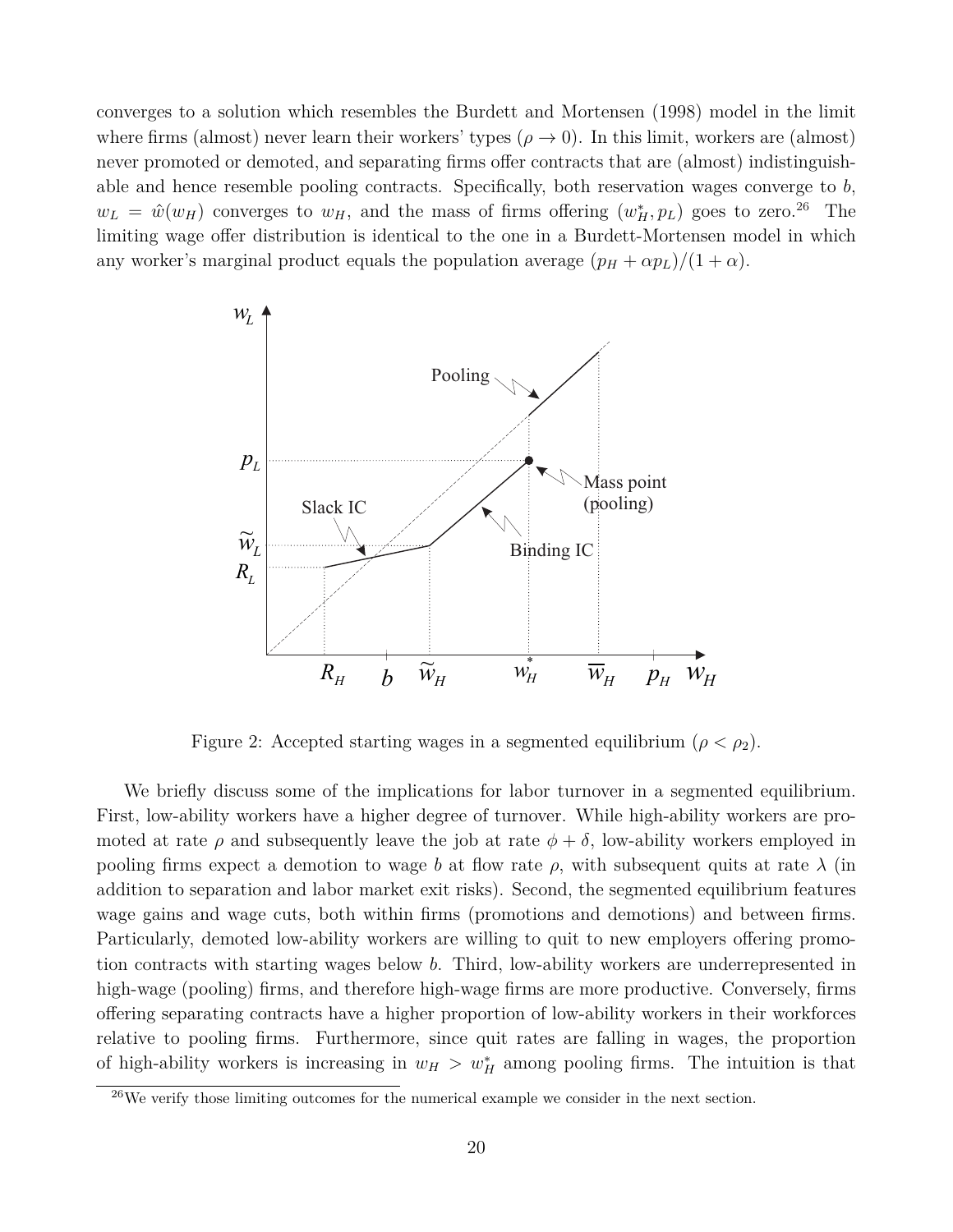high-wage firms are able to attract and retain more workers of both types, while they demote misreporting low-ability workers at the same rate  $\rho$  (who subsequently quit at rate  $\lambda$ ), indepen-dent of the offered starting wage.<sup>[27](#page-22-0)</sup>

All those three features are not present in the separating equilibrium that we characterized in the previous subsection. In particular, in the separating equilibrium with rank preservation, both worker types have the same turnover patterns and they never experience wage cuts without intervening non-employment spells. Because turnover patterns for both worker types are identical, in a separating equilibrium all firms have equally productive workforces. We summarize these observations as follows.

**Corollary 1:** *If*  $\rho \geq \rho_2$ , both worker types have the same turnover patterns, no worker *experiences wage cuts without intervening unemployment spells, and all firms have the same ability composition of the workforce. If*  $\rho < \rho_2$ , *low-ability workers have higher turnover rates, and they experience wage cuts within and between firms. Firms offering pooling contracts (highwage firms) have a more productive workforce than firms offering separating contracts (low-wage firms*). Among high-wage firms with  $w_H > w_H^*$ , the workforce productivity is increasing in  $w_H$ .

## **4 Quantitative Implications**

In this section we show that our model delivers predictions about the relationships between job mobility and wages and between internal mobility and firm size which are in line with empirical evidence. At the same time, we show that those predictions are not easily picked up by standard job-ladder models.

We calibrate our model to match the following statistics for the U.S. labor market. Set the time period to a month and let  $\phi = 0.002$  reflect an average working life of 40 years. We set  $\rho = 0.027$  to reflect an average learning period of three years, which we take from [Lange](#page-34-1) [\(2007\)](#page-34-1).<sup>[28](#page-22-1)</sup> We set  $\delta = 0.02$  to reflect the adjusted layoff rate of [Davis et al.](#page-32-5) [\(2008\)](#page-32-5) and normalize  $b = 1$ . We set the remaining four parameters,  $\lambda$  (meeting rate),  $p_L$  and  $p_H$  (worker productivities), and  $\alpha$  (mass of low-ability workers) to match the following four calibration targets: (1) A monthly job-to-job transition rate of 2*.*8%, which corresponds to the average monthly EE rate reported by [Nagypal](#page-34-14) [\(2005\)](#page-34-14) based on Current Population Survey data for all workers and which is also close to her estimates for workers aged 25–34. (2) An average promotion gain of 8%, which corresponds to the estimate of [Pergamit and Veum](#page-35-5) [\(1999\)](#page-35-5) based on workers with approximately

<span id="page-22-0"></span><sup>&</sup>lt;sup>27</sup>Due to the mass point at  $w_H^*$ , the relationship between firm size and workforce productivity is generally non-monotone.

<span id="page-22-1"></span> $28$ [Lange](#page-34-1) [\(2007\)](#page-34-1) estimates a model in which employers learn gradually the ability of their employees. His estimate implies that employers' initial expectation errors decline by 51% during the first three years of employment and decline to 36% of their initial value after five years. This suggests that a large part of employer learning occurs in the first few years of an employment relationship. Although we consider a different learning process, we take the [Lange](#page-34-1) [\(2007\)](#page-34-1) estimate as the best available for our purposes and assume an average learning period of three years. Using an average learning period of four or five years does not change our main conclusions.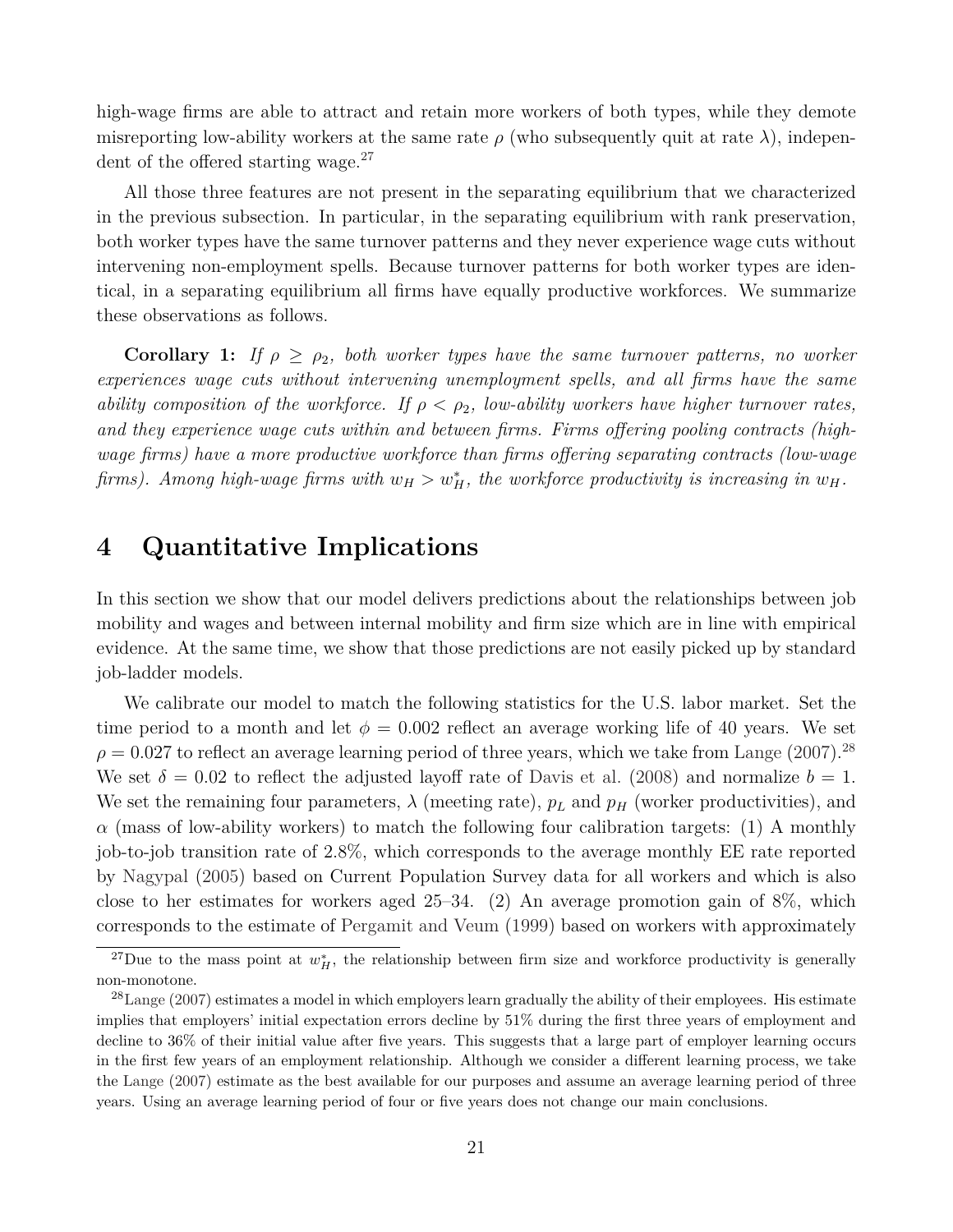10 years in the labor market in the NLSY (see Table 5, specification 2 in their paper).<sup>[29](#page-23-0)</sup> (3) An average quit gain of 3%. (4) An average layoff loss of 4%. These last two calibration targets correspond to our own estimation results using the NLSY for workers with approximately 10 years in the labor market.[30](#page-23-1)

<span id="page-23-2"></span>To calculate the corresponding model statistics, we solve our model for the stationary equilibrium characterized above. We then simulate the labor market transitions of 100,000 workers during the first ten years of their work life. The parameters are estimated by minimizing the sum of squared distances between the simulated moments and the data moments. Table [1](#page-23-2) shows the calibrated parameter values and how our model matches the calibration targets stated above.

| Parameter | Value | Model statistics | Value   |
|-----------|-------|------------------|---------|
|           | 0.118 | Monthly EE flow  | $2.7\%$ |
| $p_L$     | 1.004 | Quit gain        | $3.0\%$ |
| $p_H$     | 1.131 | Promotion gain   | $8.0\%$ |
| $\alpha$  | 0.324 | Layoff loss      | 4.2%    |

Table 1: Parameter choices and calibration targets.

The calibrated model implies that in equilibrium 29% of firms offer separating contracts, while 71% of firms offer pooling contracts.[31](#page-23-3) The equilibrium unemployment rate is 15*.*7%, and reservation wages are  $R_H = 0.935 \, \langle R_L = 0.999 \, \cdot^{32}$  $R_H = 0.935 \, \langle R_L = 0.999 \, \cdot^{32}$  $R_H = 0.935 \, \langle R_L = 0.999 \, \cdot^{32}$  Among employed high-ability workers, 47.7% are in the probation period of a contract, while the rest are promoted to  $w = p<sub>H</sub>$ . Among employed low-ability workers, 83*.*7% are in probation (where 89*.*4% of these workers are found in pooling firms), 2.2% are promoted to  $w = p<sub>L</sub>$ , while the remaining 14.1% are demoted to  $w = b$ .

<span id="page-23-0"></span><sup>&</sup>lt;sup>29</sup>Consistent with the interpretation of our model, [Pergamit and Veum](#page-35-5) [\(1999\)](#page-35-5) find that in the NLSY most worker-reported promotions do not involve a change in job title and nearly all promotions involve a wage increase. In particular, they find that around 56% of those who received a promotion did not change job title and essentially performed the same duties as before. Only 14% were promoted to a higher-level job in a different section, while the rest obtained new jobs because of reorganization, a lateral move or because they took their supervisor's job. Of all promotions, 89% led to a wage increase. The reported promotion gain of 8% is the average wage change for all types of promotions. But even promotions that involved performing the same duties as before raised wages by about 7%.

<span id="page-23-1"></span><sup>&</sup>lt;sup>30</sup>These estimates are obtained by using first differences on the regressions used in Section 4.1 and described in Appendix B for the period 1987-1994, which is chosen so that the average potential labor market experience is 10 years. The wage gain estimate after a job-to-job transition is consistent with that of [Pergamit and Veum](#page-35-5) [\(1999\)](#page-35-5), Table 5, specification 2.

<span id="page-23-3"></span><sup>&</sup>lt;sup>31</sup>Among the firms offering separating contracts,  $\eta = 0.05\%$  are at the mass point  $(p_L, w_H^*)$ , where  $\xi = 53\%$ of low-ability workers misreport their type. Note that our wage offer distributions has an increasing an convex density as in the [Burdett and Mortensen](#page-32-0) [\(1998\)](#page-32-0) model. The threshold values for *ρ* described in the previous sections are  $\rho_1 = 0.123$ ,  $\rho_2 = 0.119$  and  $\rho_3 = 0.116$ . Further, the condition in Lemma 1 holds in this calibration.

<span id="page-23-4"></span><sup>&</sup>lt;sup>32</sup>Our main results are kept unchanged if we use values of  $\delta$  between 0.005 and 0.01, as reported in [Nagypal](#page-34-14) [\(2005\)](#page-34-14), to obtain lower unemployment rates that range between 5*.*6% and 9*.*2%, respectively.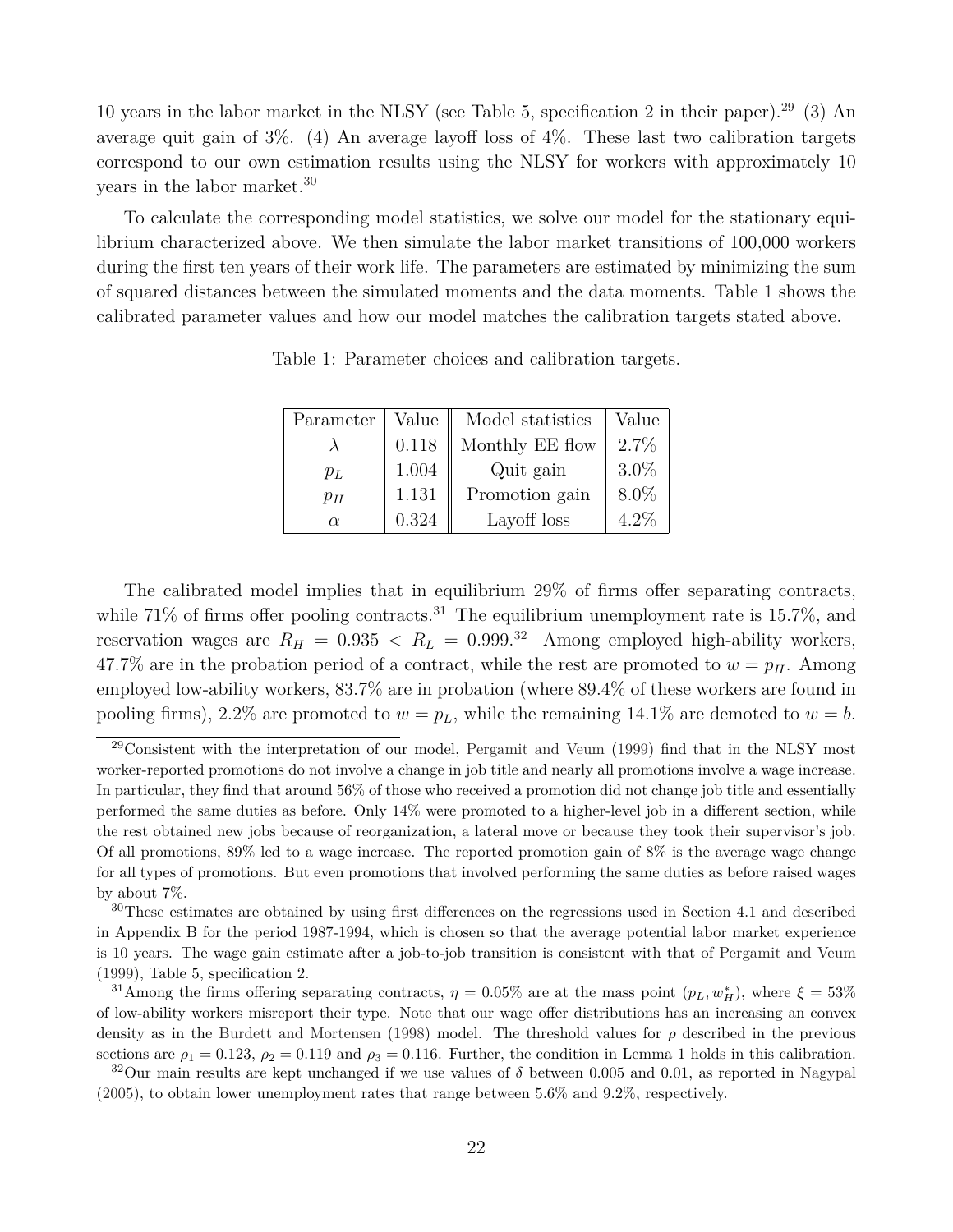Further, 4*.*6% of low-ability workers experience wage cuts when making a job-to-job transition.

Our calibrated model also implies that the monthly promotion rate is 1*.*2%. This statistic is a bit smaller than the average monthly promotion rate of 2% obtained by [Pergamit and Veum](#page-35-5) [\(1999\)](#page-35-5) for workers with around 10 years in the labor market in the NLSY.[33](#page-24-0) We also obtain a monthly demotion rate of 0*.*5%, which implies a promotion-to-demotion ratio of 2*.*4. Given that one tends to consider demotions as infrequent events, this number might seem low. However, [Belzil and Bognanno](#page-32-6) [\(2008\)](#page-32-6), analyzing a survey of executives in U.S. firms, find that within-firm promotions are only slightly more frequent than demotions.[34](#page-24-1)

## **4.1 Worker Mobility and Wage Dynamics**

We now analyze the implications for workers' job mobility and wage dynamics. Is it the case that workers move to better paying jobs over time, as predicted, for example, by the [Burdett](#page-32-0) [and Mortensen](#page-32-0) [\(1998\)](#page-32-0) model? An important finding of [Light and McGarry](#page-34-6) [\(1998\)](#page-34-6) is that more separations are negatively related to wages. But as they do not distinguish between separations into non-employment and job-to-job transitions, those results cannot be directly used to evaluate our model predictions against other theories of job mobility.

To take different labor market transitions into account, we use a similar sample of the NLSY as [Light and McGarry](#page-34-6) [\(1998\)](#page-34-6) and regress the log of real hourly wages on cumulative counts of jobto-job transitions and non-employment spells, together with the same number of further controls that [Light and McGarry](#page-34-6) [\(1998\)](#page-34-6) used. As [Table 2](#page-25-0) shows, both coefficients are *negative* in the OLS wage regression.<sup>[35](#page-24-2)</sup> In light of the literature on earnings losses after displacements (see [Jacobson](#page-33-8)

<span id="page-24-1"></span> $34$ [When defining a promotion \(demotion\) as an upward \(downward\) change in reporting levels, the promotion](#page-33-8)to-demotion ratio is 1*.*[08. When considering only level changes that were accompanied by job title changes,](#page-33-8) [the promotion/demotion ratio increases to 1.6. If one only considers job title changes, disregarding changes in](#page-33-8) [reporting level, the promotion/demotion ratio is 5.05. Further,](#page-33-8) [Kramarz et al.](#page-33-10) [\(2014\)](#page-33-10), using French administrative [data, find that the promotion/demotion ratio within firms is 3.6 based on occupational changes. See also](#page-33-8) [Lazear](#page-34-15) [\(1992\)](#page-34-15) and [Seltzer and Merrett](#page-35-6) [\(2000\) for evidence on the extent of demotions based on firm case studies.](#page-33-8)

<span id="page-24-2"></span><sup>35</sup>The coefficient estimates shown in [Table 2](#page-25-0) [are obtained using all available years in the NLSY \(1979-2010\).](#page-33-8) [Light and McGarry](#page-34-6) [\(1998\) use the first 8 years of workers' labor market history. Using the first 8, 10 or 15 years](#page-33-8) [of workers labor market history does not change our general conclusion. The job-to-job transition coefficients at](#page-33-8) [8, 10 and 15 years are -0.007, -0.0075 and -0.0081, respectively, all significant at a 1% level. The non-employment](#page-33-8) spell coefficients at 8, 10 and 15 years are  $-0.0137$ ,  $-0.0140$  and  $-0.0159$ , respectively, again all significant at a  $1\%$ [level. See Appendix B for the data description and a discussion of the regression specifications used.](#page-33-8)

<span id="page-24-0"></span><sup>&</sup>lt;sup>33</sup>[Note that in the calibration presented above promoted high-ability workers will not experience a second](#page-33-8) [promotion without first losing their jobs. The latter arises because high-ability workers will not quit their jobs](#page-33-8) [once they are promoted. This creates a tension with the data, where many workers have more than one promotion](#page-33-8) [and these are likely workers of "high ability". As an alternative calibration, we use the 2% promotion rate of](#page-33-8) [Pergamit and Veum](#page-35-5) [\(1999\) as a target. This calibration delivers a](#page-33-8)  $\rho = 0.05$  and produces a segmented equilibria [with very similar properties as the ones discussed in Sections 4.1 and 4.2. In this case we find that](#page-33-8) 61% of [all employed high-ability workers are promoted, aggravating the tension with the data. Although not pursued](#page-33-8) [here, one way to address this issue is to introduce a reallocation shock as in](#page-33-8) [Jolivet et al.](#page-33-9) [\(2006\)](#page-33-9) or add firm [heterogeneity as suggested in](#page-33-8) [Carrillo-Tudela and Kaas](#page-32-4)  $(2011)$ .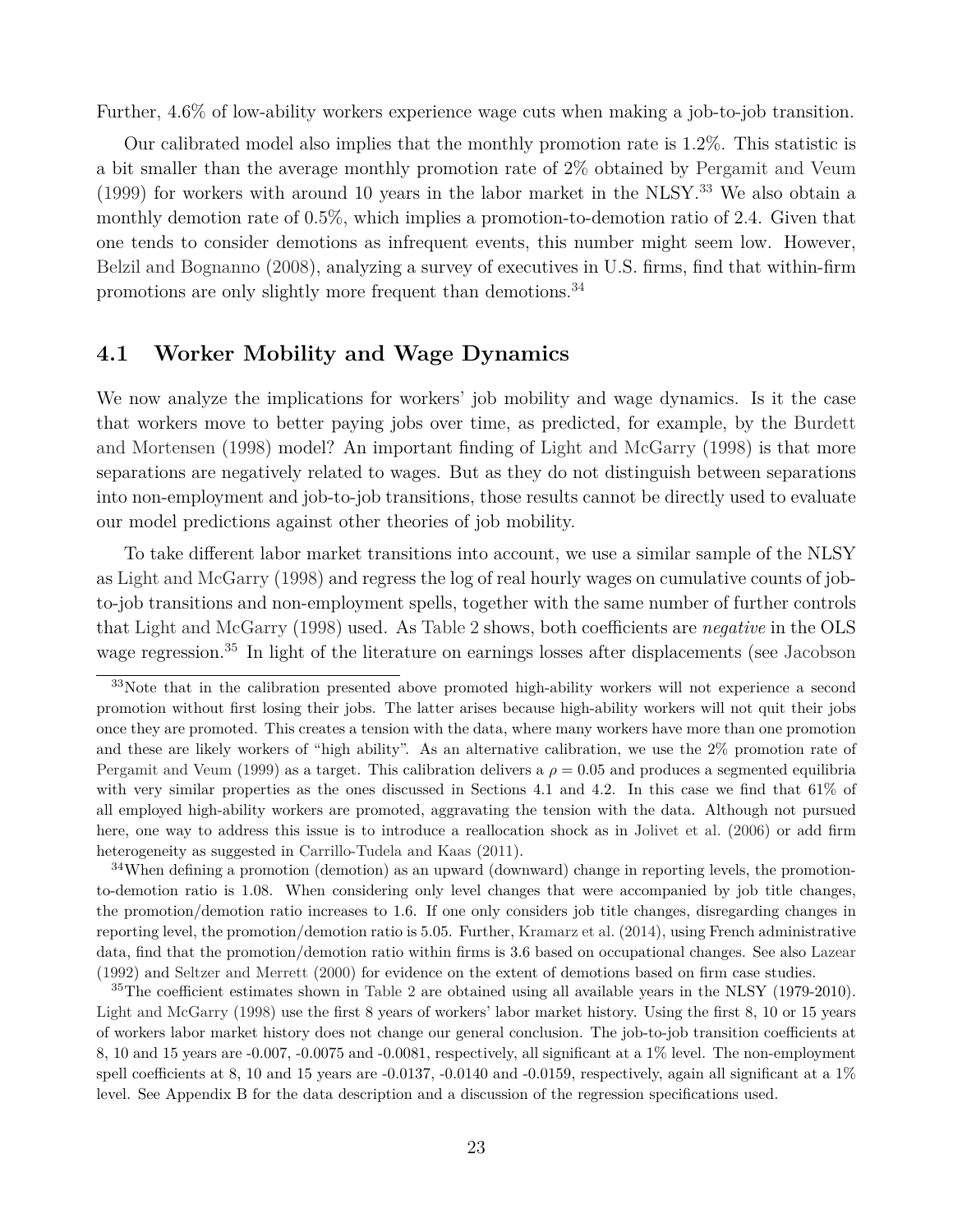[et al.](#page-33-8) [\(1993\)](#page-33-8) for a seminal study), the negative coefficient on the count of non-employment spells is not surprising. But we also observe a negative correlation between the cumulative count of job-to-job transitions and current earnings. This goes against the intuition from standard theories of on-the-job search where workers generally climb up the wage distribution as they move between employers. Taking intervening non-employment spells into account, as we do in the wage regressions, one should therefore expect a positive relationship between the number of past job-to-job transitions and current wages. Indeed, when we run the same wage regression on simulated data from a [Burdett and Mortensen](#page-32-0) [\(1998\)](#page-32-0) model, we confirm this insight: more job-to-job transitions correlate positively with wages.<sup>[36](#page-25-1)</sup> We further prove in the Appendix (Lemma A.2) that more job-to-job transitions (counted from the last non-employment spell) in the [Burdett](#page-32-0) [and Mortensen](#page-32-0) [\(1998\)](#page-32-0) model indeed lead to higher expected wages.<sup>[37](#page-25-2)</sup>

<span id="page-25-0"></span>

|                      | Data      | Models    |           |
|----------------------|-----------|-----------|-----------|
|                      |           | $B-M$     | $CT-K$    |
| <b>JTJ</b>           | $-0.0073$ | 0.0009    | $-0.0051$ |
| <b>NESP</b>          | $-0.0185$ | $-0.0034$ | $-0.0040$ |
| <b>EXP</b>           | 0.0431    | 0.0021    | 0.0055    |
| EXP <sup>2</sup> /10 | $-0.0075$ | $-0.0005$ | $-0.0010$ |
| $R^2$                | 0.331     | 0.064     | 0.161     |

Table 2: Wage regressions

**Notes:** Data regressions are based on the NLSY, regressions for the Burdett-Mortensen model (B-M) and for our model (CT-K) are based on simulations of 100,000 workers; for further details about the sample, control variables and robustness, see Appendix B. JTJ and NESP stand for the cumulative counts of job-to-job transitions and nonemployment spells, EXP is actual labor market experience. All reported coefficients are statistically significant at the 1% level.

The last column in [Table 2](#page-25-0) shows that the same regression applied to our model can account for the empirical observations: more job-to-job transitions are negatively correlated with wages, while again non-employment spells go together with lower earnings.<sup>[38](#page-25-3)</sup> Note that this finding does not contradict the average wage gain of 3% of a job-to-job transition in our calibration

<span id="page-25-1"></span><sup>36</sup>The reported regression results are based on a homogeneous worker version of the model, but it remains true when we use the two-worker version as in our calibration. It is also not sensitive to the parametrization. We use the same calibrated parameters as in our model (with  $\alpha = 0$  so that all workers have productivity  $p_H$ ). In the simulated data both for our model and for the [Burdett and Mortensen](#page-32-0) [\(1998\)](#page-32-0) model, workers have very similar average experience, job duration, number of job-to-job transitions, number of job-to-nonemployment transitions and non-employment durations; see Appendix B for further details.

<span id="page-25-2"></span><sup>&</sup>lt;sup>37</sup>This theoretical finding is not trivial since workers with few job transitions are predominantly workers who initially find a good job and hence have less reasons to quit.

<span id="page-25-3"></span><sup>&</sup>lt;sup>38</sup>[Table 2](#page-25-0) shows that both our and the [Burdett and Mortensen](#page-32-0) [\(1998\)](#page-32-0) model generate OLS coefficients for the cumulative count of non-employment spells that are one order of magnitude smaller than the one obtained in the data. This difference could arise because in the data some workers who typically earn lower wages might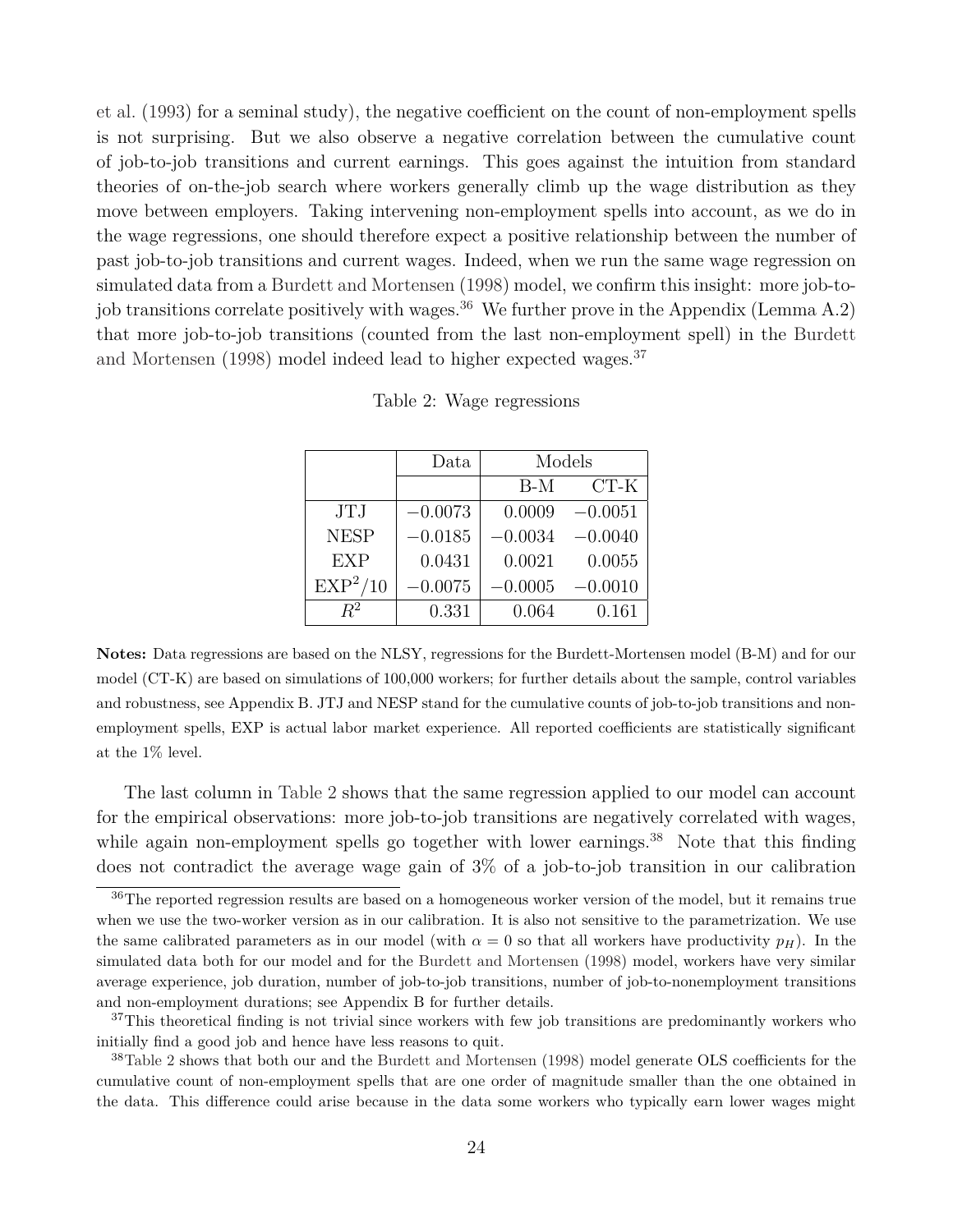[\(Table 1\)](#page-23-2). We argue that the negative link between the *count* of job-to-job transitions and wages is driven by worker (unobserved) heterogeneity, both in our model and in the data. To test this, we follow the procedure described in [Light and McGarry](#page-34-6) [\(1998\)](#page-34-6) and run IV regressions on our data sample to account for unobserved worker heterogeneity in the error term. We find that in this case the coefficient on job-to-job transitions turns positive, while the coefficient on non-employment spells stays negative (see Appendix B for further details). Hence, standard job ladder models appear to be fully consistent with the data once worker heterogeneity is accounted for. On the other hand, those models miss the fact that some workers churn a lot in the labor market and yet remain largely unsuccessful.<sup>[39](#page-26-0)</sup>

In our model, workers of high-ability climb up the distribution of starting wages with every quit until they are promoted to their marginal product in which case no further job-to-job transitions occur unless the worker is displaced. In contrast, low-ability workers misreport their ability level sometimes, which can lead to demotions and to further job transitions to low-wage employers.<sup>[40](#page-26-1)</sup> Hence, low-ability workers undergo much higher job mobility.<sup>[41](#page-26-2)</sup>

## **4.2 Internal Mobility and Firm Size**

Another feature present in our model that does not come out of a standard job ladder model like [Burdett and Mortensen](#page-32-0) [\(1998\)](#page-32-0), is the presence of within firm worker mobility and its relationship with firm size. Our model is able to generate the positive relationship between firm size, internal mobility, wages and job stability observed in the data. In the calibration larger (pooling) firms have a 2% higher internal mobility rate (defined as promotions and demotions relative to employment) than smaller (separating) firms, which is consistent with the evidence obtained by [Idson](#page-33-4) [\(1989\)](#page-33-4).<sup>[42](#page-26-3)</sup> Alongside this result, we also find that workers in smaller (separating) firms have 18% lower tenure than workers in larger (pooling) firms, which is consistent with the empirically

also face a higher probability of job destruction, a feature that is not accounted for in our or the [Burdett and](#page-32-0) [Mortensen](#page-32-0) [\(1998\)](#page-32-0) model. See [Pinheiro and Visschers](#page-35-7) [\(2015\)](#page-35-7) for a theoretical way of introducing such a feature in the [Burdett and Mortensen](#page-32-0) [\(1998\)](#page-32-0) framework and [Kletzer and Fairlie](#page-33-11) [\(2003\)](#page-33-11) for evidence on post-displacement earnings losses using the NLSY.

<span id="page-26-0"></span><sup>&</sup>lt;sup>39</sup>[Light and McGarry](#page-34-6) [\(1998\)](#page-34-6) also find considerable variation in mobility patterns. Particularly, the mobility of some workers does not decline over time, while other workers undergo no or only little job mobility.

<span id="page-26-1"></span><sup>40</sup>Consistent with [Gibbs et al.](#page-33-12) [\(2002\)](#page-33-12) and [Belzil and Bognanno](#page-32-6) [\(2008\)](#page-32-6), demotions in our model are accompanied by pay cuts and by subsequent increases in job-transition probabilities.

<span id="page-26-2"></span> $^{41}$ [Kahn](#page-33-2) [\(2013\)](#page-33-2) also suggests that such composition effects are present in the NLSY data, finding that movers are on average of lower ability than stayers. In particular, she finds that movers have lower AFQT scores, years of school, and tenure in the year before they moved, relative to stayers. See Table 2 of her paper for further details.

<span id="page-26-3"></span> $42$ In the calibration the relative difference in internal mobility between larger and smaller firms depends quite heavily on the value of  $\rho$ . For example, with  $\rho = 0.05$  (as obtained when targeting an average monthly promotion rate of 2%) implies that larger (pooling) firms have around 17% higher internal mobility than smaller (separating firms).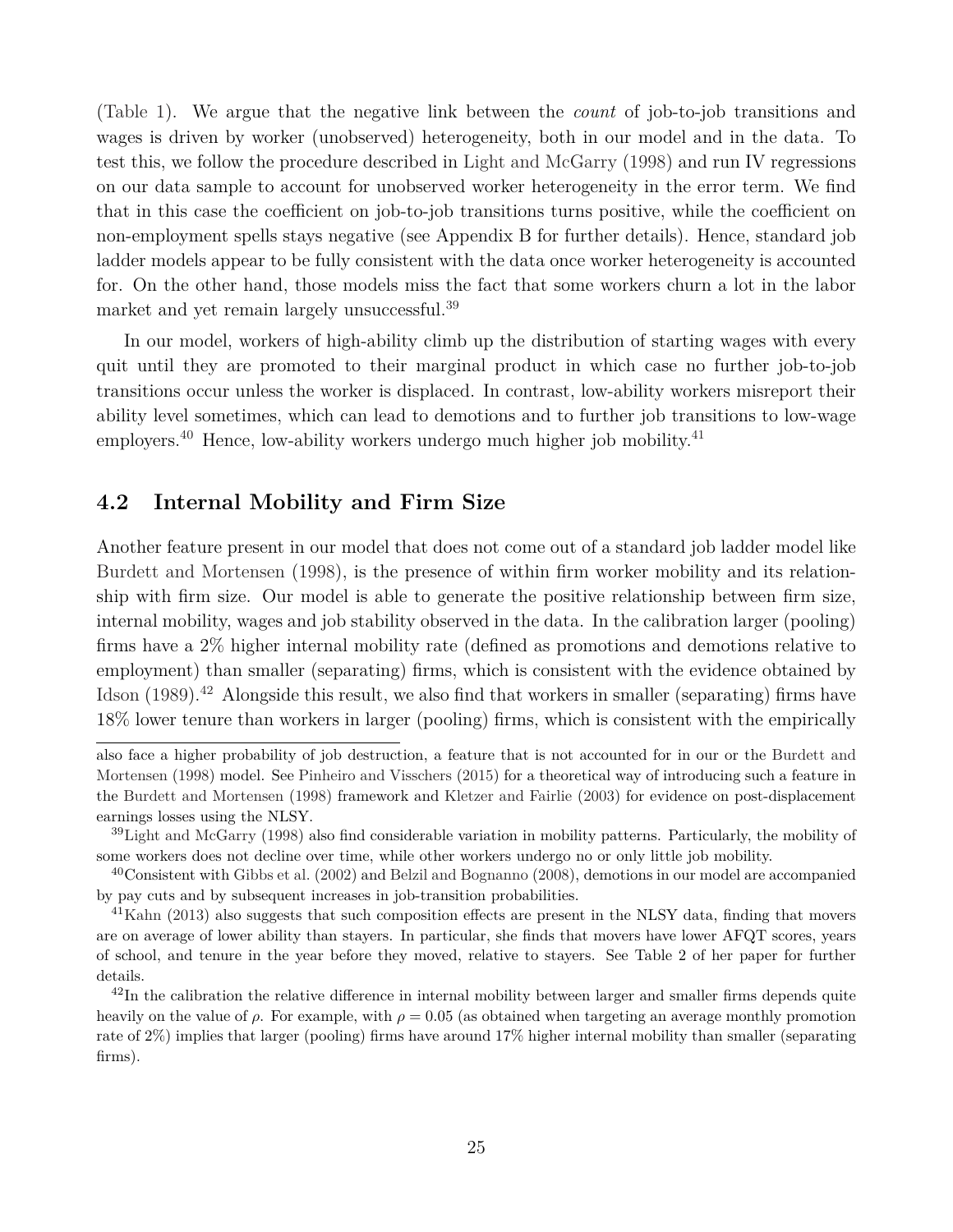well documented fact that larger employers have lower job separation rates.<sup>[43](#page-27-0)</sup>

Furthermore, as we establish in Corollary 1, pooling firms have a more productive workforce than separating firms. We confirm this finding in the calibrated example but note that productivity differences are tiny which is explained by the feature that most workers in the calibration have high ability and that productivity differences between workers are also not too large. We do reproduce, however, the usual positive relationships between firm size and wages, consistent with the empirical evidence (e.g. [Brown and Medoff](#page-32-7) [\(1989\)](#page-32-7), [Idson and Oi](#page-33-3) [\(1999\)](#page-33-3)). Although firms in our model are ex-ante identical, we expect that a similar conclusion obtains if firms differ in their exogenous productivity level, in which case positive sorting between workers and firms should obtain in equilibrium.[44](#page-27-1)

Recently, [Papageorgiou](#page-34-3) [\(2014\)](#page-34-3) presents a theory that is also able to explain the positive relationship between firm size, internal mobility, wages and job stability. A key difference is that [Papageorgiou](#page-34-3) [\(2014\)](#page-34-3) uses occupational mobility within the firm to measure and model the internal mobility of workers (see also [Kramarz et al.](#page-33-10) [\(2014\)](#page-33-10)). Further, his theory is based on workers' learning about their match quality in a given occupation within the firm and hence is closely related to that of [Jovanovic](#page-33-6) [\(1979\)](#page-33-6) and [Moscarini](#page-34-12) [\(2005\)](#page-34-12). Instead, here we build on search models in the [Burdett and Mortensen](#page-32-0) [\(1998\)](#page-32-0) tradition and focus on firms' learning about the productivity of a worker. Also [Papageorgiou](#page-34-3) [\(2014\)](#page-34-3) does not consider long-term wage contracts, but instead uses spot wages that are determined by Nash bargaining. We see our contributions as complementary. Using different approaches, both our paper and [Papageorgiou](#page-34-3) [\(2014\)](#page-34-3) relate within and between firm mobility in an equilibrium framework in the context of labor market frictions.

A final prediction that we highlight and that does not arise in the [Burdett and Mortensen](#page-32-0) [\(1998\)](#page-32-0) model is that smaller (separating) firms have more dispersed starting wages than larger (pooling) firms. While this is certainly true within firms, we verify for our calibrated model that overall dispersion of starting wages is indeed higher across smaller firms. This feature can also be confirmed for the NLSY in which workers are asked about the number of employees at their current place of work (plant size) as well as if their current employer has below or above 1000 workers in other locations (firm size). Comparing standard deviations of log wages for workers who are in their first year of a job, we document in [Table 3](#page-28-1) that dispersion of starting wages is indeed higher among smaller plants or firms.<sup>[45](#page-27-2)</sup> This is true unconditionally, but it becomes more pronounced after we condition on the same set of regressors that we use in [Table 2.](#page-25-0)

<span id="page-27-0"></span><sup>&</sup>lt;sup>43</sup>Note that in our model the relationship between firm size and job stability is generally ambiguous. This is because high-wage firms have higher quit rates of demoted low-ability workers.

<span id="page-27-1"></span> $^{44}$ In a previous version of this paper with flat-wage contracts [\(Carrillo-Tudela and Kaas](#page-32-4)  $(2011)$ ), we prove this assertion.

<span id="page-27-2"></span><sup>45</sup>Similar results hold if instead of the standard deviation we use the 90-10 or the 80-20 percentile ratios.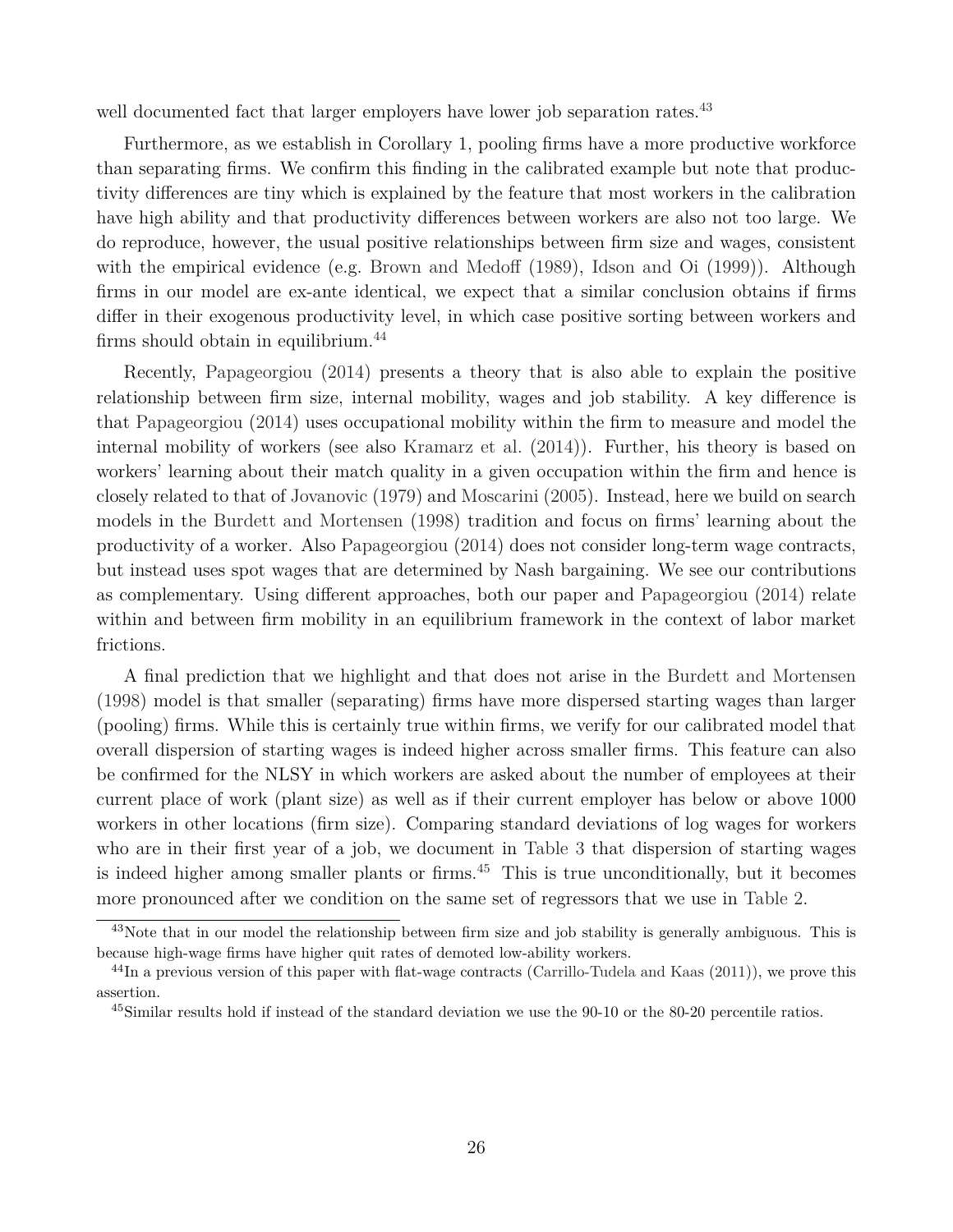|                                                                 | Plant size |                            |                           | Firm size |               |  |
|-----------------------------------------------------------------|------------|----------------------------|---------------------------|-----------|---------------|--|
|                                                                 | $1 - 49$   | $ 50-249 250+ 1-999 1000+$ |                           |           |               |  |
| Unconditional $\vert 0.671 \vert 0.615 \vert 0.626 \vert 0.617$ |            |                            |                           |           | $\vert$ 0.602 |  |
| Conditional $\vert 0.572 \vert 0.501$                           |            |                            | $\mid$ 0.489 $\mid$ 0.526 |           | 10.505        |  |

<span id="page-28-1"></span>Table 3: Dispersion of starting wages by employer size

**Notes:** Standard deviations of log real hourly wages for workers in the NLSY. Statistics are calculated across all firm-worker years for which the worker was not employed at their current employer in the previous year. Conditional standard deviations are for the residuals after controlling for the regressors that we use in Appendix B except tenure. Information about firm size is only available until the year 2000.

## <span id="page-28-0"></span>**5 Further Discussion**

Here we discuss some variations to our assumptions. In particular we consider the case in which firms can observe their applicants' employment status to analyze whether using this information makes it easier to separate workers. In this context we analyze two types of contracts: (i) up-orout contracts, where workers that reported their type truthfully get promoted and misreporting workers are laid off; and (ii) up-or-down contracts as analyzed in the previous sections.<sup>[46](#page-28-2)</sup> An important conclusion from these extensions is that information on employment status strengthens firms' monopsony power which makes it easier to separate workers.

Consider the same setup as before, but now firms offer a menu of four contracts  $\omega_i^s$  =  $(w_i^s, w_i^{+s}, w_i^{-s})$  indexed by the worker's reported ability level  $i = L, H$  and employment status  $s = u, e$ . The first component,  $w_i^s$ , denotes the starting wage offered to a worker of employment status *s* that reports type *i*. When a firm learns a worker's type, the worker receives  $w_i^{+s} = p_i$  if he reported his type truthfully. Otherwise, he receives  $w_i^{-s}$ . In the case of up-or-out contracts, it is notationally convenient to assume that firms set  $w_i^{-s}$  below the worker's reservation wage, which is equivalent to a layoff. In the case of up-or-down contracts,  $w_i^{-s}$  equals the worker's reservation wage as analyzed in previous sections. Let  $F_i^s$  denote the corresponding offer distribution of starting wages, where  $\underline{w}_i^s$  and  $\overline{w}_i^s$  denote the infimum and supremum of its support, for  $i = L, H$ and  $s = u, e$ .

The workers' value functions are similar to the ones described in equations  $(1)-(4)$  $(1)-(4)$  and are described in Appendix C. The main difference is that the offer distributions and their supports are now indexed by *s*. The incentive-compatibility constraint is now  $w_j^s - w_i^s \le \rho[V_i(p_i) - U_i].$ The problem of the firm is to maximize  $\sum_{s=u,e} \prod_H^s(w_H^s) + \prod_L^s(w_L^s)$  by choosing  $w_H^s$ ,  $w_L^s$  for  $s=u,e$ . Since firms can perfectly differentiate workers by employment status, they choose  $(w_L^u, w_H^u)$  and  $(w_L^e, w_H^e)$  independently. Hence the problem of hiring workers in the unemployment market can be treated independently from that of hiring workers in the employment market. Equilibrium

<span id="page-28-2"></span> $^{46}$ Up-or-out contracts are common practice in some labor markets, such as those for academics, consultants and lawyers.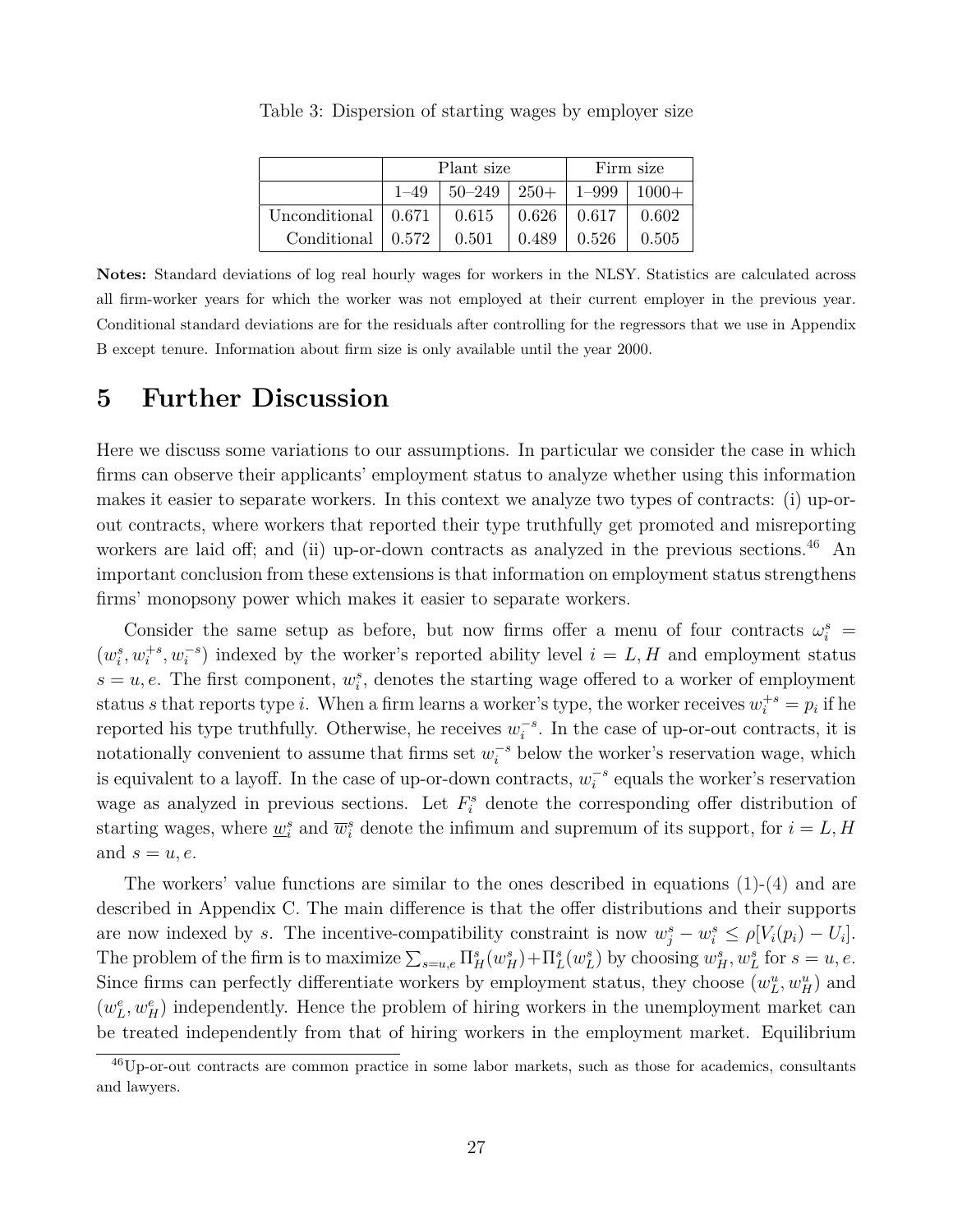requires that the optimal choices of  $w_i^s$  must be consistent with the offer distributions  $F_i^s$  and the associated function  $\hat{w}^s$ . Once again we analyze a rank preserving equilibrium such that  $\hat{w}^s$ is increasing and  $F_H^s(w) = F_L^s(\hat{w}^s(w))$  for each  $s = u, e$  and for all *w* in the support of  $F_H^s$ .

Despite this change, we show that for a sufficiently low learning rate, a segmented equilibrium emerges with higher turnover of low-ability workers and higher workforce productivity of highwage firms. The key difference between the up-or-out contracts and the up-or-down contracts is that when a segmented equilibrium arises, up-or-out contracts imply that the unemployment pool is biased towards low-ability workers.

### **5.1 Up-or-out contracts**

**Lemma 4:** *Consider the model where firms offer up-or-out contracts and condition their offers on employment status. Then, for any starting wages earned by workers of type*  $i = H, L$  who *were hired from employment*  $(w_i^e)$  *or from unemployment*  $(w_i^u)$  *the inequality*  $w_i^e > w_i^u$  *holds.* 

The above result shows that the supports of the offer distributions  $F^u_H$  and  $F^e_H$  do not overlap. Importantly, this result is independent from whether we have a separating or a segmented equilibrium. Non-overlapping supports imply that workers hired from unemployment quit as soon as they get an outside offer during the probation period. Firms then maximize profits by offering unemployed workers their reservation wage. This leads  $F_i^u$  to degenerate to a mass point at  $w_i^u = R_i$  for  $i = L, H$ . Further, the incentive-compatibility constraint for low-ability workers hired from unemployment becomes  $R_H - R_L \leq \rho[V_L(p_L) - U_L]$ , which never binds since  $p_H > p_L$ implies that  $R_L > R_H$  holds for any  $\rho$ . This result shows that information on employment status enables firms to exert their full monopsony power when hiring these workers, leading to an outcome similar to that of [Diamond](#page-33-13) [\(1971\)](#page-33-13), which in turn makes it easier to separate unemployed workers.

Since workers earning their reservation wage face offer distributions  $F_i^e$ , the infimum of the support is  $\underline{w}_i^e = R_i$  which is not offered in equilibrium, so that all firms recruit workers hired from unemployment upon contact. In Appendix C we fully characterize the equilibrium where firms observe workers' employment status and use up-or-out contracts. There we show that the problem faced by firms hiring employed workers turns out to be isomorphic to the one faced by firms offering promotion/demotion contracts without conditioning on employment status considered in the previous sections. In particular, the incentive-compatibility constraint for lowability workers hired from employment is now given by  $w_H^e - w_L^e \le \rho[p_L - b]/(\phi + \delta)$ . As we decrease  $\rho$ , this constraint starts to bind at high wages. Decreasing  $\rho$  further then implies that firms start offering pooling contracts when the incentive compatible  $w<sub>L</sub><sup>e</sup>$  exceeds  $p<sub>L</sub>$ . Therefore  $F_H^e$  and  $F_L^e$  can be derived in the same way as before and the main insights still apply here. The difference, however, is that with up-or-out contracts firms do not extract rents from workers caught misreporting their type, whereas conditioning contracts on employment status allows firms to strictly increase profits by segmenting its hiring markets.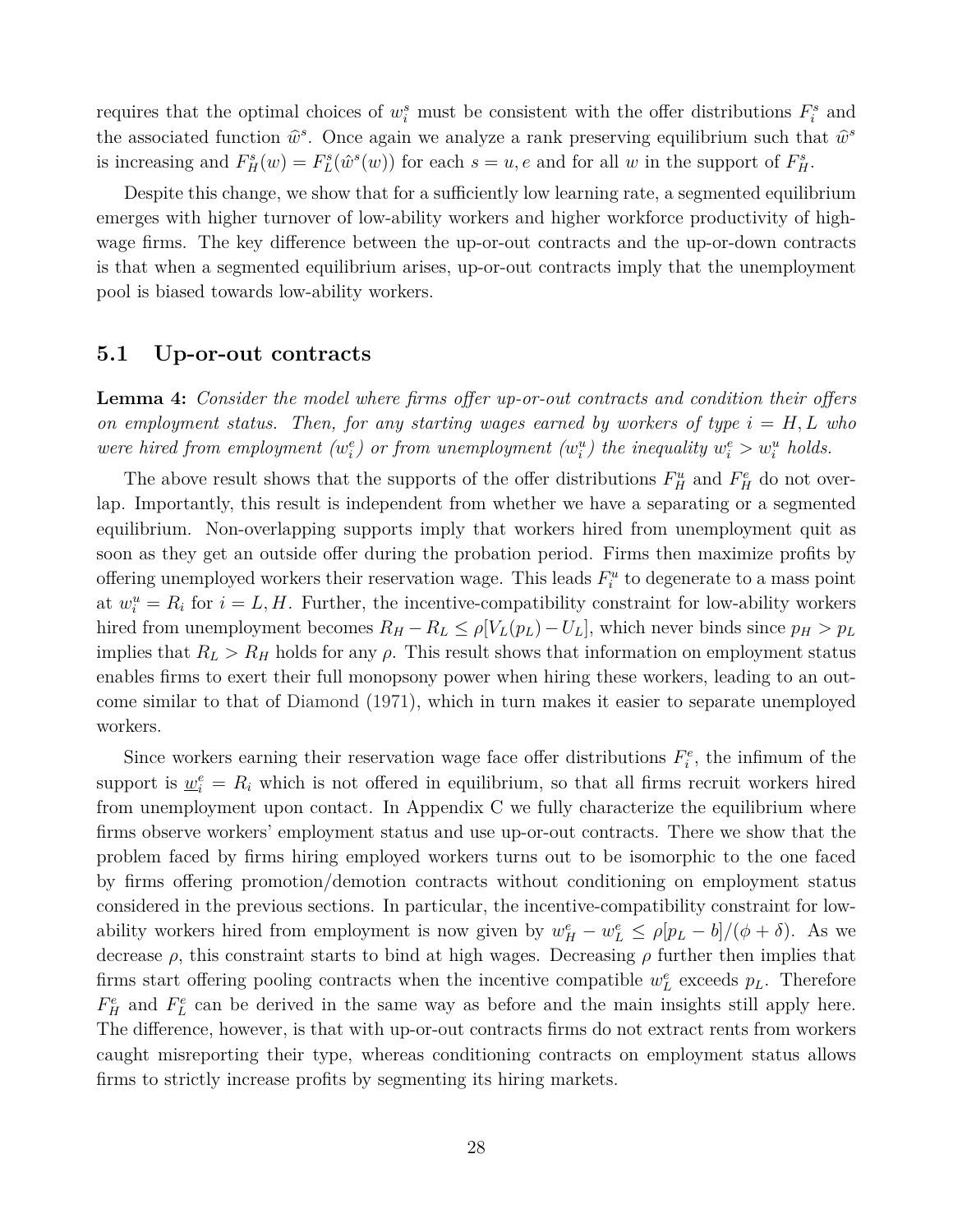To illustrate the properties of this version, we provide a quantitative example using the same calibration targets as in Section 4. When firms can condition their offers on employment status, reservation wages are lower. This reduces all starting wages in the offer distributions which makes it easier for firms to separate workers. As a result, the threshold values for parameter  $\rho$  where incentive constraints start and where pooling is the preferred choice for some firms are lower than in the benchmark model. Indeed, we have that  $\rho_1 = 0.0404 > \rho_2 = 0.0395 > \rho_3 = 0.0393$ . Given a value of  $\rho = 0.027$ , a segmented equilibrium with pooling at top wages is the outcome. In this equilibrium low-ability workers have an unemployment rate of  $u<sub>L</sub> = 32.8\%$ , while highability workers have an unemployment rate of  $u_H = 28.7\%$ . Reservation wages are  $R_H = 0.911$ ,  $R_L = 0.993$ . Different from the benchmark model, however, this model predicts a positive effect of the count of job-to-job transitions on wages.

In the environment analyzed in this paper, up-or-out contracts could arise, for example, because firms face downward wage rigidities that do not allow them to cut wages. However, without such imposed constraints, firms will always prefer to use up-or-down contracts. To understand this, first note that both contracts offer worker the same incentives to report truthfully their type. Since with up-or-out contracts misreporting workers are laid off, firms make strictly less profits ex-post relative to up-or-down contracts where firms continue to make profits on demoted workers. From an ex-ante perspective, firms will also prefer to use up-or-down contracts as they provide workers with the same incentives as up-or-out contracts. $47$  Given these arguments, we now turn to the case in which firms observe their applicants' employment status and use up-or-down contracts.

### **5.2 Up-or-down contracts**

The analysis of the case of up-or-down contracts is very similar to the one of up-or-out contracts described in Appendix C.<sup>[48](#page-30-1)</sup> With non-overlapping supports of the offer distributions  $F_H^u$  and  $F_H^e$ , we have that information on employment status once again enables firms to exert their full monopsony power when hiring unemployed workers, which in turn makes it easier to separate these workers. Further, the threshold values  $\rho_1$  and  $\rho_2$  as well as all separating equilibria are the same as in the previous subsection. The difference arises in the case of segmented equilibria where demotions (instead of layoffs) occur in equilibrium. A segmented equilibrium with up-ordown contracts therefore has very similar properties to those of the benchmark model considered in the previous sections.

<span id="page-30-0"></span><sup>&</sup>lt;sup>47</sup>[Kahn and Huberman](#page-33-14) [\(1988\)](#page-33-14) show that up-or-out contracts can be preferred to up-or-down when workers have private information about their firm-specific investments and their employers have private information about the resulting productivity of these investments. As argued by these authors their results rely on two-sided asymmetric information. When there is only one party with private information, the resulting contract is a full-employment contract. Our model pertains to the latter class.

<span id="page-30-1"></span><sup>48</sup>Given the similarity between the two analyzes, we do not present the case of up-or-down contracts. The only substantial difference is that the profits of pooling firms include an additional term which reflects the profits earned on demoted workers, which is similar to the one used in the proof of Proposition 2.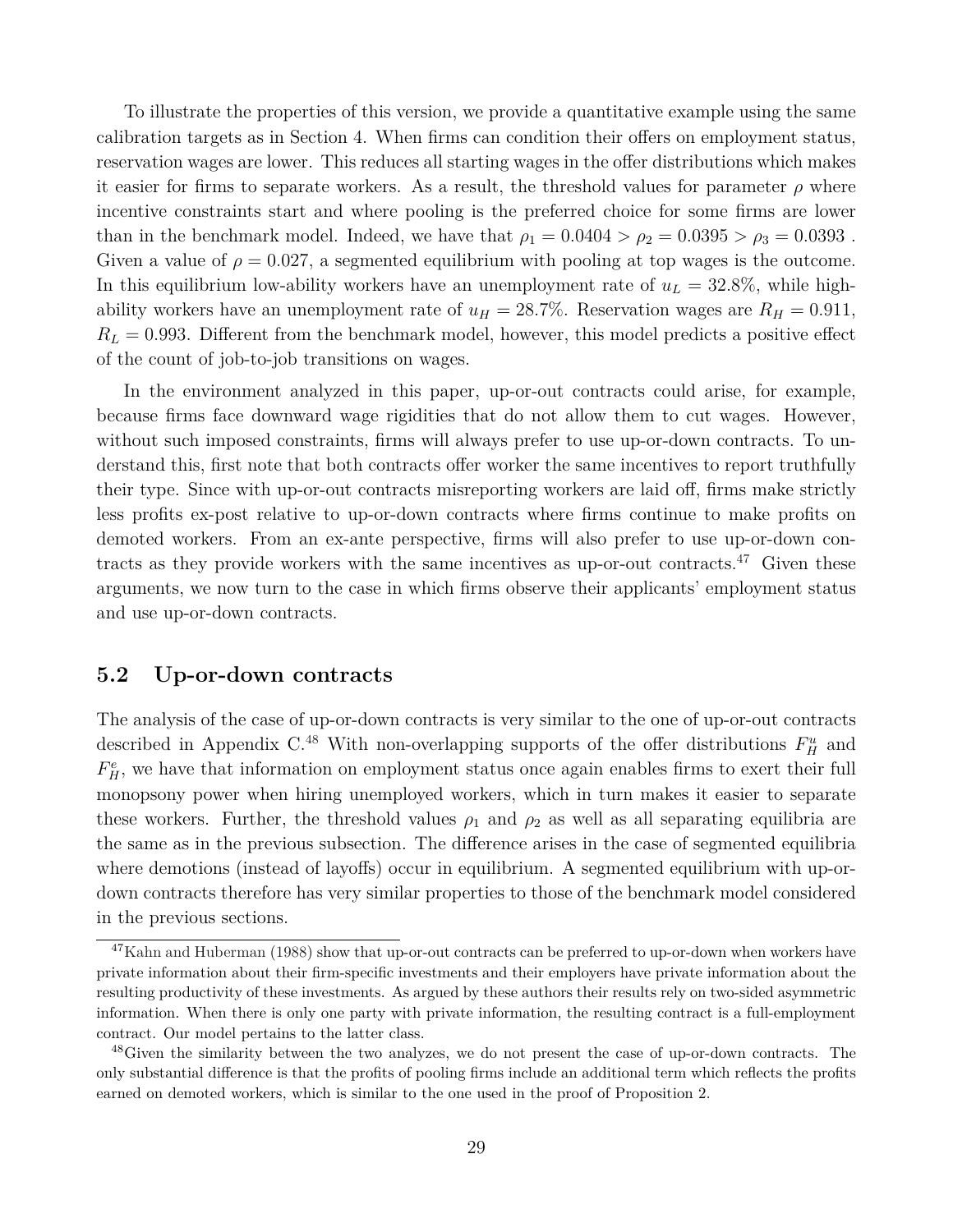To illustrate these properties, we calibrate this version of the model using the same targets as we used for our benchmark model. The model matches the targets reasonably well, exhibiting a job-to-job transition rate of 2*.*5%, a quit gain, a layoff loss and a promotion gain of 3*.*0%, 4.5% and 6.7%, respectively. The cutoff values for the learning rate are  $\rho_1 = 0.0394 > \rho_2 =$  $0.0383$  >  $\rho_3$  = 0.0380, which implies the calibrated model is characterized by a segmented equilibrium. In this equilibrium 80*.*2% of firms offer separating contracts, while 19*.*8% of firms offer pooling contracts, reflecting that firms find it easier to separate when they can exert a higher degree of monopsony power at the hiring stage. The latter is illustrated in the lower values of unemployed workers' reservations wages relative to the benchmark model, where *R<sup>L</sup>* and *R<sup>H</sup>* are now 0*.*994 and 0*.*916, respectively. Further, this calibration exhibits a promotion rate of 1*.*4% and a demotion rate of 0*.*2%, yielding a higher promotion-to-demotion ratio relative to the benchmark model.

Using this calibration we revisit the implications for wage dynamics and job mobility and the relationship between firm size and internal mobility. In both cases we find that the predictions of the benchmark model survive when firms condition their contracts on workers' employment status. In particular, we perform the same exercise as described in [Table 2](#page-25-0) and obtain that the coefficient for the cumulative count of job-to-job transitions remains negative, although it is now one order of magnitude lower relative to the benchmark case (-0*.*0002 vs -0*.*005). The coefficient for the cumulative count of non-employment spells also remains negative and of similar magnitude as before (-0*.*007 vs -0*.*004). Regarding internal mobility and firm size, we find that the internal mobility rate is 14% higher in larger (pooling) firms relative to smaller (separating) firms. We also find that jobs in smaller (separating) firms have 2*.*6% lower tenure than those in larger (pooling) firms, as well as a positive relationship between wages and firm size. Further, we find that starting wages are more dispersed in smaller firms.

## **6 Conclusions**

In this paper we consider a model of the labor market in which search frictions coexist with information frictions. The latter arise as firms do not observe worker ability upon hiring but gradually learn it over time. Given this adverse selection problem, we show that when the learning rate is sufficiently low, an equilibrium emerges in which low-wage firms attempt to hire both low- and high-ability workers by offering incentive compatible separating contracts. These contracts offer initially a low wage and then promote the worker by increasing his wage to marginal productivity. High-wage firms, however, offer contracts that pay the same starting wage to all workers, but after learning their employees' types they promote high-ability workers and demote low-ability workers. This implies that low-ability workers can experience a wage cut or a wage rise when undertaking a job-to-job transition, while high-ability workers can only experience wage rises when changing jobs without an intervening spell of unemployment.

In such a segmented equilibrium, low-ability workers have a higher degree of job turnover and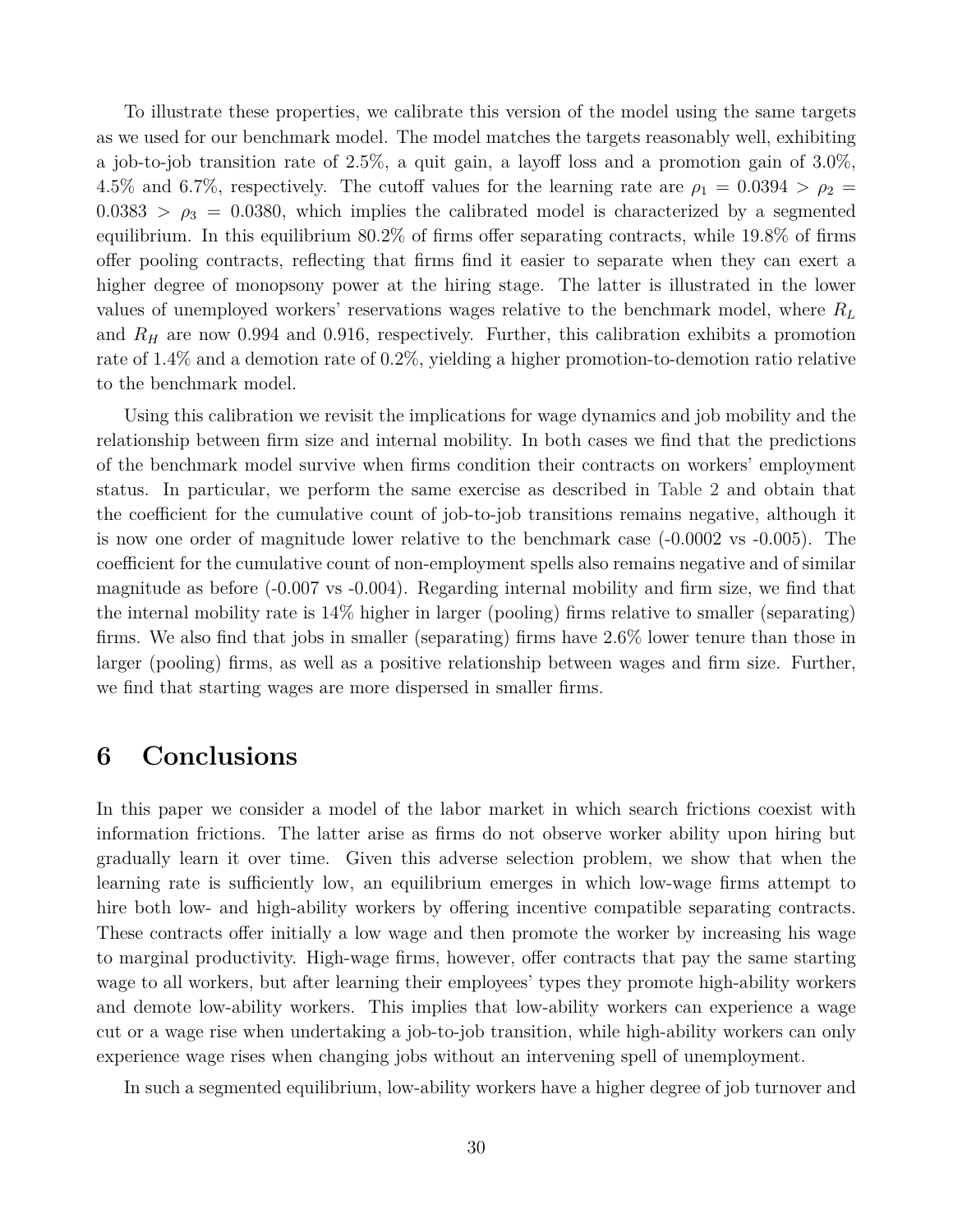lower average earnings than high-ability workers. To gain further insights on this relationship, we calibrate our model and show that it generates indeed a negative overall relationship between the number of job-to-job transitions and wages, which is consistent with the evidence that we obtain in NLSY data, extending the empirical findings of [Light and McGarry](#page-34-6) [\(1998\)](#page-34-6). Such a negative relationship is not easily picked up by standard models of job-to-job mobility, such as [Burdett and Mortensen](#page-32-0) [\(1998\)](#page-32-0), where workers generally climb up the wage ladder as they move between employers.

It should be an interesting extension to include different occupations and assignment problems within the firm. For example, suppose that firms aim to assign workers into one of two different occupations, such that only high-ability workers can efficiently perform the "high occupation", yielding output  $p<sub>H</sub>$ , whereas low-ability workers should be assigned to the "low occupation", producing output  $p_L < p_H$ . Any mismatch between workers' abilities and occupations yields (weakly) lower output levels. If a worker self-selects to the right occupation/contract, the firm promotes the worker after learning his type, but if he is caught misreporting, the firm re-assigns the worker to the correct occupation and pays the demotion wage. In such a setting, this model could speak to occupational mobility within and across firms.

## **References**

- <span id="page-32-1"></span>Albrecht, J. and S. Vroman (1992), "Non-existence of single-wage equilibria in search models with adverse selection." *Review of Economic Studies*, 59, 617–624.
- <span id="page-32-2"></span>Altonji, J. and C. Pierret (1996), "Employer learning and the signaling value of education." NBER Working Paper No. 5438.
- <span id="page-32-6"></span>Belzil, C. and M. Bognanno (2008), "Promotions, demotions, halo effects, and the earnings dynamics of American executives." *Journal of Labor Economics*, 26, 287–310.
- <span id="page-32-7"></span>Brown, C. and J. Medoff (1989), "The employer size-wage effect." *Journal of Political Economy*, 97, 1027–1059.
- <span id="page-32-0"></span>Burdett, K. and D. Mortensen (1998), "Wage differentials, employer size, and unemployment." *International Economic Review*, 39, 257–273.
- <span id="page-32-3"></span>Camera, G. and A. Delacroix (2004), "Trade mechanism selection in markets with frictions." *Review of Economic Dynamics*, 4, 851–868.
- <span id="page-32-4"></span>Carrillo-Tudela, C. and L. Kaas (2011), "Wage dispersion and labor turnover with adverse selection." IZA Discussion Paper No. 5936.
- <span id="page-32-5"></span>Davis, S., J. Faberman, and J. Haltiwanger (2008), "Adjusted estimates of worker flows and job openings in JOLTS." NBER Working Paper No. 14137.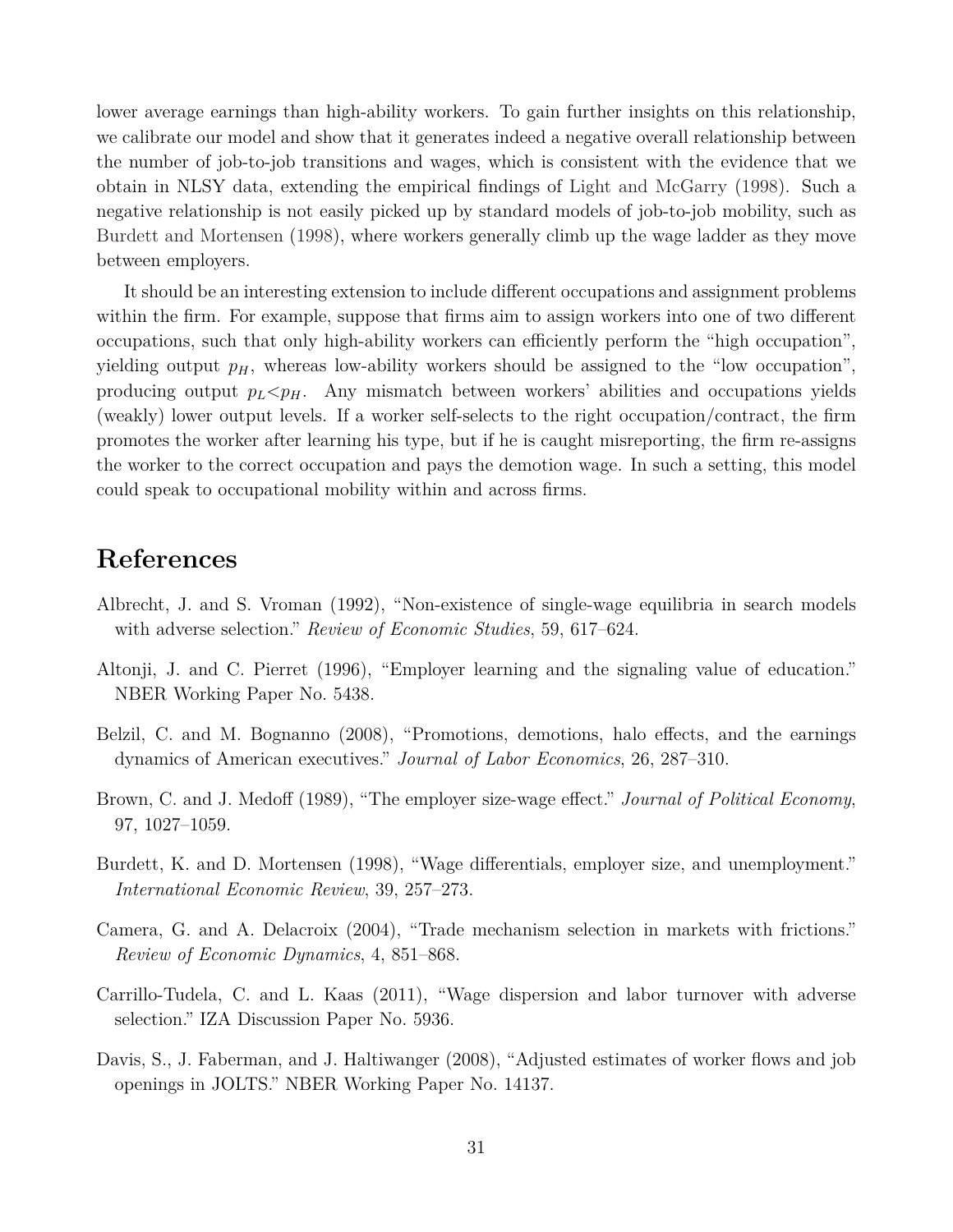<span id="page-33-13"></span>Diamond, P. (1971), "A model of price adjustment." *Journal of Economic Theory*, 3, 156–168.

<span id="page-33-1"></span>Gibbons, R. and L. Katz (1991), "Layoffs and lemons." *Journal of Labor Economics*, 9, 351–380.

- <span id="page-33-12"></span>Gibbs, M., K. Ierulli, and E. Milgrom (2002), "Occupational labor markets." Unpublished manuscript, University of Chicago.
- <span id="page-33-0"></span>Greenwald, B. (1986), "Adverse selection in the labour market." *Review of Economic Studies*, 53, 325–347.
- <span id="page-33-5"></span>Guerrieri, V., R. Shimer, and R. Wright (2010), "Adverse selection in competitive search equilibrium." *Econometrica*, 78, 1823–1862.
- <span id="page-33-4"></span>Idson, T. (1989), "Establishment size differentials in internal mobility." *The Review of Economics and Statistics*, 721–724.
- <span id="page-33-3"></span>Idson, T. and W. Oi (1999), "Workers are more productive in large firms." *American Economic Review*, 89, 104–108.
- <span id="page-33-7"></span>Inderst, R. (2005), "Matching markets with adverse selection." *Journal of Economic Theory*, 121, 145–166.
- <span id="page-33-8"></span>Jacobson, L., R. LaLonde, and D. Sullivan (1993), "Earnings losses of displaced workers." *American Economic Review*, 83, 685–709.
- <span id="page-33-9"></span>Jolivet, G., F. Postel-Vinay, and J-M. Robin (2006), "The empirical content of the job search model: Labor mobility and wage distributions in Europe and the US." *European Economic Review*, 50, 877–907.
- <span id="page-33-6"></span>Jovanovic, B. (1979), "Job matching and the theory of turnover." *Journal of Political Economy*, 87, 972–990.
- <span id="page-33-14"></span>Kahn, Charles and Gur Huberman (1988), "Two-sided uncertainty and "up-or-out" contracts." *Journal of Labor Economics*, 423–444.
- <span id="page-33-2"></span>Kahn, L. (2013), "Asymmetric information between employers." *American Economic Journal: Applied Economics*, 5, 165–205.
- <span id="page-33-11"></span>Kletzer, Lori G and Robert W Fairlie (2003), "The long-term costs of job displacement for young adult workers." *Industrial & Labor Relations Review*, 56, 682–698.
- <span id="page-33-10"></span>Kramarz, F., F. Postel-Vinay, and J.-M. Robin (2014), "Occupational mobility and wage dynamics within and between firms." Unpublished Manuscript, University College London.
- <span id="page-33-15"></span>Krishna, V. (2009), *Auction Theory*, 2nd edition. Academic Press.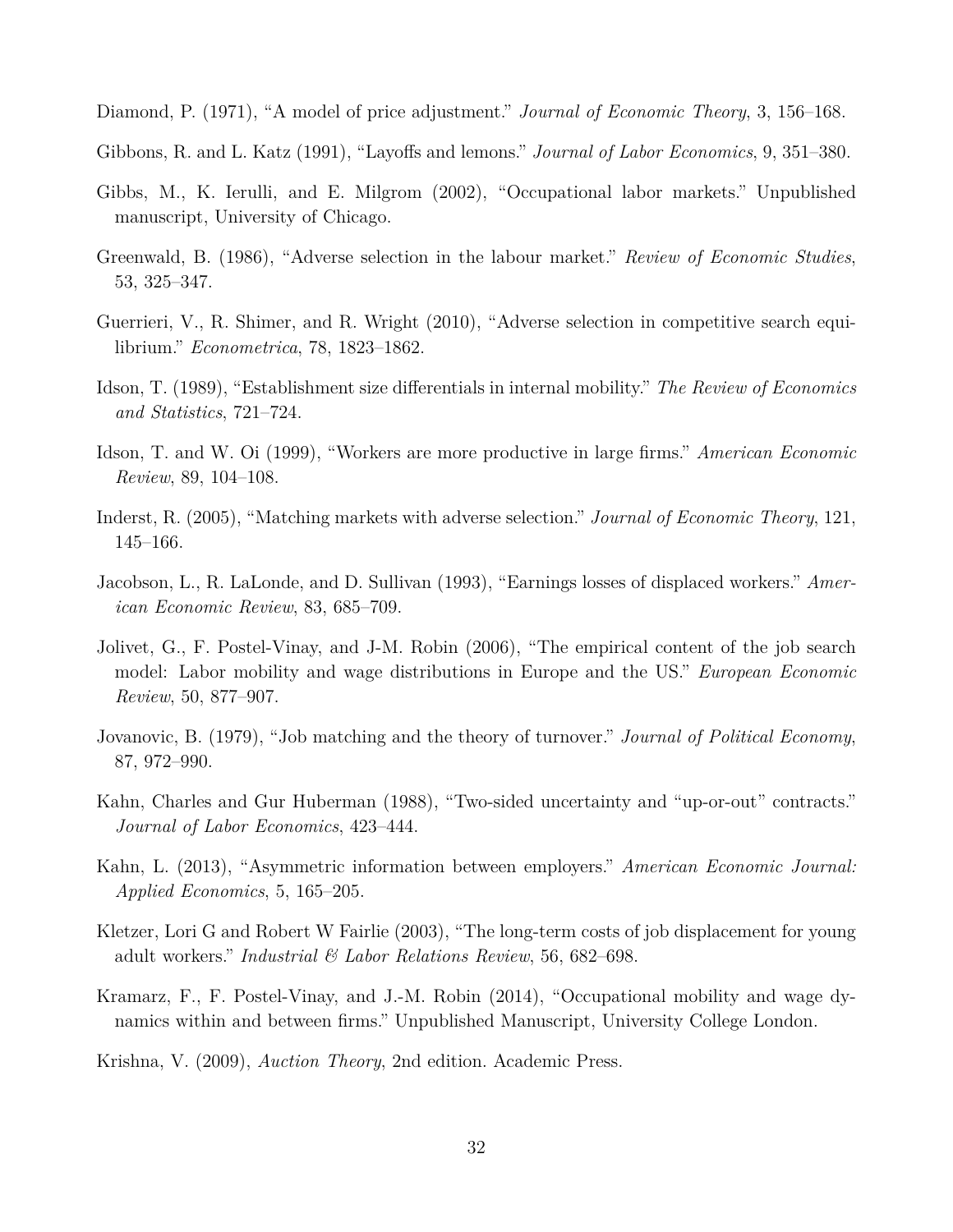- <span id="page-34-11"></span>Kugler, A. and G. Saint-Paul (2004), "How do firing costs affect worker flows in a world with adverse selection?" *Journal of Labor Economics*, 22, 553–583.
- <span id="page-34-1"></span>Lange, F. (2007), "The speed of employer learning." *Journal of Labor Economics*, 25, 1–35.
- <span id="page-34-15"></span>Lazear, E. (1992), "The job as a concept." In *Performance Measurement, Evaluation, and Incentives* (William J. Bruns, ed.), 183–215, Harvard Business School Press.
- <span id="page-34-7"></span>Lazear, E. (2000), "Performance pay and productivity." *American Economic Review*, 90, 1346– 1361.
- <span id="page-34-2"></span>Lentz, R. (2010), "Sorting by search intensity." *Journal of Economic Theory*, 145, 1436–1452.
- <span id="page-34-10"></span>Lester, B., A. Shourideh, V. Venkateswaran, and A. Zetlin-Jones (2015), "Screening and adverse selection in frictional markets." Unpublished Manuscript.
- <span id="page-34-6"></span>Light, A. and K. McGarry (1998), "Job change patterns and the wages of young men." *Review of Economics and Statistics*, 80, 276–286.
- <span id="page-34-0"></span>Lockwood, B. (1991), "Information externalities in the labour market and the duration of unemployment." *Review of Economic Studies*, 58, 733–753.
- <span id="page-34-16"></span>Manning, A. (2003), *Monopsony in Motion: Imperfect Competition in Labor Markets*. Princeton University Press.
- <span id="page-34-13"></span>Michelacci, C. and J. Suarez (2006), "Incomplete wage posting." *Journal of Political Economy*, 114, 1098–1123.
- <span id="page-34-5"></span>Mincer, J. and B. Jovanovic (1981), "Labor mobility and wages." In *Studies in Labor Markets* (S. Rosen, ed.), 21–63, University of Chicago Press.
- <span id="page-34-9"></span>Montgomery, J. (1999), "Adverse selection and employment cycles." *Journal of Labor Economics*, 17, 281–297.
- <span id="page-34-12"></span>Moscarini, G. (2005), "Job matching and the wage distribution." *Econometrica*, 73, 481–516.
- <span id="page-34-14"></span>Nagypal, Eva (2005), "Worker reallocation over the business cycle: The importance of job-to-job transitions." Unpublished manuscript, Northwestern University.
- <span id="page-34-8"></span>Oyer, P. and S. Schaefer (2005), "Why do some firms give stock options to all employees? An empirical examination of alternative theories." *Journal of Financial Economics*, 76, 99–133.
- <span id="page-34-4"></span>Oyer, P. and S. Schaefer (2011), "Personnel economics: Hiring and incentives." In *Handbook of Labor Economics Vol. 4b* (O. Ashenfelter and D. Card, eds.), 1769–1823, Elsevier, Amsterdam.
- <span id="page-34-3"></span>Papageorgiou, T. (2014), "Large firms and internal labor markets." Unpublished manuscript, Pennsylvania State University.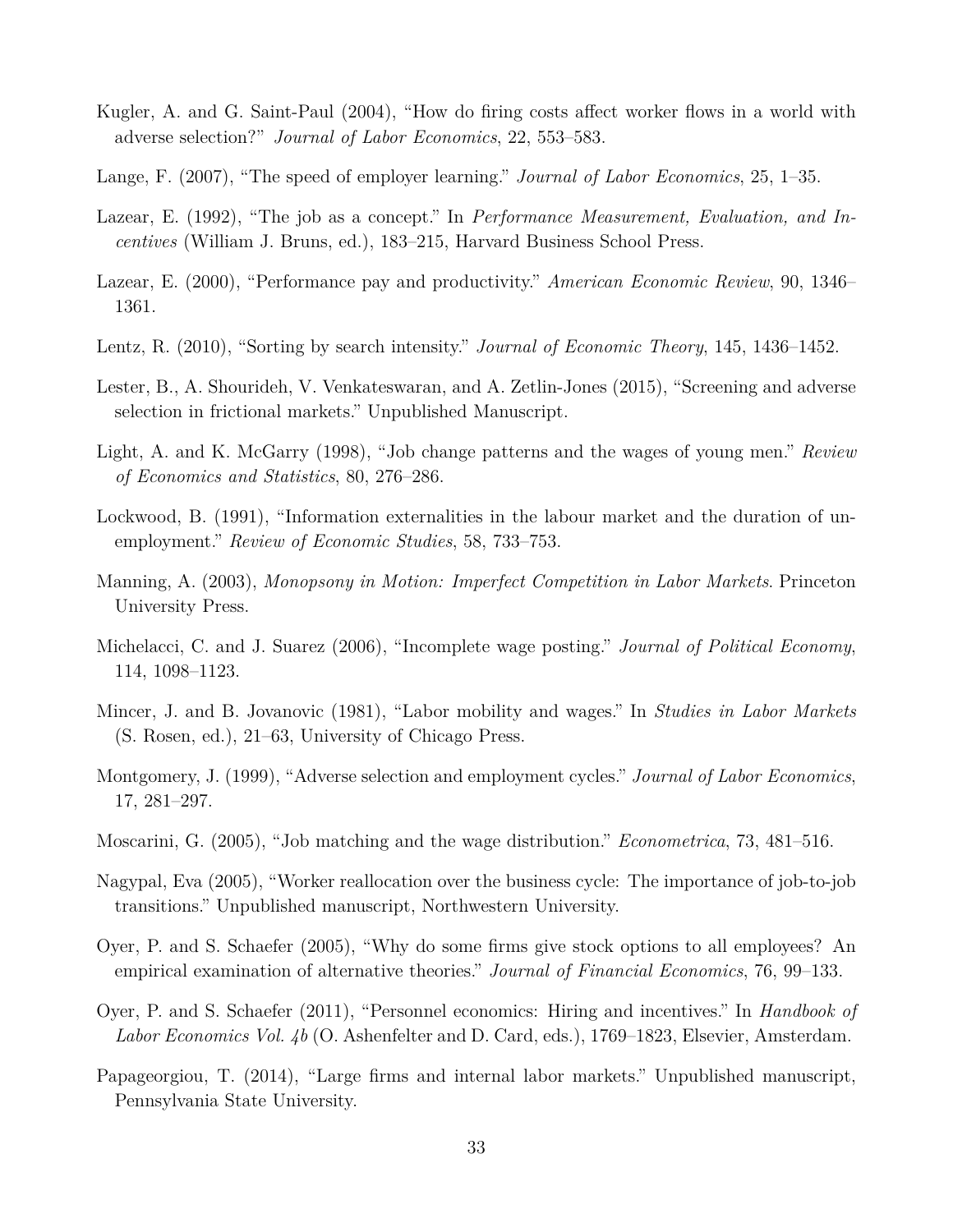- <span id="page-35-5"></span>Pergamit, M. and J. Veum (1999), "What is a promotion?" *Industrial and Labor Relations Review*, 581–601.
- <span id="page-35-7"></span>Pinheiro, Roberto and Ludo Visschers (2015), "Unemployment risk and wage differentials." *Journal of Economic Theory*, 157, 397–424.
- <span id="page-35-1"></span>Rogerson, R., R. Shimer, and R. Wright (2005), "Search-theoretic models of the labor market: A survey." *Journal of Economic Literature*, 43, 959–988.
- <span id="page-35-2"></span>Salop, J. and S. Salop (1976), "Self-selection and turnover in the labor market." *Quarterly Journal of Economics*, 90, 619–627.
- <span id="page-35-6"></span>Seltzer, A. and D. Merrett (2000), "Personnel policies at the Union Bank of Australia: Evidence from the 1888–1900 entry cohorts." *Journal of Labor Economics*, 18, 573–613.
- <span id="page-35-4"></span>Stevens, M. (2004), "Wage-tenure contracts in a frictional labour market: Firms' strategies for recruitment and retention." *Review of Economic Studies*, 71, 535–551.
- <span id="page-35-0"></span>Topel, R. and M. Ward (1992), "Job mobility and the careers of young men." *Quarterly Journal of Economics*, 107, 439–479.
- <span id="page-35-3"></span>Visschers, L. (2007), "Employment uncertainty and wage contracts in frictional labor markets." Mimeo, University of Pennsylvania.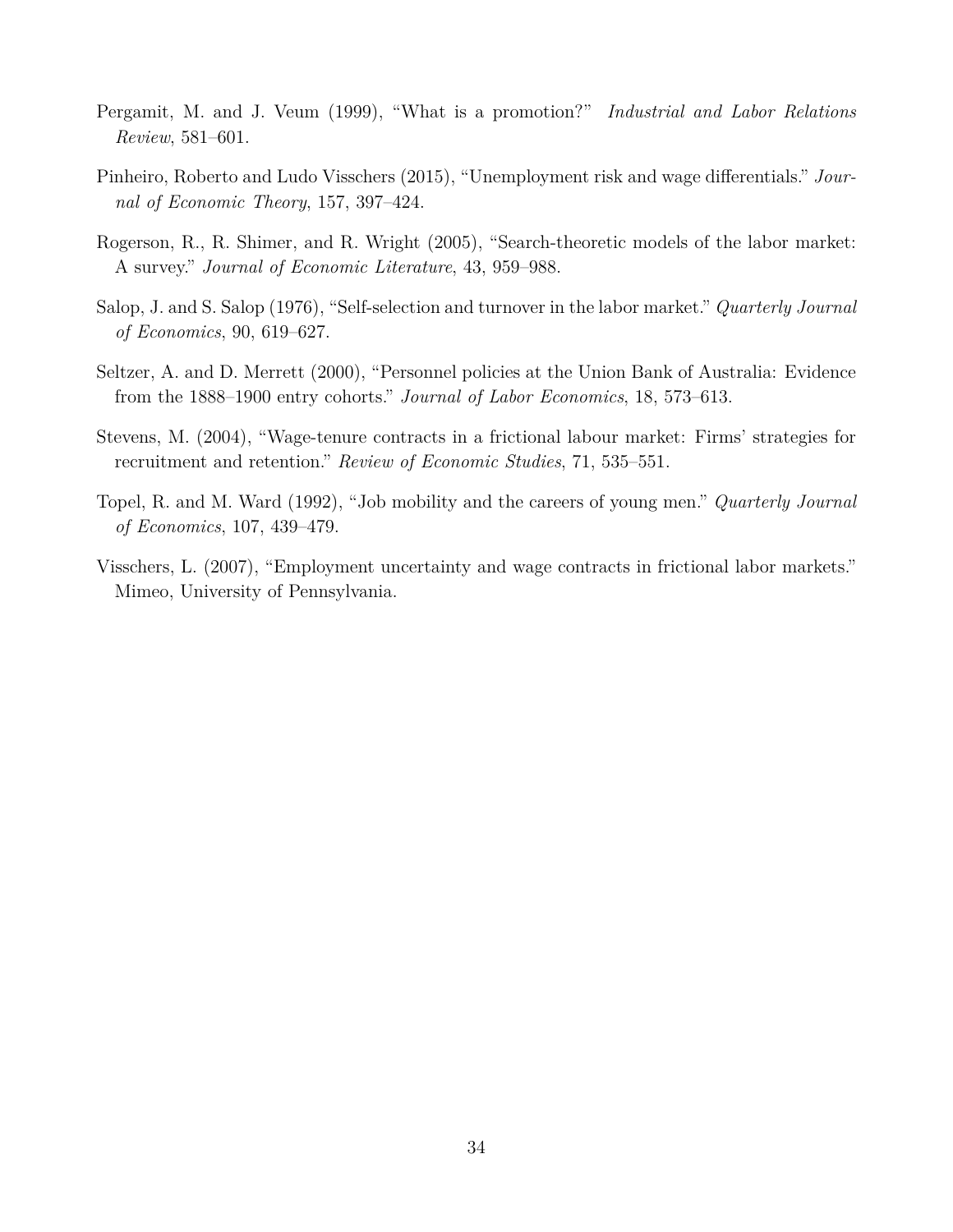## **Appendix A: Proofs**

### **Proof of Lemma 1**

Consider a rank-preserving market equilibrium in contracts of the form  $\omega_i = (w_i, p_i, b)$ . In such an equilibrium any pair of starting wages  $(w_H, w_L)$  in the support of the offer distribution  $F$  implies that  $\Pi^* \equiv \sum_{i=H,L} \Pi_i(w_i) \geq \sum_{i=H,L} \Pi_i(w'_i)$  for all alternative pairs of offers  $(w'_i)_{i=H,L}$ . Further, profit values in starting contracts  $\Pi_i(w_i)$  must be non-negative. To prove the lemma, we need to show that no other contract pair of the form  $(\hat{\omega}_i)_{i=H,L} = (\hat{w}_i, \hat{w}_i^+, \hat{w}_i^-)_{i=H,L}$  can lead to profit values higher than  $\Pi^*$ . To show that this is the case, assume that one firm offers a deviating contract  $\hat{\omega}_i = (\hat{w}_i, \hat{w}_i^+, \hat{w}_i^-), i = H, L;$ while all other firms offer contracts of the form  $(w'_i, p_i, b)$  with  $(w'_H, w'_L)$  drawn from distribution *F*. Note that the deviating contract must satisfy  $\hat{w}_i^+ \leq p_i$ ,  $\hat{w}_i^- \leq p_j$  for  $j \neq i$  (else the firm obtains a negative continuation value from employing the worker),  $w_i^+, w_i^- \ge b$  (else the worker obtains continuation value from employment lower than that of unemployment), and profit values in starting contracts  $\Pi_i(\hat{\omega}_i)$ must be non-negative.

To adapt notation to the more general contract, we write  $\Pi_i(\omega_i)$  for the firm's profit value and  $V_{ii}(\omega_i)$ ,  $V_{ij}(\omega_j)$  for the worker values, interchangeable with the notation  $\Pi_i(w_i)$ ,  $V_{ii}(w_i)$ ,  $V_{ij}(w_j)$  that we use for contracts of the form  $(w_i, p_i, b)$ .

We divide the proof into three parts. The first part derives the value functions associated with the deviating contract. They are needed to derive workers' incentive constraint associated with the deviating contract. The second part considers the case in which the deviating contract satisfies the incentive constraint. The third part considers the case in which the deviating contract does not satisfy the incentive constraint.

**Part 1:** The Bellman equations describing the expected values of workers employed in the deviating contract are given by

$$
\phi V_{ii}(\hat{\omega}_i) = \hat{w}_i + \lambda \int \max[V_{iL}(w'_L) - V_{ii}(\hat{\omega}_i), V_{iH}(w'_H) - V_{ii}(\hat{\omega}_i), 0] dF(w'_H, w'_L)
$$
\n(22)

$$
+ \delta(U_i - V_{ii}(\hat{\omega}_i)) + \rho(V_i(\hat{w}_i^+) - V_{ii}(\hat{\omega}_i)),
$$
  
\n
$$
\phi V_{ij}(\hat{\omega}_j) = \hat{w}_j + \lambda \int \max[V_{iL}(w'_L) - V_{ij}(\hat{\omega}_j), V_{iH}(w'_H) - V_{ij}(\hat{\omega}_j), 0]dF(w'_H, w'_L)
$$
\n
$$
+ \delta(U_i - V_{ij}(\hat{\omega}_j)) + \rho(V_i(\hat{w}_j^-) - V_{ij}(\hat{\omega}_j)),
$$
  
\n
$$
\phi V_i(\hat{w}_i^+) = \hat{w}_i^+ + \lambda \int \max[V_{iL}(w'_L)) - V_i(\hat{w}_i^+), V_{iH}(w'_H) - V_i(\hat{w}_i^+), 0]dF(w'_H, w'_L) + \delta(U_i - V_i(\hat{w}_i^+)),
$$
\n(23)

$$
\phi V_i(\hat{w}_j^-) = \hat{w}_j^- + \lambda \int \max[V_{iL}(w'_L)) - V_i(\hat{w}_j^-), V_{iH}(w'_H) - V_i(\hat{w}_j^-), 0] dF(w'_H, w'_L) + \delta(U_i - V_i(\hat{w}_j^-)).
$$
\n(25)

From [\(22\)](#page-36-0) and [\(23\),](#page-36-1) we can express worker *i*'s incentive constraint  $V_{ii}(\hat{\omega}_i) \ge V_{ij}(\hat{\omega}_j)$  for  $i \ne j$  equivalently  $as^{49}$  $as^{49}$  $as^{49}$ 

<span id="page-36-3"></span>
$$
\hat{w}_j - \hat{w}_i \le \rho [V_i(\hat{w}_i^+) - V_i(\hat{w}_j^-)] \tag{26}
$$

<span id="page-36-4"></span><span id="page-36-1"></span><span id="page-36-0"></span>(24)

This condition has the same interpretation as [\(5\)](#page-10-2) in the main text.

**Part 2:** Consider the case in which the deviating contract pair  $(\hat{\omega}_i)_{i=H,L}$  is incentive compatible, i.e. conditions [\(26\)](#page-36-3) hold for  $i \neq j$ .

<span id="page-36-2"></span> $^{49}$ The proof of that assertion is identical to the derivation of the incentive constraint [\(5\)](#page-10-2) in the main text.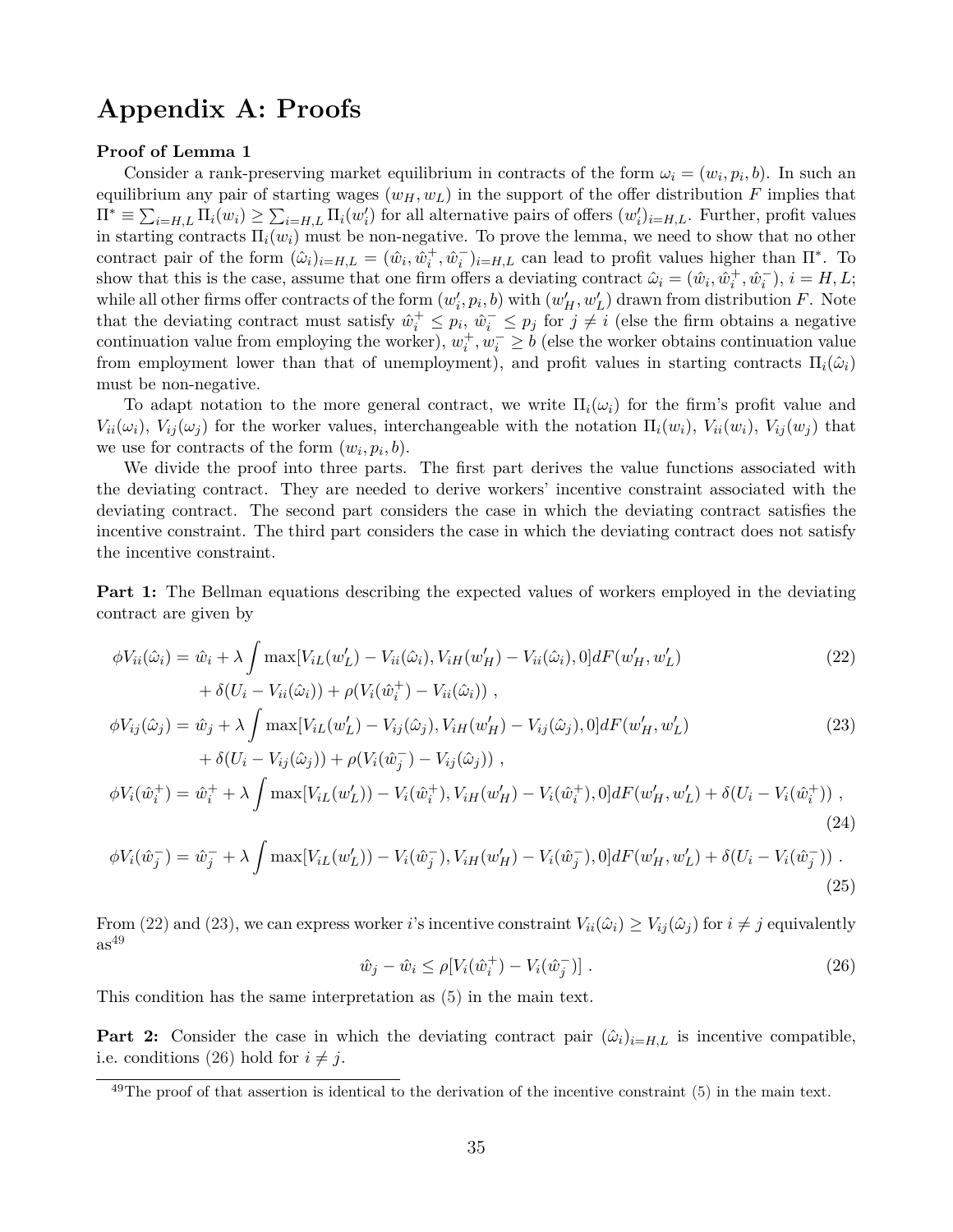Note that  $V_{ii}(\hat{\omega}_i) \in [U_i, V_i(p_i)]$ :  $V_{ii}(\hat{\omega}_i)$  cannot be smaller than  $U_i$  (otherwise the contract would not attract any workers), and it cannot exceed  $V_i(p_i)$  because otherwise the present value of earnings would exceed flat-income stream *p<sup>i</sup>* and hence give rise to negative expected continuation profits. Hence, for both  $i = H, L$ , there exist contracts  $\omega'_i = (w'_i, p_i, b)$  such that  $V_{ii}(\omega'_i) = V_{ii}(\hat{\omega}_i)$ . Using the latter equality and [\(22\)](#page-36-0) (for both contracts  $\hat{\omega}_i$  and  $\omega'_i$ ) we obtain that the starting wage  $w'_i$  for  $i = H, L$  satisfies the equation

<span id="page-37-0"></span>
$$
w'_{i} + \rho V_{i}(p_{i}) = \hat{w}_{i} + \rho V_{i}(\hat{w}_{i}^{+})
$$
 (27)

This equation is useful as we can now use it to show that the pair of contracts  $(\omega'_i)_{i=H,L}$  is also incentive compatible: for any  $j \neq i$ 

$$
w'_{j} = \hat{w}_{j} + \rho[V_{j}(\hat{w}_{j}^{+}) - V_{j}(p_{j})]
$$
  
\n
$$
\leq \hat{w}_{i} + \rho[V_{i}(\hat{w}_{i}^{+}) - V_{i}(\hat{w}_{j}^{-})]
$$
  
\n
$$
= w'_{i} + \rho[V_{i}(p_{i}) - V_{i}(\hat{w}_{j}^{-})]
$$
  
\n
$$
\leq w'_{i} + \rho[V_{i}(p_{i}) - V_{i}(b)]
$$
,

where the two equalities make use of [\(27\),](#page-37-0) the first inequality makes use of [\(26\)](#page-36-3) and  $\hat{w}_j^+ \leq p_j$  (which implies  $V_j(\hat{w}_j^+) \leq V_j(p_j)$ , and the second inequality makes use of  $\hat{w}_j^- \geq b$  (which implies  $V_i(\hat{w}_j^-) \geq$  $V_i(b)$ ). Because of  $\sum_{i=H,L} \Pi_i(\omega_i') \leq \Pi^*$ , contract pair  $(\hat{\omega}_i)_{i=H,L}$  does not lead to higher profit than  $\Pi^*$ if we can prove that  $\Pi_i(\hat{\omega}_i) \leq \Pi_i(\omega'_i)$  for  $i = H, L$ . To show this assertion, note that because  $\hat{\omega}_i$  and  $\omega'_i$ satisfy incentive compatibility, the respective profit values are given by

$$
\Pi_i(\omega'_i) = \ell'_i[p_i - w'_i] \quad \text{and} \quad \Pi_i(\hat{\omega}_i) = \hat{\ell}_i \Big[ p_i - \hat{w}_i + \rho \frac{p_i - \hat{w}_i^+}{\phi + \delta + \lambda \hat{q}_i} \Big],
$$

where  $\ell'_i$  and  $\hat{\ell}_i$  are the masses of workers of type *i* who are employed in the probationary periods of the two contracts. Further,  $\ell'_i = \hat{\ell}_i$  since  $V_{ii}(\omega'_i) = V_{ii}(\hat{\omega}_i)$  and hence both contracts attract and retain the same number of type *i* workers during the probationary period of the contracts. In the case of  $\Pi_i(\omega'_i)$ , the term in the square brackets, [*.*], contain the flow profit  $p_i - w'_i$ . In the case of  $\Pi_i(\hat{\omega}_i)$ , the term in the square brackets contains the flow profit  $p_i - \hat{w}_i$  and a continuation profit value which is realized at flow rate  $\rho$  when the worker is promoted (which is zero for the contract  $\omega'_i$ ). Here we use  $\hat{q}_i$  to denote the probability that worker *i* who is promoted to wage  $\hat{w}_i^+$  quits when meeting another firm. Substituting the corresponding expressions for  $\Pi_i$  and using [\(27\),](#page-37-0) the requirement  $\Pi_i(\hat{\omega}_i) \leq \Pi_i(\omega'_i)$  is equivalent to showing that

<span id="page-37-1"></span>
$$
V_i(p_i) - V_i(\hat{w}_i^+) \ge \frac{p_i - \hat{w}_i^+}{\phi + \delta + \lambda \hat{q}_i} \ . \tag{28}
$$

To do so, use equation [\(24\)](#page-36-4) to express  $V_i(p_i)$  and  $V_i(\hat{w}_i^+)$  as

$$
V_i(p_i) = \frac{p_i + \delta U_i + \lambda \mathbb{E}\{\max[V_i(p_i), \tilde{V}_i]\}}{\phi + \delta + \lambda} \quad \text{and} \quad V_i(\hat{w}_i^+) = \frac{\hat{w}_i^+ + \delta U_i + \lambda \mathbb{E}\{\max[V_i(\hat{w}_i^+), \tilde{V}_i]\}}{\phi + \delta + \lambda},
$$

where  $\tilde{V}_i$  denotes the expected value for a worker of type  $i$  of an outside offer which is itself the maximum between the two reporting strategies, truth-telling or misreporting. Subtracting these value functions, their difference can be expressed as

$$
V_i(p_i) - V_i(\hat{w}_i^+) = \frac{p_i - \hat{w}_i^+ + \lambda \mathbb{E}\{\max[V_i(p_i), \tilde{V}_i] - \max[V_i(\hat{w}_i^+), \tilde{V}_i]\}}{\phi + \delta + \lambda} \geq \frac{p_i - \hat{w}_i^+ + \lambda[V_i(p_i) - V_i(\hat{w}_i^+)](1 - \hat{q}_i)}{\phi + \delta + \lambda}.
$$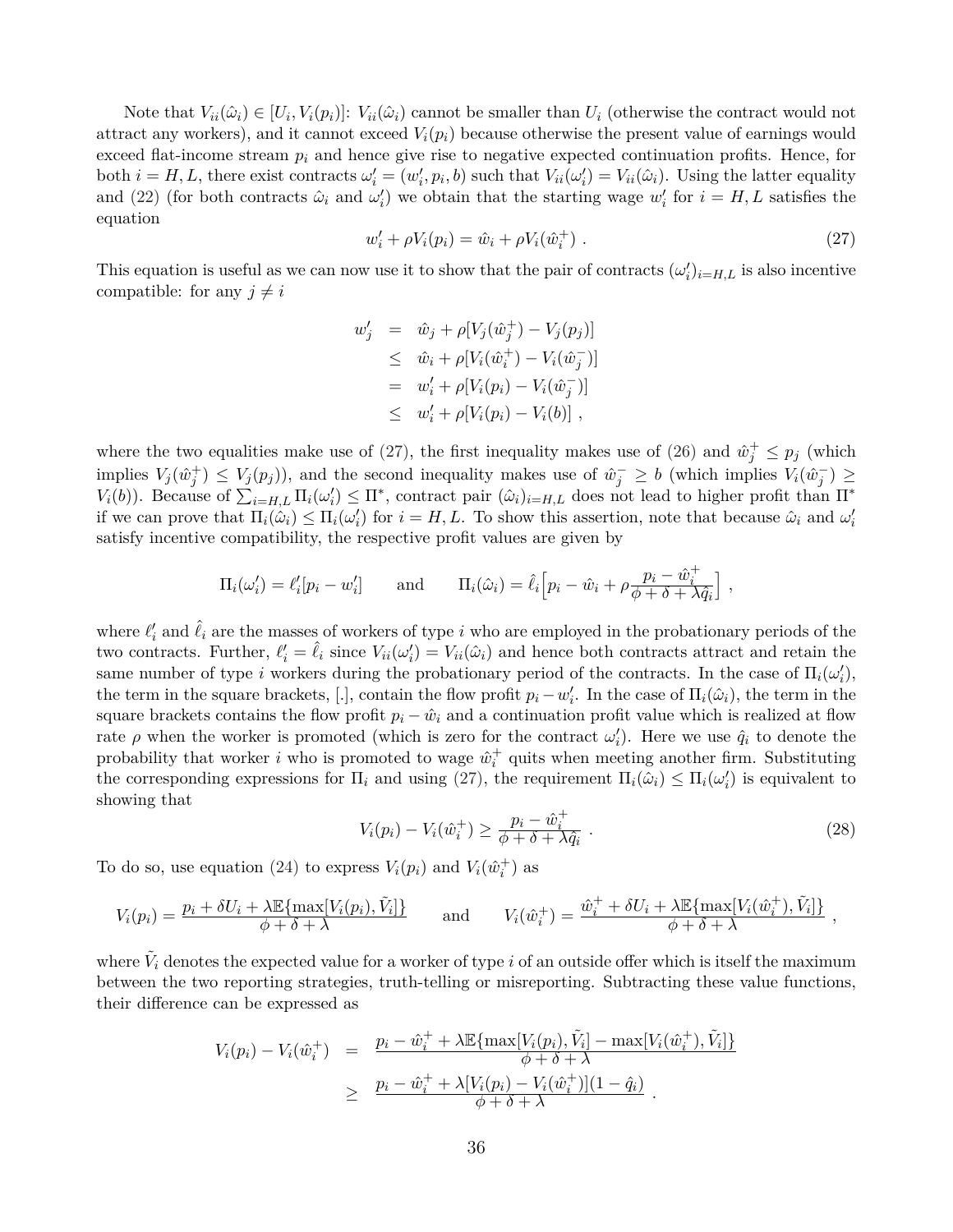Rearranging proves [\(28\).](#page-37-1)

**Part 3:** Now suppose that the deviating contract pair  $(\hat{\omega}_i)_{i=H,L}$  is not incentive compatible and that both types of workers are pooled in contract  $\hat{\omega}_H$ . The alternative scenario where both types of workers are pooled in contract  $\hat{\omega}_L$  is captured as well: if both workers would pool in contract  $\hat{\omega}_L = (\hat{w}_L, \hat{w}_L^+, \hat{w}_L^-)$ , we can define contract  $\tilde{\omega}_H = (\tilde{w}_H, \tilde{w}_H^+, \tilde{w}_H^-)$  by  $\tilde{w}_H = \hat{w}_L$ ,  $\tilde{w}_H^+ = \hat{w}_L^-$ ,  $\tilde{w}_H^- = \hat{w}_L^+$ , and pick an arbitrary unattractive contract  $\tilde{\omega}_L$ , so that both worker types are pooled in some contract  $\tilde{\omega}_H$ . We can therefore consider the case where both types of workers pool in contract  $\hat{\omega}_H$ .

In this setting we need to prove that  $\Pi_H(\hat{\omega}_H) \leq \Pi^*$ , where

<span id="page-38-0"></span>
$$
\Pi_H(\hat{\omega}_H) = \hat{\ell}_H \underbrace{\left[ p_H - \hat{w}_H + \rho \frac{p_H - \hat{w}_H^+}{\phi + \delta + \lambda \hat{q}_H} \right]}_{\equiv \hat{\pi}_H} + \hat{\ell}_L \underbrace{\left[ p_L - \hat{w}_H + \rho \frac{p_L - \hat{w}_H^-}{\phi + \delta + \lambda \hat{q}_L} \right]}_{\equiv \hat{\pi}_L},
$$
\n(29)

and  $\hat{\ell}_i$  denotes the steady state employment of type *i* workers in the probationary period of this contract and  $\hat{q}_i$ ,  $i = H, L$ , are the probabilities that promoted/demoted workers of type *i* quit contract  $\hat{\omega}_H$  when outside offers arrive. To show that  $\Pi_H(\hat{\omega}_H) \leq \Pi^*$  we now proceed in three steps. Step 1 deals with the first term of  $(29)$ , while steps 2 and 3 deal with the second term of  $(29)$ .

Step 1: Since  $V_{HH}(\hat{\omega}_H) \in [U_H, V_H(p_H)],$  there exists a contract  $\omega'_H = (w'_H, p_H, b)$  such that  $V_{HH}(\omega'_H) =$  $\overline{V_{HH}(\hat{\omega}_H)}$ . Using the latter equality and [\(22\)](#page-36-0) (for both contracts  $\hat{\omega}_H$  and  $\omega'_H$ ) we obtain the following relationship between  $w'_H$  and  $\hat{w}_H$ :

<span id="page-38-1"></span>
$$
w'_{H} + \rho V_{H}(p_{H}) = \hat{w}_{H} + \rho V_{H}(\hat{w}_{H}^{+}) . \qquad (30)
$$

Because contract  $\omega'_H$  attracts and retains the same mass of high-ability workers as  $\hat{\omega}_H$ , we have that the number of workers in the probationary period under both contracts are the same; i.e.  $\ell'_H = \ell_H$ . Hence, the contract  $\hat{\omega}_H$  yields lower profits on high-ability workers relative to contract  $\omega'_H$  if  $\pi'_H \equiv p_H - w'_H \ge$  $\hat{\pi}_H$ .

To show that indeed  $\pi'_H \geq \hat{\pi}_H$  is true, substitute the expression for  $\hat{\pi}_H$  to obtain the equivalent inequality  $\hat{w}_H - w'_H \ge \rho \frac{p_H - \hat{w}_H^+}{\phi + \delta + \lambda \hat{q}_H}$ , which by virtue of [\(30\)](#page-38-1) can be expressed as

<span id="page-38-2"></span>
$$
V_H(p_H) - V_H(\hat{w}_H^+) \ge \frac{p_H - \hat{w}_H^+}{\phi + \delta + \lambda \hat{q}_H} \,. \tag{31}
$$

Note that  $V_H(p_H) = \frac{p_H + \delta U_H}{\phi + \delta}$  and  $V_H(\hat{w}_H^+) = \frac{\hat{w}_H^+ + \delta U_H + \lambda \hat{q}_H \hat{V}_H}{\phi + \delta + \lambda \hat{q}_H}$  $\frac{\partial^2 U_H + \lambda \hat{q}_H V_H}{\partial^2 + \delta + \lambda \hat{q}_H}$ , where  $\hat{V}_H$  denotes the expected value a high-ability worker obtains from quitting  $w_H^+$ . Substituting the expressions for  $V_H(p_H)$  and  $V_H(\hat{w}_H^+)$ into [\(31\)](#page-38-2) and rearranging yields the equivalent inequality

$$
\hat{V}_H \le \frac{p_H + \delta U_H}{\phi + \delta} = V_H(p_H) ,
$$

which is fulfilled since no firm can offer a greater continuation utility than  $V_H(p_H)$ . Therefore the contract  $\hat{\omega}_H$  yields (weakly) lower profit on high-ability workers:

<span id="page-38-3"></span>
$$
\ell'_H \pi'_H \ge \hat{\ell}_H \hat{\pi}_H \tag{32}
$$

To prove that  $\Pi_H(\hat{\omega}_H) \leq \Pi^*$ , however, we still need to show that contract  $\hat{\omega}_H$  also yields (weakly) smaller profit on low-ability workers. To show the latter we distinguish between two cases:  $\hat{\pi}_L \geq 0$  and  $\hat{\pi}_L < 0$ .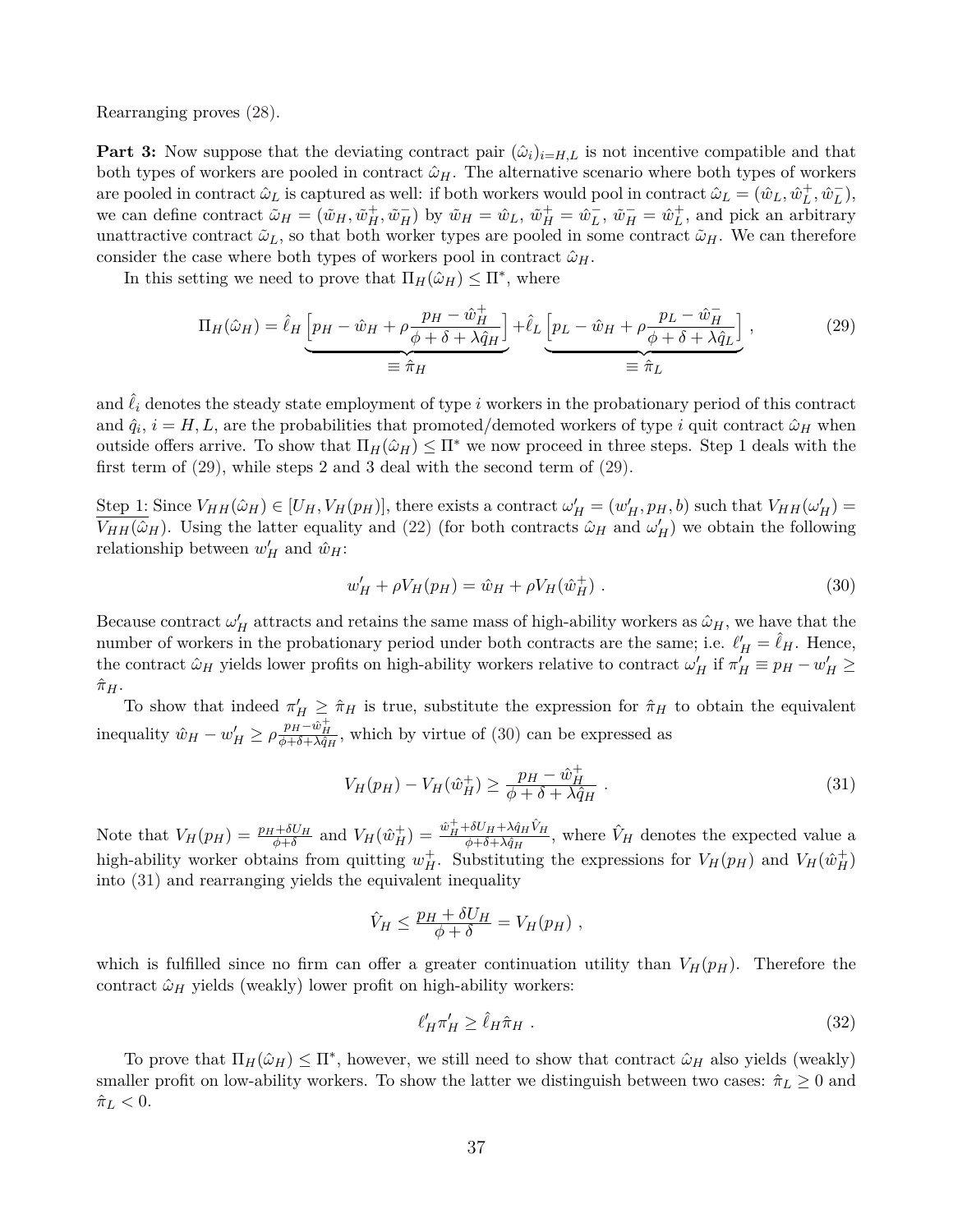Step 2: Suppose that  $\hat{\pi}_L \geq 0$ . In addition to  $\omega'_H = (w'_H, p_H, b)$  as defined in Step 1, now consider a contract  $\omega'_{L} = (w'_{L}, p_{L}, b)$  such that  $V_{LL}(\omega'_{L}) = V_{LH}(\hat{\omega}_{H})$  and hence  $w'_{L} = \hat{w}_{H} - \rho[V_{L}(p_{L}) - V_{L}(\hat{w}_{H})]$ . Moreover, the contract  $\omega'_{L}$  satisfies  $w'_{L} \leq p_{L}$  and hence yields non-negative profits. To verify the latter claim note that

$$
V_L(p_L) - V_L(\hat{w}_H^-) \ge \frac{p_L - \hat{w}_H^-}{\phi + \delta + \lambda \hat{q}_L} ,
$$

which follows from a similar argument as [\(28\),](#page-37-1) and together with  $\hat{\pi}_L \geq 0$  yields

<span id="page-39-0"></span>
$$
w'_{L} = \hat{w}_{H} - \rho [V_{L}(p_{L}) - V_{L}(\hat{w}_{H})] \leq p_{L} - \hat{\pi}_{L} + \rho \frac{p_{L} - \hat{w}_{H}^{-}}{\phi + \delta + \lambda \hat{q}_{L}} - \rho \frac{p_{L} - \hat{w}_{H}^{-}}{\phi + \delta + \lambda \hat{q}_{L}} \leq p_{L}, \qquad (33)
$$

where we have also substitute out  $\hat{w}_H$  using the expression for  $\hat{\pi}_L$  in [\(29\).](#page-38-0) In turn, [\(33\)](#page-39-0) also implies that  $\pi'_L \equiv p_L - w'_L \geq \hat{\pi}_L$ .

Finally, note that the pair of contracts  $(\omega'_H, \omega'_L)$  are incentive compatible since  $V_{LL}(\omega'_L) = V_{LH}(\hat{\omega}_H) \ge$  $V_{LH}(\omega'_H)$ . The inequality follows because contract  $\omega'_H$  promises a lower starting wage and a lower continuation wage to low-ability workers than contract  $\hat{\omega}_H$  (i.e.  $\hat{w}_H \geq w'_H$  and  $\hat{w}_H^- \geq b$ ). Therefore, and because of  $V_{LL}(\omega'_L) = V_{LH}(\hat{\omega}_H)$ , contract  $\omega'_L$  when offered jointly with  $\omega'_H$  attracts and retains the same number of low-ability workers during the probationary period as pooling contract  $\hat{\omega}_H$ . Hence  $\ell'_L = \hat{\ell}_L$ together with  $\pi'_L \geq \hat{\pi}_L$  implies

<span id="page-39-1"></span>
$$
\ell'_L \pi'_L \ge \hat{\ell}_L \hat{\pi}_L \tag{34}
$$

Since the pair of contracts  $(\omega'_H, \omega'_L)$  yields profit not greater than the equilibrium profit  $\Pi^*$ , it follows from [\(32\)](#page-38-3) and [\(34\)](#page-39-1) that  $\Pi_H(\hat{\omega}_H) \leq \Pi^*$ . Hence offering the pooling contract  $\hat{\omega}_H$  is not a profitable deviation for a firm.

Step 3: Now suppose that  $\hat{\pi}_L < 0$ . Here we again need to distinguish between two cases. The first is the case where only separating contracts are offered in the market equilibrium. In this situation,  $\ell'_H \pi'_H$  is smaller than  $\Pi^*$  and it provides an upper bound for the deviating pooling contract  $\hat{\omega}_H$ , as we show in the next paragraph. In the other situation where some pooling occurs in equilibrium, further arguments are required.

*Separating Eq.* Consider first the case in which all firms offer separating contracts in the market equilibrium (cf. Proposition 1). Because of [\(32\)](#page-38-3) and  $\hat{\pi}_L < 0$ ,  $\ell'_H \pi'_H$  provides an upper bound for  $\Pi_H(\hat{\omega}_H)$ . Hence, the deviating contract  $(\hat{\omega}_H, \hat{\omega}_L)$  does not yield higher profits than  $\Pi^*$  if we can show that  $\ell'_H \underline{\pi}'_H \leq \Pi^*$ . Write  $\overline{w}_H$  for the highest equilibrium starting wage offered to high-ability workers, and let  $\ell_H$  denote the number of high-ability workers employed during the probationary period of this contract. Let  $\overline{\pi}_H = p_H - \overline{w}_H$  denote the profit flow for each of these workers. (i) If  $w'_H \geq \overline{w}_H$ , it follows that  $\pi'_H \leq \overline{\pi}_H$ . Moreover, since contract  $(w'_H, p_H, b)$  does not attract or retain any more high-ability workers than contract  $(\overline{w}_H, p_H, b)$  (because the equilibrium distribution  $F_H$  has no mass point at  $\overline{w}_H$ as shown in Proposition 1), it follows that  $\ell'_H = \overline{\ell}_H$ . Hence,

$$
\ell_H' \pi_H' \leq \bar{\ell}_H \overline{\pi}_H < \bar{\ell}_H \overline{\pi}_H + \bar{\ell}_L \overline{\pi}_L = \Pi^*.
$$

(ii) If  $w'_H < \overline{w}_H$ , then  $w'_H$  is in the support of the equilibrium wage offer distribution and an incentive compatible contract  $(w'_L, p_L, b)$  exists such that  $\ell'_H \pi'_H < \ell'_H \pi'_H + \ell'_L \pi'_L = \Pi^*$ .

*Segmented Eq.* Consider now the case in which some firm offer separating contracts and some firms offer pooling contracts in the market equilibrium. In this case the arguments of the previous paragraphs do not apply as now there may not exist a contract of the form  $\omega'_{L} = (w'_{L}, p_{L}, b)$  which is incentive compatible to contract  $\omega'_{H}$  and yields the same expected value to low-ability workers as pooling contract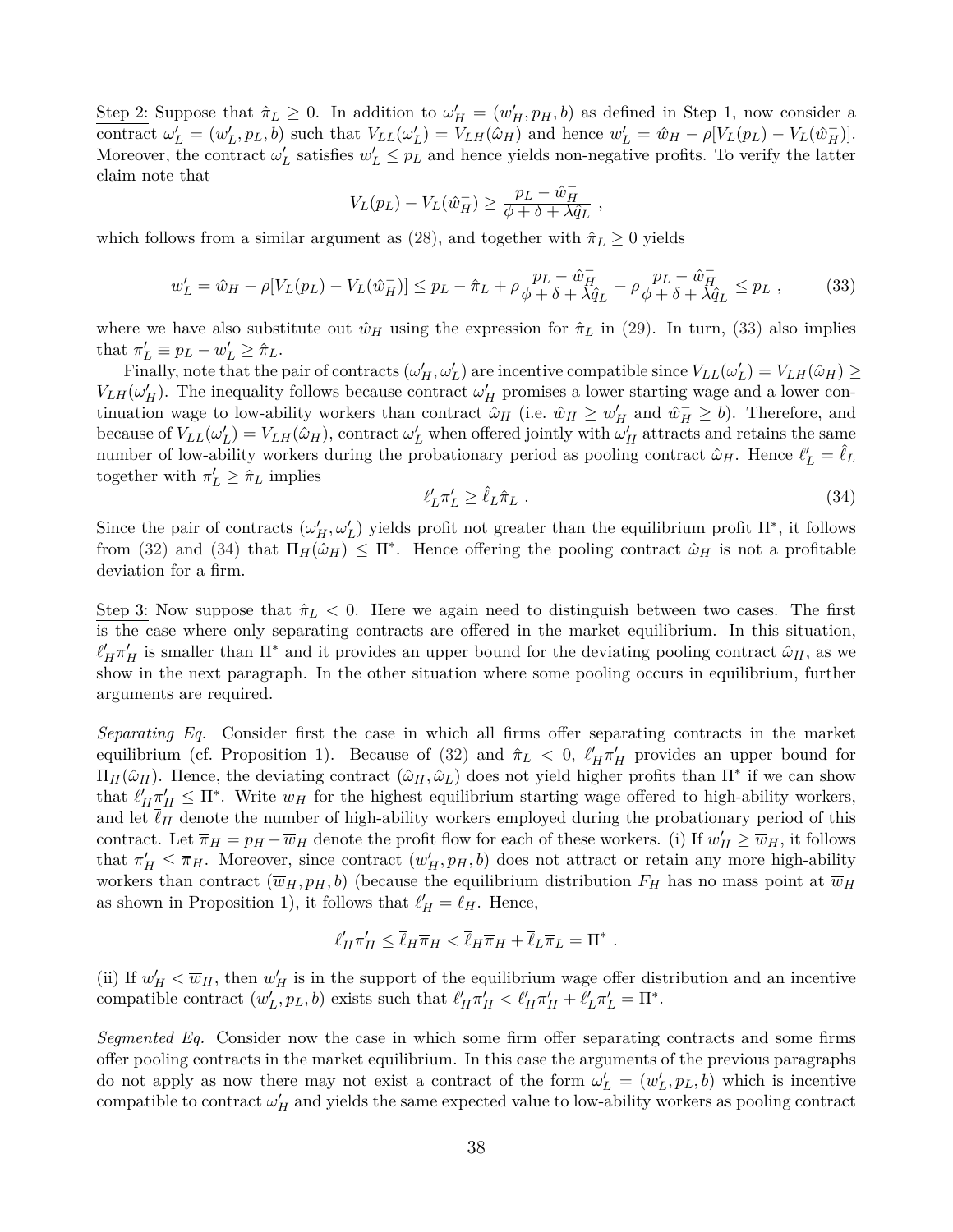$\hat{\omega}_H$ . Because of  $w'_H \leq \hat{w}_H$  and  $b \leq \hat{w}_H^-$ , the contract  $\omega'_H = (w'_H, p_H, b)$ , when offered as a pooling contract, is less attractive to low-ability workers than pooling contract  $\hat{\omega}_H$  and it also retains fewer of these workers; hence  $\ell'_L \leq \hat{\ell}_L$ .

We now show that the profit from any low-ability worker in the pooling contract  $\omega'_{H}$  is no smaller than the one with contract  $\hat{\omega}_H$ , i.e.

$$
\pi_L'=p_L-w_H'+\tfrac{p_L-b}{\phi+\delta+\lambda}\geq \hat{\pi}_L=p_L-\hat{w}_H+\rho\frac{p_L-\hat{w}_H^-}{\phi+\delta+\lambda\hat{q}_L}\;.
$$

Because of  $w'_H \leq \hat{w}_H$ , the above inequality holds if

<span id="page-40-0"></span>
$$
\frac{p_L - b}{\phi + \delta + \lambda} \ge \frac{p_L - \hat{w}_H^-}{\phi + \delta + \lambda \hat{q}_L} \tag{35}
$$

Note that the right-hand side of [\(35\)](#page-40-0) shows that by increasing the demotion wage above *b*, the firm gains from reducing the quit rate of demoted workers. Hence, firms will prefer to offer a demotion wage of *b* when these gains are not big enough. We now show that the latter occurs when the condition stated in the lemma is satisfied.

Consider any arbitrary demotion wage *w* <sup>−</sup> and define function

<span id="page-40-1"></span>
$$
H(w^{-}) \equiv \frac{p_L - w^{-}}{\phi + \delta + \lambda [1 - F_L(\check{w}(w^{-}))]},
$$
\n(36)

where  $\check{w}(w^-)$  is the starting wage of a contract  $(\check{w}(w^-), p_L, b)$  that yields the same continuation payoff to a low-ability worker as the flat demotion wage  $w^-$ , so that  $[1 - F_L(\check{w}(w^-))]$  is the probability that low-ability workers quit the demotion wage  $w^-$ . That is,  $H(\hat{w}_H^-)$  equals the right-hand side of condition [\(35\).](#page-40-0) The wage  $\check{w}(w^-)$  satisfies  $V_{LL}(\check{w}(w^-), p_L, b) = V_L(w^-)$  (and hence  $\check{w}(b) = R_L$ ). With this notation, we can also define  $\Gamma(w) \equiv H(\check{w}^{-1}(w))$  for starting wages  $w \ge R_L$ . Condition [\(35\)](#page-40-0) applied to all values  $\hat{w}_H^- \in [b, p_L]$  is then equivalent to  $\Gamma(w) \leq \Gamma(R_L)$  for all  $w \in [R_L, p_L]$ .

Now we derive  $\Gamma(w)$ . Since  $V_{LL}(w, p_L, b) = V_L(\check{w}^{-1}(w))$  can be expressed as

$$
\check{w}^{-1}(w) = w + \rho[V_L(p_L) - V_{LL}(w, p_L, b)],
$$

we have that

$$
\check{w}^{-1'}(w) = 1 - \rho \frac{d}{dw} V'_{LL}(w, p_L, b) = \frac{\phi + \delta + \lambda(1 - F_L(w))}{\phi + \delta + \rho + \lambda(1 - F_L(w))},
$$

where we have made use of the derivative of [\(8\),](#page-13-1) which applies to all wages  $w \leq p_L$ . Direct integration further implies that

$$
\tilde{w}^{-1}(w) = b + \int_{R_L}^w \frac{\phi + \delta + \lambda(1 - F_L(w'))}{\phi + \delta + \rho + \lambda(1 - F_L(w'))} dw',
$$

and substituting this expression in [\(36\)](#page-40-1) we obtain

$$
\Gamma(w) = \frac{p_L - b - \int_{R_L}^w \frac{\phi + \delta + \lambda (1 - F_L(w'))}{\phi + \delta + \rho + \lambda (1 - F_L(w'))} dw'}{\phi + \delta + \lambda (1 - F_L(w))}.
$$

With the condition of Lemma 1, the requirement  $\Gamma(w) \leq \Gamma(R_L)$  is fulfilled so that  $\hat{\pi}_L \leq \pi'_L$ . This, together with  $\ell'_L \leq \hat{\ell}_L$  and  $\hat{\pi}_L < 0$  proves that  $\ell'_L \pi'_L \geq \hat{\ell}_L \hat{\pi}_L$ . Therefore, the pooling contract  $\omega'_H$  yields total profit  $\Pi_H(\omega'_H) = \ell'_H \pi'_H + \ell'_L \pi'_L$  which is at least as large as  $\Pi_H(\hat{\omega}_H) = \hat{\ell}_H \hat{\pi}_H + \hat{\ell}_L \hat{\pi}_L$ . Because market equilibrium requires  $\Pi_H(\omega'_H) \leq \Pi^*$ , this proves that  $\Pi_H(\hat{\omega}_H) \leq \Pi_H(\omega'_H) \leq \Pi^*$ . Hence, the deviation to  $\hat{\omega}_H$  is not profitable. This completes the proof of Lemma 1.  $\Box$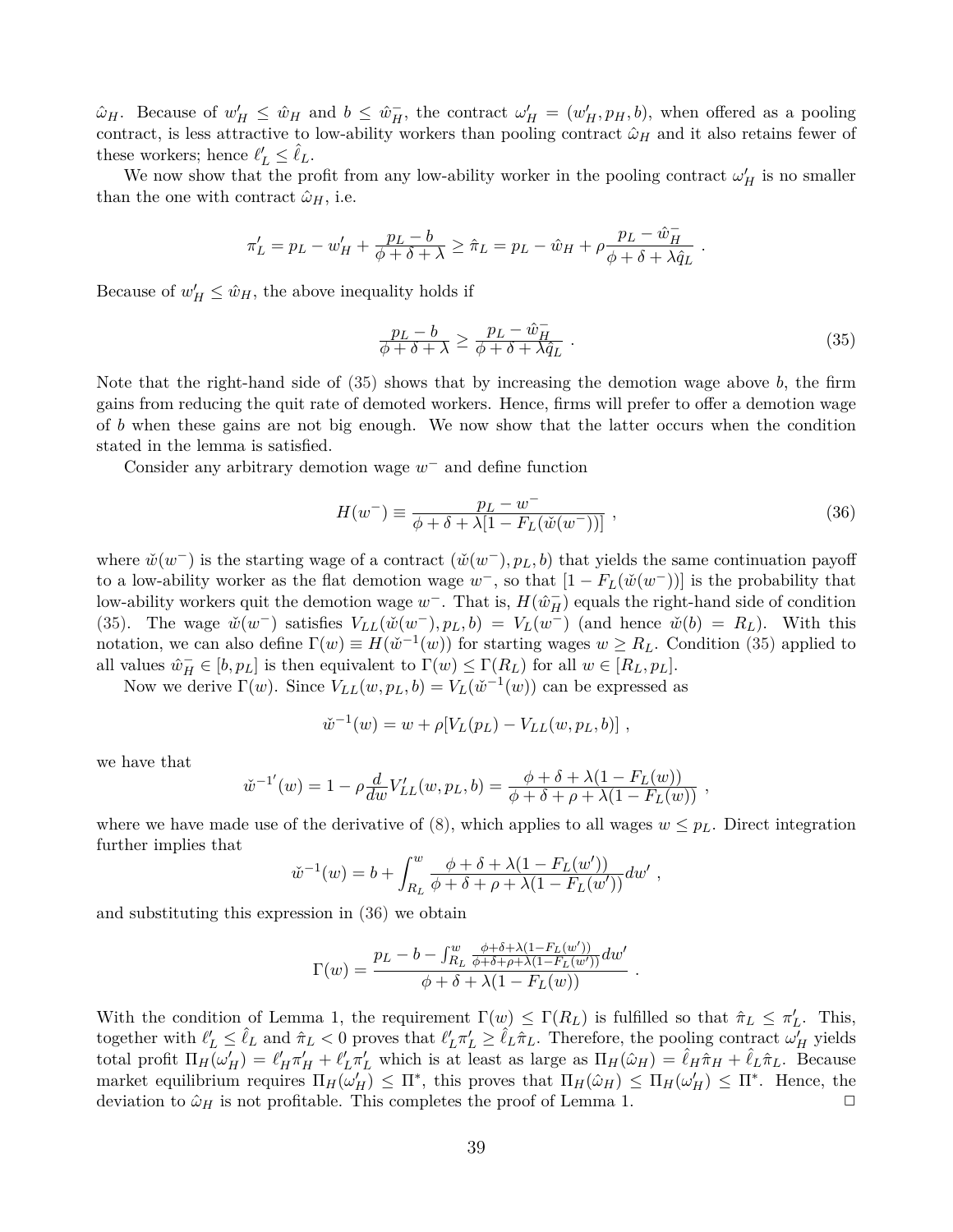#### **Proof of Proposition 1**

To express the dependance on  $\rho$ , we write  $R_i(\rho)$ ,  $i = H, L$ , for the reservation wages, and  $\overline{w}_i(\rho)$  for the highest wages in the support of the offer distributions. The separating equilibrium characterized in Section [3.2](#page-13-3) requires  $\overline{w}_L(\rho) \leq p_L$  which is equivalent to

<span id="page-41-0"></span>
$$
\overline{w}_H(\rho) \le p_L + b - R_L(\rho) \tag{37}
$$

This inequality is strictly fulfilled as long as incentive constraints do not bind (that is, if  $\rho \ge \rho_1$ ), because of  $\overline{w}_L$   $\lt p_L$ . On the other hand, when  $\rho$  tends to zero,  $R_L(\rho) \to b$ , while

$$
\overline{w}_H(\rho) \to \overline{w}_H(0) = \frac{1}{1+\alpha} \Big[ \overline{p} - \frac{(\phi+\delta)^2(\overline{p} - (1+\alpha)b)}{(\lambda+\phi+\delta)^2} \Big] .
$$

Because [\(21\)](#page-17-2) is equivalent to  $\overline{w}_H(0) > p_L$ , inequality [\(37\)](#page-41-0) fails if  $\rho < \rho_1$  is sufficiently small. Hence, under condition [\(21\),](#page-17-2) there exists  $\rho_2 \in (0, \rho_1)$  such that the separating equilibrium satisfies  $\overline{w}_L(\rho) \leq p_L$ for any  $\rho \ge \rho_2$ . On the other hand, if [\(21\)](#page-17-2) fails, either [\(37\)](#page-41-0) holds for all  $\rho \in [0, \rho_1]$ , in which case  $\overline{w}_L(\rho) \leq p_L$  holds for all  $\rho \geq \rho_2 = 0$ , or condition [\(37\)](#page-41-0) fails for some values  $\rho \in [0, \rho_1]$  in which case  $\rho_2 > 0$  is defined as the supremum of those values of  $\rho$  where [\(37\)](#page-41-0) holds with equality.

Conditional on  $\rho \geq \rho_2$ , we first solve for equilibrium reservation wages when incentive constraints bind. Define

$$
h_i(w) \equiv \frac{\lambda(1 - F_i(w))}{\phi + \delta + \rho + \lambda(1 - F_i(w))} , i = L, H ,
$$

and split the integral expressions in the reservation wage equations [\(16\)](#page-16-6) as follows:

$$
\int_{R_H}^{\tilde{w}_H} h_H(w) dw = \tilde{w}_H - R_H + 2C(Y^{1/2} - 1)(p_H - R_H),
$$
\n
$$
\int_{\tilde{w}_H}^{\overline{w}_H} h_H(w) dw = \overline{w}_H - \tilde{w}_H + \frac{2C}{1+\alpha} \Big[ C(\overline{p} - \overline{R}) - (\overline{p} - \overline{R})^{1/2} (\overline{p} + \alpha(b - R_L) - (1 + \alpha)\tilde{w}_H)^{1/2} \Big],
$$
\n
$$
\int_{R_L}^{\tilde{w}_L} h_L(w) dw = \tilde{w}_L - R_L + 2C(Y^{1/2} - 1)(p_L - R_L),
$$
\n
$$
\int_{\tilde{w}_L}^{\overline{w}_L} h_L(w) dw = \overline{w}_L - \tilde{w}_L + \frac{2C}{1+\alpha} \Big[ C(\overline{p} - \overline{R}) - (\overline{p} - \overline{R})^{1/2} (\overline{p} + \alpha(b - R_L) - (1 + \alpha)\tilde{w}_H)^{1/2} \Big],
$$

where we define  $Y \equiv \frac{p_H - b - p_L + R_L}{p_H - R_H - p_L + R}$  $\frac{p_H - p - p_L + R_L}{p_H - R_H - p_L + R_L}$ . Adding up the integral expressions gives

$$
\int_{R_H}^{\overline{w}_H} h_H(w) dw = \frac{1}{1+\alpha} \Big[ (\overline{p} - \overline{R})(1+C^2) + \alpha (b - R_H) \Big] + 2C \frac{\alpha}{1+\alpha} [p_H - b - p_L + R_L]^{1/2} [p_H - R_H - p_L + R_L]^{1/2} - 2C(p_H - R_H)
$$

and

$$
\int_{R_L}^{\overline{w}_L} h_L(w) dw = \frac{1}{1+\alpha} \Big[ (\overline{p} - \overline{R})(1+C^2) + R_H - b \Big] -2C \frac{1}{1+\alpha} [p_H - b - p_L + R_L]^{1/2} [p_H - R_H - p_L + R_L]^{1/2} - 2C(p_L - R_L) .
$$

Substitution of these terms into the reservation wage equations [\(16\)](#page-16-6) yields two nonlinear equations that determine  $R_L$  and  $R_H$  simultaneously. Adding the equation for  $R_H$  to the one for  $R_L$  multiplied by  $\alpha$ , we see that the nonlinear term disappears so that we can solve for  $\overline{R} = R_H + \alpha R_L$ :

$$
\overline{R} = \frac{\overline{p}\rho C(C-2) + b(1+\alpha)(\rho + \phi + \delta)}{\phi + \delta + \rho(1-C)^2}.
$$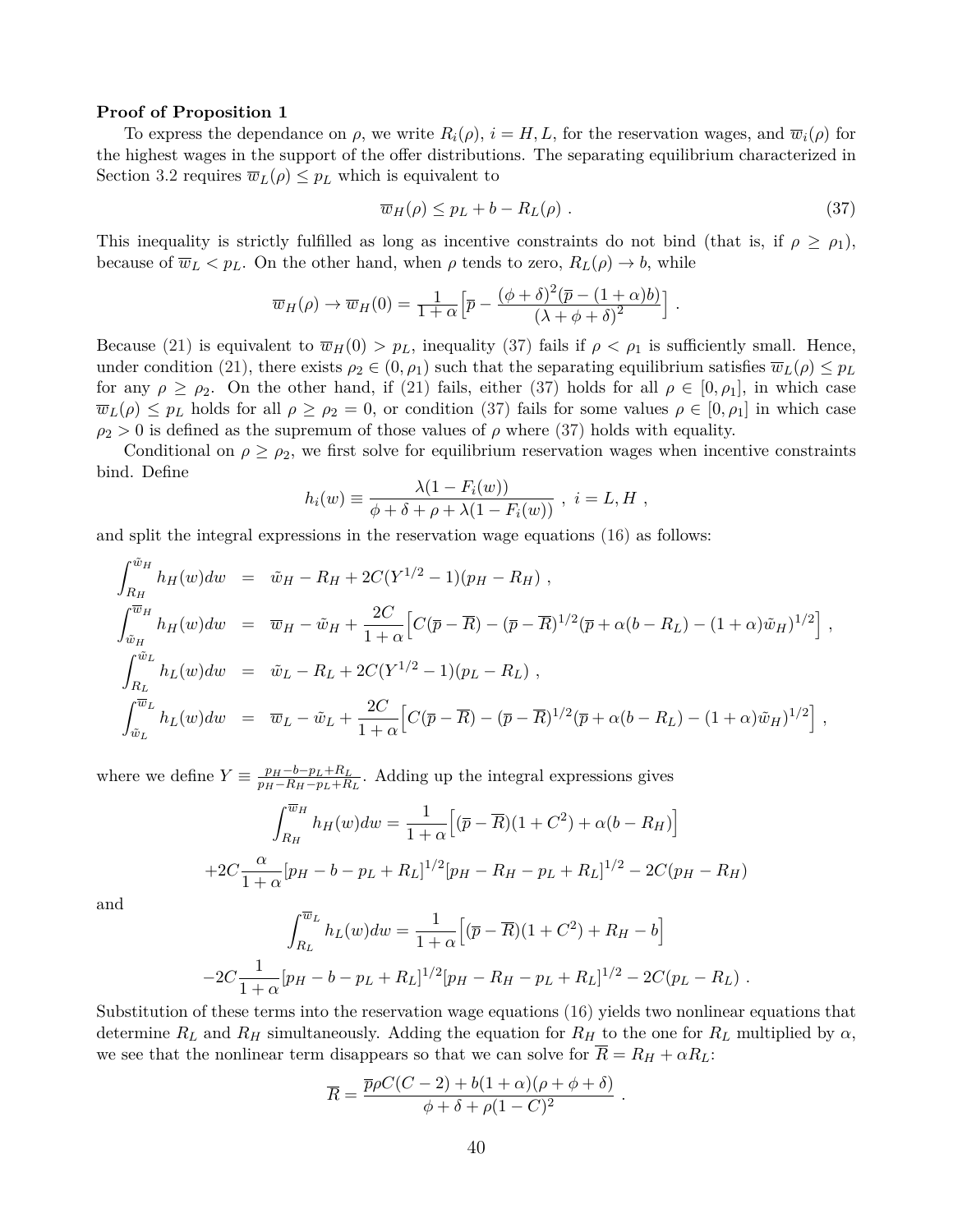We can now substitute  $R_H = \overline{R} - \alpha R_L$  into the reservation wage equation for  $R_L$ , which is quadratic in *RL*. The relevant root is obtained as follows:

$$
R_L = \frac{4C^2(F(1+\alpha) + G) - 2DE + \sqrt{[4C^2(F(1+\alpha) + G) - 2DE]^2 - 4(4C^2(1+\alpha) - E^2)(4C^2FG - D^2)}}{2E^2 - 8C^2(1+\alpha)}
$$

*,*

with

$$
D \equiv b[(1+\alpha)\frac{\phi+\delta}{\rho}+\alpha] + \overline{p}(1+C^2) - p_L(1+\alpha)(1+2C) - \overline{R}C^2,
$$
  

$$
E \equiv (1+\alpha)[2C - \frac{\phi+\delta}{\rho}] - \alpha, \ F \equiv p_H - b - p_L, \ G \equiv p_H - \overline{R} - p_L.
$$

These reservation wages, together with  $\tilde{w}_i$  from [\(14\),](#page-15-2)  $\overline{w}_H$  from [\(20\),](#page-17-0)  $\overline{w}_L = \overline{w}_H - b + R_L$ , and the wage offer distributions from [\(11\)](#page-15-0) and [\(12\),](#page-15-3) characterizes the equilibrium with binding incentive constraints. To prove that worker separation is indeed optimal for firms, we still need to show that no firm finds it optimal to deviate to a pooling contract. We formulate this assertion as Lemma A.1 below. This completes the proof of Proposition 1.  $\Box$ 

### **Lemma A.1:** *For any*  $\rho \geq \rho_2$ , *firms do not find profitable deviations to a pooling contract.*

**Proof:** Consider a firm offering a pooling contract  $\tilde{\omega} = (w_H, p_H, b)$  such that  $w_H \leq \overline{w}_H$ , to retain high-ability workers. Note that offering a pooling contract  $(w_H, p_H, b)$  in which  $w_H > \overline{w}_H$  is not profitable since this contract has the same hiring and retention rate of workers as the pooling contract  $(\overline{w}_H, p_H, b)$ , but leads to lower profit per worker.

Instead of offering the pooling contract  $\tilde{\omega} = (w_H, p_H, b)$ , the firm can also offer a menu of separating contracts  $(\omega_H, \omega_L)$  with  $\omega_H = \tilde{\omega}$  and  $\omega_L = (\hat{w}(w_H), p_L, b), \hat{w}(w_H) = w_H - b + R_L \leq p_L$ . The pooling (separating) contracts, conditional on hiring a worker, yield expected profit values  $\Pi$  ( $\Pi$ ) satisfying

$$
\tilde{\Pi} = \tilde{\ell}_H[p_H - w_H] + \tilde{\ell}_L[p_L - w_H + \rho \frac{p_L - b}{\phi + \delta + \lambda}],
$$
  

$$
\Pi = \ell_H[p_H - w_H] + \ell_L[p_L - \hat{w}(w_H)],
$$

where  $\ell_i$  and  $\ell_i$  are the numbers of workers of ability *i* in the starting phase of the two contracts. Note that both contracts have the same hiring and quit rates for both worker types in the pre-promotion stage since  $F_L(\hat{w}(w_H)) = F_H(w_H)$  and low-ability workers are indifferent between reporting type *L* or type *H* at the offered contract wages. Therefore,  $\ell_i = \ell_i$  for  $i = H, L$ , and the pooling contract strictly dominates the separating contract if and only if

$$
p_L - \hat{w}(w_H) < p_L - w_H + \rho \frac{p_L - b}{\phi + \delta + \lambda} \;,
$$

which is equivalent to (see  $(9)$  and  $(6)$ )

$$
w_H - \hat{w}(w_H) = \rho \frac{p_L - \phi U_L}{\phi + \delta} < \rho \frac{p_L - b}{\phi + \delta + \lambda} \; .
$$

This in turn is the same as

<span id="page-42-0"></span>
$$
\phi U_L > \frac{\lambda p_L + (\phi + \delta)b}{\phi + \delta + \lambda} \ . \tag{38}
$$

On the other hand, we have that

$$
(\phi + \lambda)U_L = b + \lambda \int_{R_L}^{\overline{w}_L} V_{LL}(w) dF_L(w) < b + \lambda \frac{p_L + \delta U_L}{\phi + \delta} ,
$$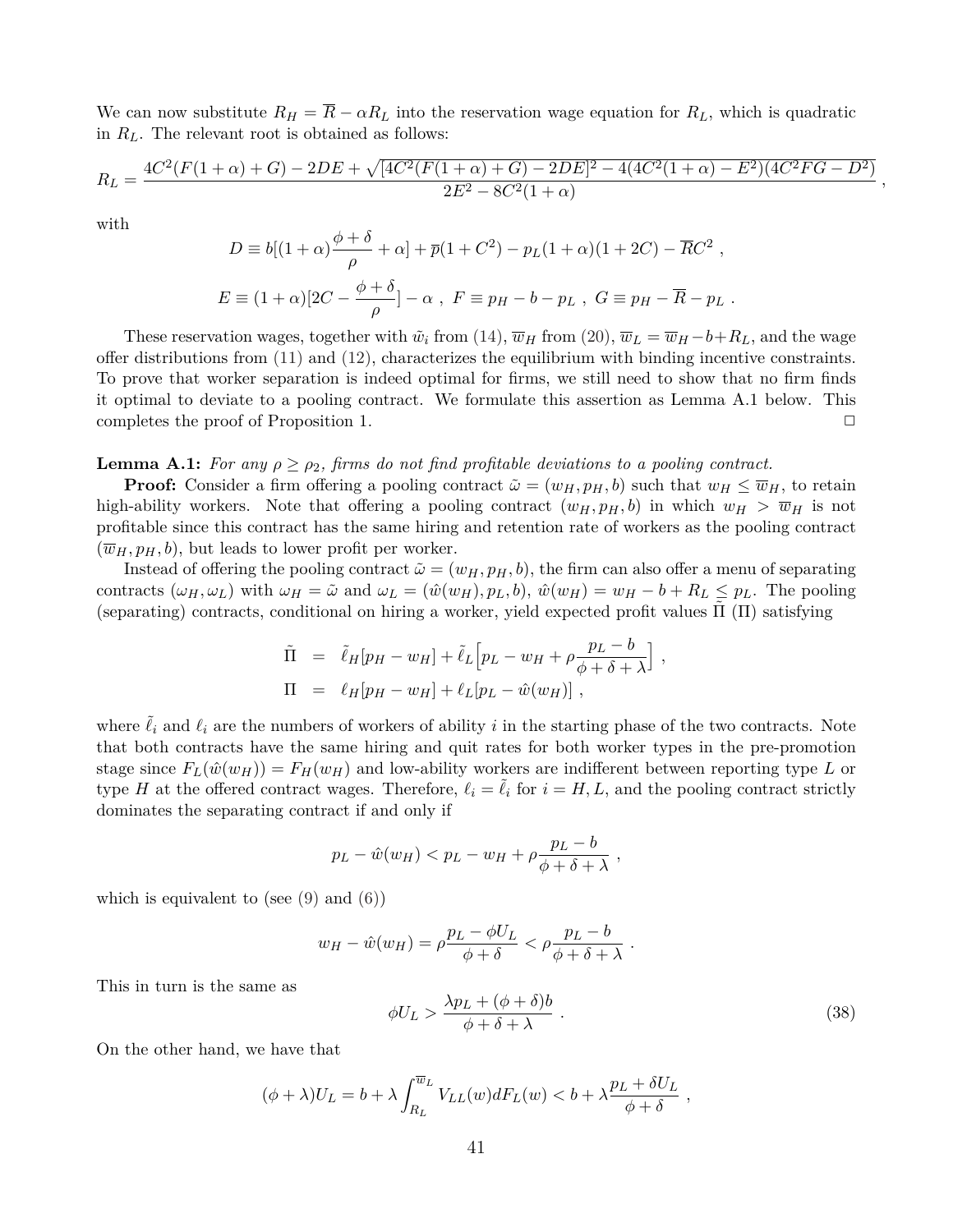since no contract offered to low-ability workers yields utility value greater than  $(p_L + \delta U_L)/(\phi + \delta)$ . But this inequality is equivalent to

<span id="page-43-0"></span>
$$
\phi U_L < \frac{\lambda p_L + (\phi + \delta)b}{\phi + \delta + \lambda} \tag{39}
$$

which contradicts [\(38\)](#page-42-0) and thus proves that the separating contract dominates the pooling contract when  $\rho \ge \rho_2$ . This completes the proof of Lemma A.1.  $\square$ 

#### **Proof of Lemma 2**

We first show that firms make negative expected profit on any low-ability worker hired in a pooling contract with starting wage  $w_H \geq w_H^* = \hat{w}^{-1}(p_L)$ , i.e.

$$
p_L - w_H + \rho \frac{p_L - b}{\phi + \delta + \lambda} < 0 \;,
$$

for all  $w_H \geq p_L + b - R_L$ . This is true if and only if

$$
\rho \frac{p_L - \phi U_L}{\phi + \delta} = b - R_L > \rho \frac{p_L - b}{\phi + \delta + \lambda} .
$$

In the proof of Proposition 1 we show that this inequality is fulfilled (see equation [\(39\)\)](#page-43-0).

To prove the first claim, suppose there is no mass point. Then  $\rho < \rho_2$  implies that  $\overline{w}_H > w_H^*$  $\hat{w}^{-1}(p_L)$  so that some firms offer pooling contracts at  $w_H^* + \varepsilon$ . In the limit  $\varepsilon \to 0$ , the inflow (quit) rates of high-ability workers at these firms are identical to the inflow (quit) rates of high-ability workers at firms with the highest separating contract at  $w_H^*$ . However, for  $\varepsilon \to 0$ , the inflow rate of low-ability workers is strictly larger at  $w_H^* + \varepsilon$  than at  $w_H^*$  since the former contract attracts the mass of promoted low-ability workers (earning *pL*) whereas the latter contract does not. Hence, profit would jump down discontinuously since firms make negative profits on low-ability workers in a pooling contract  $w_H \geq w_H^*$ . This contradicts profit maximization.

To prove the second claim, suppose that all low-ability workers who are offered separating contracts  $(w_H^*, p_L)$  report truthfully. Then firms offering this contract earn zero profits on low-ability workers and positive profits on high-ability workers. A firm offering a separating contract at  $w_H^* - \varepsilon$  and  $w_L = \hat{w}(w_H^* - \varepsilon)$ , however, also earns (nearly) zero profit on low-ability workers and it has the same inflow rate of high-ability workers in the limit  $\varepsilon \to 0$ ; however, the quit rate of high-ability workers  $\lim_{H \to \infty} \frac{1}{2}$  from  $w_H^* - \varepsilon$  to  $w_H^*$  because workers earning  $w_H^* - \varepsilon$  ( $w_H^*$ ) quit (do not quit) to another firm offering  $w_H^*$ . Since there is a mass of firms offering  $w_H^*$ , profits jump up discontinuously from  $w_H^* - \varepsilon$  to  $w_H^*$ , which again contradicts profit maximization.

This completes the proof of Lemma 2.  $\Box$ 

#### **Proof of Proposition 2**

The proof proceeds in two steps. We first characterize the vector of endogenous variables  $\mathcal{E} \equiv$  $(\varphi, \xi, \eta, R_L, R_H)$  by a set of equilibrium conditions. Second, we prove that the equilibrium exists using Brouwer's fixed-point theorem.

#### **Steady State Measures**

We write  $G_i(w)$  for the earnings distribution of *starting* wages and  $G_i^*(w)$  for the earnings distribution of wages *after promotions/demotions*. Since the latter has mass points at *p<sup>i</sup>* and at *b* and zero density elsewhere, we write  $g_i^*(p_i)$ ,  $i = H, L$ , and  $g_L^*(b)$  for the measures of employed workers after promotion/demotion. Since the distribution of starting wages has a mass point at  $(w_H^*, p_L)$ , we write  $g_L(p_L)$ ,  $g_L(w_H^*)$  and  $g_H(w_H^*)$  for the measures of workers earning  $p_L$  (low ability) or  $w_H^*$  (high and low ability) before promotion/demotion decisions. We calculate these earnings distribution measures as functions of equilibrium variables  $\mathcal E$  as follows.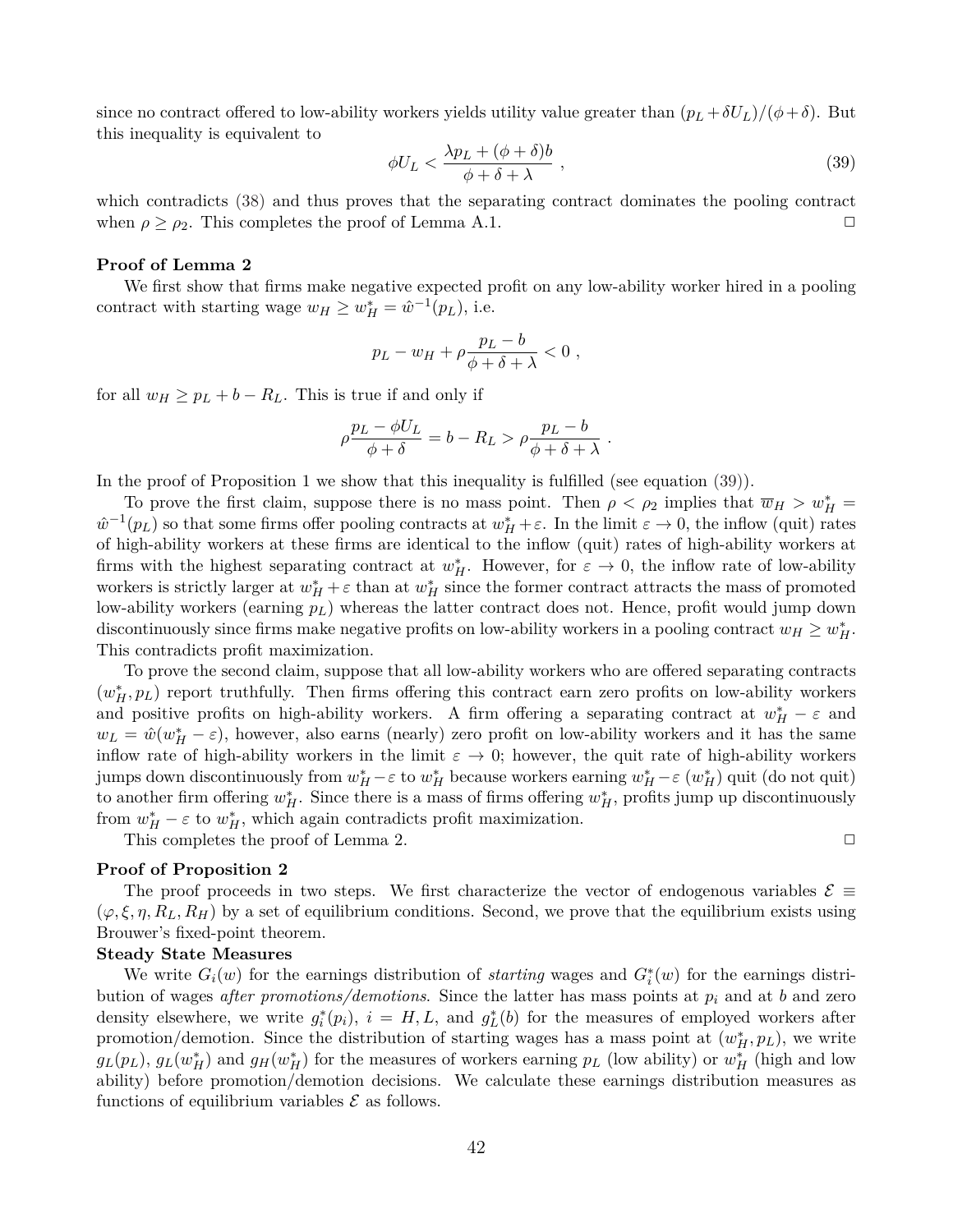### 1. Low-ability workers

Write  $g_1 = G_{L-}(p_L)$ ,  $g_2 = G_L(p_L) - G_{L-}(p_L) = g_L(p_L)$ ,  $g_3 = G_L(w_H^*) - G_{L-}(w_H^*) = g_L(w_H^*)$ ,  $g_4 = G_L(\overline{w}_H) - G_L(w_H^*), g_5 = g^*(b), g_6 = g^*(p_L)$ . Thus, fraction  $G_0 \equiv g_1 + g_2 + g_3 + g_4$  of employed low-ability workers receive starting wages and fractions *g*<sup>5</sup> (*g*6) have been demoted (promoted). Hence,  $G_0 + g_5 + g_6 = 1$ . Note that no low-ability worker earns a wage in the interval  $(p_L, w_H^*)$ , so that  $G_{L-}(w_H^*) = G_L(p_L)$ . Remember that fraction  $\varphi > 0$  of firms offer wages strictly below  $p_L$  and fraction  $1 - \eta - \varphi \ge 0$  offer wages strictly above  $w_H^*$ . Also remember that fraction *ξ* of low-ability workers accept  $w_H^*$  when offered  $(w_H^*, p_L)$ .

 $G_0$ ,  $g_1$ ,  $g_2$ ,  $g_3$ ,  $g_5$  and  $g_6$  satisfy the set of linear steady-state equations

<span id="page-44-0"></span>
$$
g_1[\phi + \delta + \rho + \lambda(1 - \varphi)] = [\phi + \delta + \lambda g_5]\varphi , \qquad (40)
$$

$$
g_2[\phi + \delta + \rho + \lambda(1 - \varphi - \eta)] = [\phi + \delta + \lambda(g_1 + g_5)]\eta(1 - \xi) , \qquad (41)
$$

$$
g_3[\phi + \delta + \rho + \lambda(1 - \varphi - \eta)] = [\phi + \delta + \lambda(g_1 + g_5)]\eta\xi , \qquad (42)
$$

$$
G_0[\phi + \delta + \rho] = [\phi + \delta + \lambda g_5] + \lambda g_6(1 - \varphi - \eta) , \qquad (43)
$$

$$
g_5[\phi + \delta + \lambda] = \rho(G_0 - g_1 - g_2), \qquad (44)
$$

$$
g_6[\phi + \delta + \lambda(1 - \varphi - \eta)] = \rho(g_1 + g_2).
$$
 (45)

These can be solved for

$$
g_1 + g_2 = \frac{C(E + \rho) + DE}{B(E + \rho) + DF} , G_0 = \frac{E - F(g_1 + g_2)}{E + \rho} ,
$$

with

$$
B = (\phi + \delta + \rho + \lambda(1 - \varphi - \eta))(\phi + \delta + \rho + \lambda(1 - \varphi))(\phi + \delta + \lambda)
$$
  
\n
$$
+ \lambda \varphi \rho(\phi + \delta + \rho + \lambda(1 - \varphi - \eta \xi)) + \lambda \rho \eta (1 - \xi)(\phi + \delta + \rho + \lambda(1 - \varphi)),
$$
  
\n
$$
C = (\phi + \delta)(\phi + \delta + \lambda) [(\varphi + \eta(1 - \xi))(\phi + \delta + \rho + \lambda(1 - \varphi)) - \lambda \varphi \eta \xi],
$$
  
\n
$$
D = \lambda \rho [(\varphi + \eta(1 - \xi))(\phi + \delta + \rho + \lambda(1 - \varphi)) - \lambda \varphi \eta \xi],
$$
  
\n
$$
E = \phi + \delta + \lambda,
$$
  
\n
$$
F = \frac{\rho \lambda(\varphi + \eta)}{\phi + \delta + \lambda(1 - \varphi - \eta)}.
$$

The other variables  $g_n$ ,  $n = 1, \ldots, 6$  follow immediately from [\(40\)–\(45\).](#page-44-0) The unemployment rate is  $u = (\phi + \delta)/(\phi + \delta + \lambda)$ . For the earnings distributions of starting wages, the steady state relations are

<span id="page-44-1"></span>
$$
G_L(w) = \frac{(\phi + \delta + \lambda g_5) F_L(w)}{\phi + \delta + \rho + \lambda (1 - F_L(w))} \quad \text{if} \quad w < p_L \,, \tag{46}
$$

$$
G_L(w) = \frac{(\phi + \delta + \lambda g_5) F_H(w) + \lambda g_6(F_H(w) - \varphi - \eta)}{\phi + \delta + \rho + \lambda (1 - F_H(w))} \quad \text{if} \quad w > w_H^* \; . \tag{47}
$$

2. High-ability workers

For the distribution of starting wages, steady state relations yield

$$
G_H(w) = \frac{(\phi + \delta)F_H(w)}{\phi + \delta + \rho + \lambda(1 - F_H(w))}, \ w \neq w_H^*,
$$

and

$$
g_H(w_H^*) = G_H(w_H^*) - G_{H-}(w_H^*) = \frac{(\phi + \delta + \lambda G_{H-}(w_H^*))\eta}{\phi + \delta + \rho + \lambda(1 - \varphi - \eta)}.
$$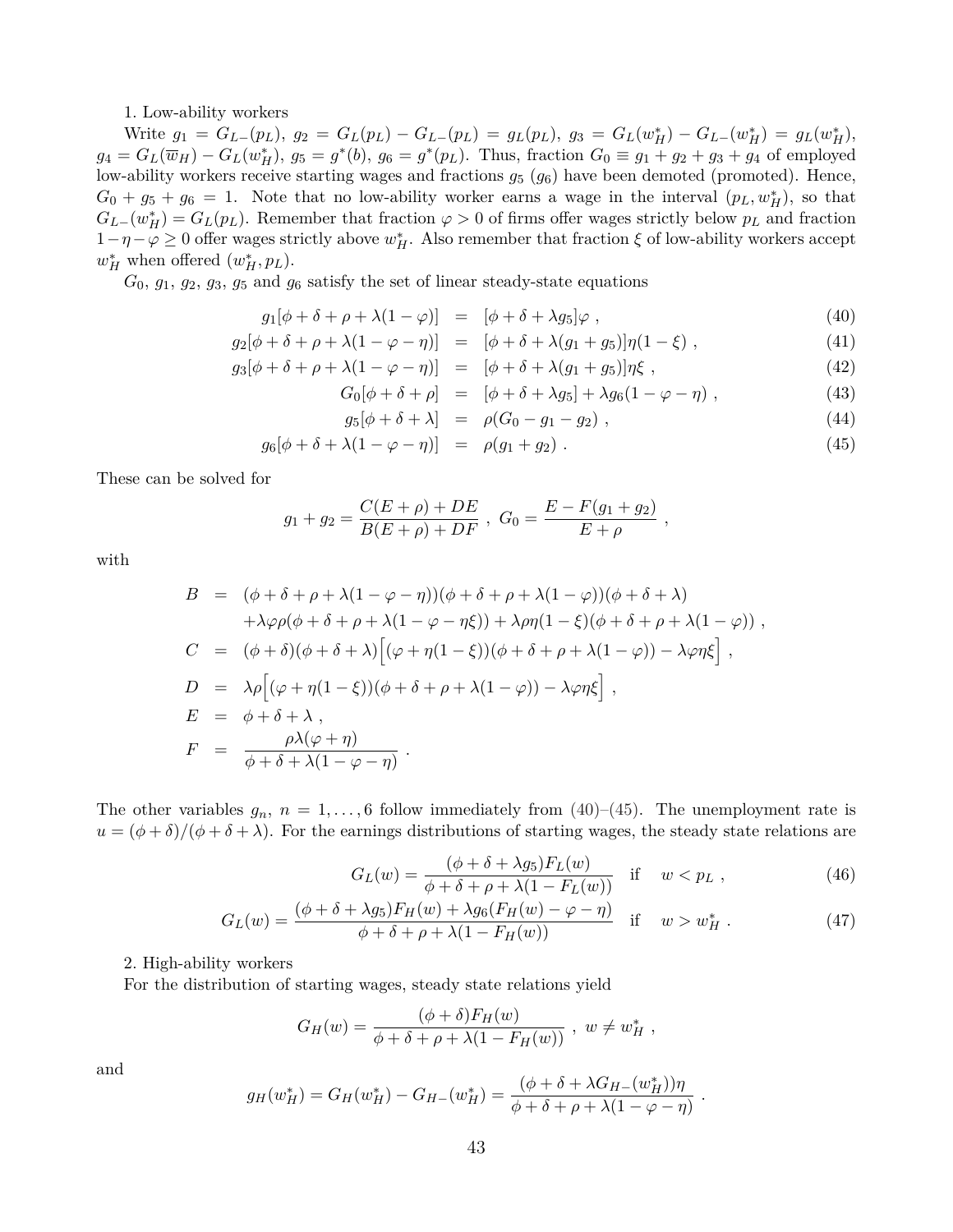#### **Profit Maximization**

Firms are indifferent between all contracts in the offer distribution. In the following, we derive this indifference relation for different wage offers to high-ability workers.

For convenience, we define  $\hat{\alpha} \equiv \alpha \frac{\phi + \delta + \lambda g_L^*(b)}{\phi + \delta}$  $\frac{f \wedge g_L(v)}{\phi + \delta}$ , which is the ratio of low-ability worker who are either unemployed or demoted at wage  $b$ , relative to the mass of unemployed high-ability workers.<sup>[50](#page-45-0)</sup> We also define parameter  $A_0$  as in Section [3,](#page-11-3) equation [\(10\).](#page-14-1)

1.  $w_H \in [R_H, \tilde{w}_H)$ : Firms offer separating contracts with slack incentive constraints.

When the firm offers  $w_i$  to workers of ability  $i = H, L$ , profit is

$$
\Pi(w_H, w_L) = \frac{A_0[p_H - w_H]}{[\phi + \delta + \rho + \lambda(1 - F_H(w_H))]^2} + \hat{\alpha} \frac{A_0[p_L - w_L]}{[\phi + \delta + \rho + \lambda(1 - F_L(w_L))]^2}.
$$

With slack incentive constraints, profit is constant for both worker types independently. This gives rise to the same wage offer distributions [\(11\)](#page-15-0) as in the previous section. Rank preservation implies that the two starting wages are linked according to [\(13\),](#page-15-1) and the incentive constraint [\(6\)](#page-12-0) implies that the threshold wage  $\tilde{w}_H$  satisfies [\(14\).](#page-15-2)

2.  $w_H \in [\tilde{w}_H, w_H^*]$ : Firms offer separating contracts with binding incentive constraints. Incentive constraints are binding so that  $w_L = \hat{w}(w_H) = w_H - b + R_L$ . The firm's profit is

$$
\Pi(w_H, \hat{w}(w_H)) = \frac{A_0}{(\phi + \delta + \rho + \lambda(1 - F_H(w_H)))^2} \Big[ p_H - w_H + \hat{\alpha}(p_L - w_H + b - R_L) \Big] .
$$

The constant profit condition  $\Pi(w_H, \hat{w}(w_H)) = \Pi(R_H, R_L)$  yields the wage offer distribution

<span id="page-45-1"></span>
$$
F_H(w_H) = \frac{\phi + \delta + \rho + \lambda}{\lambda} \left[ 1 - \left( \frac{\hat{p} - w_H(1 + \hat{\alpha}) + \hat{\alpha}(b - R_L)}{\hat{p} - \hat{R}} \right)^{1/2} \right], \ w_H \in [\tilde{w}_H, w_H^*), \qquad (48)
$$

where we define  $\hat{p} \equiv p_H + \hat{\alpha} p_L$  and  $\hat{R} \equiv R_H + \hat{\alpha} R_L$ . We define

$$
C(x) \equiv \frac{\phi + \delta + \rho + \lambda(1 - x)}{\phi + \delta + \rho + \lambda} ,
$$

and obtain, because of  $F_{H-}(w_H^*) = F_{L-}(p_L) = \varphi$ , an equilibrium condition for  $\varphi$ 

<span id="page-45-2"></span>
$$
C(\varphi)^2 = \frac{p_H - p_L - b + R_L}{\hat{p} - \hat{R}} \,. \tag{49}
$$

**3.**  $w_H = w_H^*$ : Mass  $\eta > 0$  of firms offer the contract menu  $(w_H^*, p_L)$ . Fraction  $\xi > 0$  of **low-ability workers misreport their type.**

These firm offer  $p_L$  to low-ability workers of whom fraction  $1 - \xi$  accept this contract so that firms make zero profits on these workers. Fraction *ξ* of low-ability workers, being indifferent between the two contracts, report the wrong type, earn starting wage  $w_H^* = p_L + b - R_L$  and are demoted to wage *b* at the firm's learning rate  $\rho$ . On each worker of low ability hired into such a contract, the firm makes expected profit

$$
J_L(w_H^*) = \frac{(\phi + \delta + \lambda)(R_L - b) + \rho(p_L - b)}{(\phi + \delta + \lambda)(\phi + \delta + \rho + \lambda(1 - \varphi - \eta))}.
$$

<span id="page-45-0"></span><sup>&</sup>lt;sup>50</sup>The mass  $\alpha \frac{\phi + \delta + \lambda g^*_{L}(b)}{\phi + \delta + \lambda}$  of low-ability workers are unemployed or employed at demotion wage *b*, whereas there are  $\frac{\phi + \delta}{\phi + \delta + \lambda}$  unemployed high-ability workers.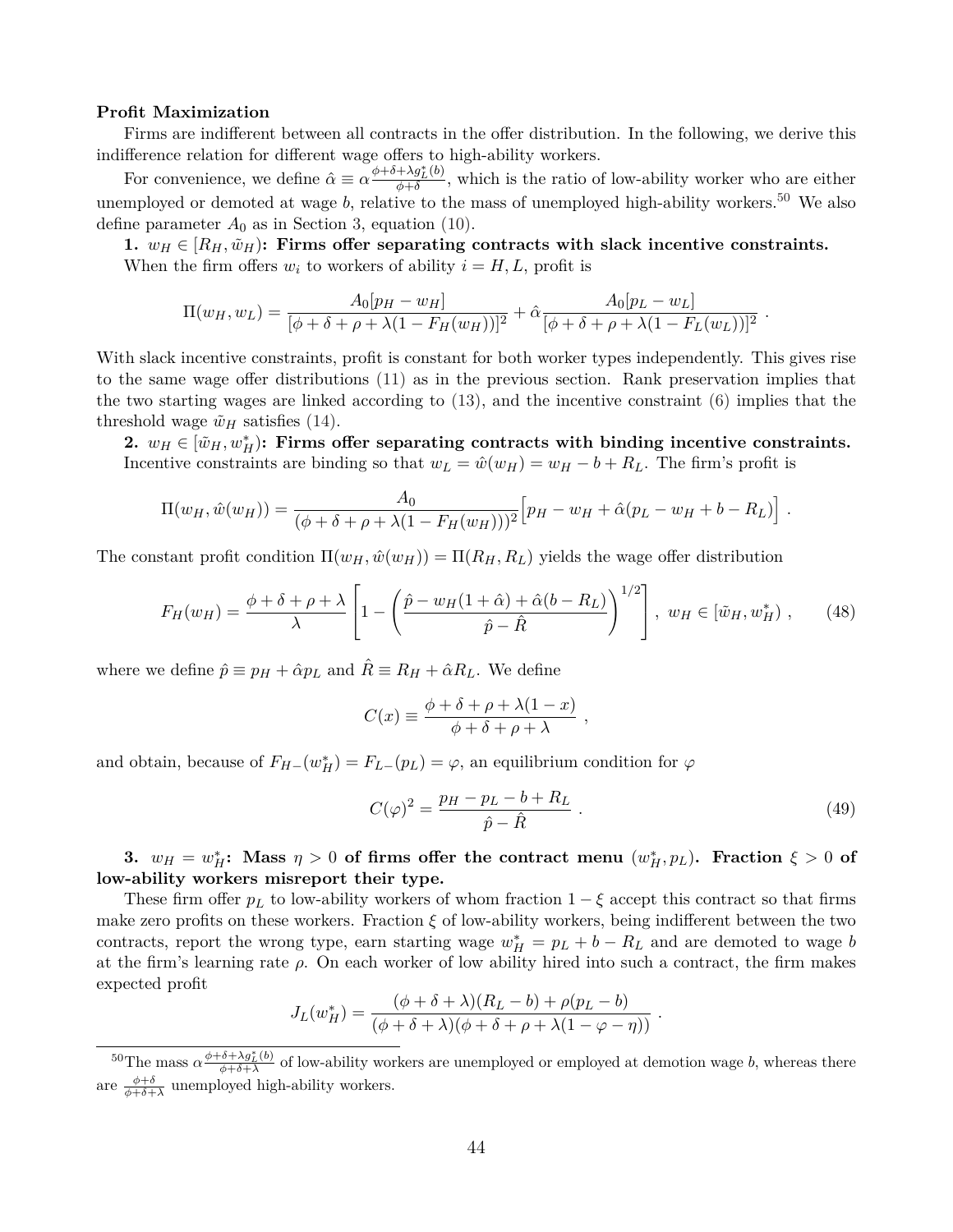Note that low-ability workers before demotion quit at rate  $\lambda(1 - \varphi - \eta)$  since fraction  $1 - \varphi - \eta$  of firms offer starting wages above  $w_H^*$ . After demotion, these workers quit at rate  $\lambda$ . Note also that  $J_L(w_H^*)$  is negative (see the proof of Lemma 2).

The rate at which low-ability workers are hired into this contract is

$$
h_L(w_H^*) = \frac{\alpha \lambda \xi}{\phi + \delta + \lambda} \Big[ \phi + \delta + \lambda (g_L^*(b) + G_{L-}(p_L)) \Big] = \frac{\lambda \hat{\alpha} \xi(\phi + \delta)(\phi + \delta + \rho + \lambda)}{(\phi + \delta + \lambda)[\phi + \delta + \rho + \lambda(1 - \varphi)]}.
$$

The first expression is the flow of low-ability workers who are either unemployed or who are employed at wages below  $p_L$  who report the wrong type when meeting this firm (flow rate  $\lambda \xi$ ). The second expression makes use of the steady-state earnings distribution of low-ability workers [\(46\).](#page-44-1) Therefore the firm's profit on low-ability workers at wage  $w_H^*$  is

$$
\Pi_L(w_H^*) = h_L(w_H^*) J_L(w_H^*) = \frac{A_0 \hat{\alpha} \xi [(\phi + \delta + \lambda)(R_L - b) + \rho(p_L - b)]}{[\phi + \delta + \rho + \lambda(1 - \varphi)][\phi + \delta + \rho + \lambda(1 - \varphi - \eta)](\phi + \delta + \lambda)}
$$

Workers of high ability yield a profit flow before promotion  $p_H - w_H^*$ , quit at rate  $\lambda(1 - \varphi - \eta)$ , and they are hired at rate  $\frac{\lambda(\phi+\delta)(\phi+\delta+\rho+\lambda)}{(\phi+\delta+\lambda)(\phi+\delta+\rho+\lambda(1-\varphi))}$ . Thus, for the firm's profit, we have a similar expression:

$$
\Pi_H(w_H^*) = \frac{A_0[p_H - w_H^*]}{[\phi + \delta + \rho + \lambda(1 - \varphi)][\phi + \delta + \rho + \lambda(1 - \varphi - \eta)]}.
$$

The constant-profit condition  $\Pi_L(w_H^*) + \Pi_H(w_H^*) = \Pi(R_H, R_L)$  then implies

<span id="page-46-0"></span>
$$
C(\varphi)C(\varphi + \eta) = \frac{p_H - p_L - b + R_L + \xi \hat{\alpha}[R_L - b + \frac{\rho}{\phi + \delta + \lambda}(p_L - b)]}{\hat{p} - \hat{R}},
$$
\n(50)

which is an equilibrium condition for the endogenous variable *ξ*.

**4.**  $w_H > w_H^*$ : Firms pool all workers in the same contract, promoting high-ability **workers and demoting low-ability workers.**

If the equality

<span id="page-46-1"></span>
$$
1 - \varphi - \eta = 0 \tag{51}
$$

*.*

holds, there are no firms offering wages above  $w_H^*$ . Otherwise, positive mass  $1 - \varphi - \eta$  of firms offer wages  $w_H > w_H^*$ . These firms hire all low-ability workers who currently earn  $w_H^*$  or less, including those low-ability workers who have been promoted to wage *pL*. Similar to the previous case, each worker of low ability hired at *w<sup>H</sup>* yields negative profit

$$
J_L(w_H) = \frac{(\phi + \delta + \lambda)(p_L - w_H) + \rho(p_L - b)}{(\phi + \delta + \lambda)(\phi + \delta + \rho + \lambda(1 - F_H(w_H)))},
$$

since these workers quit at rate  $\lambda(1 - F_H(w_H))$  (rate  $\lambda$ ) before (after) demotion.

The rate at which low-ability workers are hired into this contract is

$$
h_L(w_H) = \frac{\lambda \alpha}{\phi + \delta + \lambda} \Big[ \phi + \delta + \lambda (g_L^*(b) + g_L^*(p_L) + G_L(w_H)) \Big]
$$
  
= 
$$
\frac{\lambda \alpha \Big[ (\phi + \delta + \rho + \lambda)(\phi + \delta + \lambda (g_L^*(b) + g_L^*(p_L))) - \lambda^2 g_L^*(p_L)(\varphi + \eta) \Big]}{(\phi + \delta + \lambda)[\phi + \delta + \rho + \lambda(1 - F_H(w_H))]}.
$$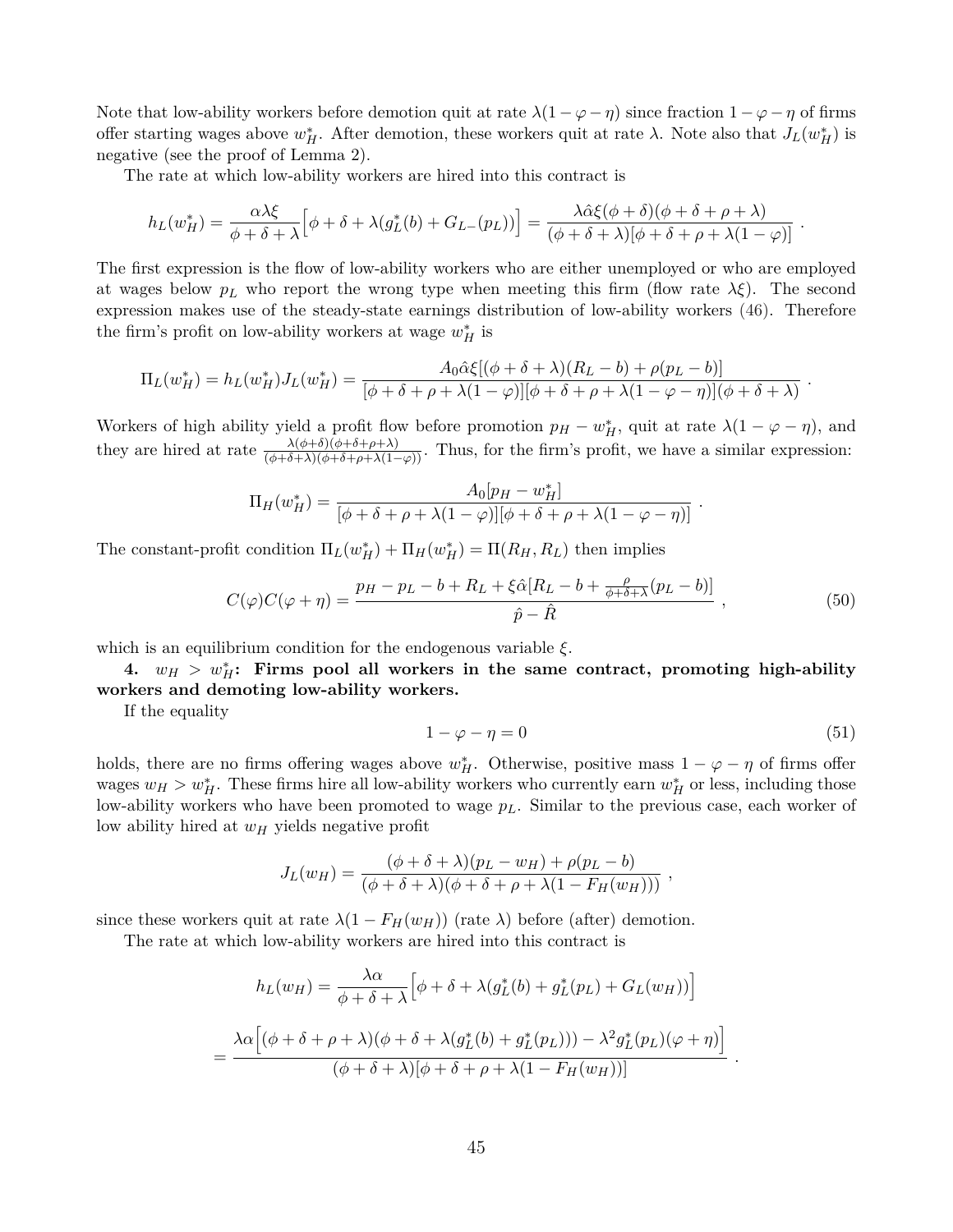The first expression is the flow of low-ability workers who are either unemployed or who are employed at wages below *w<sup>H</sup>* meeting this firm. The second expression makes use of the steady-state earnings distribution of low-ability workers [\(47\).](#page-44-1) We define

$$
\hat{\hat{\alpha}} \equiv \alpha \frac{\phi + \delta + \lambda(g_L^*(b) + g_L^*(p_L)) - \frac{\lambda^2 g_L^*(p_L)(\varphi + \eta)}{\phi + \delta + \rho + \lambda}}{\phi + \delta}
$$

*,*

*.*

and find that the firm's expected (negative) profit on low-ability workers at wages  $w_H > w_H^*$  is

$$
\Pi_L(w_H) = h_L(w_H) J_L(w_H) = \frac{A_0 \hat{\hat{\alpha}} [(\phi + \delta + \lambda)(p_L - w_H) + \rho(p_L - b)]}{[\phi + \delta + \rho + \lambda(1 - F_H(w_H))]^2 (\phi + \delta + \lambda)}.
$$

For workers of high ability, the firm's profit is

$$
\Pi_H(w_H) = \frac{A_0[p_H - w_H]}{[\phi + \delta + \rho + \lambda(1 - F_H(w_H))]^2}.
$$

Now the constant-profit condition  $\Pi_L(w_H) + \Pi_H(w_H) = \Pi(R_H, R_L)$  yields the wage offer distribution

<span id="page-47-1"></span>
$$
F_H(w_H) = \frac{\phi + \delta + \rho + \lambda}{\lambda} \left[ 1 - \left( \frac{\hat{p} - w_H(1 + \hat{\alpha}) + \hat{\alpha} \frac{\rho}{\phi + \delta + \lambda} (p_L - b)}{\hat{p} - \hat{R}} \right)^{1/2} \right], \ w_H \in (w_H^*, \overline{w}_H], \quad (52)
$$

where we define  $\hat{p} \equiv p_H + \hat{\alpha} p_L$ . The top wage follows from  $F_H(\overline{w}_H) = 1$ :

$$
\overline{w}_H = \frac{1}{1+\hat{\alpha}} \Big[ \hat{\hat{p}} + \frac{\hat{\hat{\alpha}}\rho}{\phi+\delta+\lambda}(p_L - b) - \Big(\frac{\phi+\delta+\rho}{\phi+\delta+\rho+\lambda}\Big)^2 (\hat{p}-\hat{R}) \Big]
$$

Since the distribution of wage offers must have connected support,  $F_{H+}(w_H^*) = \lim_{w_H \searrow w_H^*} F_H(w_H) =$  $\varphi + \eta$ , we obtain an implicit condition for variable  $\eta$ :

<span id="page-47-2"></span>
$$
C(\varphi + \eta)^2 = \frac{p_H - p_L - b + R_L + \hat{\alpha}[R_L - b + \frac{\rho}{\phi + \delta + \lambda}(p_L - b)]}{\hat{p} - \hat{R}}.
$$
\n(53)

#### **Reservation Wages**

It remains to derive reservation wages for the two workers types. For both types, we make use of  $R_i = b - \rho[V_i(p_i) - U_i]$  and calculate the difference  $V_i(p_i) - U_i$ .

For workers of low ability we have from [\(1\)](#page-9-1) and [\(4\)](#page-10-3)

<span id="page-47-0"></span>
$$
(\phi + \delta) V_L(p_L) = p_L + \delta U_L + \lambda \int_{w_H^*}^{\overline{w}_H} [V_{LH}(w) - V_L(p_L)] \, dF_H(w) , \qquad (54)
$$

$$
\phi U_L = b + \lambda \int_{R_H}^{\overline{w}_H} [\max[V_{LL}(\hat{w}(w)), V_{LH}(w)] - U_L] dF_H(w) \tag{55}
$$

$$
= b + \lambda \int_{R_H}^{R_H} [V_{LL}(\hat{w}(w)) - U_L] dF_H(w)
$$
  
+  $\lambda \int_{w_H^*}^{\overline{w}_H} [V_{LH}(w) - V_L(p_L) + V_L(p_L) - U_L] dF_H(w)$   
=  $b + \lambda \int_{R_H}^{R_H} [V_{LL}(\hat{w}(w)) - U_L] dF_H(w)$   
+  $\lambda \int_{w_H^*}^{\overline{w}_H} [V_{LH}(w) - V_L(p_L)] dF_H(w) + \lambda (1 - \varphi) [V_L(p_L) - U_L].$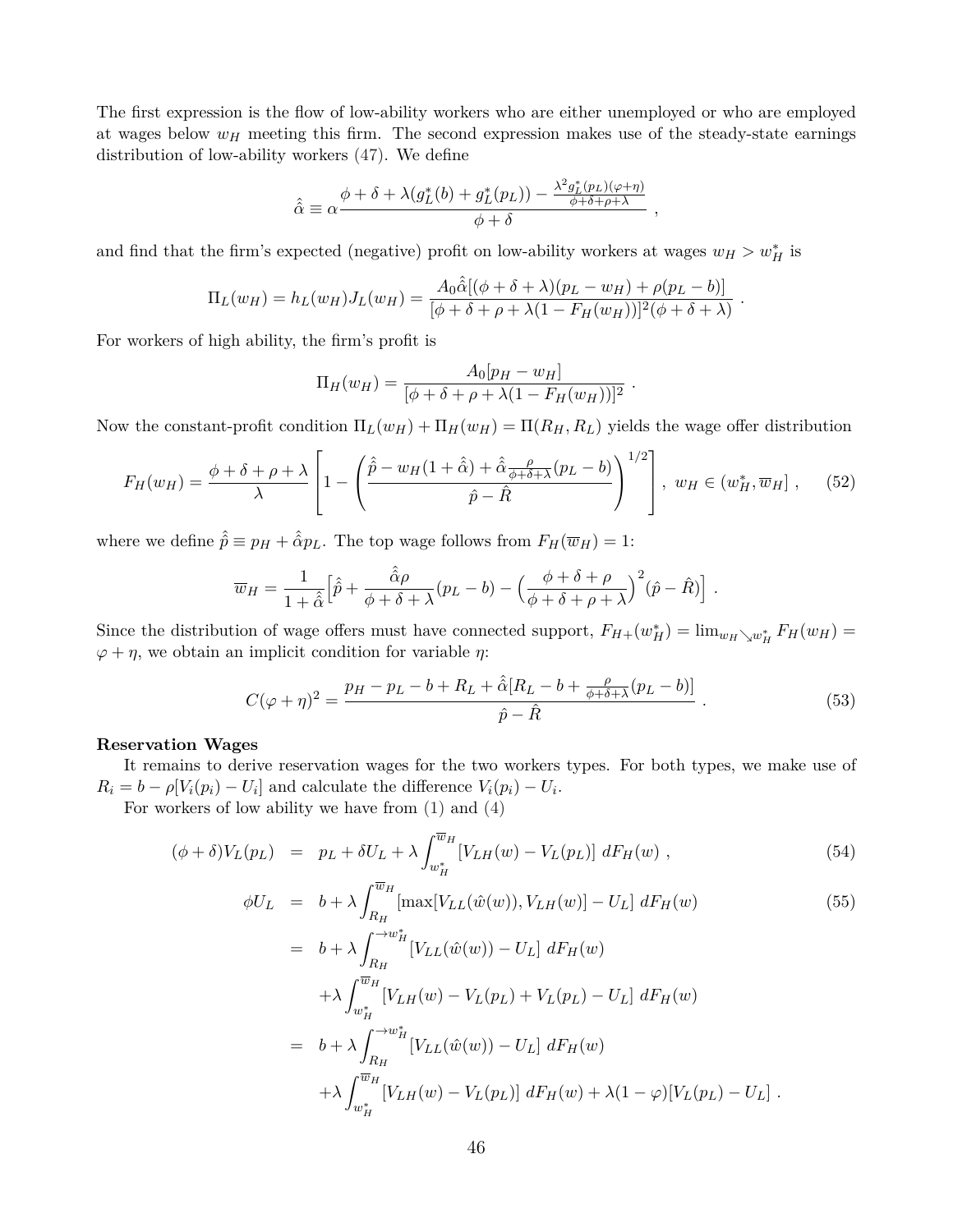Subtracting [\(55\)](#page-47-0) from [\(54\)](#page-47-0) and substitution into  $R_L = b - \rho[V_L(p_L) - U_L]$  gives

<span id="page-48-0"></span>
$$
\frac{\phi + \delta + \lambda(1 - \varphi)}{\rho}(b - R_L) = p_L - b - \lambda \int_{R_H}^{\to w_H^*} [V_{LL}(\hat{w}(w)) - U_L] dF_H(w) . \tag{56}
$$

The integral expression in this equation can be calculated as follows:

$$
\lambda \int_{R_H}^{\rightarrow w_H^*} V_{LL}(\hat{w}(w)) - U_L \, dF_H(w) = \lambda \int_{R_L}^{\rightarrow p_L} [V_{LL}(w) - V_{LL}(R_L)] \, dF_L(w)
$$

$$
= \int_{R_L}^{p_L} \frac{\lambda[\varphi - F_L(w)]}{\phi + \delta + \rho + \lambda(1 - F_L(w))} dw
$$

 $=(p_L - R_L)(1 - 2C(\varphi)) + \frac{2C(\varphi)^2}{1 - \hat{\zeta}}$  $\frac{2C(\varphi)^2}{1+\hat{\alpha}}(\hat{p}-\hat{R}) - \frac{2C(\varphi)}{1+\hat{\alpha}}$  $\frac{2C(\varphi)}{1 + \hat{\alpha}}[p_H - R_H - p_L + R_L]^{1/2}[p_H - p_L - b + R_L]^{1/2}.$ 

The last equation makes use of [\(11\),](#page-15-0) [\(48\),](#page-45-1) and  $F_L(w) = F_H(w + b - R_L)$  for  $w_L \ge \tilde{w}_L = \tilde{w}_H - b + R_L$ , similar to the calculations in the proof of Proposition 1. Substitution back into [\(56\)](#page-48-0) yields an equation which defines *R<sup>L</sup>* implicitly.

For workers of high ability, we obtain a similar reservation wage equation:

<span id="page-48-1"></span>
$$
\frac{\phi + \delta}{\rho} (b - R_H) = p_H - b - \lambda \int_{R_H}^{\overline{w}_H} [V_{HH}(w) - U_H] \, dF_H(w) \tag{57}
$$

For the integral expression, we obtain

$$
\int_{R_H}^{\overline{w}_H} [V_{HH}(w) - V_{HH}(R_H)] dF_H(w) = \int_{R_H}^{\rightarrow w_H^*} [V_{HH}(w) - V_{HH}(R_H)] dF_H(w) + \eta [V_{HH}(w_H^*) - V_{HH}(R_H)]
$$
  
+ 
$$
\int_{\rightarrow w_H^*}^{\overline{w}_H} [V_{HH}(w) - V_{HH}(w_H^*)] dF_H(w) + (1 - \varphi - \eta) [V_{HH}(w_H^*) - V_{HH}(R_H)]
$$
  
= 
$$
\int_{R_H}^{w_H^*} \frac{\varphi - F_H(w)}{\phi + \delta + \rho + \lambda (1 - F_H(w))} dw + \int_{w_H^*}^{\overline{w}_H} \frac{1 - F_H(w)}{\phi + \delta + \rho + \lambda (1 - F_H(w))} dw
$$
  
+ 
$$
\int_{R_H}^{w_H^*} \frac{1 - \varphi}{\phi + \delta + \rho + \lambda (1 - F_H(w))} dw
$$
  
= 
$$
\int_{R_H}^{w_H^*} \frac{1 - F_H(w)}{\phi + \delta + \rho + \lambda (1 - F_H(w))} dw + \int_{w_H^*}^{\overline{w}_H} \frac{1 - F_H(w)}{\phi + \delta + \rho + \lambda (1 - F_H(w))} dw.
$$

Using  $(11)$ ,  $(48)$  and  $(52)$ , the sum of the last two integrals can be further calculated to obtain

$$
\lambda \int_{R_H}^{\overline{w}_H} [V_{HH}(w) - V_{HH}(R_H)] dF_H(w) = \overline{w}_H - R_H - 2C(1)(p_H - R_H) + \frac{2C(1)C(\varphi)}{1 + \hat{\alpha}}(\hat{p} - \hat{R})
$$
  
+ 
$$
\frac{2C(1)\hat{\alpha}}{1 + \hat{\alpha}}[p_H - p_L - R_H + R_L]^{1/2}[p_H - b - p_L + R_L]^{1/2} + \frac{2C(1)(C(1) - C(\varphi + \eta))}{1 + \hat{\alpha}}(\hat{p} - \hat{R}).
$$

Substitution back into [\(57\)](#page-48-1) yields the implicit equation for *RH*.

This completes the first part of the proof, namely the derivation of all equilibrium conditions. **Equilibrium Existence**

There are two types of equilibria. The first case is that the mass point at  $w_H^* = \overline{w}_H$  is the highest offered starting wage. In this case the equilibrium variables  $(\varphi, \xi, \eta, R_L, R_H)$  satisfy equations [\(49\),](#page-45-2) [\(50\),](#page-46-0)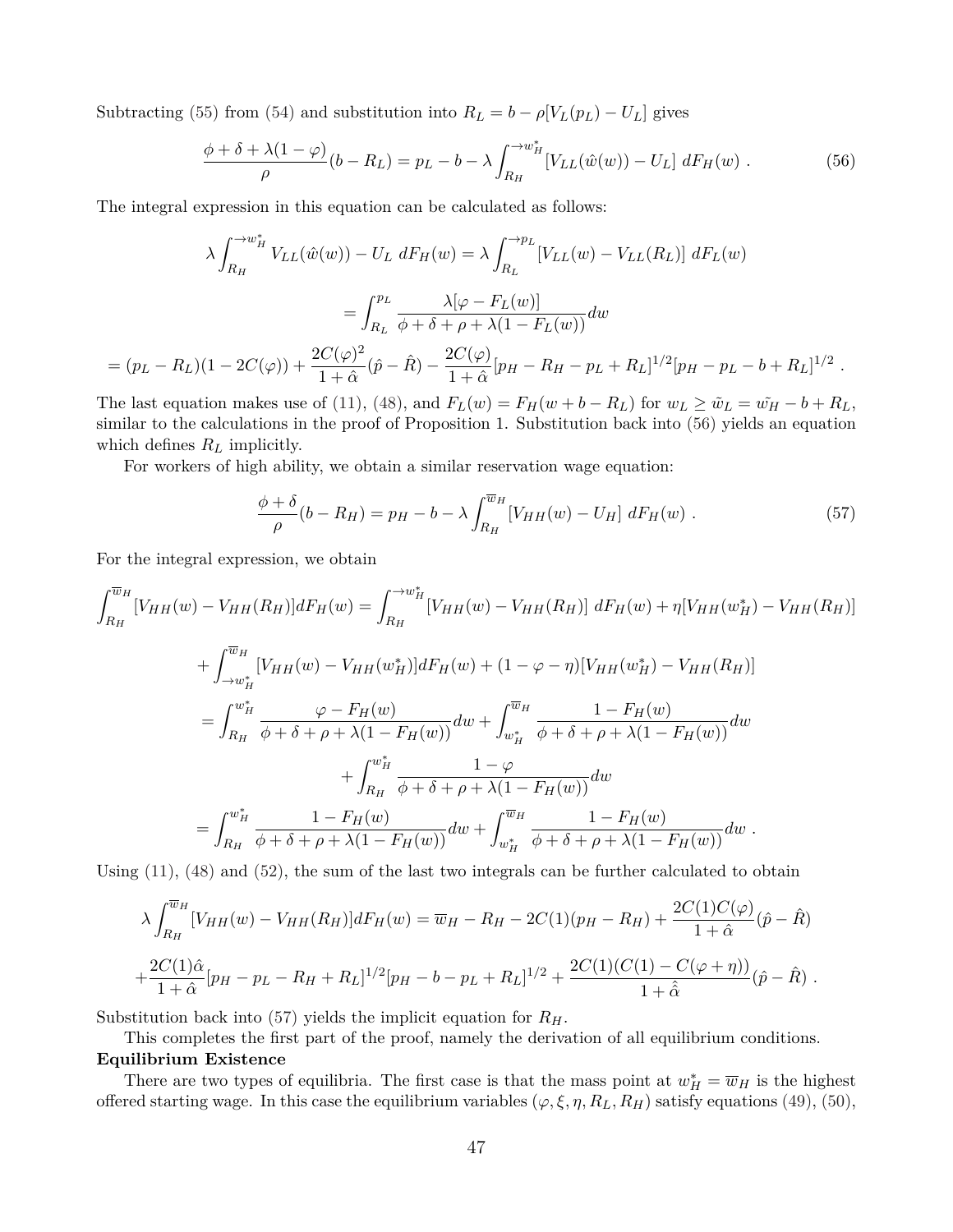[\(51\),](#page-46-1) [\(56\)](#page-48-0) and [\(57\).](#page-48-1) Second, some firms offer starting wages above  $w_H^*$  in which case  $(\varphi, \xi, \eta, R_L, R_H)$ satisfies [\(49\),](#page-45-2) [\(50\),](#page-46-0) [\(53\),](#page-47-2) [\(56\)](#page-48-0) and [\(57\)](#page-48-1) (so that  $\eta < 1 - \varphi$ ). Typically the second case describes an equilibrium if the learning rate falls below some threshold  $\rho_3$ . If this threshold value exists, both [\(51\)](#page-46-1) and [\(53\)](#page-47-2) are jointly satisfied at  $\rho = \rho_3$ .

To prove equilibrium existence, we apply Brouwer's fixed-point theorem by defining a suitable continuous map  $H: X \to X$  on a compact, convex subset  $X \subset \mathbb{R}^5$ , such that every fixed point of *H* satisfies the equilibrium conditions. First, we define upper and lower bounds on reservation wages. For workers of high ability, note that the integral on the right-hand side of [\(57\)](#page-48-1) is bounded below by zero and it is bounded above by

$$
\int_{R_H} [V_{HH}(w) - U_H] \, dF_H(w) < \frac{p_H - \phi U_H}{\phi + \delta} = \frac{p_H - b - \lambda \int_{R_H} [V_{HH}(w) - U_H] \, dF_H(w)}{\phi + \delta} \,,
$$

which implies

$$
\int_{R_H} [V_{HH}(w) - U_H] \, dF_H(w) < \frac{p_H - b}{\phi + \delta + \lambda} \, .
$$

Therefore, [\(57\)](#page-48-1) defines upper and lower bounds on *RH*:

$$
\underline{R}_H \equiv b - \frac{\rho}{\phi + \delta}(p_H - b) < R_H < \overline{R}_H \equiv b - \frac{\rho}{\phi + \delta + \lambda}(p_H - b) \; .
$$

For workers of low ability, the integral on the right-hand side of [\(56\)](#page-48-0) is bounded below by zero which defines the lower bound

$$
R_L > b - \frac{\rho}{\phi + \delta + \lambda(1 - \varphi)}(p_L - b) \ge R_L \equiv b - \frac{\rho}{\phi + \delta}(p_L - b) .
$$

The integral in [\(56\)](#page-48-0) is bounded above by

$$
\int_{R_L}^{\rightarrow w_H^*} [V_{LL}(\hat{w}(w)) - U_L] dF_H(w) < \varphi[V_L(p_L) - U_L] = \frac{\varphi(b - R_L)}{\rho} ,
$$

which defines the upper bound

$$
R_L < \overline{R}_L \equiv b - \frac{\rho}{\phi + \delta + \lambda} (p_L - b) \; .
$$

We can now define

$$
X \equiv \left\{ (\varphi, \xi, \eta, R_L, R_H) \in [0, 1]^3 \times [\underline{R}_L, \overline{R}_L] \times [\underline{R}_H, \overline{R}_H] , \eta + \varphi \le 1 \right\},\,
$$

which is a compact, convex subset of  $\mathbb{R}^5$ .

Define  $RHS(N)$  (LHS(N)) for the right-hand side (left-hand side) of generic equation (N), and define functions  $G_i: X \to \mathbb{R}$  by

$$
G_1(\varphi, \xi, \eta, R_L, R_H) = \text{LHS}(49) - \text{RHS}(49) ,
$$
  
\n
$$
G_2(\varphi, \xi, \eta, R_L, R_H) = \text{LHS}(50) - \text{RHS}(50) ,
$$
  
\n
$$
G_3(\varphi, \xi, \eta, R_L, R_H) = \text{LHS}(53) - \text{RHS}(53) ,
$$
  
\n
$$
G_4(\varphi, \xi, \eta, R_L, R_H) = \text{LHS}(56) - \text{RHS}(56) ,
$$
  
\n
$$
G_5(\varphi, \xi, \eta, R_L, R_H) = \text{LHS}(57) - \text{RHS}(57) .
$$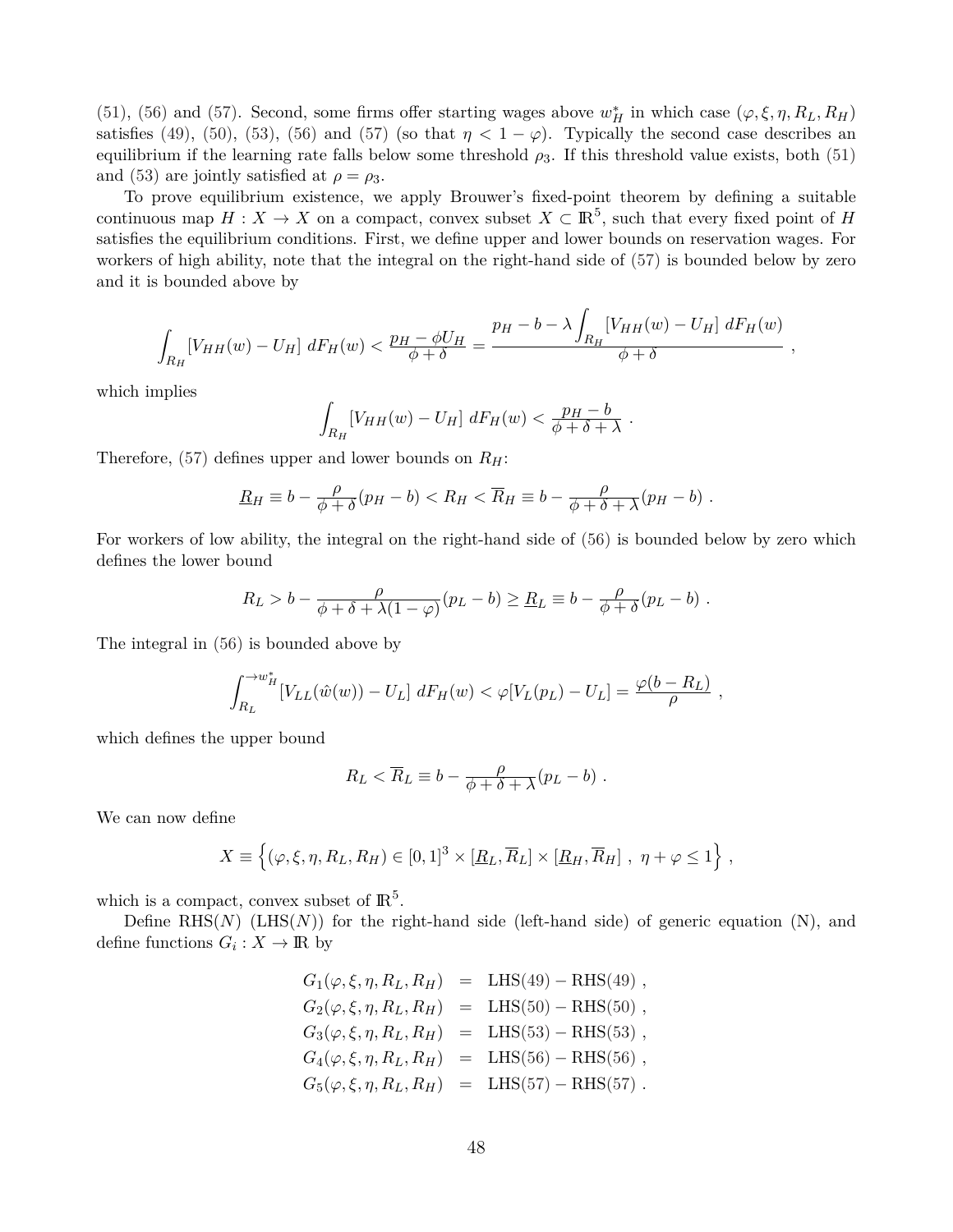Since all steady-state measures and the other expressions defined above depend continuously on  $(\varphi, \xi, \eta, R_L, R_H)$ , functions  $G_i$  are continuous. Then define the map  $H: X \to X$  by

$$
H_1(x) = \max\{0, \min\{1, \varphi + G_1(x)\}\},
$$
  
\n
$$
H_2(x) = \max\{0, \min\{1, \xi - G_2(x)\}\},
$$
  
\n
$$
H_3(x) = \max\{0, \min\{1 - \varphi, \eta + G_3(x)\}\},
$$
  
\n
$$
H_4(x) = \max\{\underline{R}_L, \min\{\overline{R}_L, R_L + G_4(x)\}\},
$$
  
\n
$$
H_5(x) = \max\{\underline{R}_H, \min\{\overline{R}_H, R_H + G_5(x)\}\},
$$

for any  $x = (\varphi, \xi, \eta, R_L, R_H) \in X$ . It clear from the definition that *H* maps *X* into itself and that it is continuous. Hence it has a fixed-point, denoted  $x^* = (\varphi^*, \xi^*, \eta^*, R_L^*, R_H^*) \in X$ . It still needs to be shown that this fixed-point is an equilibrium. For this we need to prove that  $G_i(x^*) = 0$  for  $i = 1, 2, 4, 5$ , and that  $G_3(x^*) \ge 0$  if  $\eta^* + \varphi^* = 1$ .

To show  $G_1(x^*) = 0$ , we have to prove that  $\varphi^* \in (0,1)$ . Observe that, due to Proposition 1,  $\rho < \rho_2$ is equivalent to  $\overline{w}_H > p_L + b - R_L$ , with  $\overline{w}_H$  defined in [\(20\).](#page-17-0) This is equivalent to

<span id="page-50-0"></span>
$$
C(1)^2 < \frac{p_H - p_L + R_L - b}{\overline{p} - \overline{R}} \tag{58}
$$

Hence, at  $\varphi = 1$ , we have that  $g_L^*(b) = 0$ ,  $\hat{\alpha} = \alpha$ , so that  $\hat{p} = \bar{p}$ ,  $\hat{R} = \bar{R}$ . Then [\(58\)](#page-50-0) implies that LH[S\(49\)](#page-45-2)  $\lt$  RHS(49) at  $\varphi = 1$  provided that  $\rho \lt \rho_2$ . Now suppose that  $\varphi^* = 1$ , so that  $G_1(x^*) \lt 0$ . But this contradicts  $H_1(x^*) = \varphi^* = 1$ . Second, suppose that  $\varphi^* = 0$ , so that LH[S\(49\)](#page-45-2) = 1 while RH[S\(49\)](#page-45-2) < 1, and hence  $G_1(x^*) > 0$ , which contradicts  $H_1(x^*) = \varphi^* = 0$ .

Next we show that  $\eta^* > 0$  and that  $G_3(x^*) \geq 0$ ,  $\varphi^* + \eta^* \leq 1$  hold with complementary slackness. Suppose first that  $\eta^* = 0$ . Then, since  $G_1(x^*) = 0$  and because of  $[R_L - b + \frac{\rho}{\phi + \delta}]$  $\frac{\rho}{\phi + \delta + \lambda}(p_L - b)$ ] < 0 (proof of Lemma 2),

$$
C(\varphi^*)^2 = \frac{p_H - p_L - b + R_L}{\hat{p} - \hat{R}} > \text{RHS}(53) .
$$

This implies  $G_3(x^*) > 0$ , which contradicts  $H_3(x^*) = \eta^* = 0$ . From  $H_3(x^*) = \eta^*$  it also follows that  $G_3(x^*) \geq 0$  and that  $\eta^* + \varphi^* \leq 1$ . Moreover, one of these inequalities must bind if  $H_3(x^*) = \eta^*$ .

To prove  $G_2(x^*) = 0$ , we have to show that  $\xi^* \in (0,1)$ . Suppose first that  $\xi^* = 0$ ; then, because of  $G_1(x^*) = 0$  and  $\eta^* > 0$ ,

$$
C(\varphi^*)C(\varphi^* + \eta^*) < C(\varphi^*)^2 = \frac{p_H - p_L - b + R_L}{\hat{p} - \hat{R}} = \text{RHS}(50) ,
$$

so that  $G_2(x^*) < 0$ . This contradicts  $H_2(x^*) = \xi^* = 0$ . Now suppose  $\xi^* = 1$ , which implies  $g_L^*(p_L) = 0$ and therefore  $\hat{\alpha} = \hat{\alpha}$ . This implies that

RHS(50) = RHS(53) 
$$
\leq C(\varphi^* + \eta^*)^2 < C(\varphi^*)C(\varphi^* + \eta^*)
$$
,

because of  $\eta^* > 0$  and  $G_3(x^*) \geq 0$ . Hence  $G_2(x^*) > 0$ , which contradicts  $H_2(x^*) = \xi^* = 1$ .

Finally, it is straightforward to show that  $G_4(x) < 0$  ( $G_5(x) < 0$ ) if  $R_L = \overline{R}_L$  ( $R_H = \overline{R}_H$ ) and that  $G_4(x) > 0$  ( $G_5(x) > 0$ ) if  $R_L = \underline{R}_L$  ( $R_H = \underline{R}_H$ ). This proves that  $G_i(x^*) = 0$  for  $i = 4, 5$ . This completes the proof of Proposition 2.  $\Box$ 

**Lemma A.2:** In a Burdett-Mortensen (1998) model with matching rates  $\lambda_0$  and  $\lambda_1$  for unemployed *and employed workers, separation rate δ, birth/death rate φ, let G<sup>i</sup> denote the earnings distribution of*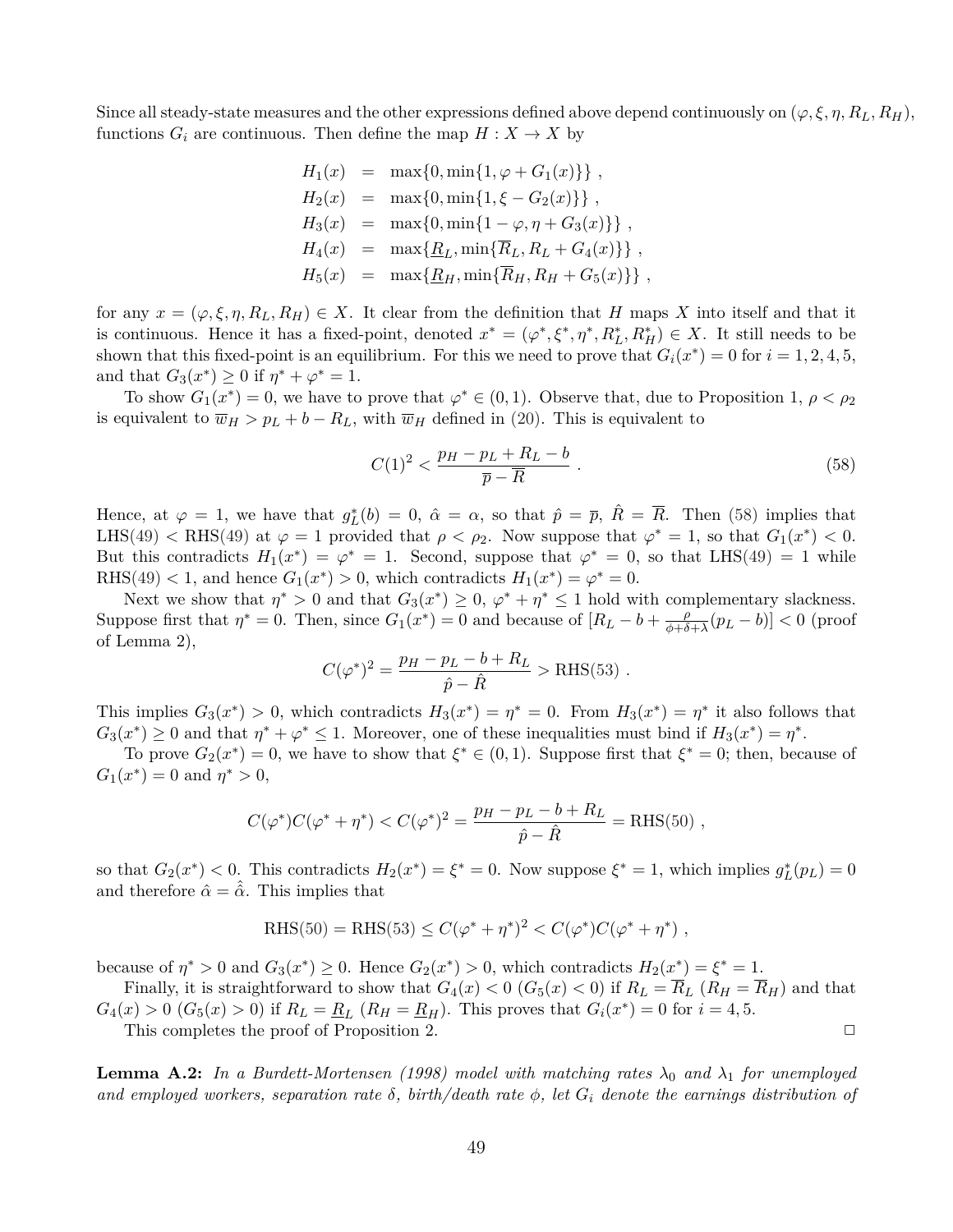*workers who had*  $i \geq 0$  *job-to-job transitions since the last unemployment spell. Then*  $G_i$  *first-order stochastically dominates G<sup>j</sup> for any i > j. Hence a worker's expected wage is increasing in the number of job-to-job transitions since the last unemployment spell.*

**Proof:** Write F for the wage offer distribution with support  $[R, \overline{w}]$  where R is the reservation wage. Let  $e_i$  be the mass of employed workers with exactly *i* job-to-job transitions since the last unemployment spell, and let *u* be the mass of unemployed workers. Let  $G_i(w)$  be the earnings distribution of workers in group  $e_i$ , and write  $g_i$  for the density.

For group  $e_i G_i(w)$ ,  $i \geq 1$ , the outflow=inflow condition is

$$
e_i[(\Phi+\delta)G_i(w) + \lambda_1 \int_R^w g_i(w')[1 - F(w')]dw'] = e_{i-1}\lambda_1 \int_R^w g_{i-1}(w')[F(w) - F(w')]dw'.
$$

For group  $e_0G_0(w)$ , the corresponding condition is

$$
e_0 [( \Phi + \delta) G_0 (w) + \lambda_i \int_R^w g_0 (w')[1 - F(w')] dw' ] = u \lambda_0 F(w) .
$$

Partial integration and differentiation yields the following formulas for the densities:

$$
g_i(w) = \frac{\lambda_1 e_{i-1} G_{i-1}(w)}{e_i} f(w) \psi(w) , i \ge 1 ,
$$
  

$$
g_0(w) = \frac{\lambda_0 u}{e_0} f(w) \psi(w) ,
$$

with  $\psi(w) \equiv [\Phi + \delta + \lambda(1 - F(w))]^{-1}$ . Because  $\psi(w)$  is strictly increasing, it first follows that  $g_0(w)/f(w) \approx \psi(w)$  is strictly increasing. Hence  $G_0$  likelihood-ratio dominates *F*. Second, since  $g_0(w)$ is proportional to  $f(w)\psi(w)$ , it follows that  $g_1(w)/g_0(w) \approx G_0(w)$  is strictly increasing. Hence,  $G_1$ likelihood-ratio dominates  $G_0$ , which in turn implies reverse-hazard-rate dominance:  $g_1(w)/G_1(w) \geq$  $g_0(w)/G_0(w)$  (see [Krishna](#page-33-15) [\(2009\)](#page-33-15)). Third, it follows recursively that any  $G_i$  likelihood-ratio dominates *G*<sub>*i*−1</sub> for *i*  $\geq$  2. To see this, consider

$$
\frac{g_i(w)}{g_{i-1}(w)} = \frac{e_{i-1}^2 G_{i-1}(w)}{e_i e_{i-2} G_{i-2}(w)}
$$

*.*

Here the right-hand side is increasing iff  $g_{i-1}(w)G_{i-2}(w) \geq g_{i-2}(w)G_{i-1}(w)$  for all *w* which is true iff *G*<sub>*i*−1</sub> reverse-hazard-rate dominates  $G$ <sup>*i*−2</sup> which is true if  $G$ <sup>*i*−1</sup> likelihood-ratio dominates  $G$ <sup>*i*−2</sup>. As this is true for  $i = 2$ , it holds for all  $i > 2$  by induction. It follows that any  $G_i$  first-order stochastically dominates  $G_j$  for  $i > j$  [\(Krishna](#page-33-15) [\(2009\)](#page-33-15)).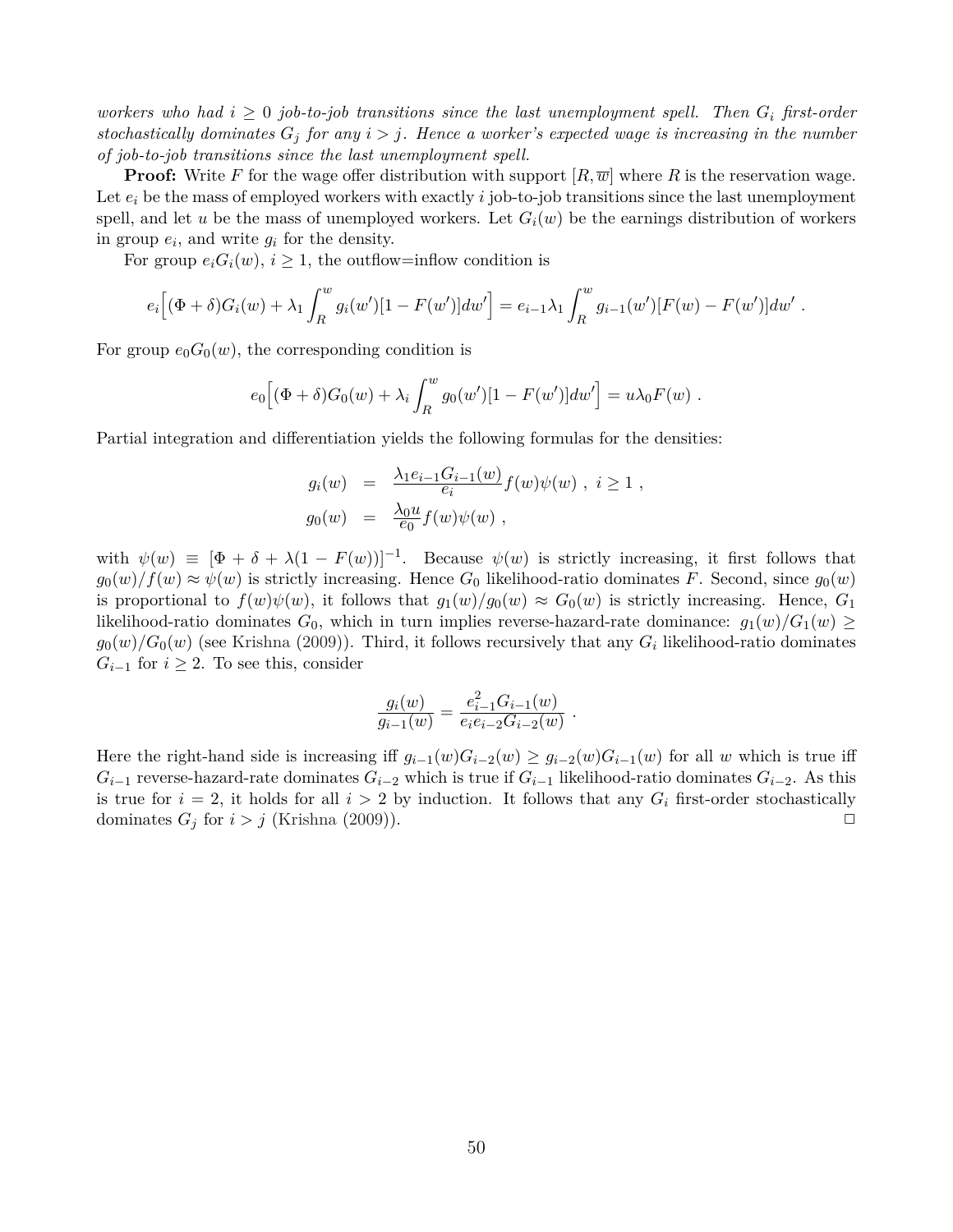## **Appendix B: Data and Simulations**

Our discussion in Section 4.1 extends the work of [Light and McGarry](#page-34-6) [\(1998\)](#page-34-6) by considering a worker's cumulative count of the number of job-to-job transitions and cumulative count of the number of nonemployment spells. To do so, we use the National Longitudinal Survey of Youth 1979 (NLSY), focusing on white male and female workers. Following [Light and McGarry](#page-34-6) [\(1998\)](#page-34-6), we drop from this group those workers with indeterminate entry dates, those with entry dates that preceded their 16th birthday or 01/01/78 (the earliest date included in our regressions timeframe), those who stayed in school throughout 1979-1993, those who were observed for less than 8 years after their entry date and those without employment data during the 1979-1993 period. Also following [Light and McGarry](#page-34-6) [\(1998\)](#page-34-6), to determine the entry date we use as a guide the start of the first non-enrolment (in education) spell lasting more than 12 months. Because of the lack of detailed enrolment information for the survey years 1979-1980, we use a different method in those years relative to the 1981-2010 survey years. In the 1979-1980 survey years, the NLSY only provides information on the date last enrolled. For these two years, we use the number of months between the date last enrolled and the interview date, and identify the entry date for those who had 12 months in between. From 1981 onwards, the NLSY provides a dummy variable for each month since the last interview which is equal to 1 if the respondent was enrolled in that month and zero otherwise. In this case we use the first 12-months non-enrolled streak and took the first month of that streak as the entry month.

An important difference with [Light and McGarry](#page-34-6) [\(1998\)](#page-34-6) is that we create a "main job" dummy variable for a particular month to compute transitions, instead of using all of the overlapping jobs the worker could have held in the same month. In particular, for months where more than one job was held, we follow these tie-breaking rules: (i) The job that had the most hours worked per week is taken to be the main job. (ii) If there were two or more jobs that month with the same maximum hours, the job that began earlier (earlier "jobstart") is chosen as the main job. (iii) If two or more jobs that month had the same maximum hours and "jobstart", then the one with higher wages is chosen as the main job. (iv) If two or more jobs had the same hours, start and wages, then the one which lasted longer (later "jobstop") is considered the main job. (v) If there were still two jobs that had the same hours, start, stop and wages, we assume these to be exactly the same jobs, in which case we choose arbitrarily the one with a smaller job id. Job-to-job transitions are then computed by identifying the months for which the main job changed such that the time gap between these jobs is less than a month. The non-employment spell variable is created when the main job variable is either missing or zero.

Using this data set, we take the same econometric specification proposed by [Light and McGarry](#page-34-6) [\(1998\)](#page-34-6), except that instead of including the total number of job separations at 2 years and 8 years as regressors, we replace them by the cumulative counts of the numbers of job-to-job transitions and non-employment spells. The equation specification we use is

$$
\log w_{ijt} = \zeta + \beta_1 \Gamma_{ijt} + \beta_2 Z_{ijt} + \eta_i + \varepsilon_{ij} + v_{ijt},
$$

where the dependent variable is the real log hourly wage of individual *i* in firm *j* at time *t*, the regression constant is given by  $\zeta$  and the vector  $\Gamma_{ijt}$  contains the cumulative counts of the numbers of job-to-job transitions and non-employment spells. The vector  $Z_{ijt}$  contains a quadratic on actual experience and a quadratic on tenure, years of schooling, marital status dummy, health status dummy, a part-time/full-time employment dummy, a government sector dummy, a union job dummy, one-digit industry dummies, unemployment rate and wage index as measures of aggregate conditions, a dummy if the individual lived in a city, a dummy if the individual lived in the South and a gender dummy. All these variables are computed following [Light and McGarry](#page-34-6) [\(1998\)](#page-34-6). The error structure is given by  $\eta_i + \varepsilon_{ij} + v_{ijt}$ , where  $\eta_i$  captures the effects of unobserved time-invariant individual characteristics,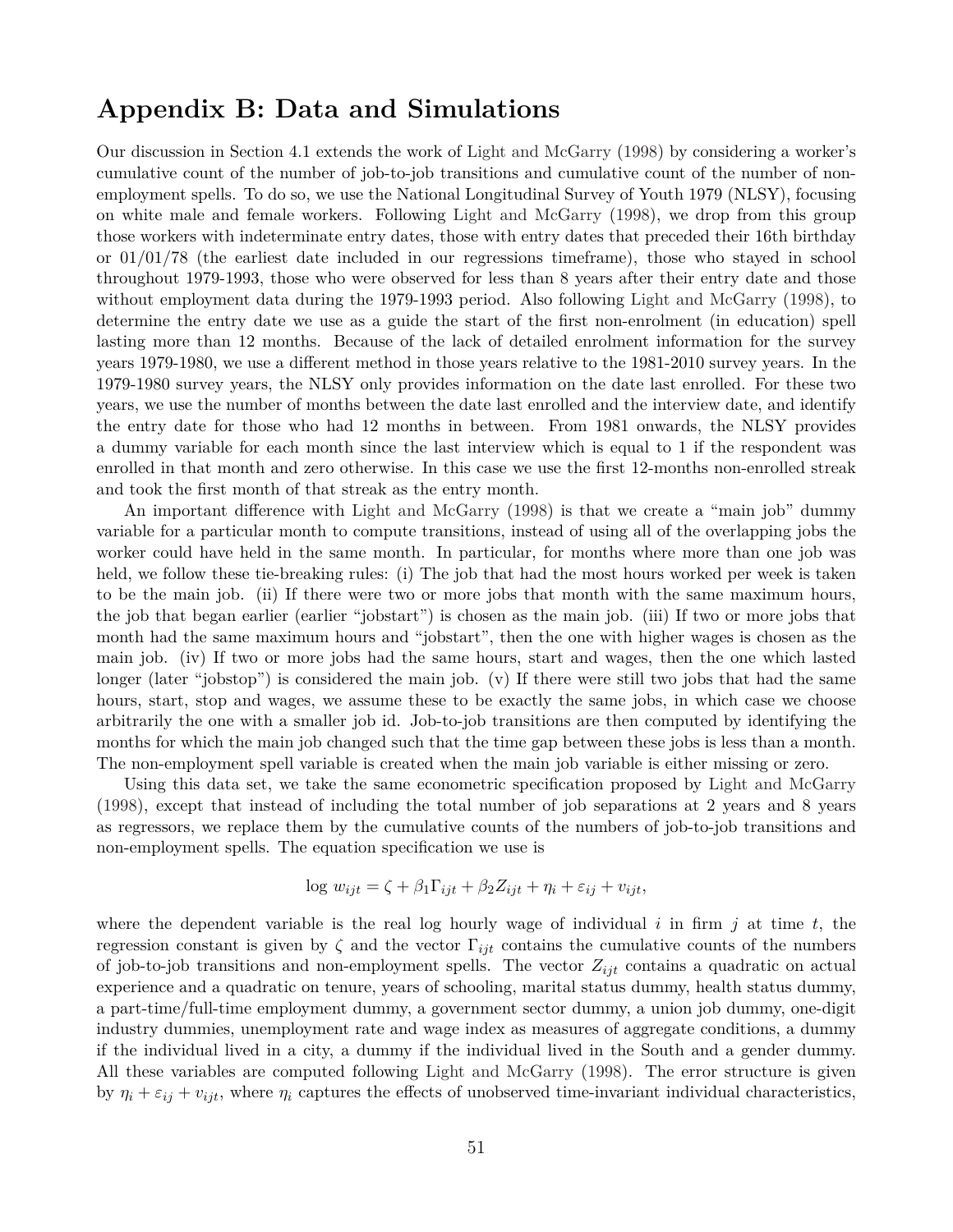$\varepsilon_{ij}$  captures the effects of unobserved time-invariant match-specific characteristics, and  $v_{ijt}$  includes all other unobservables and it is assumed to be white noise.

We estimate the above equation using OLS and the IV procedure considered by [Light and McGarry](#page-34-6) [\(1998\)](#page-34-6). We perform these regressions using all available years (1979-2010), all years up to 1994 and all years up to 1989 in the NLSY. We also perform these regressions considering the first 15 years of workers' labor market histories, the first 10 years of workers' labor market histories and the first 8 years of workers' labor market histories. Further, following [Light and McGarry](#page-34-6) [\(1998\)](#page-34-6) we estimate two versions of the IV regressions. The first one considers the error structure  $\eta_i + v_{ijt}$ , and hence only captures the effects of time-invariant individual characteristics. The second one considers the full error structure  $\eta_i + \varepsilon_{ij} + v_{ijt}$ , capturing both the individual and match-specific effects. Table [4](#page-54-0) presents the results for the OLS and IV regressions, where column *W E* refers to the error structure  $\eta_i + v_{ijt}$  and column *WME* refers to the error structure  $\eta_i + \varepsilon_{ij} + v_{ijt}$ . As shown in this table, we obtain a positive coefficient on the cumulative number of job-to-job transitions when considering only individual characteristics and when considering individual characteristics in conjunction with matchspecific characteristics. Finally, to make sure we indeed follow the same procedure as [Light and McGarry](#page-34-6) [\(1998\)](#page-34-6), we replicate their original exercise, using separately all jobs and the main jobs, and obtain very similar results.

In the main text, [Table 2](#page-25-0) reports the estimates using the OLS regressions without the tenure variable. See [Table 5](#page-55-0) for the full regression result under this specification. The reason we present the regressions results without tenure in [Table 2](#page-25-0) is because in all our simulations we find that the [Burdett and Mortensen](#page-32-0) [\(1998\)](#page-32-0) model has a very strong positive relationship between wages and labor market experience, but not necessarily between wages and tenure. In particular, returns to tenure turn negative when the displacement shock,  $\delta$ , becomes sufficiently high. With small enough  $\delta$  and  $\phi$  shocks, the [Burdett and Mortensen](#page-32-0) [\(1998\)](#page-32-0) model generates an aggregate positive relationship between wages and tenure because workers in high-paying jobs stay in those jobs for a long time. However, when  $\delta$ shocks become more frequent, including our benchmark value of  $\delta = 0.02$ , workers that climb the wage ladder and end up in high-paying jobs are not able to stay in those jobs for a long time. In these cases we observe a negative relationship between tenure and wages (see [Manning](#page-34-16) [\(2003\)](#page-34-16) -Appendix 6A- for a formalization of this argument using a partial equilibrium set up). Nevertheless, even if we include a quadratic on tenure in the [Burdett and Mortensen](#page-32-0) [\(1998\)](#page-32-0) simulated regressions, the same general conclusion drawn from [Table 2](#page-25-0) holds.

Finally the regressions for the Burdett-Mortensen (B-M) model and for our (CT-K) model reported in [Table 2](#page-25-0) are based on simulations of 100,000 workers who we follow for up to 30 years, where all Poisson shocks (matching, separation, learning, exit) arrive at monthly frequency. We also run the same regressions following workers for the first 15, 10 and 8 years of workers' labor market histories (as also done in the data) and find that our results do not qualitatively change. Note that for these simulations we make sure that we generate the same data format as in the NLSY. Further, [Table 6](#page-56-0) reports the average cumulative counts of job-to-job transitions (JTJ) and non-employment spells (NESP) as well as workers' actual experience (EXP), job duration (J-DUR) and non-employment duration (NE-DUR) implied by the NLSY data and the (B-M) and (CT-K) simulated data sets we use for [Table 2.](#page-25-0) Both our model and the calibrated B-M model fit these data averages rather well.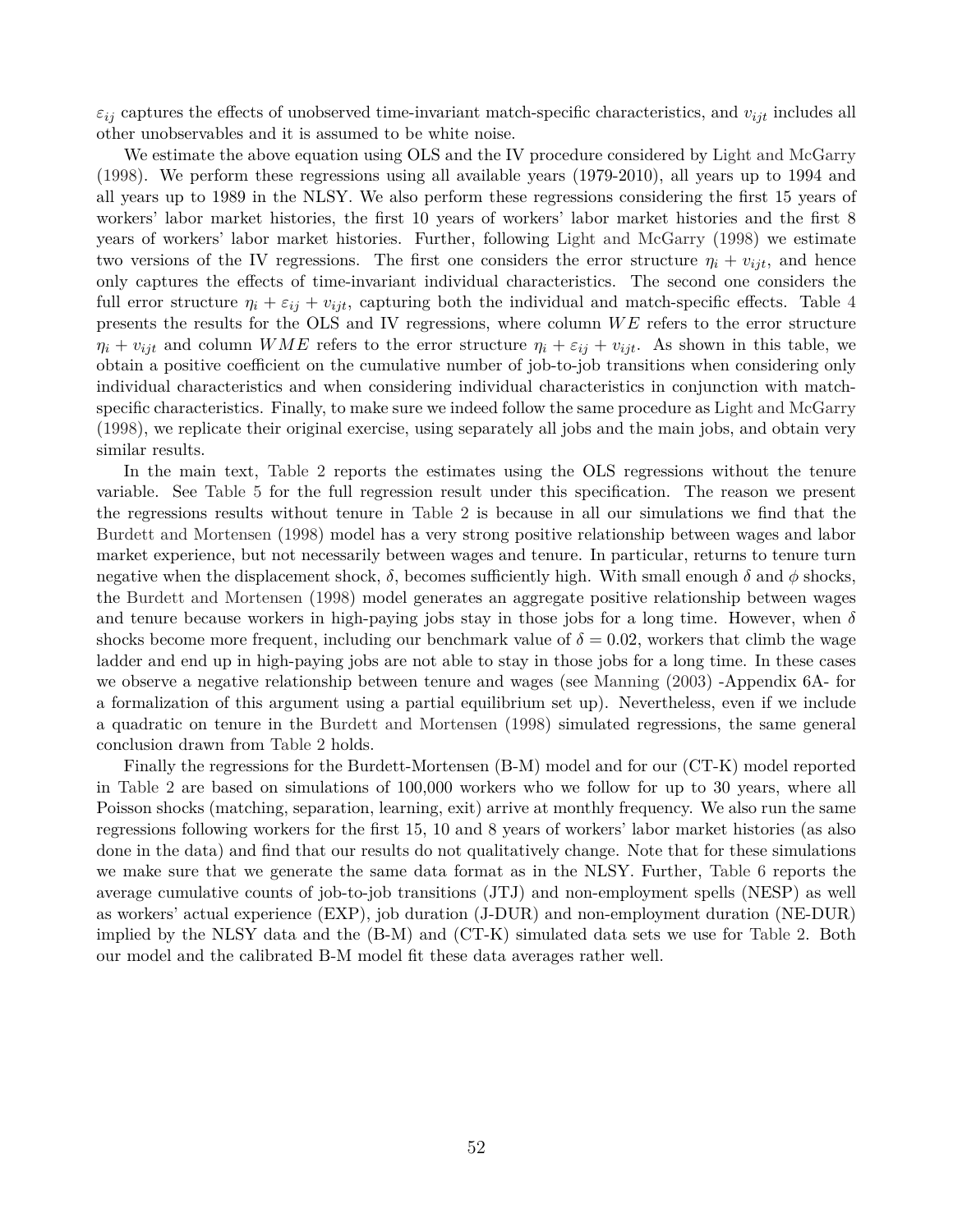Table 4: OLS and IV regressions with cumulative job-to-job transitions and non-employment spells Table 4: OLS and IV regressions with cumulative job-to-job transitions and non-employment spells

<span id="page-54-0"></span>

| <b>WME</b>                     | $-0.0020$<br>0.0079                             | $-0.0759***$<br>$0.0731***$<br>$0.0606***$<br>$-0.0308**$<br>$-0.0030$<br>0.0041                                      | $0.1541***$<br>$-0.1141***$<br>$-0.0606***$<br>$-0.0049***$<br>$-0.3431***$<br>$-0.1580***$<br>$-0.0392***$<br>$-0.0690***$<br>$-0.1781***$<br>$0.2226***$<br>$0.2787***$<br>$0.0210***$<br>$0.0445***$<br>$0.1674***$<br>$0.0419***$<br>$0.0174***$<br>$0.1410***$<br>$0.1664***$<br>$1.3117***$<br>$0.0792**$<br>$-0.0080$<br>$-0.0127$<br>$-0.0080$<br>0.0508<br>0.0268                                                                                                                                                                                                                     | 28,212<br>13,198<br>0.3287                                                                   |
|--------------------------------|-------------------------------------------------|-----------------------------------------------------------------------------------------------------------------------|------------------------------------------------------------------------------------------------------------------------------------------------------------------------------------------------------------------------------------------------------------------------------------------------------------------------------------------------------------------------------------------------------------------------------------------------------------------------------------------------------------------------------------------------------------------------------------------------|----------------------------------------------------------------------------------------------|
| IV/GLS<br>First 8 years<br>WE  | $0.0461***$<br>0.0168                           | $-0.0757***$<br>$0.0672***$<br>$0.0263**$<br>$-0.0085$<br>0.0130<br>0.0100                                            | $0.1726***$<br>$-0.1159***$<br>$-0.0842***$<br>$-0.0430***$<br>$-0.0100**$<br>$-0.2514***$<br>$-0.1290***$<br>$-0.1328***$<br>$0.0411***$<br>$0.1643***$<br>$0.2329***$<br>$0.0223***$<br>$0.0251***$<br>$0.0369***$<br>$0.1504***$<br>$0.1406***$<br>$1.4265***$<br>$0.3309***$<br>$0.0899***$<br>$0.0206**$<br>$-0.0018$<br>$-0.0145$<br>0.0217<br>0.0397<br>0.0082                                                                                                                                                                                                                          | 28,212<br>0.3134<br>4,473                                                                    |
| <b>OLS</b>                     | $-0.0098***$<br>$-0.0022*$                      | $-0.0224***$<br>$-0.0341***$<br>$0.0581***$<br>$0.0490***$<br>$-0.0019$<br>0.001                                      | $-0.2596***$<br>$-0.1655***$<br>$-0.1130***$<br>$-0.1257***$<br>$-0.0181***$<br>$-0.0056***$<br>$-0.4383***$<br>$-0.2136***$<br>$-0.1769***$<br>$-0.0371***$<br>$0.1616***$<br>$0.0672***$<br>$0.2248***$<br>$0.3450***$<br>$0.0178***$<br>$-0.0170**$<br>$0.0200***$<br>$0.1065***$<br>$0.0585***$<br>$0.1263***$<br>$1.4833***$<br>$-0.0481**$<br>$0.0375*$<br>0.0187<br>$-0.0351$                                                                                                                                                                                                           | 28,212<br>0.3447<br>0.3439                                                                   |
| WME                            | $0.0123***$<br>$-0.0065$                        | $-0.0200***$<br>$-0.0407***$<br>$0.0588***$<br>$0.0428***$<br>$-0.0034$<br>0.0041                                     | $0.1672***$<br>$0.0625***$<br>$0.0059***$<br>$0.3396***$<br>$0.1928***$<br>$0.1558***$<br>$-0.1144**$<br>$0.0471***$<br>$0.0598***$<br>$0.0423***$<br>$0.1687***$<br>$0.2314***$<br>$0.2805***$<br>$0.0291***$<br>$0.0419***$<br>$0.1383***$<br>$0.1519***$<br>$-0.0207**$<br>$1.4332***$<br>$0.0713**$<br>$-0.0043$<br>$-0.0172$<br>0.0448<br>0.0075<br>0.0427                                                                                                                                                                                                                                | 33,833<br>14,629<br>0.3183                                                                   |
| IV/GLS<br>First 10 years<br>WE | $-0.0484***$<br>$0.0261***$                     | $-0.0092***$<br>$-0.0523***$<br>$0.0097***$<br>$0.0599***$<br>$0.0284**$<br>0.0029                                    | $-0.1711***$<br>$-0.1081***$<br>$-0.0105***$<br>$-0.2145***$<br>$-0.0885***$<br>$-0.1286***$<br>$-0.1229***$<br>$0.0262***$<br>$0.1695***$<br>$0.0230***$<br>$0.0233***$<br>$0.0941***$<br>$1.5034***$<br>$0.2303***$<br>$0.3082***$<br>$0.0309***$<br>$-0.0339**$<br>$0.1140***$<br>$0.1521***$<br>$-0.0232**$<br>$-0.0279*$<br>$-0.0165$<br>0.0340<br>0.0213<br>0.0336                                                                                                                                                                                                                       | 33,833<br>0.2929<br>4,498                                                                    |
| <b>OLS</b>                     | $-0.0029**$<br>$-0.010***$                      | $-0.0193***$<br>$-0.0296***$<br>$0.0566***$<br>$0.0454***$<br>$-0.0001$<br>0.001                                      | $0.1227***$<br>$-0.0254***$<br>$-0.4327***$<br>$-0.2219***$<br>$-0.2667***$<br>$-0.1722***$<br>$-0.0431***$<br>$0.1071***$<br>$-0.0057***$<br>$0.0580***$<br>$-0.1733***$<br>$0.1590***$<br>$0.0745***$<br>$0.0218***$<br>$0.0563***$<br>$0.1366***$<br>$1.5773***$<br>$0.2298***$<br>$0.3467***$<br>$0.0732**$<br>$0.0271**$<br>$-0.0111$<br>$-0.0127$<br>0.0068<br>0.0347                                                                                                                                                                                                                    | 33,833<br>0.3320<br>0.3314                                                                   |
| <b>WME</b>                     | $0.0137***$<br>$0.0161***$                      | $-0.0028***$<br>$-0.0066***$<br>$-0.0197***$<br>$0.0372***$<br>$0.0318***$<br>$0.0020***$                             | $-0.3471***$<br>$0.1783***$<br>$-0.0553***$<br>$-0.0911***$<br>$-0.0101***$<br>$-0.2279***$<br>$-0.1636***$<br>$-0.1144***$<br>$-0.0656***$<br>$-0.0200$ ***<br>$0.1703***$<br>$0.2454***$<br>$0.3026***$<br>$0.0340***$<br>$0.0576***$<br>$0.0364***$<br>$0.1594***$<br>$-0.1059**$<br>$1.5677***$<br>0.0004<br>$-0.0354$<br>0.0023<br>0.0394<br>0.0071<br>0.0394                                                                                                                                                                                                                             | 42,604<br>0.3269<br>16,744                                                                   |
| IV/GLS<br>First 15 years<br>WE | $-0.0514***$<br>$0.0183***$                     | $-0.0056***$<br>$-0.0236***$<br>$-0.0043***$<br>$0.0370***$<br>$0.0390***$<br>$0.0030***$                             | $-0.1935***$<br>$-0.1163***$<br>$-0.0566***$<br>$-0.0130***$<br>$-0.2169***$<br>$-0.1247***$<br>$-0.1033***$<br>$-0.1519***$<br>$0.1642***$<br>$0.3268***$<br>$0.0326***$<br>$0.0386***$<br>$0.0214***$<br>$-0.0246**$<br>$0.0221***$<br>$0.1601***$<br>$0.2460***$<br>$-0.0300**$<br>$0.0670***$<br>1.5935****<br>$0.0850**$<br>0.0210<br>0.0152<br>0.0039<br>0.0058                                                                                                                                                                                                                          | 42,604<br>0.3093<br>4,519                                                                    |
| <b>OLS</b>                     | $-0.0114***$<br>$-0.0036***$                    | $-0.0119***$<br>$-0.0203***$<br>$0.0471***$<br>$0.0390***$<br>0.0002<br>0.0002                                        | $0.1458***$<br>$-0.4483***$<br>$0.1847***$<br>$-0.2663***$<br>$-0.1769***$<br>$0.0967***$<br>$-0.0268***$<br>$-0.0085***$<br>$0.0853***$<br>$-0.2536***$<br>$-0.0593***$<br>$0.1557***$<br>$0.0818***$<br>$0.2410***$<br>$0.3700***$<br>$0.0310***$<br>$0.1456***$<br>1.6905***<br>$0.0192*$<br>$-0.0063$<br>$-0.0251$<br>0.0023<br>0.0017<br>0.0175<br>0.0089                                                                                                                                                                                                                                 | 0.3445<br>0.3440<br>42,604                                                                   |
| <b>WME</b>                     | $-0.0287***$<br>$0.0251***$                     | $-0.0043***$<br>$-0.0050***$<br>$0.0268***$<br>$0.0169***$<br>$-0.0014**$<br>$0.0007***$                              | $-0.2302***$<br>$-0.1175***$<br>$-0.0943***$<br>$-0.3220***$<br>$-0.1684***$<br>$-0.0810***$<br>$-0.0928***$<br>$-0.2070***$<br>$-0.0251***$<br>$-0.4472***$<br>$-0.2587***$<br>$0.0481***$<br>$0.2443***$<br>$0.0597***$<br>$0.1514***$<br>$0.0153***$<br>$0.1753***$<br>$0.2733***$<br>$0.0327***$<br>$-0.0597**$<br>****0788<br>$-0.0006$<br>$-0.0209$<br>$-0.0257$<br>0.0110                                                                                                                                                                                                               | 57,047<br>0.2810<br>20,325                                                                   |
| IV/GLS<br>All years<br>WE      | $-0.0578***$<br>$0.0258***$                     | $-0.0051***$<br>$-0.0066***$<br>$-0.0020***$<br>$0.0300***$<br>$0.0234***$<br>$0.0009***$                             | $-0.2380***$<br>$-0.1774***$<br>$-0.0751***$<br>$-0.1181***$<br>$-0.0687***$<br>$-0.1650***$<br>$-0.0297***$<br>$-0.0032***$<br>$-0.3367***$<br>$-0.0671***$<br>$-0.2368***$<br>$-0.2085***$<br>$0.2311***$<br>$0.2326***$<br>$0.0548***$<br>$0.1344***$<br>$0.0439***$<br>$0.1694***$<br>$1.5094***$<br>$-0.0439**$<br>$0.0236**$<br>$0.0181**$<br>$0.0092*$<br>$-0.0186$<br>$-0.0232$                                                                                                                                                                                                        | 57,047<br>0.2687<br>4,538                                                                    |
| <b>OLS</b>                     | $-0.0154***$<br>$-0.0040***$                    | $-0.0057***$<br>$-0.0058***$<br>$0.0338***$<br>$0.0211***$<br>$-2.23E - 05$<br>0.0005                                 | $-0.2942***$<br>$-0.1951***$<br>$-0.1204***$<br>$-0.0196***$<br>$-0.2821***$<br>$-0.6141***$<br>$-0.1782***$<br>$-0.1449***$<br>$-0.2269***$<br>$-0.1372***$<br>$-0.3961***$<br>$-0.0746***$<br>$-0.0372***$<br>$-0.3257***$<br>$0.2528***$<br>$0.1325***$<br>$0.1704***$<br>$0.3516***$<br>$0.0625***$<br>$0.1194***$<br>$0.0518***$<br>$0.0312***$<br>$1.6531***$<br>$0.0194***$<br>$-0.0009$                                                                                                                                                                                                | 57,047<br>0.3067<br>0.3071                                                                   |
| VARIABLES                      | Non-employment spells<br>Job-to-job transitions | Years of work experience X<br>Years of job tenure T<br>Transitions * $T^2$<br>Transitions * T<br>$X^2/10$<br>$T^2/10$ | 1 if info, finance & insurance<br>1 if $\geq$ 17 years of schooling<br>$1$ if $\lt 12$ years of schooling<br>1 if has health limitations<br>1 if 12 years of schooling<br>1 if 16 years of schooling<br>1 if works $<$ 35 hrs/wk<br>1 if wholesale & retail<br>1 if lives in the south<br>1 if government job<br>$1$ if manufacturing $\,$<br>1 if transportation<br>1 if construction<br>1 if lives in city<br>Log wage index<br>1 if agriculture<br>1 if union job<br>1 if in school<br>1 if divorced<br>Unemp rate<br>1 if married<br>1 if services<br>1 if mining<br>1 if male<br>Constant | Num of indivjob<br>Num of caseid<br>Adj $\mathbb{R}^2$<br>Obs<br>$\ensuremath{R^{2}}\xspace$ |

\*\*\* p<0.01, \*\* p<0.15, \* p<0.1. Sample: Male and female white individuals. Dependent variable: log real hourly wage. WE: Error term including only time-invariant worker heterogeneity. WME: \*\*\* p<0.01, \*\* p<0.05, \* p<0.1. Sample: Male and female white individuals. Dependent variable: log real hourly wage. WE: Error term including only time-invariant worker heterogeneity. WME:

Error tern including time-invariant worker and match-specific heterogeneity. Error tern including time-invariant worker and match-specific heterogeneity.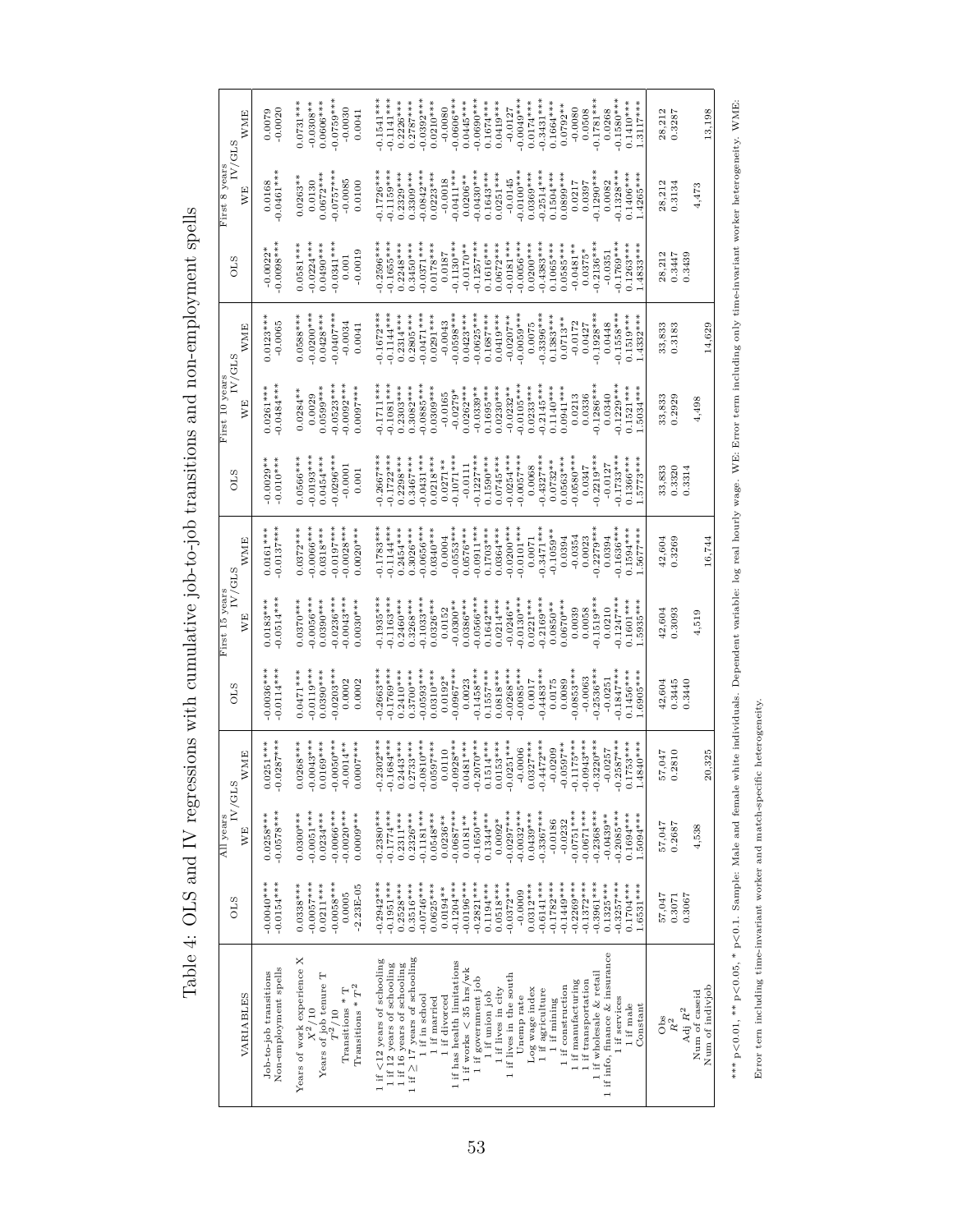<span id="page-55-0"></span>

| <b>VARIABLES</b>                             | All years         | First 15 years | First 10 years | First 8 years    |
|----------------------------------------------|-------------------|----------------|----------------|------------------|
| Job-to-job transitions                       | $-0.0073***$      | $-0.0081***$   | $-0.0075***$   | $-0.0070***$     |
| Non-employment spells                        | $-0.0185***$      | $-0.0159***$   | $-0.0140***$   | $-0.0137***$     |
| Years of work experience X                   | $0.0431***$       | $0.0657***$    | $0.0792***$    | $0.0835***$      |
| $X^2/10$                                     | $-0.0075***$      | $-0.0190***$   | $-0.0300***$   | $-0.0360***$     |
|                                              |                   |                |                |                  |
| 1 if $\langle 12 \rangle$ years of schooling | $-0.3036***$      | $-0.2721***$   | $-0.2726***$   | $-0.2658***$     |
| 1 if 12 years of schooling                   | $-0.1931***$      | $-0.1807***$   | $-0.1748***$   | $-0.1683***$     |
| 1 if 16 years of schooling                   | $0.2653***$       | $0.2520***$    | $0.2422***$    | $0.2372***$      |
| 1 if $\geq$ 17 years of schooling            | $0.3688***$       | $0.3868***$    | $0.3659***$    | $0.3646***$      |
| 1 if in school                               | $-0.0872***$      | $-0.0596***$   | $-0.0426***$   | $-0.0359***$     |
| 1 if married                                 | $0.0698***$       | $0.0349***$    | $0.0242***$    | $0.0197***$      |
| 1 if divorced                                | $0.0184*$         | 0.0146         | 0.0210         | 0.0113           |
| 1 if has health limitations                  | $-0.1166***$      | $-0.0949***$   | $-0.1040***$   | $-0.1096***$     |
| 1 if works $<$ 35 hrs/wk                     | $-0.0396***$      | $-0.0162***$   | $-0.0281***$   | $-0.0336***$     |
| 1 if government job                          | $-0.2487***$      | $-0.1433***$   | $-0.1183***$   | $-0.1208***$     |
| 1 if union job                               | $0.1341***$       | $0.1641***$    | $0.1636***$    | $0.1656***$      |
| 1 if lives in city                           | $0.0500***$       | $0.0820***$    | $0.0751***$    | $0.0674***$      |
| $1$ if lives in the south $\,$               | $-0.0362***$      | $-0.0310***$   | $-0.0299$ ***  | $-0.0224***$     |
| Unemp rate                                   | $-0.001$          | $-0.0089***$   | $-0.0055***$   | $-0.0051***$     |
| Log wage index                               | $0.0331***$       | 0.0057         | 0.0087         | $0.0230***$      |
| 1 if agriculture                             | $-0.5755^{***}\,$ | $-0.4434***$   | $-0.4283***$   | $-0.4301***$     |
| 1 if mining                                  | $-0.1473***$      | 0.009          | $0.0620*$      | $0.0980***$      |
| 1 if construction                            | $-0.1228***$      | 0.0011         | $0.0509**$     | $0.0558**$       |
| 1 if manufacturing                           | $-0.2008***$      | $-0.0855***$   | $-0.0570***$   | $-0.0452**$      |
| 1 if transportation                          | $-0.1151***$      | $-0.0102$      | 0.0327         | $0.0376*$        |
| $1$ if wholesale $\&$ retail                 | $-0.3607***$      | $-0.2573***$   | $-0.2234***$   | $-0.2123***$     |
| 1 if inf, finance $\&$ insurance             | $-0.1164***$      | $-0.0299*$     | $-0.0166$      | $-0.0370^{\ast}$ |
| 1 if services                                | $-0.3198***$      | $-0.1902***$   | $-0.1767***$   | $-0.1777***$     |
| 1 if male                                    | $0.1707***$       | $0.1516***$    | $0.1423***$    | $0.1311***$      |
| Constant                                     | $1.6476***$       | $1.7072***$    | $1.5934***$    | $1.4874***$      |
|                                              |                   |                |                |                  |
| Obs                                          | 62,269            | 42,604         | 33,833         | 28,212           |
| $R^2$                                        | 0.3309            | 0.339          | 0.3275         | 0.3415           |

Table 5: OLS regressions without tenure

\*\*\* p<0.01, \*\* p<0.05, \* p<0.1. Sample: Male and female white individuals. Dependent variable: log real hourly wage.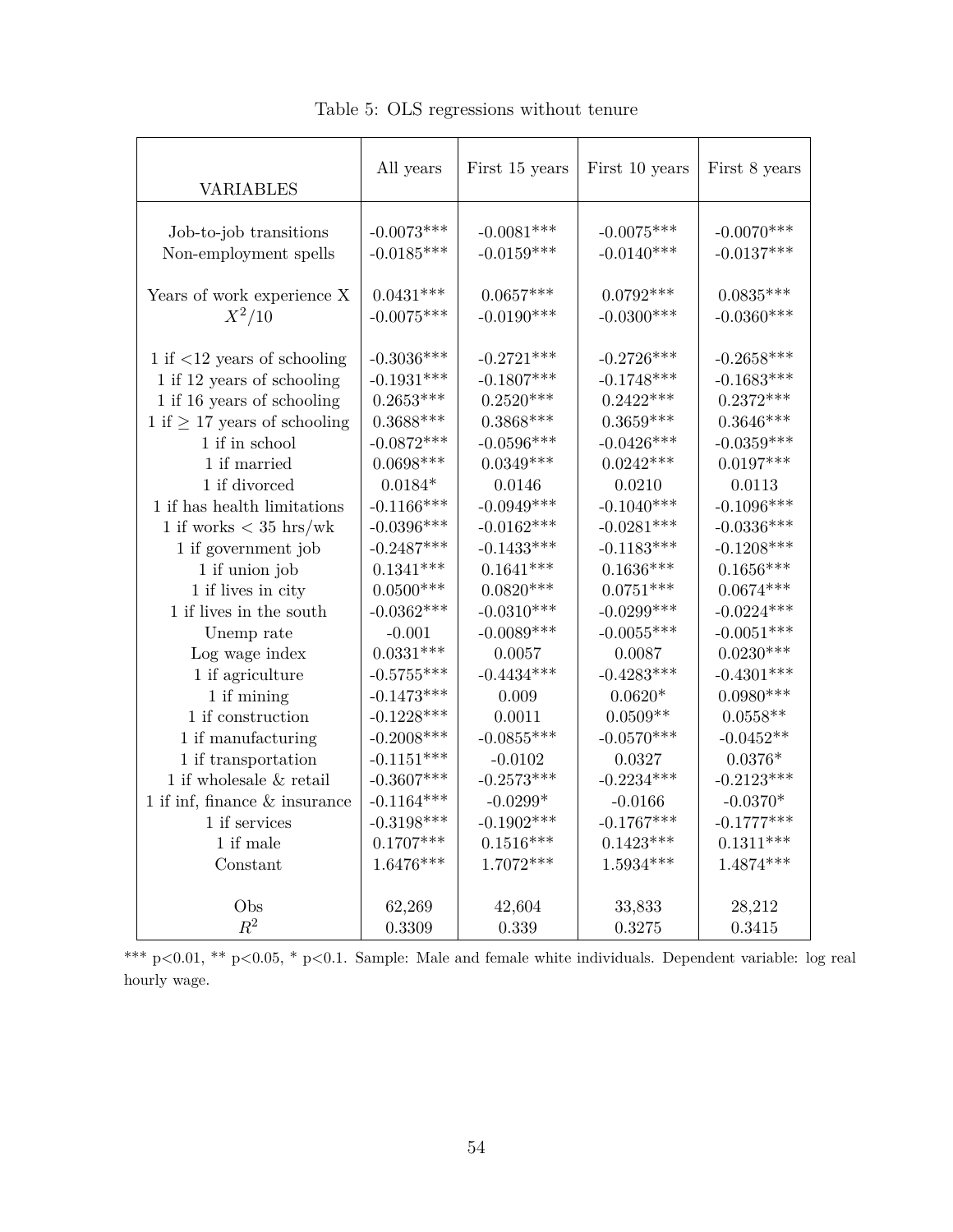| Means       | Data | Models |      |  |
|-------------|------|--------|------|--|
|             |      | $B-M$  | CT-K |  |
| JTJ         | 4.2  | 3.7    | 3.3  |  |
| <b>NESP</b> | 3.9  | 3.6    | 3.6  |  |
| <b>EXP</b>  | 11.6 | 10.8   | 10.9 |  |
| J-DUR       | 2.3  | 3.4    | 2.5  |  |
| NE-DUR      | 0.87 | 0.69   | 0.68 |  |

<span id="page-56-0"></span>Table 6: Data and model averages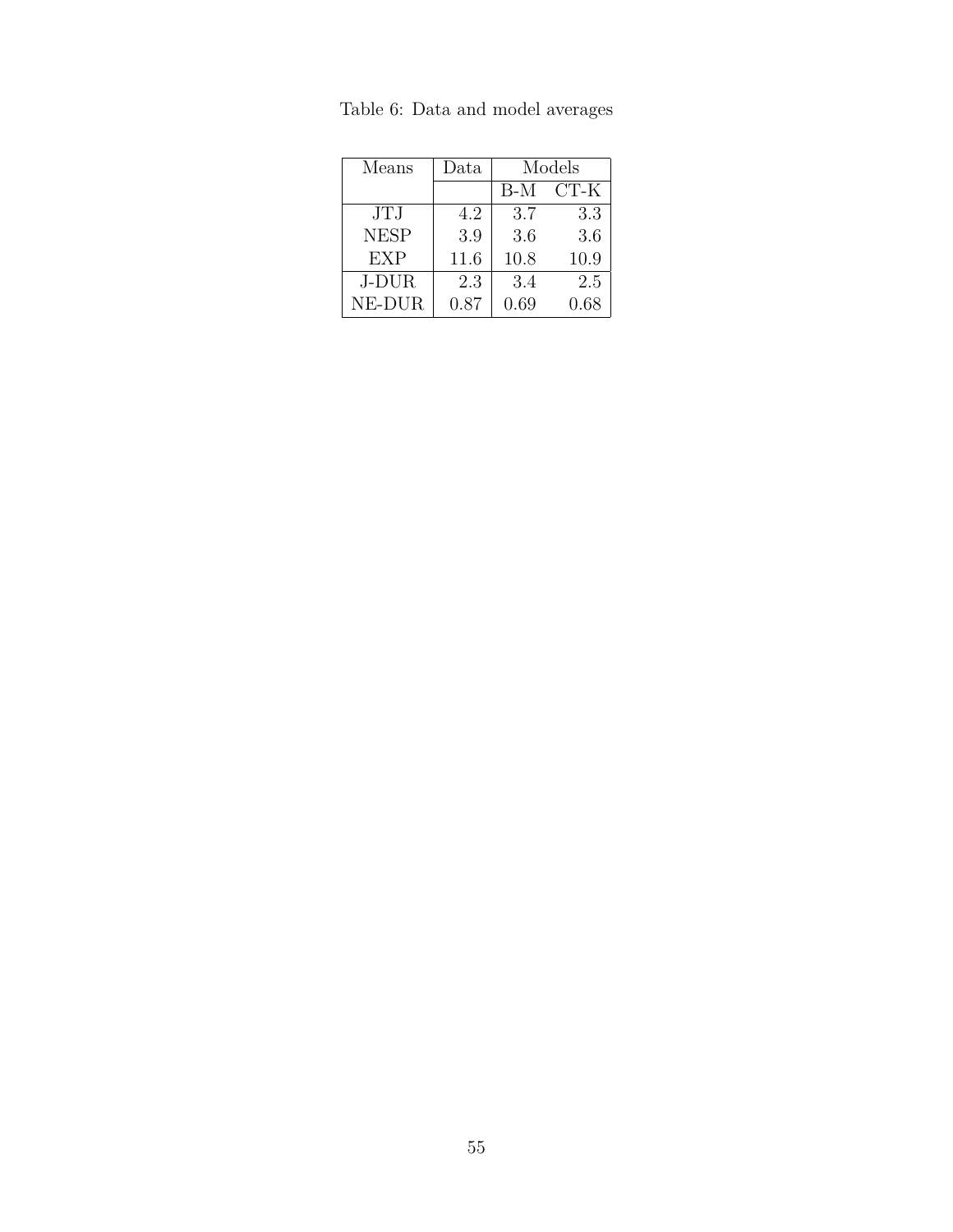## **Appendix C: Offers Contingent on Employment Status**

In this Appendix we fully characterize the equilibrium when firms condition their up-or-out contracts on employment status. We first present workers' value functions. Then we prove that the offer distributions faced by unemployed and employed workers do not have overlapping supports. Finally, we characterize the equilibrium. The arguments used here can then be used to analyze the equilibrium when firms condition their up-or-down contracts on employment status.

**Workers' Value Functions:** It is convenient to think of workers randomly meeting firms who draw the high-ability wage offer  $w_H^s$  from distribution  $F_H^s$  and who offer  $w_L^s = \hat{w}^s(w_H^s)$  to low-ability workers. This implies that the value of unemployment is given by

$$
\phi U_i = b + \lambda \int_{\frac{w_u^u}{H}}^{\overline{w}_H^u} \max[V_{iL}(\hat{w}^u(x)) - U_i, V_{iH}(x) - U_i, 0] dF_H^u(x) . \tag{59}
$$

The value of employment at starting wage *w* for a worker of ability *i* that reported truthfully his type is given by

$$
\phi V_{ii}(w_i) = w_i + \lambda \int_{\frac{w_H^e}{\delta(u_i)}}^{\overline{w}_H^e} \max[V_{iL}(\hat{w}^e(x)) - V_{ii}(w_i), V_{iH}(x) - V_{ii}(w_i), 0] dF_H^e(x) + \delta(U_i - V_{ii}(w_i)) + \rho(V_i(p_i) - V_{ii}(w_i)),
$$
\n(60)

where the continuation value after promotion is given by  $(24)$  with  $F_H^e$ . The value of employment of a worker of type *i* that misreported his type and is currently earning the starting wage  $w_j$  is given by

$$
\phi V_{ij}(w_j) = w_j + \lambda \int_{\underline{w}_H^e}^{\overline{w}_H^e} \max[V_{iL}(\hat{w}^e(x)) - V_{ij}(w_j), V_{iH}(x) - V_{ij}(w_j), 0] dF_H^e(x) + (\delta + \rho)(U_i - V_{ij}(w_j)).
$$

The incentive-compatibility constraint is given by  $w_j^s - w_i^s \leq \rho[V_i(p_i) - U_i].$ 

**Proof of Lemma 4:** To show this, it is useful to note that in any equilibrium  $\underline{w}_i^e > \underline{w}_i^u \geq R_i$ . This follows since, for example,  $w_i^e < w_i^u$  implies firms offering  $w_i^e$  will not hire any worker and will make positive profits by offering a wage slightly above  $\underline{w}_i^u$ . We divide the proof in two steps. The first step constructs the profits of firms when hiring unemployed workers and derives some preliminary results. The second step compares the firms' profits when hiring employed workers under the assumption of overlapping supports.

#### **Step 1:**

Consider a firm offering  $w_H^u$  and  $w_L^u = \hat{w}^u(w_H^u)$  to unemployed workers. Note that this firm could be separating or pooling workers. When this firm pools we have that  $w_H^u = w_L^u$ , while when it separates workers  $w_H^u \neq w_L^u$ . In either case its steady-state profit is  $\Pi^u(w_H^u, w_L^u) = \Pi^u_H(w_H^u) + \Pi^u_L(w_L^u)$ , where

<span id="page-57-0"></span>
$$
\Pi_i^u(w_i^u) = \frac{\lambda u_i \alpha_i (p_i - w_i^u)}{\phi + \delta + \rho + \lambda (1 - F_H^e(w_H^u))},
$$
\n(61)

for  $i = L, H$ . Let  $N_i^u(w_i^u)$  denote the mass of workers hired from unemployment of ability  $i = L, H$ earning an starting wage no greater than  $w_i^u$ . Steady state turnover implies that

$$
N_i^u(w_i^u) = \frac{\lambda u_i \alpha_i F_i^u(w_i^u)}{\phi + \delta + \rho + \lambda (1 - F_H^e(w_H^u))}.
$$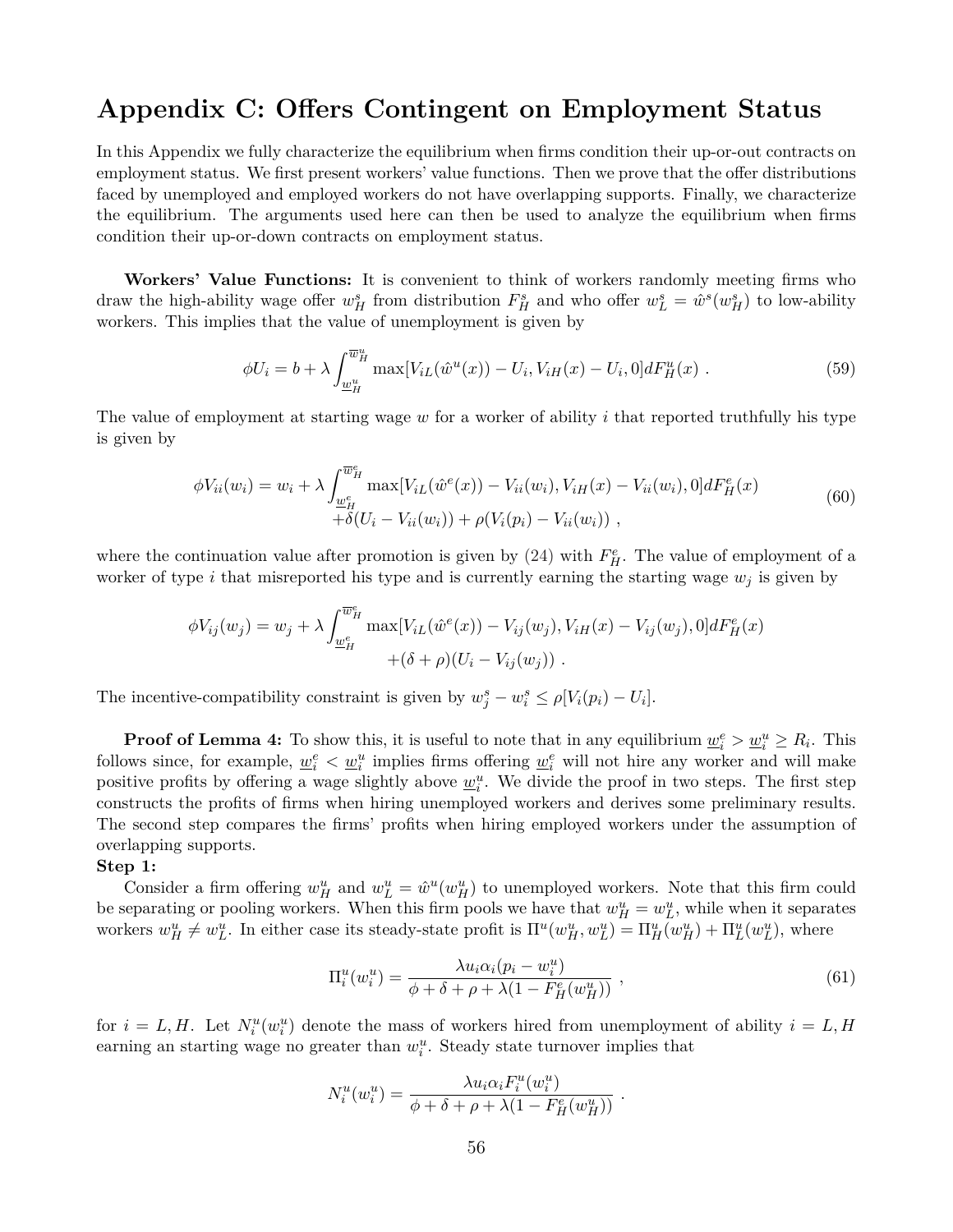Now we show under what conditions firms would prefer to offer separating contracts when hiring unemployed workers. First, if satisfying the incentive-compatibility constraint of low-ability workers implies  $w_H^u > w_L^u$  and  $w_i^u \leq p_i$  for  $i = L, H$ , this firm will strictly prefer to separate workers. To verify this claim, suppose this firm offered a wage  $w_L^{'u}$  to low-ability workers that did not satisfy their incentive constraint, while keeping  $w_H^u$  constant. [\(61\)](#page-57-0) then implies this firm will strictly reduce its profits by doing so, as it will hire low-ability workers at a higher wage while keeping the hiring and retention rates constant. Second, if satisfying incentive compatibility implies  $w_H^u \leq w_L^u$ , but  $w_H^u < R_L$ , this firm will also prefer to separate workers, as offering  $w_H^u$  to all unemployed workers will only hire high-ability workers. However, if satisfying incentive compatibility implies  $w_H^u \leq w_L^u$ , but  $w_H^u \geq R_L$ , then this firm prefers to pool workers and offer both types  $w_H^u$ .

Also note that  $w_i^e > w_i^u \geq R_i$  and [\(61\)](#page-57-0) implies that in equilibrium  $w_i^u = R_i$  and firms separate workers at low wages. Further, [\(61\)](#page-57-0) also implies that any firm offering wages  $w_i^u \in [\underline{w}_i^u, \underline{w}_i^e)$  for each  $i = L, H$ , must offer  $w_i^u = R_i$ , as this firm faces a constant hiring rate and all workers employed in this firm quit as soon as they get an outside offer.

Finally note that in equilibrium  $\overline{w}_i^e \geq \overline{w}_i^u$  for  $i = L, H$ . To verify this argument fix  $\overline{w}_i^e$  for  $i = L, H$ and suppose  $\overline{w}_i^e < \overline{w}_i^u$  for  $i = L, H$ . Note that [\(61\)](#page-57-0) then implies that the firm offering  $(\overline{w}_L^u, \overline{w}_H^u)$  will optimally set  $\overline{w}_i^u = \overline{w}_i^e$  for  $i = L, H$ , since by doing so it increases flow profits while keeping constant its hiring and retention rates. Reducing the  $\overline{w}_i^u$  below  $\overline{w}_i^e$  will be optimal, for example, when in equilibrium  $w_i^e > \overline{w}_i^u$  for  $i = L, H$ .

### **Step 2:**

In this step we prove the non-overlapping support result by contradiction. Suppose there exists an equilibrium in which  $\overline{w}_i^u \in (\underline{w}_i^e, \overline{w}_i^e]$  for  $i = L, H$ . We want to show that  $\overline{w}_i^u > \underline{w}_i^e$  violates the constant-profit condition in the employed workers' market and hence cannot occur in any equilibrium. To do so consider a firm offering wages  $w_i^e = \underline{w}_i^e$  for  $i = L, H$ . This firm's steady-state profit is then given by  $\Pi^e(\underline{w}_H^e, \underline{w}_L^e) = \sum_{i=L,H} \Pi_i^e(\underline{w}_i^e)$ , where

<span id="page-58-1"></span>
$$
\Pi_i^e(\underline{w}_i^e) = \frac{\lambda N_i^u(\underline{w}_i^e)[p_i - \underline{w}_i^e]}{\phi + \delta + \rho + \lambda} = \frac{\lambda F_i^u(R_i)}{\phi + \delta + \rho + \lambda} \Pi_i^u(R_i) \tag{62}
$$

The second equality follows from noting that this firm only hires workers that are currently earning *R*<sub>*i*</sub>, and it maximises profits by setting  $w_i^e = R_i + \varepsilon$ , where  $\varepsilon > 0$  is sufficiently small, for  $i = L, H$ . Continuity of [\(61\)](#page-57-0) then implies  $\Pi_i^u(R_i) = \Pi_i^u(\underline{w}_i^e)$ . These results also imply that a firm offering  $\underline{w}_i^e$  for  $i = L, H$  will separate workers in equilibrium.

Now consider a firm offering a wage  $w_H^e = \overline{w}_H^u + \varepsilon \leq p_H$  to employed workers. Here we have several possible cases depending on whether the firms decide to pool or separate when hiring unemployed and employed workers. Note that firms could follow different strategies when hiring workers of different employment status.

First assume that the incentive constraint of low-ability workers is binding at  $\overline{w}_{H}^{u}$ , such that  $\overline{w}_{L}^{u}$  $\overline{w}_{H}^{u} - \rho(p_{L} - \phi U_{L})/(\phi + \delta)$ , and suppose that  $\overline{w}_{L}^{u} < p_{L}$ . The firm offering  $w_{H}^{e} = \overline{w}_{H}^{u} + \varepsilon \leq p_{H}$  to employed workers will then offer  $w_L^e = \hat{w}^e(w_H^e) = \overline{w}_L^u + \varepsilon$  to low-ability workers. Since  $\overline{w}_H^u > \overline{w}_L^u$ , firms offering these wages separate workers hired from unemployment and employment. Let  $N_i^e(w)$  denote the mass of workers hired from employment with ability *i* earning a wage no greater than *w*. The steady-state profit from hiring employed workers at these wages is given by  $\Pi^e(\overline{w}_H^u, \overline{w}_L^u) = \sum_{i=L,H} \Pi_i^e(\overline{w}_i^u)$ , where

<span id="page-58-0"></span>
$$
\Pi_i^e(\overline{w}_i^u) = \frac{\lambda [N_i^u(\overline{w}_i^u) + N_i^e(\overline{w}_i^u)](p_i - \overline{w}_i^u)}{\phi + \delta + \rho + \lambda (1 - F_i^e(\overline{w}_i^u))}
$$
\n
$$
= \frac{\lambda F_i^u(\overline{w}_i^u) \Pi_i^u(\overline{w}_i^u)}{\phi + \delta + \rho + \lambda (1 - F_i^e(\overline{w}_i^u))} + \frac{\lambda N_i^e(\overline{w}_i^u)(p_i - \overline{w}_i^u)}{\phi + \delta + \rho + \lambda (1 - F_i^e(\overline{w}_i^u))}.
$$
\n(63)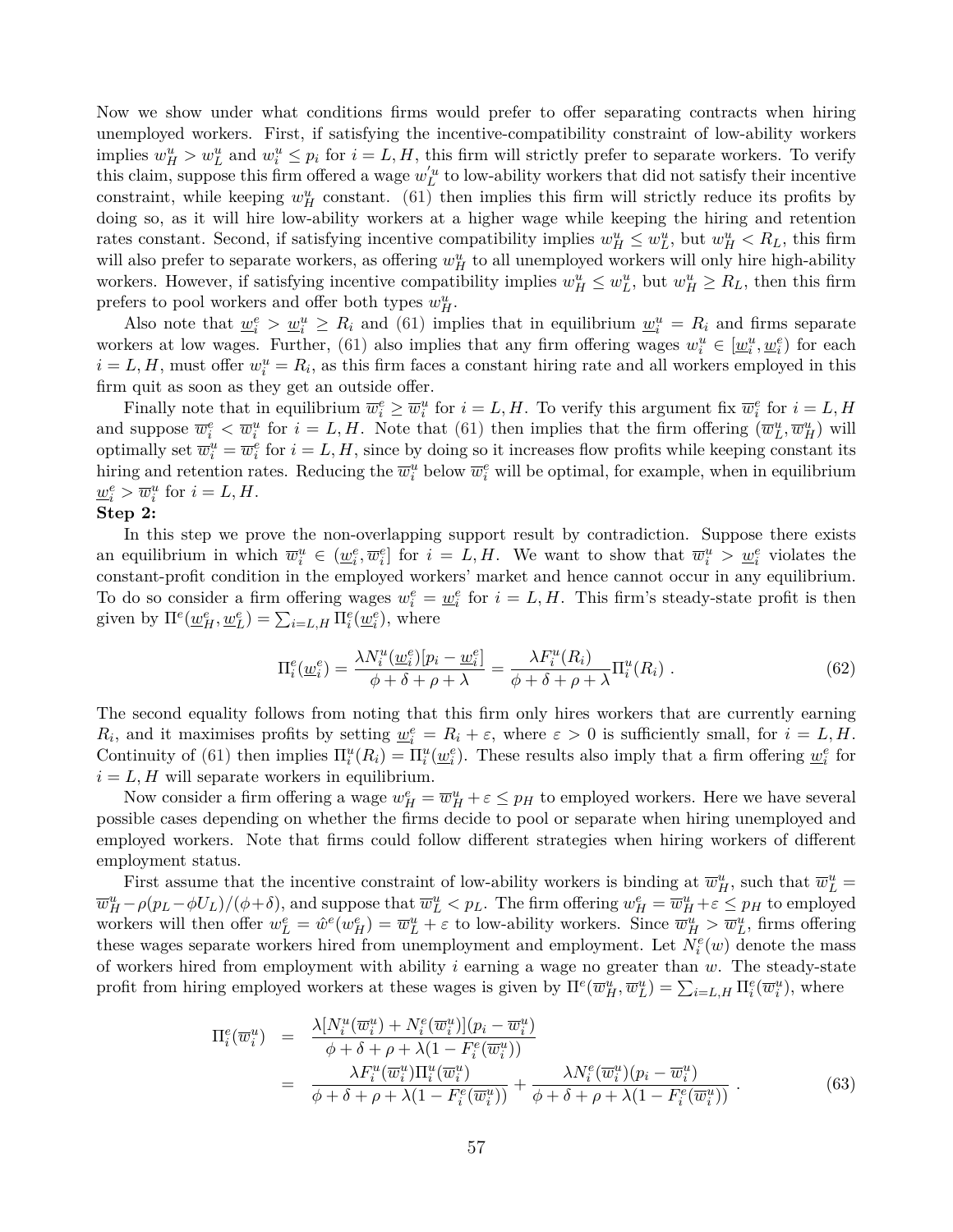Since in equilibrium  $\sum_{i=L,H} \Pi_i^u(R_i) = \sum_{i=L,H} \Pi_i^u(\overline{w}_i^u)$ , comparing the profits from offering  $(\underline{w}_H^e, \underline{w}_L^e)$ and  $(\overline{w}_H^u, \overline{w}_L^u)$  to employed workers implies  $\Pi^e(\overline{w}_H^u, \overline{w}_L^u) > \Pi^e(\underline{w}_H^e, \underline{w}_L^e)$ , contradicting the constant profit condition on the employed workers' market.

Now suppose that offering a wage  $w_H^e = \overline{w}_H^u + \varepsilon \leq p_H$  to unemployed workers of high ability implies that satisfying the incentive-compatibility constraint of low-ability workers yields a wage  $w_L^u$  >  $p_L$ . In this case the firms will offer pooling contracts with starting wage  $\overline{w}_H^u$  to both unemployed and employed workers. Noting that we can still use [\(63\),](#page-58-0) with  $\overline{w}_i^u = \overline{w}_H^u$  for  $i = L, H$  and that in equilibrium  $\sum_{i=L,H} \Pi_i^u(R_i) = \sum_{i=L,H} \Pi_i^u(\overline{w}_H^u)$ , one can verify that  $\Pi^e(\overline{w}_H^u, \overline{w}_L^u) > \Pi^e(\underline{w}_H^e, \underline{w}_L^e)$ , once again contradicting the constant-profit condition on the employed workers' market.

Finally, assume that the incentive constraint of low-ability workers is slack at wages  $\overline{w}_i^u$  for  $i = L, H$ . In this case, we could have that incentive compatibility implies  $\overline{w}_{H}^{u} < \overline{w}_{L}^{u}$  and firms offering  $\overline{w}_{H}^{u}$  to unemployed workers of high ability can decide to pool workers, while the firm offering  $\overline{w}_{H}^{u}$  to employed workers of high ability decides to separate. Note, however, that when the incentive constraint is slack, the constant-profit condition can be applied to high-ability workers independently in both the employed and unemployed workers' market. Hence using  $\Pi_H^u(R_H) = \Pi_H^u(\overline{w}_H^u)$  and [\(62\)](#page-58-1) and [\(63\),](#page-58-0) we obtain that  $\Pi_H^e(R_H) < \Pi_H^e(\overline{w}_H^u)$ , which contradicts the constant-profit condition on the market for employed highability workers.

Taking the above arguments together, they show that in any equilibrium  $\underline{w}_i^e > \overline{w}_i^u$  for all  $i = L, H$ .  $\Box$ 

An implication of Lemma 4 is that all firms offer unemployed workers the separating pair of reservation starting wages  $(R_H, R_L)$ , while employed workers are offered starting wages  $w_i > R_i$ , drawn from cdf  $F_i$ , such that the infimum of the support of  $F_i$  is equal to  $R_i$ . We now proceed to characterize separating and pooling equilibria for this economy.

#### **General considerations**

Since firms offer unemployed workers their reservation wage, unemployment utility for both types is identical, satisfying  $U_L = U_H = U = b/\phi$ . Bellman equations for (truthful and misreporting) low-ability workers and for (truth-telling) high-ability workers are

$$
[\phi + \delta + \rho + \lambda]V_{LL}(w) = w + \delta U + \rho V_L(p_L) + \lambda \int \max[V_{LL}(\hat{w}(w')), V_{LL}(w)], V_{LL}(w)]dF_H(w'),
$$
  

$$
[\phi + \delta + \rho + \lambda]V_{LH}(w) = w + [\delta + \rho]U + \lambda \int \max[V_{LL}(\hat{w}(w')), V_{LH}(w'), V_{LH}(w)]dF_H(w'),
$$
  

$$
[\phi + \delta + \rho + \lambda]V_{HH}(w) = w + \delta U + \rho V_H(p_H) + \lambda \int \max[V_{HL}(\hat{w}(w')), V_{HH}(w'), V_{HH}(w)]dF_H(w').
$$

From  $V_{ii}(R_i) = U$  follow the reservation wage equations

<span id="page-59-1"></span>
$$
R_i = b - \rho[V_i(p_i) - U] - \lambda \int \max[V_{iL}(\hat{w}(w)), V_{iH}(w)] - U \, dF_H(w) \,.
$$
 (64)

Since promoted high-ability workers do not quit, it follows that  $\rho[V_H(p_H) - U] = \frac{\rho(p_H - b)}{\phi + \delta}$ . Further define  $x \equiv \rho [V_L(p_L) - U]$ . Then the incentive constraint for low-ability workers is

<span id="page-59-0"></span>
$$
w_H - w_L \le x \tag{65}
$$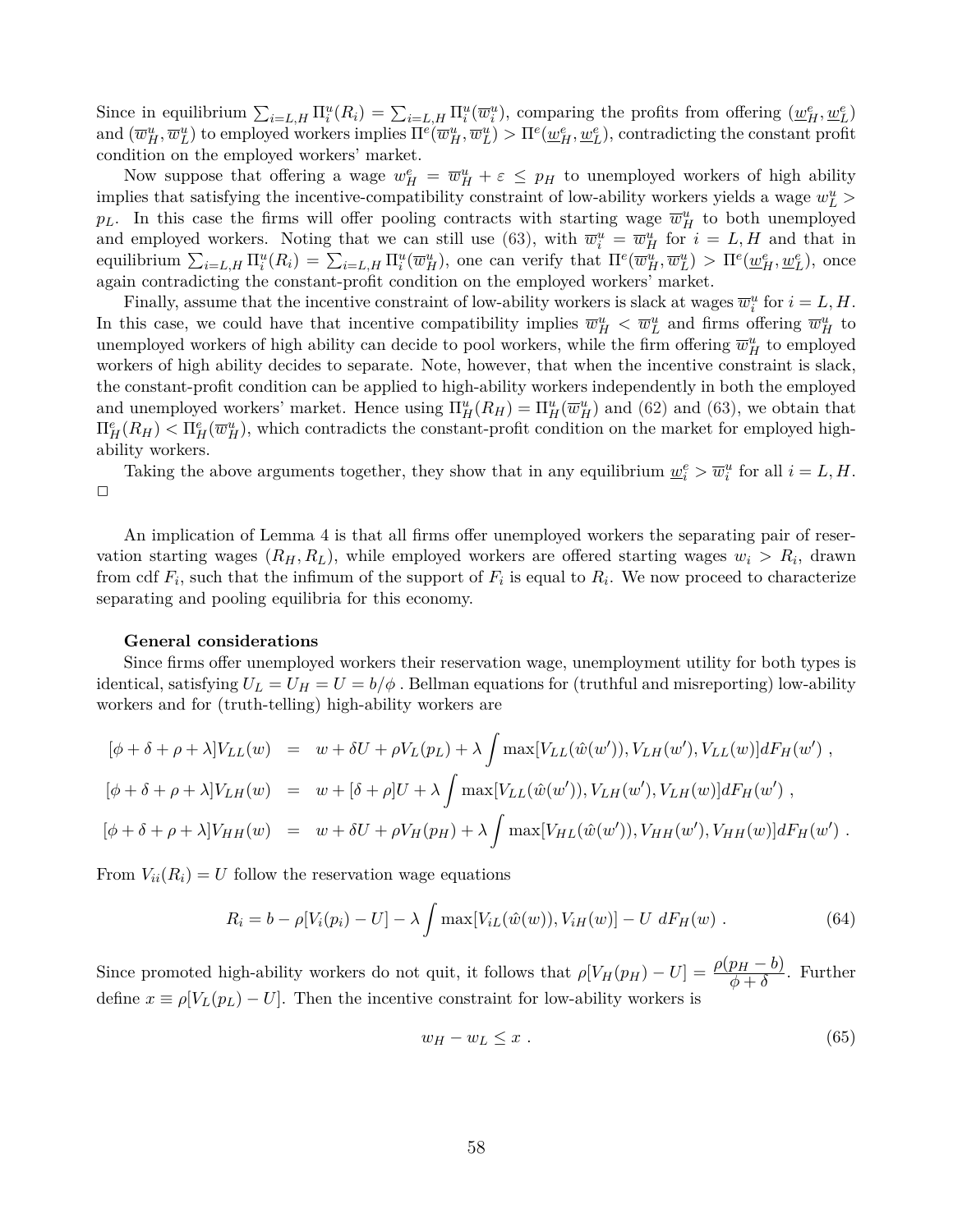#### **Separating equilibrium**

Since all firms offer separating contracts with starting wages  $w_L \leq p_L$ , promoted low-ability workers do not quit. Therefore,

<span id="page-60-0"></span>
$$
x = \frac{\rho(p_L - b)}{\phi + \delta} \tag{66}
$$

Since no low-ability worker misreports the type, unemployment rates for both types are identical,

$$
u_L = u_H = u = \frac{(\phi + \delta)}{\phi + \delta + \lambda} .
$$

Let  $h_i$  denote the fraction of employed workers of type *i* hired from unemployment and earning starting reservation wage *R<sup>i</sup>* . Further, let *Gi*(*w*) denote the cumulative distribution of starting wages for workers hired from another employer. In steady state this distribution satisfies

$$
G_i(w) = \frac{\lambda h_i F_i(w)}{\phi + \delta + \rho + \lambda (1 - F_i(w))}.
$$

The steady-state workforce of workers of ability *i* employed at starting wage *w<sup>i</sup>* is

$$
\ell_i(w_i) = \frac{\lambda \alpha_i (1-u)(h_i + G_i(w_i))}{\phi + \delta + \rho + \lambda (1 - F_i(w_i))}.
$$

It follows that firms' profits are again given by [\(10\),](#page-14-1) with a redefinition of parameter  $A_0 = \lambda^2(\phi +$  $\delta$ )/( $\phi + \delta + \lambda$ ). It follows that the wage offer distribution for  $w_i \leq \tilde{w}_i$  is again given by [\(11\).](#page-15-0) For wages above  $\tilde{w}_i$ , the binding incentive constraint [\(65\)](#page-59-0) and  $\Pi_H(w_H) + \Pi_L(w_H - x) = \Pi_H(R_H) + \Pi_L(R_L)$  yield the wage offer distribution

$$
F_H(w_H) = \frac{(\phi + \delta + \rho + \lambda)}{\lambda} \left[ 1 - \left( \frac{\overline{p} - w_H(1 + \alpha) + \alpha x}{\overline{p} - \overline{R}} \right)^{1/2} \right], \ w_H \ge \tilde{w}_H,
$$

where  $\bar{p}$  and  $\bar{R}$  are defined as in the main text.

We again consider a rank-preserving equilibrium. From  $(13)$  follows that the incentive constraint [\(65\)](#page-59-0) is slack for wages

<span id="page-60-2"></span>
$$
w_H \le \tilde{w}_H \equiv \frac{(p_H - R_H)x + p_H R_L - p_L R_H}{p_H - R_H - p_L + R_L} \,,\tag{67}
$$

while for wages above  $\tilde{w}_H$ ,  $w_L = \hat{w}(w_H) = w_H - x$ .

To characterize an equilibrium with slack incentive constraints and to derive threshold parameter  $\rho_1$ , note that

$$
\lambda \int_{R_i}^{\overline{w}_i} [V_{ii}(w) - V_{ii}(R_i)] dF_i(w) = \int_{R_i}^{\overline{w}_i} \frac{\lambda(1 - F_i(w))}{\phi + \delta + \rho + \lambda(1 - F_i(w))} dw = (p_i - R_i)(1 + C^2 - 2C) ,
$$

with parameter *C* defined as in [\(15\).](#page-16-0) Reservation wages can then be obtained from [\(64\)](#page-59-1) and [\(66\):](#page-60-0)

<span id="page-60-1"></span>
$$
R_i = p_i - (p_i - b) \frac{\phi + \delta + \rho}{(\phi + \delta)C(2 - C)} \,. \tag{68}
$$

Since promotion wages for high-ability workers are higher, we have  $R_H < R_L$ . Incentive constraints are slack if  $\overline{w}_H - \overline{w}_L \leq x$ , where top starting wages  $\overline{w}_i$  are related to reservation wages via [\(15\).](#page-16-0) Hence, threshold parameter  $\rho_1$  is the implicit solution of

$$
p_H - p_L - C^2(p_H - p_L - R_H + R_L) = x,
$$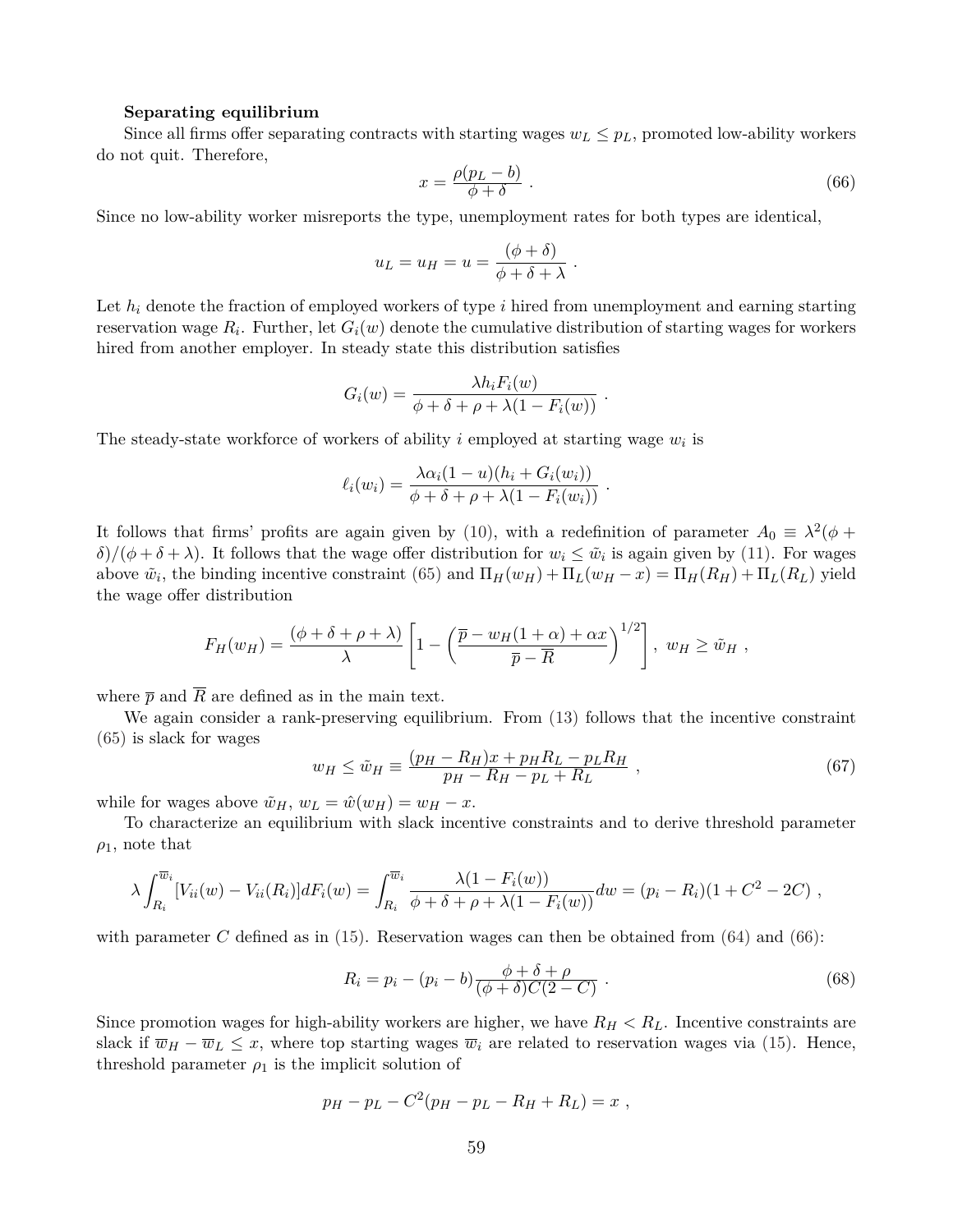with reservation wages  $(68)$ .

If  $\rho \leq \rho_1$ , incentive constraints bind at the top of the wage offer distribution. A separating equilibrium with this feature is similarly characterized as in the main text. Instead of [\(20\)](#page-17-0) we have

$$
\overline{w}_H = \frac{1}{1+\alpha} \Big[ \overline{p} + \alpha x - C^2 (\overline{p} - \overline{R}) \Big], \ \overline{w}_L = \overline{w}_H - x.
$$

This outcome only describes a separating equilibrium if  $\overline{w}_L$  does not exceed marginal productivity of low-ability workers. Hence, the threshold value  $\rho_2$  is defined as the highest value for which  $\overline{w}_H - x = p_L$ and hence ensures that a separating equilibrium exists for all  $\rho \geq \rho_2$ .

In a separating equilibrium with binding incentive constraints, reservation wages for the two worker types can be similarly calculated as in the proof of Proposition 1. Define again  $h_i(w) \equiv \frac{\lambda(1-F_i(w))}{\phi + \delta + \rho + \lambda(1-F_i(w))}$ , and write [\(64\)](#page-59-1) as

$$
R_i - b + \frac{\rho}{\phi + \delta}(p_i - b) = \int_{R_i}^{\overline{w}_i} h_i(w) dw.
$$

As in the proof of Proposition 1, these integrals can be calculated as follows:

$$
\int_{R_H}^{\overline{w}_H} h_H(w) dw = \frac{1}{1+\alpha} \Big[ (\overline{p} - \overline{R})(1 + C^2) + \alpha (x + R_L - R_H) \Big]
$$
  
+2C  $\frac{1}{1+\alpha} [p_H - p_L - x]^{1/2} [p_H - R_H - p_L + R_L]^{1/2} - 2C(p_H - R_H) ,$   

$$
\int_{R_L}^{\overline{w}_L} h_L(w) dw = \frac{1}{1+\alpha} \Big[ (\overline{p} - \overline{R})(1 + C^2) + R_H - R_L - x \Big]
$$
  
-2C  $\frac{1}{1+\alpha} [p_H - p_L - x]^{1/2} [p_H - R_H - p_L + R_L]^{1/2} - 2C(p_L - R_L) .$ 

Adding the equation for  $R_H$  to the one for  $R_L$  multiplied by  $\alpha$ , the resulting equation can be solved for  $\overline{R} = R_H + \alpha R_L$ :

$$
\overline{R} = \overline{p} - [\overline{p} - (1 + \alpha)b] \frac{\phi + \delta + \rho}{(\phi + \delta)C(2 - C)}.
$$

Substitution of  $R_H = \overline{R} - \alpha R_L$  into the reservation wage equation for  $R_L$  yields a quadratic equation in *R<sup>L</sup>* whose relevant root is

$$
R_L = \frac{-D + \sqrt{D^2 - 4E}}{2}
$$

with

$$
N \equiv x - b - 2Cp_L + \frac{1}{1+\alpha} \Big[ (\overline{p} - \overline{R})(1+C^2) + \overline{R} - x \Big] ,
$$
  

$$
D \equiv \frac{N}{C} - \frac{1}{1+\alpha}(p_H - p_L - x) ,
$$
  

$$
E \equiv \frac{N^2}{4C^2} - \frac{1}{(1+\alpha)^2}(p_H - p_L - \overline{R})(p_H - p_L - x) .
$$

These reservation wages together with the previous equations for  $\tilde{w}_i$ ,  $\overline{w}_H$ ,  $\overline{w}_L = \overline{w}_H - x$ , and the wage offer distributions characterize the separating equilibrium with binding incentive constraints.

#### **Segmented equilibrium with pooling at top wages**

As in the main text, a pooling equilibrium is characterized by the variables  $(\varphi, \xi, \eta, R_L, R_H)$ . All firms offer separating starting wages (*RH, RL*) to unemployed workers and dispersed starting wages to employed workers. Fraction  $\varphi > 0$  of firms offer separating contracts  $(w_H, w_L)$  with  $w_L < p_L$ , fraction  $\eta > 0$  offer the same separating contract  $(p_L + x, p_L)$ , and fraction  $1 - \varphi - \eta \geq 0$  offer dispersed pooling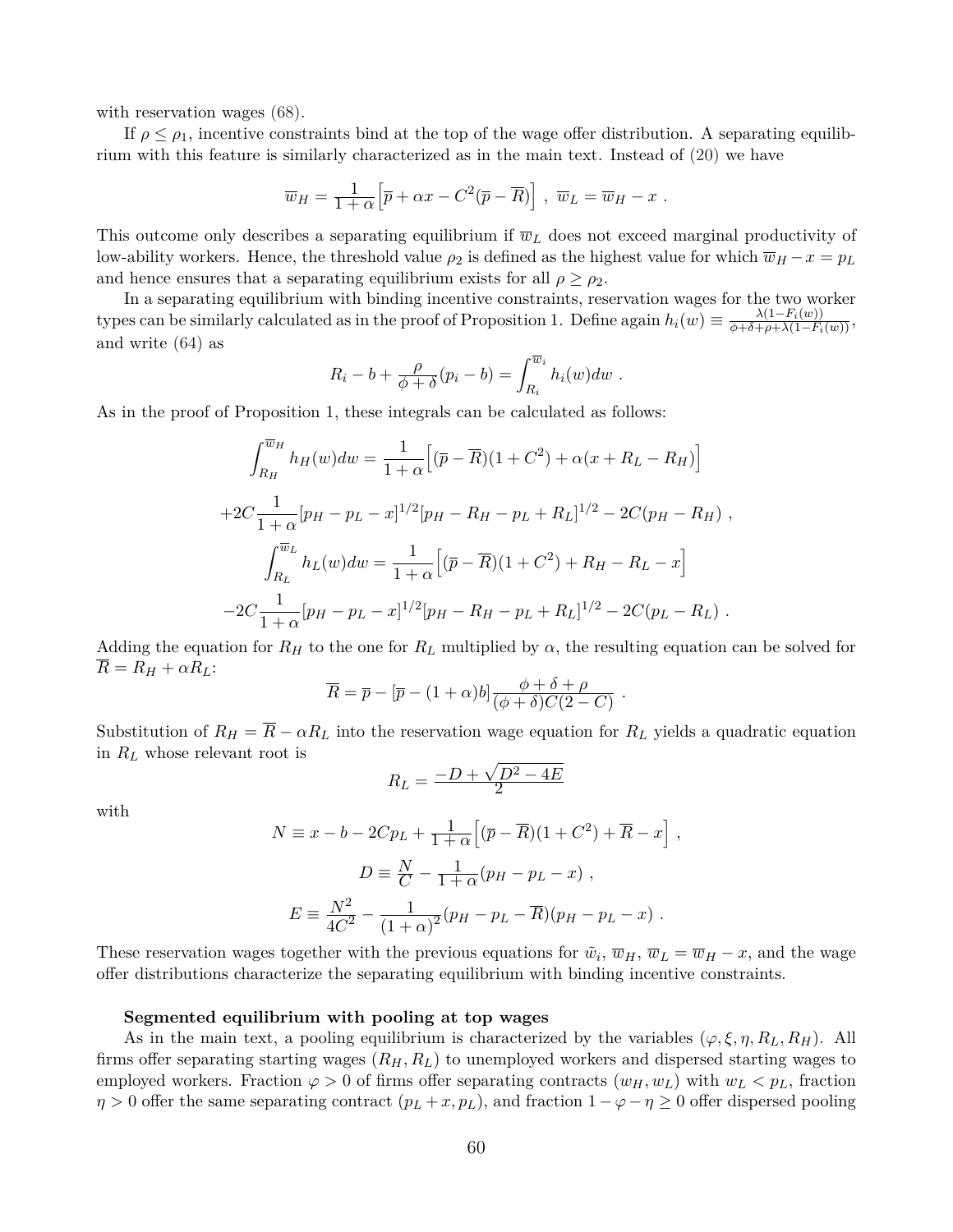contracts  $(w_H)$  with  $w_H > p_L + x$ . Low-ability workers who are employed at starting wage  $w_L < p_L$ and quit to a firm offering  $(p_L + x, p_L)$  misreport their type with probability  $\xi > 0$ . One possibility is that the mass point at  $w_H = p_L + x$  is the highest offered contract; this happens when the learning rate is sufficiently large (greater than some threshold  $\rho_3 < \rho_2$ ). The other possibility, when  $\rho < \rho_3$ , is that positive mass of firms offer pooling contracts with  $w_H > p_L + x$ .

To obtain steady-state measures, write  $G_i(w)$  for the earnings distribution of starting wages for those workers who were hired from another employer. Write *h<sup>i</sup>* for the measure of workers who were hired from unemployment and currently earn starting wage  $R_i$ , and write  $g_i^*(p_i)$ ,  $i = H, L$ , for the measures of employed workers after promotion. Since the distribution of starting wages has a mass point at  $(w_H^*, p_L)$ , we write  $g_L(p_L)$ ,  $g_L(w_H^*)$  and  $g_H(w_H^*)$  for the measures of workers earning  $p_L$  (low ability) or  $w_H^*$  (high and low ability) before promotion/layoff. These earnings distribution depend on equilibrium variables  $(\varphi, \xi, \eta, R_L, R_H)$  as follows.

**Low-ability workers:** Write  $g_1 = G_{L-}(p_L)$ ,  $g_2 = G_{L}(p_L) - G_{L-}(p_L) = g_{L}(p_L)$ ,  $g_3 = G_{L}(w_H^*) G_{L-}(w_H^*) = g_L(w_H^*), g_4 = G_L(\overline{w}_H) - G_L(w_H^*), g_6 = g^*(p_L).$  Thus, fraction  $G_0 \equiv g_1 + g_2 + g_3 + g_4$  of employed low-ability workers receive starting wages and were hired from another employer. Fraction *g*<sub>6</sub> have been promoted, and  $h_L$  were hired from unemployment. Hence,  $G_0 + g_6 + h_L = 1$ . Mass  $\alpha_L u_L$ of workers is unemployed and mass  $\alpha_L(1 - u_L)$  is employed. As in the benchmark model,  $G_{L-}(w_H^*)$  $G_L(p_L)$  because no low-ability worker earns a wage in the interval  $(p_L, w_H^*)$ .  $G_0$ ,  $g_1$ ,  $g_2$ ,  $g_3$ ,  $g_6$ ,  $h_L$  and *u<sup>L</sup>* satisfy the following steady-state equations

$$
g_1[\phi + \delta + \rho + \lambda(1 - \varphi)] = h_L \lambda \varphi,
$$
  
\n
$$
g_2[\phi + \delta + \rho + \lambda(1 - \varphi - \eta)] = (h_L + g_1)\lambda(1 - \xi)\eta,
$$
  
\n
$$
g_3[\phi + \delta + \rho + \lambda(1 - \varphi - \eta)] = (h_L + g_1)\lambda \xi \eta,
$$
  
\n
$$
G_0[\phi + \delta + \rho] = h_L \lambda + \lambda g_6(1 - \eta - \varphi),
$$
  
\n
$$
g_6[\phi + \delta + \lambda(1 - \varphi - \eta)] = \rho(h_L + g_1 + g_2),
$$
  
\n
$$
(1 - u_L)h_L[\phi + \delta + \rho + \lambda] = u_L \lambda,
$$
  
\n
$$
u_L[\phi + \lambda] = \phi + (1 - u_L)\delta + (1 - u_L)(g_3 + g_4)\rho.
$$

We can solve these as follows:

$$
g_1 = \frac{\lambda \varphi}{\phi + \delta + \rho + \lambda (1 - \varphi)} h_L \equiv Ah_L ,
$$
  
\n
$$
g_2 = \frac{(1 + A)\lambda (1 - \xi)\eta}{\phi + \delta + \rho + \lambda (1 - \varphi - \eta)} h_L \equiv Bh_L ,
$$
  
\n
$$
g_3 = \frac{(1 + A)\lambda \xi \eta}{\phi + \delta + \rho + \lambda (1 - \varphi - \eta)} h_L ,
$$
  
\n
$$
g_6 = \frac{(1 + A + B)\rho}{\phi + \delta + \lambda (1 - \varphi - \eta)} h_L \equiv Dh_L ,
$$
  
\n
$$
h_L = \frac{\phi + \delta + \rho}{\lambda + \phi + \delta + \rho + D(\phi + \delta + \rho + \lambda (1 - \eta - \varphi))} ,
$$
  
\n
$$
u_L = \frac{(\phi + \delta + \rho + \lambda)h_L}{\lambda + h_L(\phi + \delta + \rho + \lambda)} .
$$

The stationary earnings distribution of starting wages is

$$
G_L(w) = \frac{\lambda h_L F_L(w)}{\phi + \delta + \rho + \lambda (1 - F_L(w))} \quad \text{if} \quad w < p_L,
$$
\n
$$
G_L(w) = \frac{\lambda h_L F_H(w) + \lambda g_6(F_H(w) - \varphi - \eta)}{\phi + \delta + \rho + \lambda (1 - F_H(w))} \quad \text{if} \quad w > w_H^*.
$$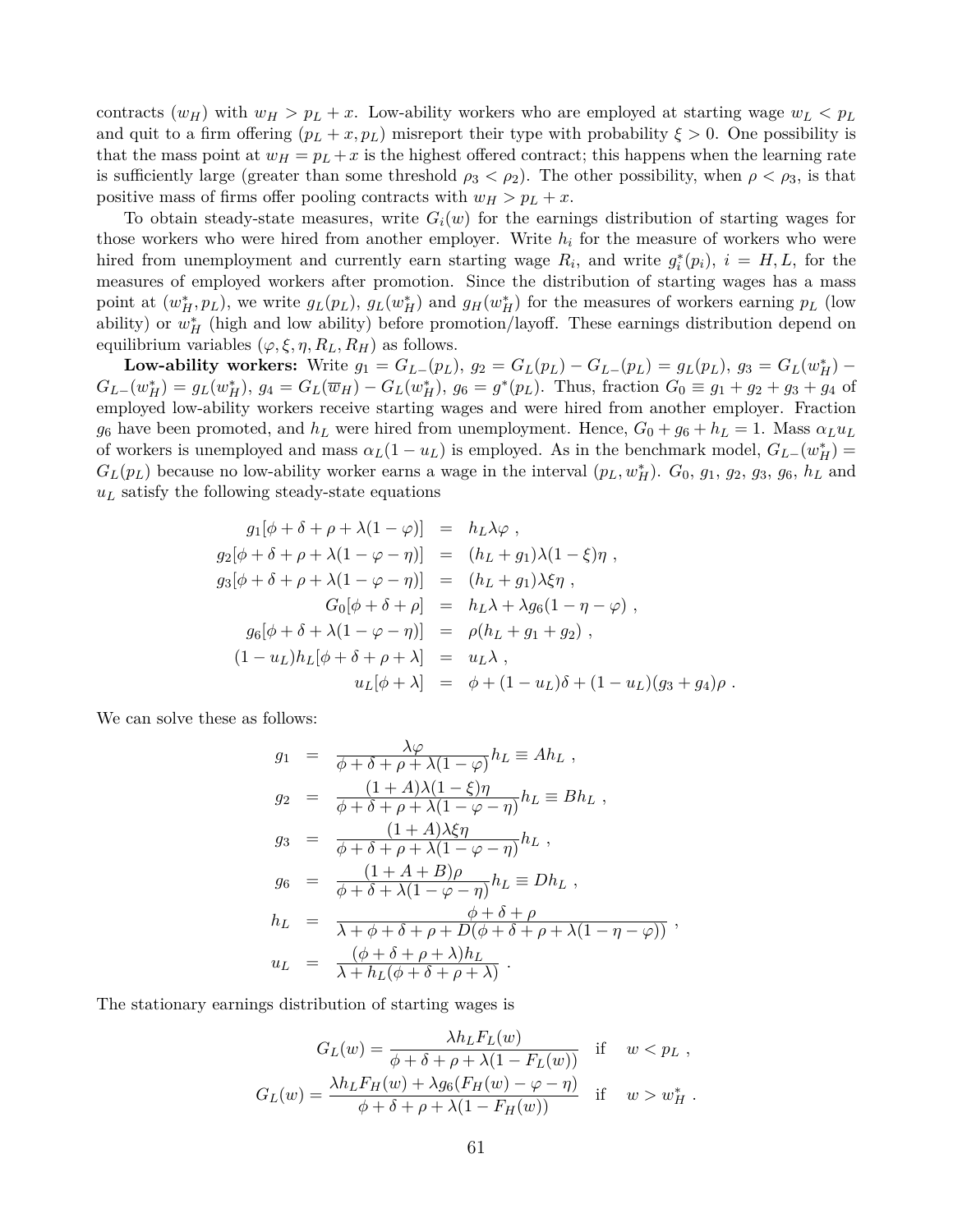**High-ability workers:** Here the same equations for *G<sup>H</sup>* as in the proof of Proposition 2 apply. The unemployment rate is  $u_H = (\phi + \delta)/(\phi + \delta + \lambda)$ , and mass  $h_H = u_H \lambda/(1 - u_H)/(\phi + \delta + \rho + \lambda)$  of employed workers were hired from unemployment and earn starting wage *RH*.

**Profit Maximization:** To find wage offer distributions from the firms' profit-maximization conditions, define  $\hat{\alpha} \equiv \alpha u_L/u_H$  as the measure of low-ability unemployed workers per unemployed high-ability worker. Hence, a random worker hired from unemployment has high ability with probability  $1/(1 + \hat{\alpha})$ and low ability otherwise. Further define parameter  $A_0$  as above.

wage offer distributions in the four possible cases are similar to those in the proof of Proposition 2 with the following differences:

 $w_H \in [R_H, \tilde{w}_H)$ : Separating contracts with slack incentive constraints. Here the wage offer distributions are again given by [\(11\),](#page-15-0) and the threshold wage  $\tilde{w}_H$  is given by [\(67\).](#page-60-2)

 $w_H \in [\tilde{w}_H, w_H^*]$ : Separating contracts with binding incentive constraints. With binding incentive constraints  $w_L = w_H - x$ , the firms' profit is

$$
\Pi(w_H, w_H - x) = \frac{A_0}{(\phi + \delta + \rho + \lambda(1 - F_H(w_H)))^2} \Big[ p_H - w_H + \hat{\alpha}(p_L - w_H + x) \Big]
$$

The constant profit condition  $\Pi(w_H, w_H - x) = \Pi(R_H, R_L)$  yields the same wage offer distribution as in [\(48\),](#page-45-1) where the term  $(b - R_L)$  is replaced by *x*, and  $\hat{p} \equiv p_H + \hat{\alpha} p_L$  and  $\hat{R} \equiv R_H + \hat{\alpha} R_L$  are similarly defined. With the same definition of  $C(x)$  as in the proof of Proposition 2, the restriction  $F_{H-}(w_H^*) = F_{L-}(p_L) = \varphi$  implies the equilibrium condition for  $\varphi$ :

<span id="page-63-0"></span>
$$
C(\varphi)^2 = \frac{p_H - p_L - x}{\hat{p} - \hat{R}} \tag{69}
$$

*.*

Mass point at  $w_H = w_H^*$  with some pooling and layoffs of low-ability workers. Fraction *ξ* of low-ability workers misreport their type while the rest accept *pL*. On each misreporting worker of low ability hired at  $w_H^*$  the firm makes expected (negative) profit

$$
J_L(w_H^*) = -\frac{x}{\phi + \delta + \rho + \lambda(1 - \varphi - \eta)}.
$$

The rate at which low-ability workers are hired into this contract is

$$
h_L(w_H^*) = \alpha \lambda \xi (1 - u_L) \Big[ h_L + G_{L-}(p_L) \Big] = \frac{\lambda^2 \hat{\alpha} \xi (\phi + \delta)}{(\phi + \delta + \lambda) [\phi + \delta + \rho + \lambda (1 - \varphi)]}.
$$

Therefore the firm's profit on low-ability workers at wage  $w_H^*$  is

$$
\Pi_L(w_H^*) = h_L(w_H^*) J_L(w_H^*) = -\frac{A_0 \hat{\alpha} \xi x}{[\phi + \delta + \rho + \lambda (1 - \varphi)][\phi + \delta + \rho + \lambda (1 - \varphi - \eta)]}.
$$

Firms' profits on high-ability workers  $\Pi_H(w_H^*)$  is the same as in the proof of Proposition 2. The constant-profit condition  $\Pi_L(w_H^*) + \Pi_H(w_H^*) = \Pi(R_H, R_L)$  then implies the equilibrium condition for variable *ξ*:

<span id="page-63-1"></span>
$$
C(\varphi)C(\varphi + \eta) = \frac{p_H - p_L - x - \xi \hat{\alpha} x}{\hat{p} - \hat{R}}.
$$
\n(70)

## $w_H > w_H^*$ : Pooling contracts with layoffs of low-ability workers.

This is only an equilibrium strategy if  $1 - \varphi - \eta > 0$ . Otherwise (i.e.  $1 - \varphi - \eta = 0$ ), the highest starting wage is at  $w_H^*$ . Each worker of low ability hired at  $w_H > w_H^*$  yields (negative) profit

$$
J_L(w_H) = \frac{p_L - w_H}{\phi + \delta + \rho + \lambda(1 - F_H(w_H))}.
$$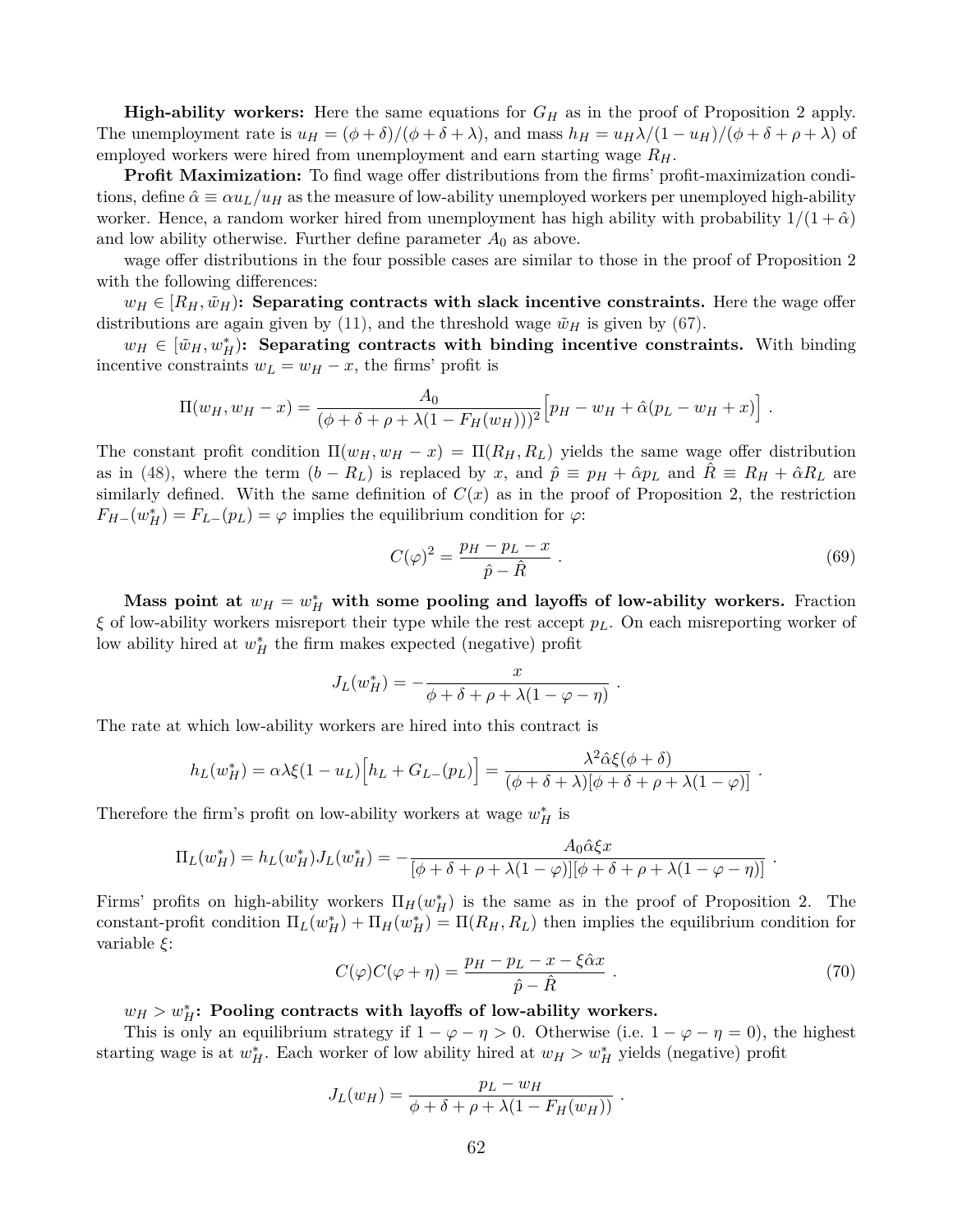The rate at which low-ability workers are hired into this contract is

$$
h_L(w_H) = \lambda \alpha (1 - u_L) \Big[ h_L + G_L(w_H) + g_6 \Big] = \lambda \alpha (1 - u_L) \frac{(\phi + \delta + \rho + \lambda)(h_L + g_6) - \lambda g_6(\varphi + \eta)}{\phi + \delta + \rho + \lambda (1 - F_H(w))}.
$$

With the redefinition

$$
\hat{\hat{\alpha}} \equiv \alpha (1 - u_L) \frac{[(\phi + \delta + \rho + \lambda)(h_L + g_6) - \lambda g_6(\varphi + \eta)](\phi + \delta + \lambda)}{\lambda (\phi + \delta)},
$$

the firm's expected (negative) profit on low-ability workers at wages  $w_H > w_H^*$  is

$$
\Pi_L(w_H) = h_L(w_H) J_L(w_H) = \frac{A_0 \hat{\alpha}(p_L - w_H)}{[\phi + \delta + \rho + \lambda(1 - F_H(w_H))]^2}.
$$

Profit on high-ability workers  $\Pi_H(w_H)$  is the same as in the proof of Proposition 2. Then the constantprofit condition  $\Pi_L(w_H) + \Pi_H(w_H) = \Pi(R_H, R_L)$  yields the wage offer distribution

$$
F_H(w_H) = \frac{\phi + \delta + \rho + \lambda}{\lambda} \left[ 1 - \left( \frac{\hat{p} - w_H(1 + \hat{\alpha})}{\hat{p} - \hat{R}} \right)^{1/2} \right], \ w_H \in (w_H^*, \overline{w}_H],
$$

where  $\hat{p} \equiv p_H + \hat{\alpha} p_L$ . The top wage follows from  $F_H(\overline{w}_H) = 1$ :

$$
\overline{w}_H = \frac{1}{1+\hat{\alpha}} \Big[ \hat{\hat{p}} - \Big( \frac{\phi + \delta + \rho}{\phi + \delta + \rho + \lambda} \Big)^2 (\hat{p} - \hat{R}) \Big] .
$$

From the limiting condition  $F_{H+}(w_H^*) = \lim_{w_H \searrow w_H^*} F_H(w_H) = \varphi + \eta$  follows the condition for variable *η* (provided that  $\eta < 1 - \varphi$ ):

<span id="page-64-2"></span>
$$
C(\varphi + \eta)^2 = \frac{p_H - p_L - x - \hat{\hat{\alpha}}x}{\hat{p} - \hat{R}} \tag{71}
$$

### **Reservation Wages**

We first calculate the value  $V_L(p_L)$ :

<span id="page-64-0"></span>
$$
(\phi + \delta) V_L(p_L) = p_L + \delta U + \lambda \int_{w_H^*}^{\overline{w}_H} [V_{LH}(w) - V_L(p_L)] \, dF_H(w) ,
$$
  

$$
= p_L + \delta U + \int_{w_H^*}^{\overline{w}_H} \frac{\lambda (1 - F_H(w))}{\phi + \delta + \rho + \lambda (1 - F_H(w))} \, dw . \tag{72}
$$

The last integral is

$$
\int_{w_H^*}^{\overline{w}_H} \frac{\lambda (1 - F_H(w))}{\phi + \delta + \rho + \lambda (1 - F_H(w))} dw = \overline{w}_H - w_H^* - \frac{\phi + \delta + \rho}{\phi + \delta + \rho + \lambda} \int_{w_H^*}^{\overline{w}_H} \left(\frac{\hat{p} - \hat{R}}{\hat{p} - (1 + \hat{\alpha})w}\right)^{1/2} dw
$$
  

$$
= \overline{w}_H - w_H^* - 2 \frac{C(1)[C(\varphi + \eta) - C(1)]}{1 + \hat{\alpha}} (\hat{p} - \hat{R}).
$$

This equation together with [\(72\),](#page-64-0)  $x = \rho[V_L(p) - U]$  and  $w_H^* = p_L + x$  can be used to obtain *x*:

<span id="page-64-1"></span>
$$
x = \frac{\rho}{\phi + \delta + \rho} \left\{ \overline{w}_H - b - 2 \frac{C(1)[C(\varphi + \eta) - C(1)]}{1 + \hat{\alpha}} (\hat{p} - \hat{R}) \right\}.
$$
 (73)